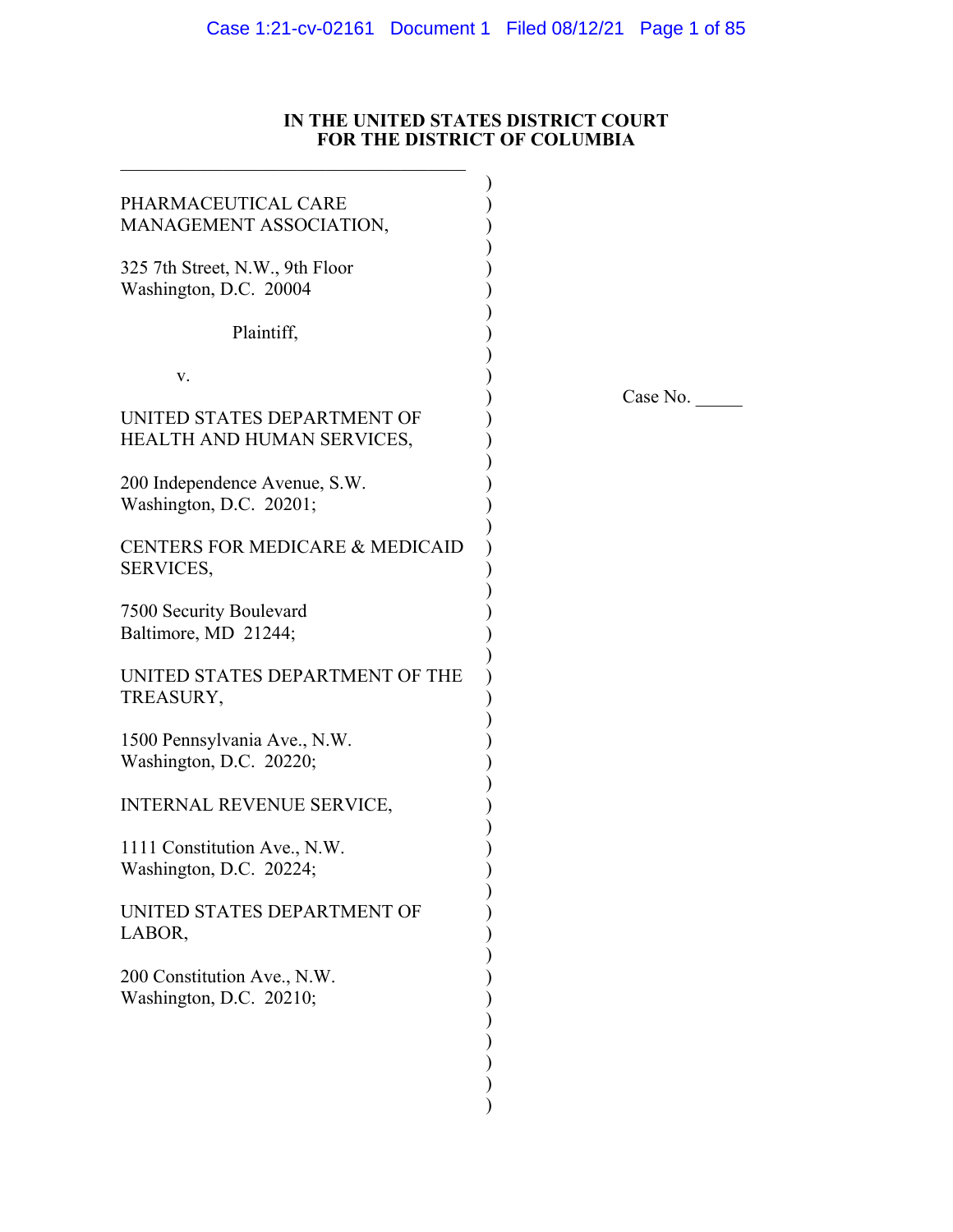) ) ) ) ) ) ) ) ) ) ) ) ) ) ) ) ) ) ) ) ) ) ) ) ) ) ) ) ) ) ) ) ) ) ) ) ) ) ) ) ) ) ) ) ) )

EMPLOYEE BENEFITS SECURITY ADMINISTRATION,

200 Constitution Ave., N.W. Washington, D.C. 20210;

XAVIER BECERRA, in his official capacity as Secretary of Health and Human Services,

200 Independence Avenue, S.W. Washington, D.C. 20201;

CHIQUITA BROOKS-LASURE, in her official capacity as Administrator of the Centers for Medicare and Medicaid Services,

200 Independence Avenue, S.W. Washington, D.C. 20201;

JANET YELLEN, in her official capacity as Secretary of the Department of Treasury,

1500 Pennsylvania Ave., N.W. Washington, D.C. 20220;

CHARLES P. RETTIG, in his official capacity as Commissioner of the Internal Revenue Service,

1111 Constitution Ave., N.W. Washington, D.C. 20224;

DOUGLAS O'DONNELL, in his official capacity as Deputy Commissioner for Services and Enforcement,

1111 Constitution Ave., N.W. Washington, D.C. 20224;

MARTIN J. WALSH, in his official capacity as Secretary of the Department of Labor,

200 Constitution Ave., N.W. Washington, D.C. 20210; and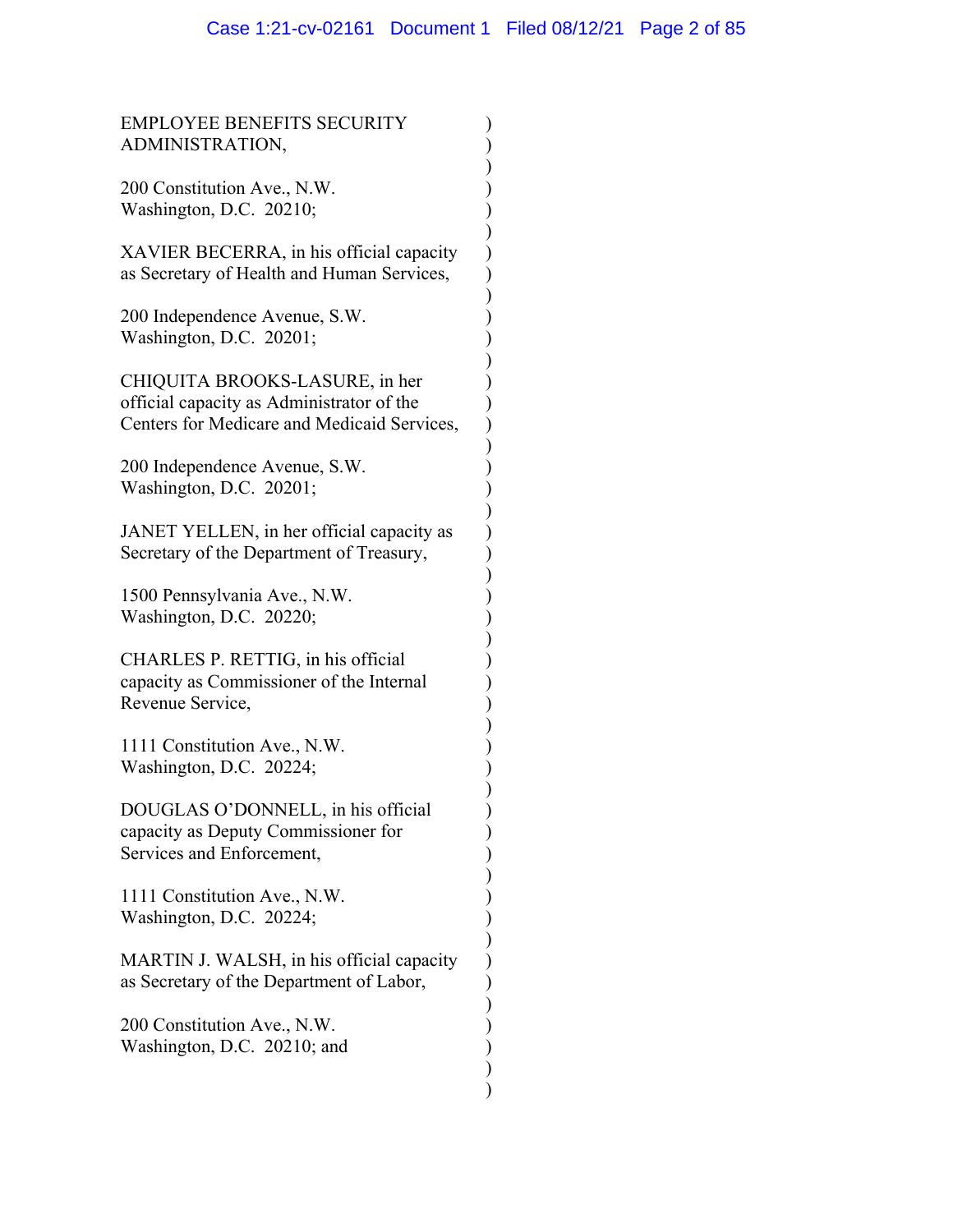$\mathcal{L}$ ) ) ) ) ) ) ) )

ALI KHAWAR, in his official capacity as Acting Assistant Secretary for the Employee Benefits Security Administration,

200 Constitution Ave NW, Suite N-5677 Washington, D.C. 20210

Defendants.

# **COMPLAINT**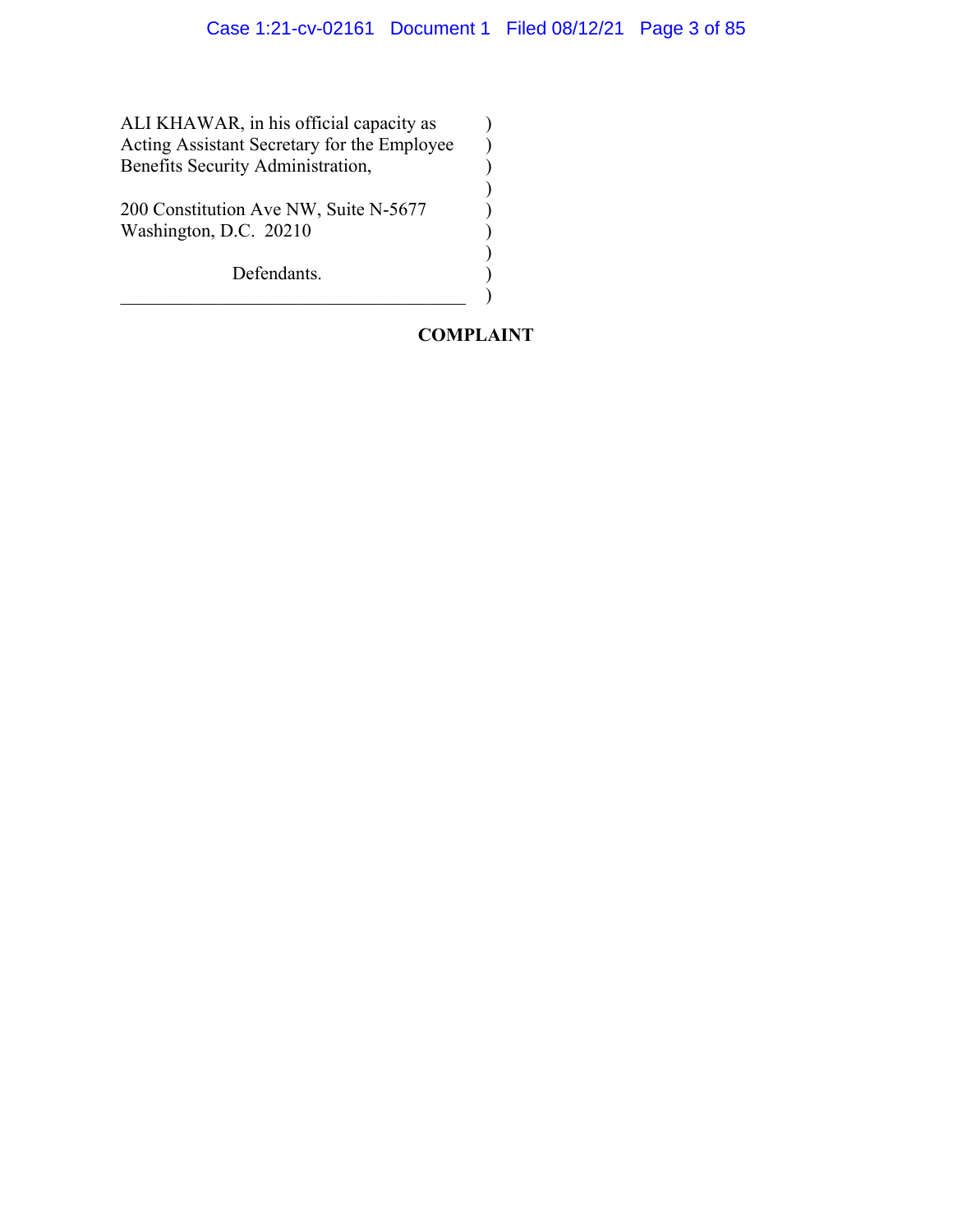# **TABLE OF CONTENTS**

# Page

| I.  |             |                                                                                                                                                                                                                                                          |  |  |
|-----|-------------|----------------------------------------------------------------------------------------------------------------------------------------------------------------------------------------------------------------------------------------------------------|--|--|
|     | A.          | Prescription Drug Prices Are Set Through Negotiations Between<br>Drug Manufacturers, Wholesalers, Pharmacies, Health Plans And<br>Health Insurance Issuers, And Pharmacy Benefit Managers12                                                              |  |  |
|     | <b>B.</b>   | Confidentiality Is Essential To The Functioning Of The                                                                                                                                                                                                   |  |  |
|     | $C_{\cdot}$ | The Affordable Care Act's Disclosure Provisions Preserve The                                                                                                                                                                                             |  |  |
| II. |             |                                                                                                                                                                                                                                                          |  |  |
|     | A.          | The Departments Issue A Notice Of Proposed Rulemaking That<br>Requires Health Plans And Health Insurance Issuers To Disclose<br>In-Network Rates And Out-Of-Network Allowed Amounts<br>Through A Machine-Readable File, But Not Historical Net Prices 22 |  |  |
|     | <b>B.</b>   | Commenters Raise Concerns About The Proposed Disclosure<br>Requirements, But Do Not Anticipate Or Comment On The<br>Possibility That The Final Rule Might Add A Requirement To                                                                           |  |  |
|     | C.          | The Departments Promulgate A Final Rule That Retains The<br>Machine-Readable File Requirement And Adds A New<br>Requirement Forcing Public Disclosure Of Historical Net Prices31                                                                         |  |  |
|     | D.          | After The Rule Is Published, CMS Issues An Information<br>Collection Request As Required By The Paperwork Reduction Act38                                                                                                                                |  |  |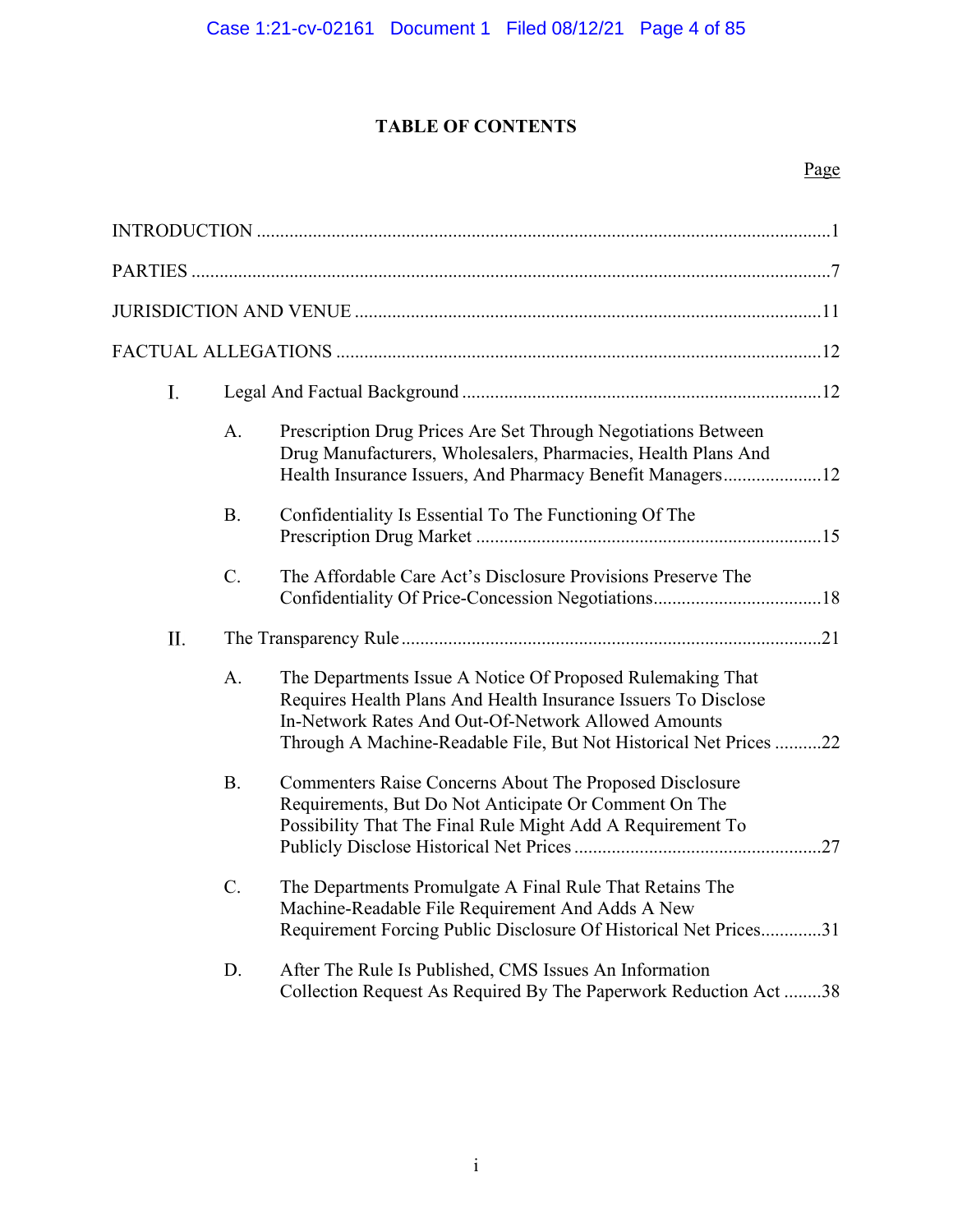# **TABLE OF CONTENTS** (continued)

# Page

| III. |           | Multiple Provisions Of The Transparency Rule Are Contrary To Law And |      |                |                                                                                                                                         |  |
|------|-----------|----------------------------------------------------------------------|------|----------------|-----------------------------------------------------------------------------------------------------------------------------------------|--|
|      | A.        | The Transparency Rule's Historical Net Price Disclosure              |      |                |                                                                                                                                         |  |
|      |           | The Historical Net Price Disclosure Requirement Is Not A<br>1.       |      |                |                                                                                                                                         |  |
|      |           | 2.                                                                   |      |                | The ACA Does Not Authorize The Disclosure Of                                                                                            |  |
|      |           | 3.                                                                   |      |                | The Historical Net Price Disclosure Requirement Is                                                                                      |  |
|      |           |                                                                      | i.   |                | Requiring Disclosure Of Historical Net Prices Is<br>Arbitrary And Capricious Because It Will Create                                     |  |
|      |           |                                                                      |      | a.             | The Requirement Will Increase Drug Prices<br>Because Public Disclosure Of Competitively<br>Sensitive Pricing Information Will Undermine |  |
|      |           |                                                                      |      | $\mathbf{b}$ . | The Requirement Will Undermine The Delivery                                                                                             |  |
|      |           |                                                                      | ii.  |                | The Departments Departed Without Reason Or                                                                                              |  |
|      |           |                                                                      | iii. |                | The Departments Failed To Explain How Historical<br>Net Prices Help Consumers Make Informed                                             |  |
|      |           |                                                                      | iv.  |                | The Departments Failed To Consider A Reasonable,                                                                                        |  |
|      | <b>B.</b> |                                                                      |      |                | The Transparency Rule's Machine-Readable File Requirement Is                                                                            |  |
|      |           | 1.                                                                   |      |                | Machine-Readable Files Do Not Comply With The ACA's                                                                                     |  |
|      |           | 2.                                                                   |      |                | The Machine-Readable File Requirement Is Arbitrary And                                                                                  |  |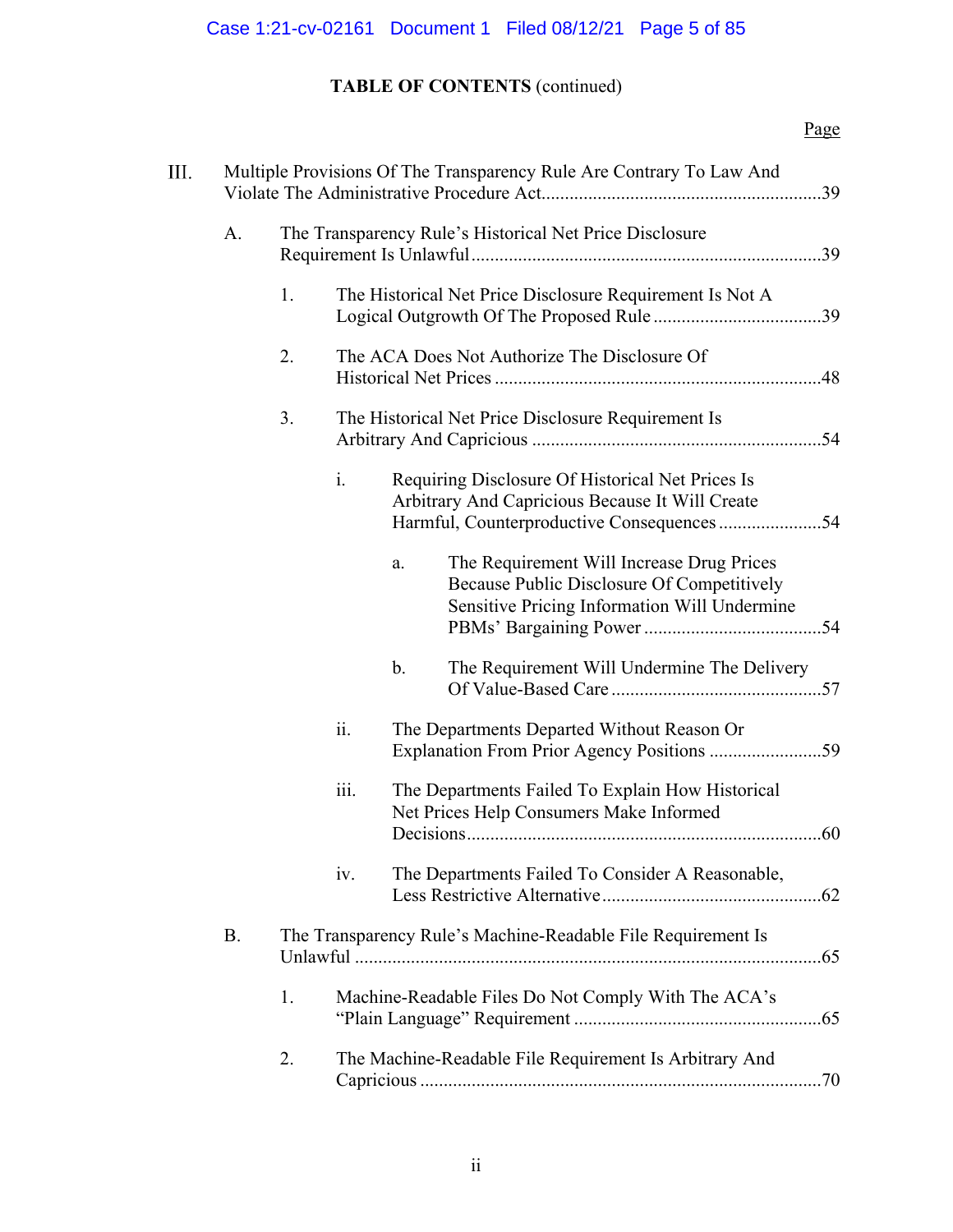# Case 1:21-cv-02161 Document 1 Filed 08/12/21 Page 6 of 85

# **TABLE OF CONTENTS** (continued)

# Page

|  | $\mathbf{i}$ .   |                                          |  |
|--|------------------|------------------------------------------|--|
|  | ii.              |                                          |  |
|  | $\cdots$<br>111. | The Implementation Date For The Machine- |  |
|  |                  |                                          |  |
|  |                  |                                          |  |
|  |                  |                                          |  |
|  |                  |                                          |  |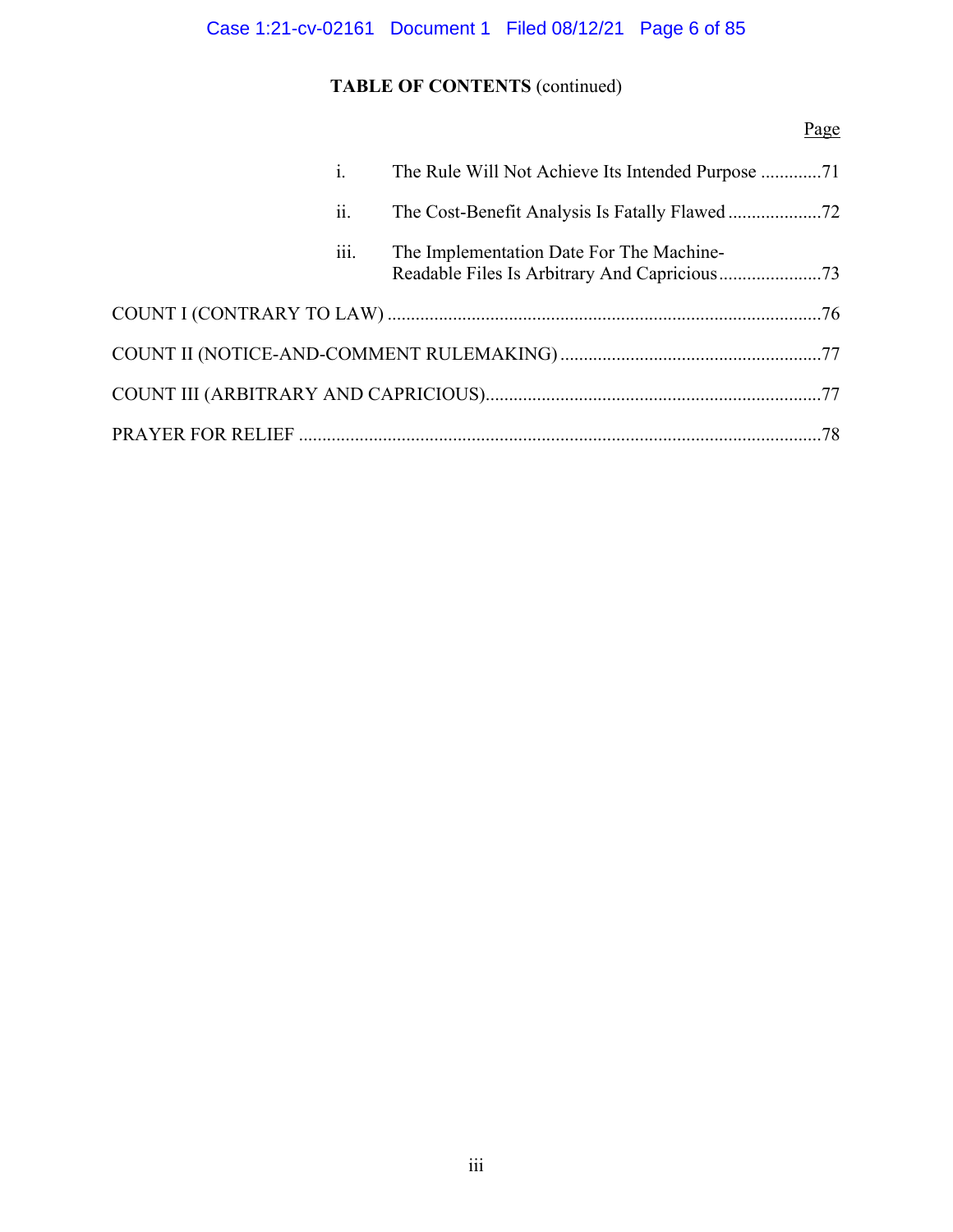# **GLOSSARY**

| <b>Term</b>              | <b>Definition</b>                                                                                 |
|--------------------------|---------------------------------------------------------------------------------------------------|
| <b>ACA</b>               | Patient Protection and Affordable Care Act,<br>Pub. L. No. 111-148, 124 Stat. 119 (Mar. 23, 2010) |
| <b>CBO</b>               | <b>Congressional Budget Office</b>                                                                |
| <b>CMS</b>               | Centers for Medicare & Medicaid Services                                                          |
| <b>EBSA</b>              | <b>Employee Benefits Security Administration</b>                                                  |
| <b>FTC</b>               | <b>Federal Trade Commission</b>                                                                   |
| <b>HHS</b>               | U.S. Department of Health and Human Services                                                      |
| <b>IRS</b>               | Internal Revenue Service                                                                          |
| <b>PBM</b>               | Pharmacy benefit manager                                                                          |
| <b>PCMA</b>              | Pharmaceutical Care Management Association                                                        |
| Proposed Rule            | 84 Fed. Reg. 65464 (Nov. 27, 2019)                                                                |
| <b>Transparency Rule</b> | 85 Fed. Reg. 72158 (Nov. 12, 2020)                                                                |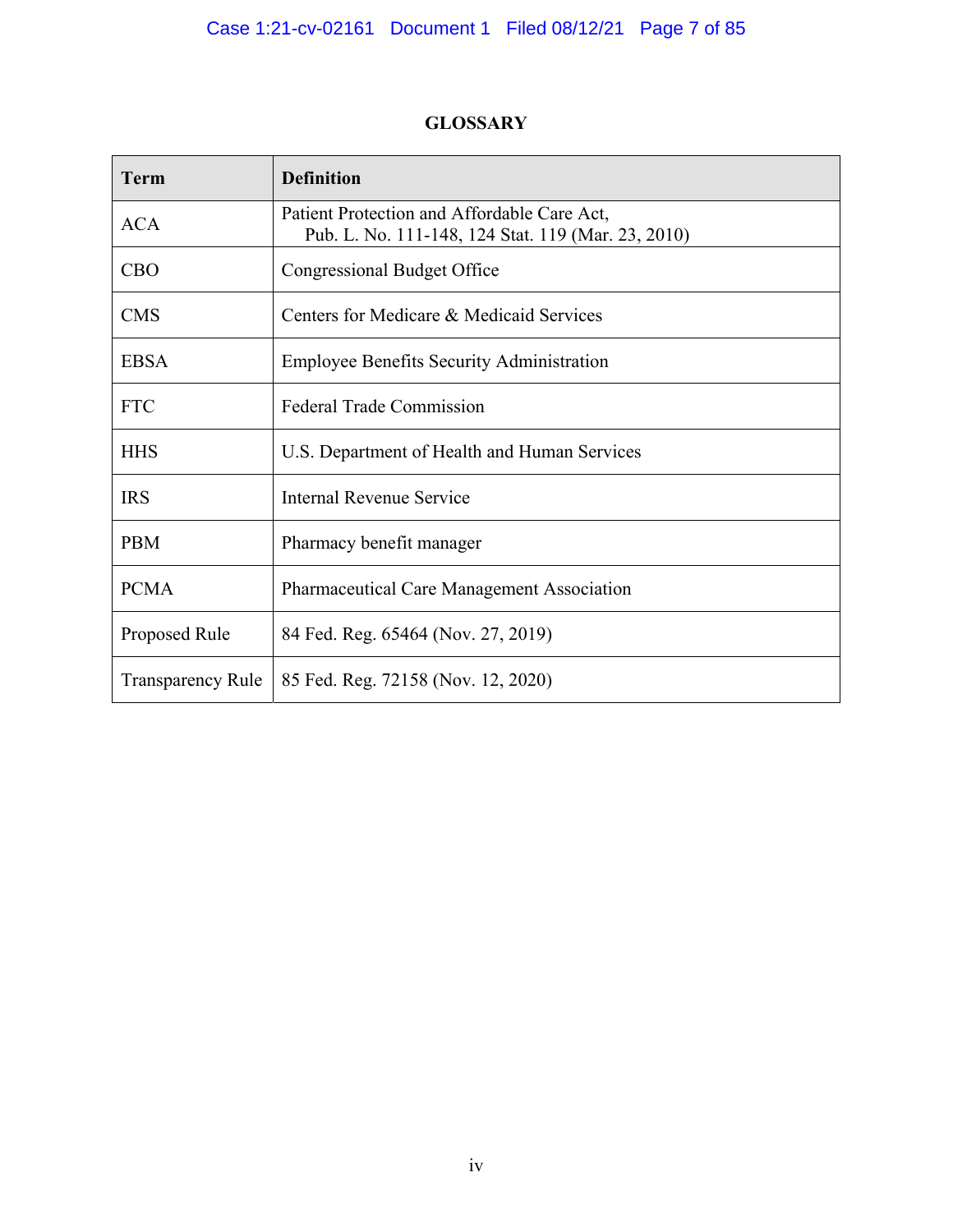Plaintiff Pharmaceutical Care Management Association, for its complaint against Defendants the UNITED STATES DEPARTMENT OF HEALTH AND HUMAN SERVICES; CENTERS FOR MEDICARE & MEDICAID SERVICES; UNITED STATES DEPARTMENT OF THE TREASURY; INTERNAL REVENUE SERVICE; UNITED STATES DEPARTMENT OF LABOR; EMPLOYEE BENEFITS SECURITY ADMINISTRATION; XAVIER BECERRA, in his official capacity as Secretary of Health and Human Services; CHIQUITA BROOKS-LASURE, in her official capacity as Administrator of the Centers for Medicare and Medicaid Services; JANET YELLEN, in her official capacity as Secretary of the Department of Treasury; CHARLES P. RETTIG, in his official capacity as Commissioner of the Internal Revenue Service; DOUGLAS O'DONNELL, in his official capacity as Deputy Commissioner for Services and Enforcement; MARTIN J. WALSH, in his official capacity as Secretary of the Department of Labor; and ALI KHAWAR, in his official capacity as Acting Assistant Secretary for the Employee Benefits Security Administration, alleges, by and through its attorneys, as follows:

### **INTRODUCTION**

1. In November 2020, in the final days of the Trump Administration, the Department of Health and Human Services ("HHS")—under the leadership of Secretary Alex Azar, a former pharmaceutical executive and lobbyist—rushed out a pair of procedurally irregular final rules that destroy the primary (and arguably only) marketplace constraint on rising prescription drug prices: the ability of pharmacy benefit managers ("PBM"), the principal entities tasked with reducing drug costs for health plans and their enrollees, to privately negotiate price concessions from drug manufacturers. Although cloaked in the language of noble-sounding ideals such as transparency and lowering the nominal "list" prices for prescription drugs, key parts of these two rules serve mainly to drive *up* the total drug price ultimately borne by health plans, taxpayers,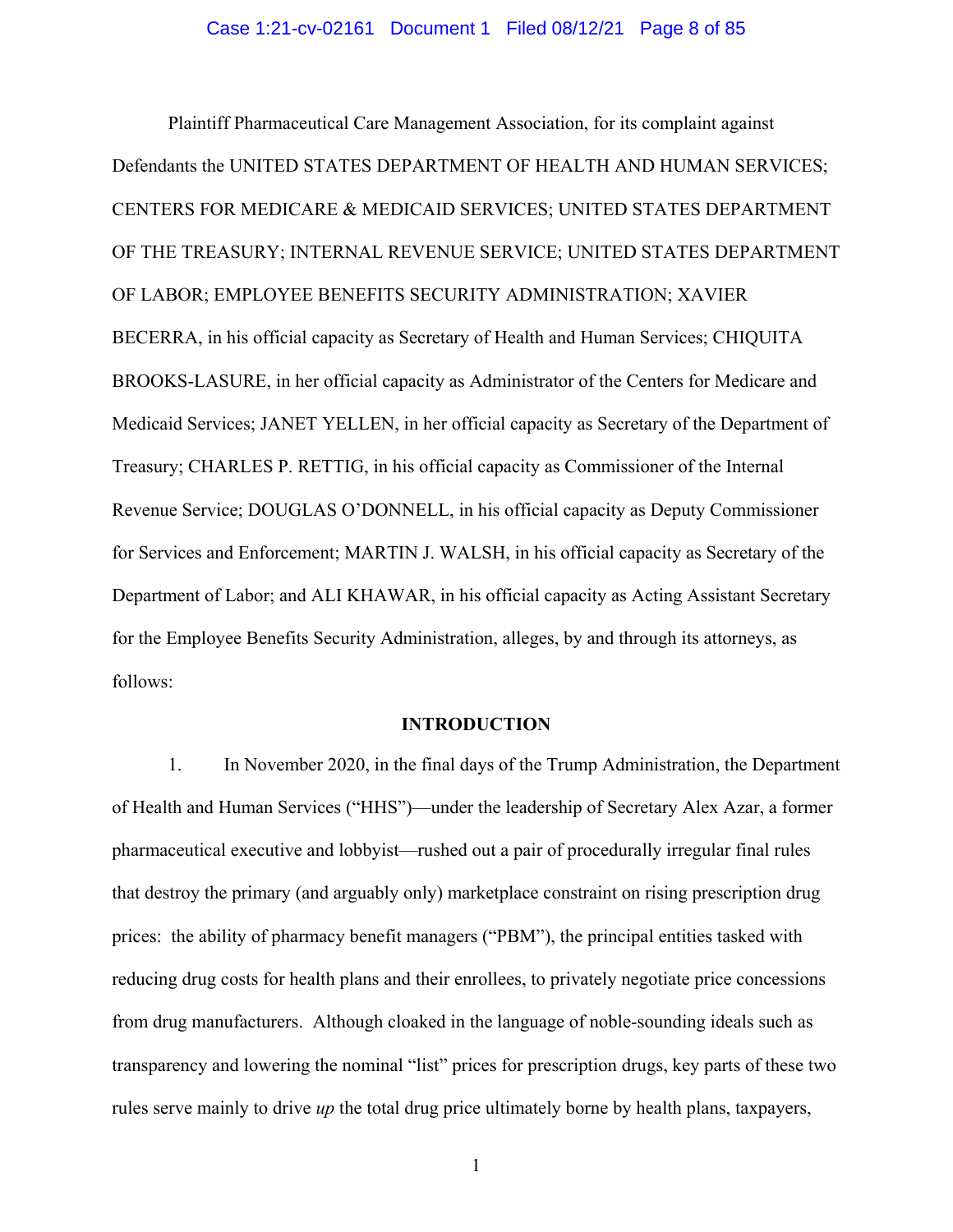### Case 1:21-cv-02161 Document 1 Filed 08/12/21 Page 9 of 85

and consumers by advantaging drug manufacturers in negotiations over price concessions. This is because problematic portions of each rule force public disclosure of the terms of PBMs' confidential negotiations with drug manufacturers, opening the door for manufacturers to tacitly collude with each other to increase drug prices.

2. Plaintiff Pharmaceutical Care Management Association ("PCMA"), the national trade association representing PBMs, brought a separate lawsuit in this Court challenging the first of these twin regulations, the so-called "Rebate Rule," *Removal of Safe Harbor Protection for Rebates Involving Prescription Pharmaceuticals*, 85 Fed. Reg. 76666 (Nov. 30, 2020). *See PCMA v. HHS*, No. 1:21-cv-95 (D.D.C. filed Jan. 12, 2021). The Rebate Rule undercut private negotiations in the context of federally subsidized Medicare Part D prescription drug plans by mandating that the price concessions manufacturers offer to PBMs under those plans be applied at the point of sale— $e.g.,$  the pharmacy counter—thus allowing drug manufacturers to reverseengineer their competitors' prices. After other agencies, private-sector actuarial studies, and HHS's own actuaries revealed the damaging consequences of disclosing this proprietary information—an increase in net drug prices, Medicare Part D enrollee premiums, and federal spending—PCMA led the charge against the Rebate Rule. In response to PCMA's complaint, which is currently pending in this Court before Judge Bates, HHS immediately offered to stipulate to a one-year suspension of the Rebate Rule while it reviews the rule. *See* Order, *PCMA*, No. 1:21-cv-95 (D.D.C. Mar. 15, 2021), ECF No. 27.

3. This lawsuit challenges parts of the second of HHS's pair of regulations targeting PBMs' negotiations with drug manufacturers: the "Transparency Rule," *Transparency in Coverage*, 85 Fed. Reg. 72158, 72158 (Nov. 12, 2020). This time taking up the mantle of transparency, HHS—joined by the Departments of the Treasury ("Treasury") and Labor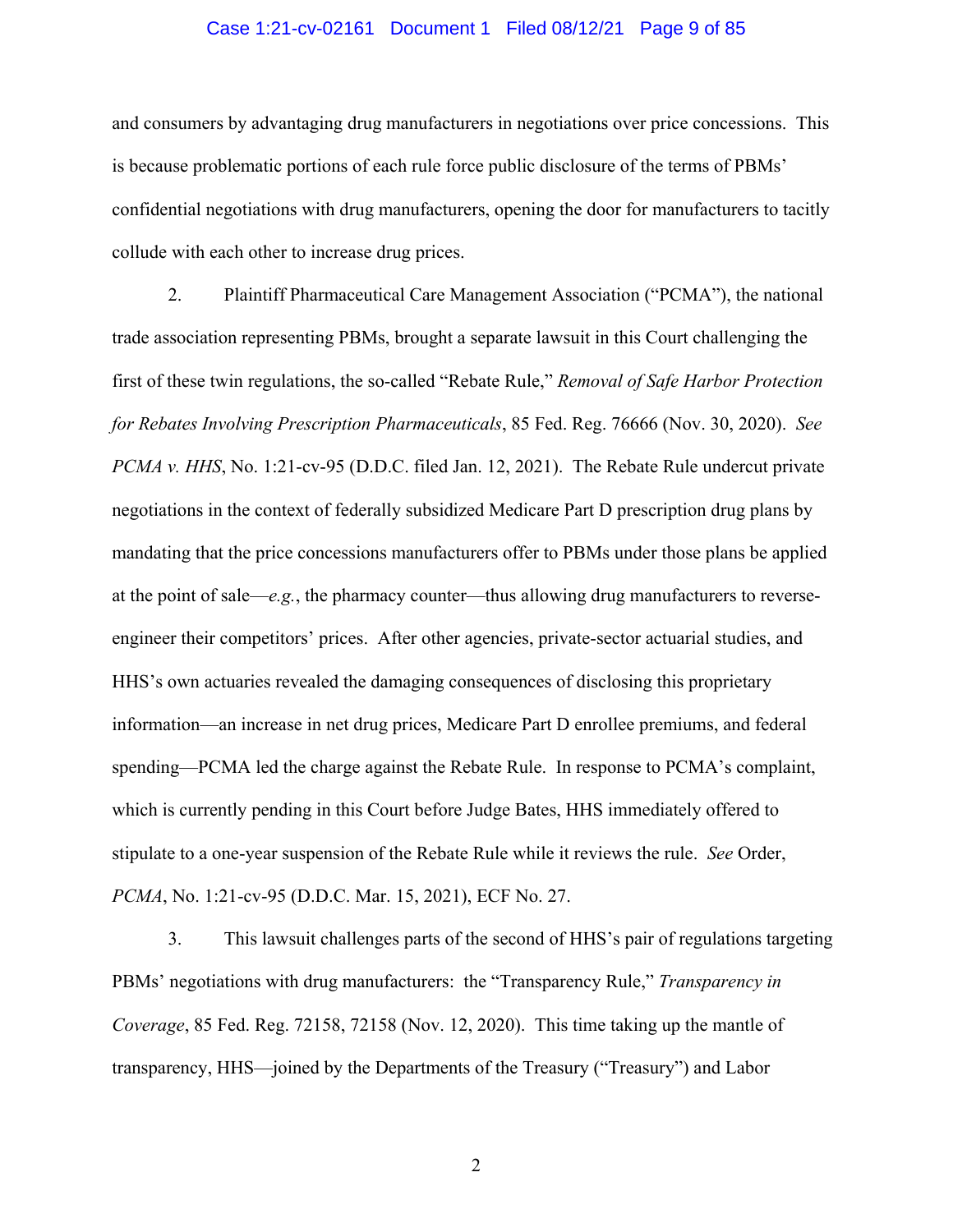### Case 1:21-cv-02161 Document 1 Filed 08/12/21 Page 10 of 85

("DOL") (collectively, the "Departments")—again seeks to force PBMs to publicly reveal the proprietary terms of drug pricing negotiations with drug manufacturers. The Rule requires most group health plans (both insured and self-insured) and health insurance issuers offering health insurance coverage in the individual and group markets to make two types of disclosures, only one of which PCMA challenges here.

4. The first disclosure, which PCMA does *not* challenge, requires health plans and health insurance issuers to disclose cost-sharing information to individual enrollees upon request through an internet-based self-service tool, so that consumers can estimate how much they will pay out of pocket when purchasing prescription drugs through their health plans. PCMA is not challenging this requirement because it strongly supports the Departments' stated goal of bringing meaningful and actionable transparency to health care purchasers and consumers. Even before the Rule was proposed, PBMs were at the forefront of health care price transparency, informing enrollees about their coverage for specific drugs and their expected out-of-pocket costs for prescriptions, often through online tools. As the Departments recognized, "more than 90 percent of plans, issuers, and [third-party administrators] currently provide some form of internet-based self-service tool to their consumers." *Transparency Rule*, 85 Fed. Reg. at 72256. PCMA thus "support[ed] the Departments' intention that plans provide access to their enrollees through an internet-based self-service tool." PCMA Comment Letter at 2 (Jan. 29, 2020), https://www.regulations.gov/comment/CMS-2019-0163-19236.

5. The second disclosure requirement is where the Rule goes astray and violates the law. It requires plans and issuers to reveal, not to individual consumers, but to the public at large, sensitive data about prescription drug prices—including the "historical net prices" paid after deducting drug manufacturer price concessions—through a machine-readable file, a large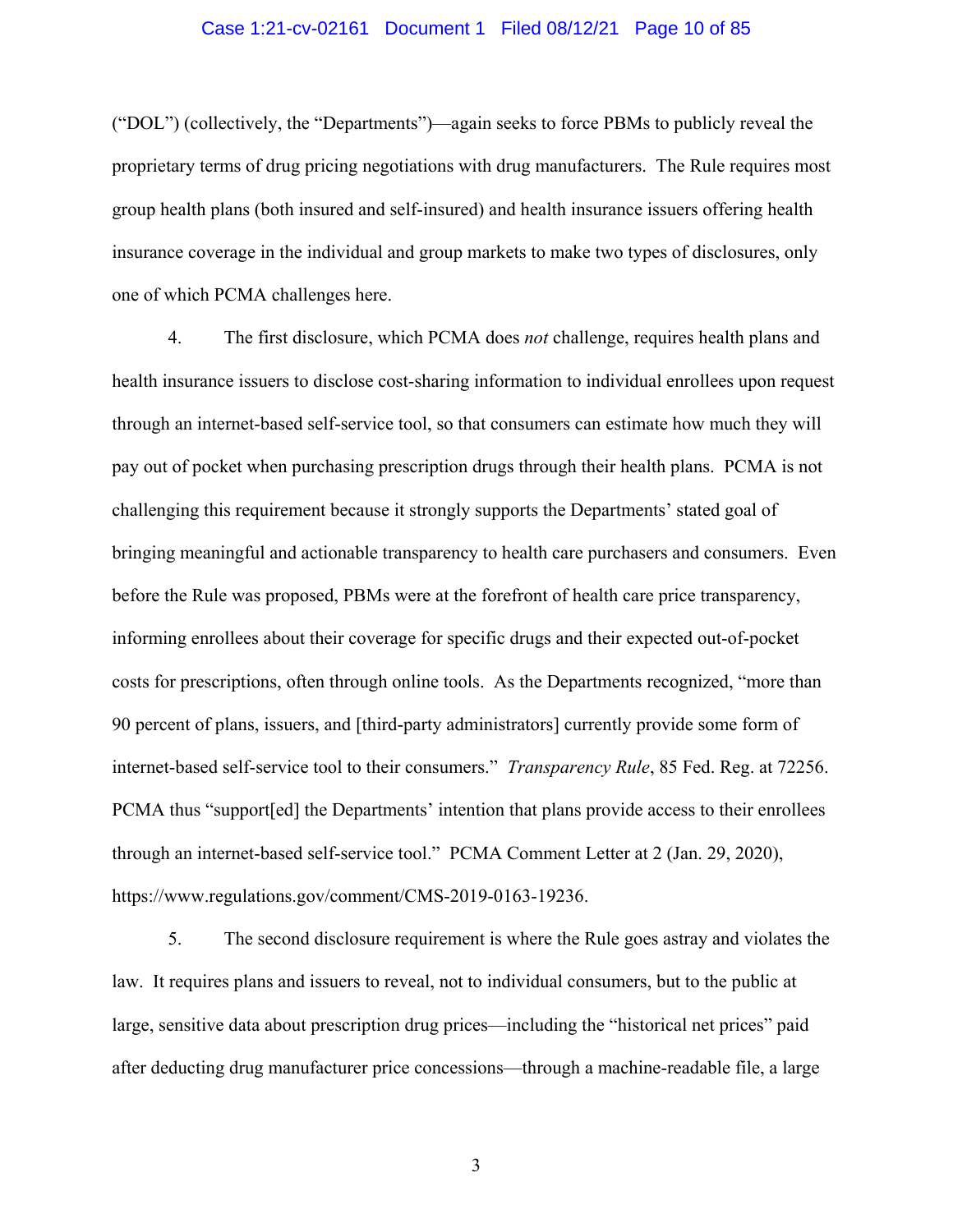### Case 1:21-cv-02161 Document 1 Filed 08/12/21 Page 11 of 85

data set in a format understandable only to computers. Though these requirements were adopted with the purported purpose of helping consumers make informed decisions about which health plans to purchase and how much they should expect to spend out of pocket under those plans, in reality they offer no meaningful transparency to the consumers they supposedly benefit. Instead, they require plans and issuers to disclose proprietary, highly confidential information that is of no practical use to consumers, in a format (machine-readable files, which are designed to be automatically read and processed by *computers*, not human beings) that no consumer could possibly understand. And they do so without any input from the industry or public at large, because the Departments never bothered to propose the historical net price disclosure requirement (or anything like it) in the notice of proposed rulemaking.

6. The historical net price disclosure requirement achieves none of the Departments' objectives, while simultaneously crippling one of the few proven methods of lowering prescription drug prices: negotiated manufacturer price concessions. Prescription drug prices in individual and group health insurance markets and a variety of federal programs are set through private negotiations between drug manufacturers and PBMs on behalf of their plan and issuer clients, among others (including pharmacies and wholesalers), based on discounts and rebates from the nominal "list" prices at which manufacturers sell drugs. Health plans and health insurance issuers hire PBMs to administer their drug benefits and negotiate price concessions from pharmacies and manufacturers. Manufacturers, in turn, pay these price concessions to PBMs, lowering the net price of their drugs, in order to enhance the treatment of their drugs on plan formularies, the tiered list of drugs covered by the plan. In general, PBMs pass these negotiated price concessions on to their health plan and health insurance issuer clients, who in turn use these cost savings to lower premiums and cost-sharing for their enrollees.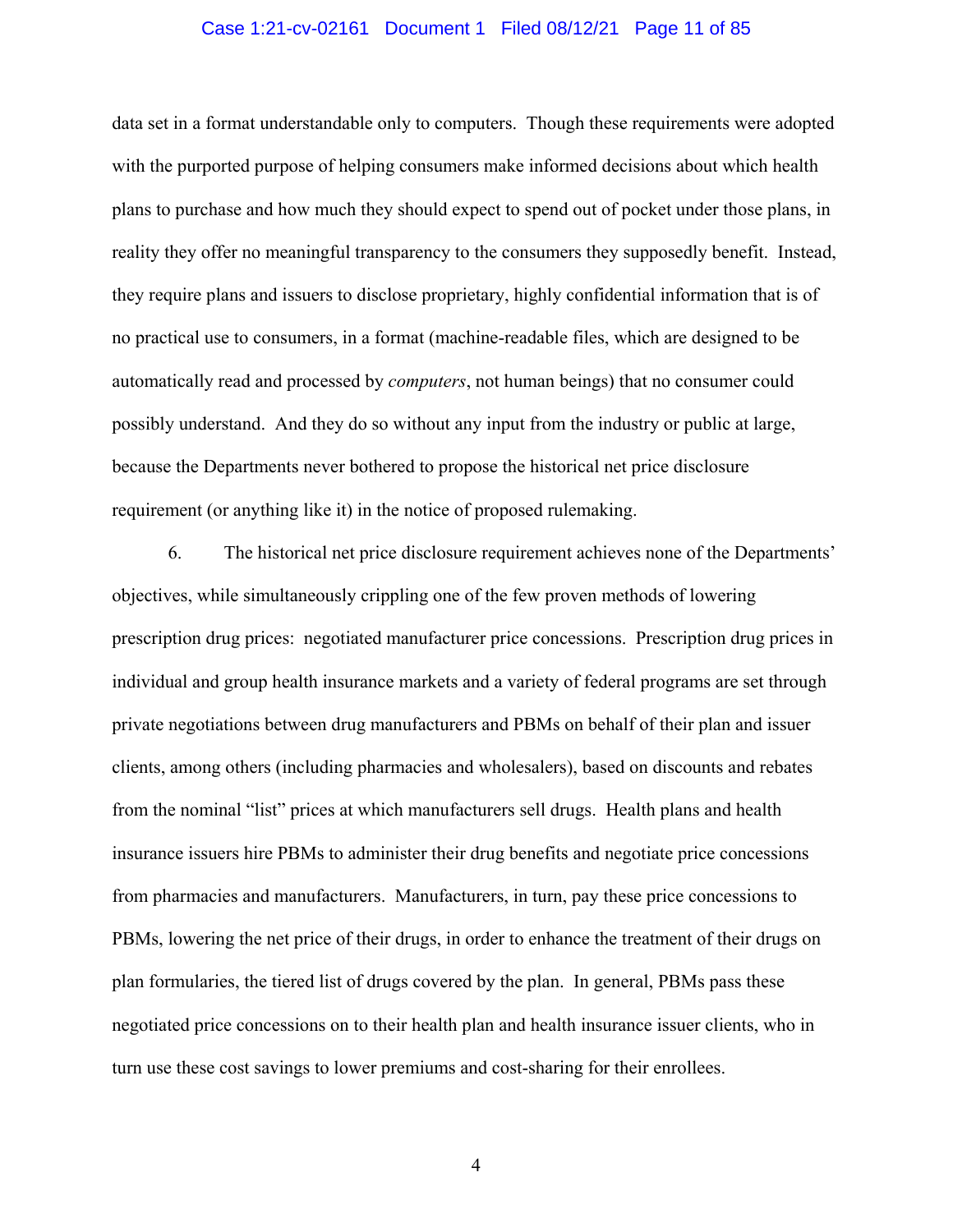### Case 1:21-cv-02161 Document 1 Filed 08/12/21 Page 12 of 85

7. This entire system depends on PBMs' ability to effectively negotiate price concessions from drug manufacturers. And that ability, in turn, depends on PBMs' ability to conduct meaningful private negotiations, maintaining the details of their contracts with drug manufacturers as trade secrets that are not publicly available, including to other drug manufacturers. The Transparency Rule upends this long-standing and highly effective dynamic. By forcing plans and issuers to disclose historical net prices, the Rule undermines PBMs' bargaining power, only making it *harder* for them to save costs for health plans, issuers, and ultimately, the consumer. This, of course, is the exact opposite of the Departments' stated purpose—and commenters would have told them that, but the Departments failed to even propose the disclosure requirement regarding historical net prices in the notice of proposed rulemaking, as foundational principles of administrative law require. As a result, the public was deprived of the opportunity to provide meaningful comments on this part of the Rule.

8. While driving up drug prices, the requirement to disclose historical net prices offers consumers no actionable information because net prescription drug prices are not charged to consumers and never appear on a bill. Consumers pay monthly premiums, which are disclosed to them before they sign up for their health coverage, plus out-of-pocket costs that are either a fixed dollar amount or a percentage of the price charged at the pharmacy counter *before applying manufacturer price concessions*. Disclosing net prices calculated *after* applying price concessions thus does nothing to help consumers choose among health plans or anticipate their individual costs, and indeed will likely only confuse them. And no individual consumer can make heads or tails of a machine-readable file, so consumers cannot use the machine-readable file to actually improve their knowledge about their healthcare costs. Instead, the most likely audience for this information is drug manufacturers, who will analyze the information about their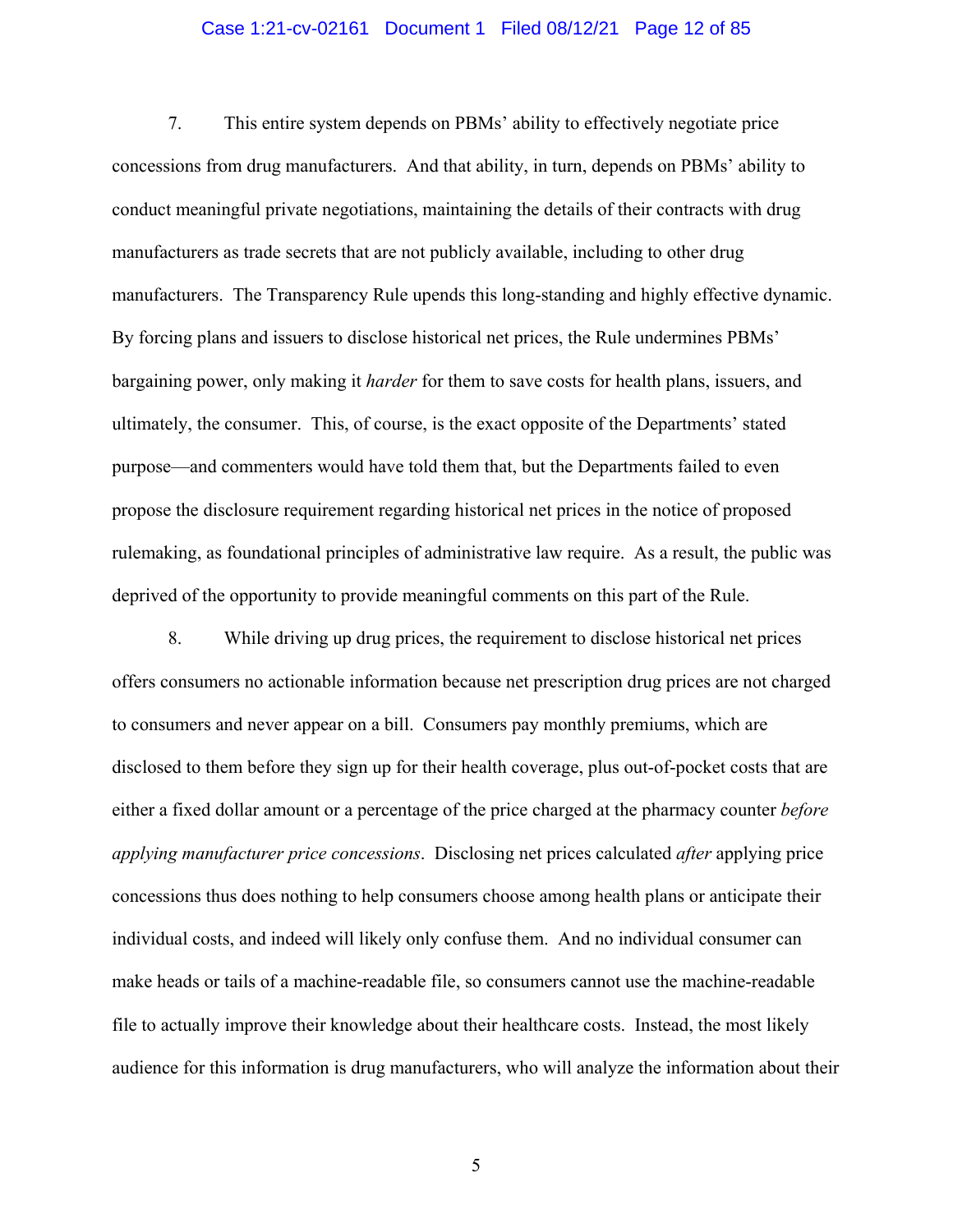### Case 1:21-cv-02161 Document 1 Filed 08/12/21 Page 13 of 85

competitors' prices to gain an unfair advantage in negotiations with PBMs, driving up costs for consumers.

9. This deeply flawed requirement cannot stand. The Departments' failure to seek public input on the historical net price disclosure requirement is reason enough to set aside this part of the Rule. But that is only the half of it. The Departments lack authority to mandate the public disclosure of historical net prices in the first place. Their statutory authority to require disclosures runs only to consumer-facing information that is relevant to the enrollee's rights or benefits under a plan, including information about plan benefit coverage and the plan or issuer's overall viability. 42 U.S.C. § 18031(e)(3)(A)(i)-(viii). Such information helps a consumer select among different health plans. Information about historical net prices in a machine-readable format, by contrast, is competitively sensitive information that is not consumer-facing and cannot meaningfully be used by consumers to make informed healthcare choices. The Departments thus have no business—at least, no business authorized by Congress—requiring their disclosure.

10. The historical net price disclosure requirement is arbitrary and capricious in numerous other respects. Rather than achieving its intended purpose of lowering drug costs, the Rule will only harm the vast majority of enrollees by undermining PBMs' ability to negotiate price concessions from manufacturers, a process that currently saves these enrollees money in the form of lower cost-sharing and premiums. The Rule will also critically undermine HHS's publicly stated goal of promoting value-based arrangements to reward healthcare providers with incentive payments based on the quality of care provided. The disclosure of historical net prices will send the wrong market signal, leading purchasers of individual and group health insurance coverage to focus on the unit prices of drugs purchased by their issuers and PBMs, rather than on the value of the mix of drugs covered and dispensed. Moreover, the Departments entirely failed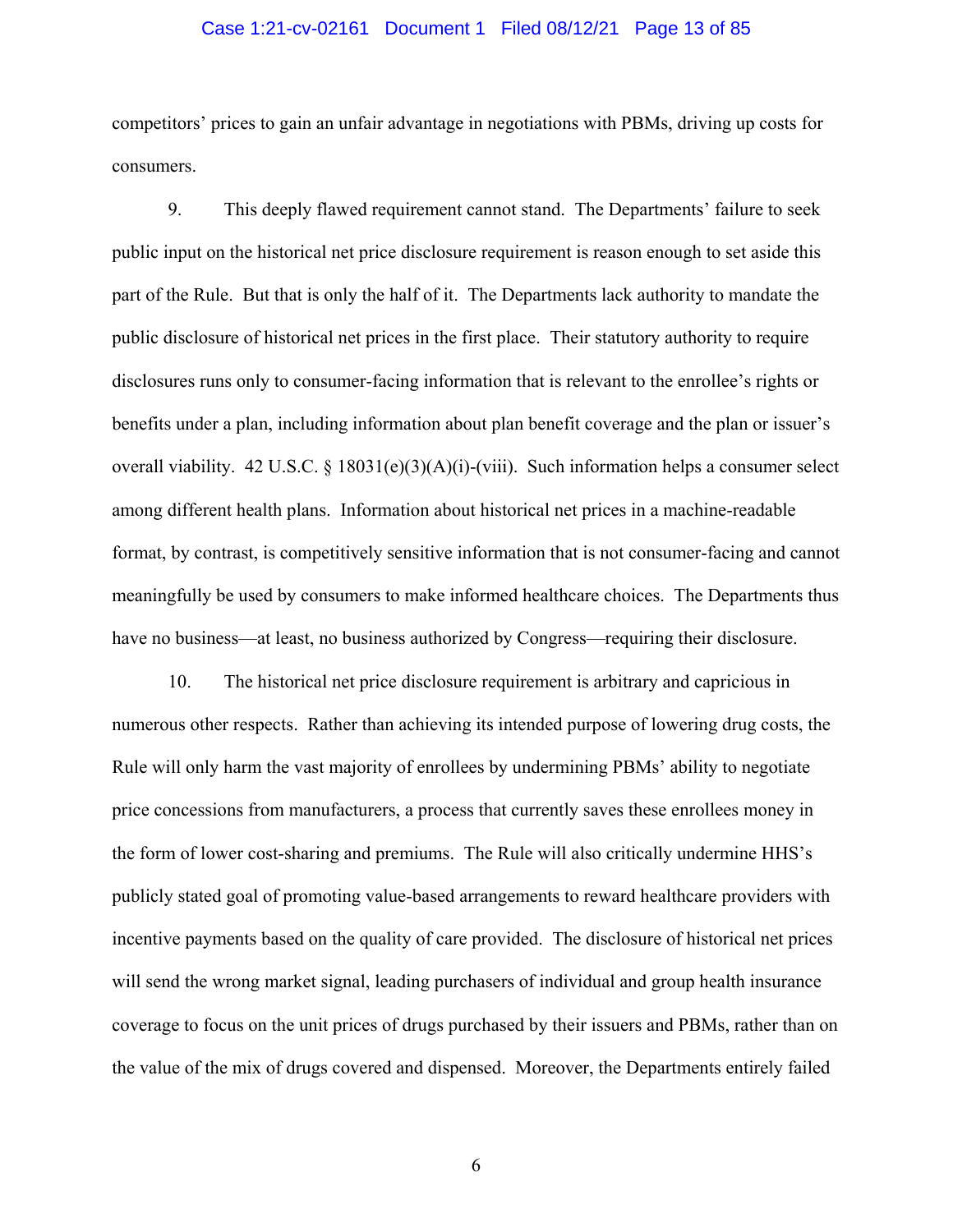### Case 1:21-cv-02161 Document 1 Filed 08/12/21 Page 14 of 85

even to consider less burdensome alternatives (as they are required to do), such as limiting disclosure to less recent, and therefore less competitively sensitive, data. And the Departments never attempt to reconcile their newfound belief that forced disclosure of sensitive drug pricing data could stop or decrease the cost of drugs with previous agency actions that correctly recognized that disclosing such information would *increase* costs.

11. The requirement that plans and issuers use machine-readable files to disclose this data also exceeds the Departments' authority. The provision of the Patient Protection and Affordable Care Act ("ACA") on which the Departments rely requires that plans disclose certain information "in plain language" "to the public," yet simple common sense makes clear that machine-readable files designed for computer processing are not understandable to the public. 42 U.S.C. § 18031(e)(3)(A), (B). This is also why the challenged portions of the Rule will not further its transparency goals; a consumer cannot make use of the data in order to attend to her everyday healthcare needs.

12. For all of these reasons, the Transparency Rule's historical net price disclosure and machine-readable file requirements must be vacated as unlawful, *ultra vires*, procedurally improper, arbitrary and capricious, and contrary to the Administrative Procedure Act ("APA").

### **PARTIES**

13. Plaintiff PCMA is a non-profit  $\S 501(c)(6)$  corporation duly organized under the laws of the State of Delaware, with its principal place of business in Washington, D.C. PCMA is the national trade association representing America's PBMs, which administer prescription drug plans for more than 270 million Americans with health coverage through Fortune 500 companies, health insurers, labor unions, Medicare, Medicaid, the Federal Employees Health Benefits Program, and the health insurance marketplaces.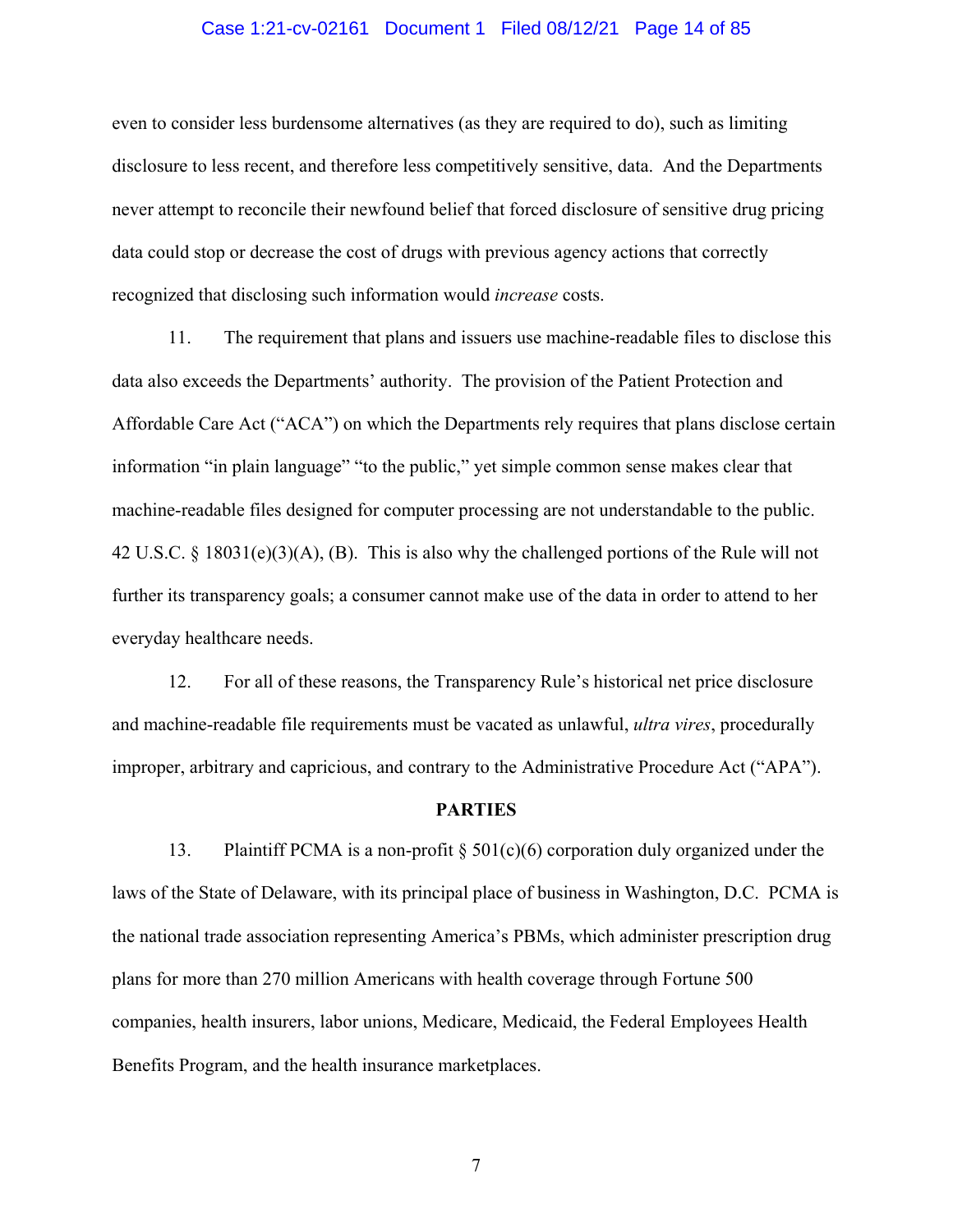### Case 1:21-cv-02161 Document 1 Filed 08/12/21 Page 15 of 85

14. PBMs are the only entities in the supply chain whose mission is to lower drug costs for health plans, health insurance issuers, and ultimately, consumers. Plans and issuers engage PBMs to maximize the value of prescription drug benefits by negotiating price concessions from drug manufacturers and pharmacies, in addition to providing numerous other services. PBMs also lower costs in other ways, such as by encouraging the use of generics, developing formularies, and helping patients with adherence to the prescribed plan of care. Two 2020 studies estimated that PBMs helped beneficiaries and payers save on average \$962 per beneficiary per year in prescription drug costs, equaling more than \$1 trillion over the ensuing decade. Visante, Inc., *The Return on Investment (ROI) on PBM Services* (Feb. 2020), https://www.pcmanet.org/wp-content/uploads/2020/02/ROI-on-PBM-Services-FINAL\_.pdf; Visante, Inc., *Pharmacy Benefit Managers (PBMs): Generating Savings for Plan Sponsors and Consumers* (Feb. 2020), https://www.pcmanet.org/wp-content/uploads/2020/02/Pharmacy-Benefit-Managers-Generating-Savings-for-Plan-Sponsors-and-Consumers-2020-1.pdf. PBMs would not serve 270 million beneficiaries through all types of health plans if they did not bring down costs.

15. PCMA's members include the following PBMs: Abarca Health, CerpassRx, CVS Caremark, Envolve Pharmacy Solutions, Express Scripts, Humana Pharmacy Solutions, IngenioRx, Integrated Prescription Management, Magellan Rx Management, Maxor Plus, MedImpact Healthcare Systems, OptumRx, PerformRx, Prime Therapeutics, ProAct, RxSense, Serve You Rx, and WellDyneRx (collectively, the "members"). PCMA's members each administer prescription drug benefits on behalf of health plans and their enrollees, including enrollees who reside or purchase pharmaceuticals in Washington, D.C.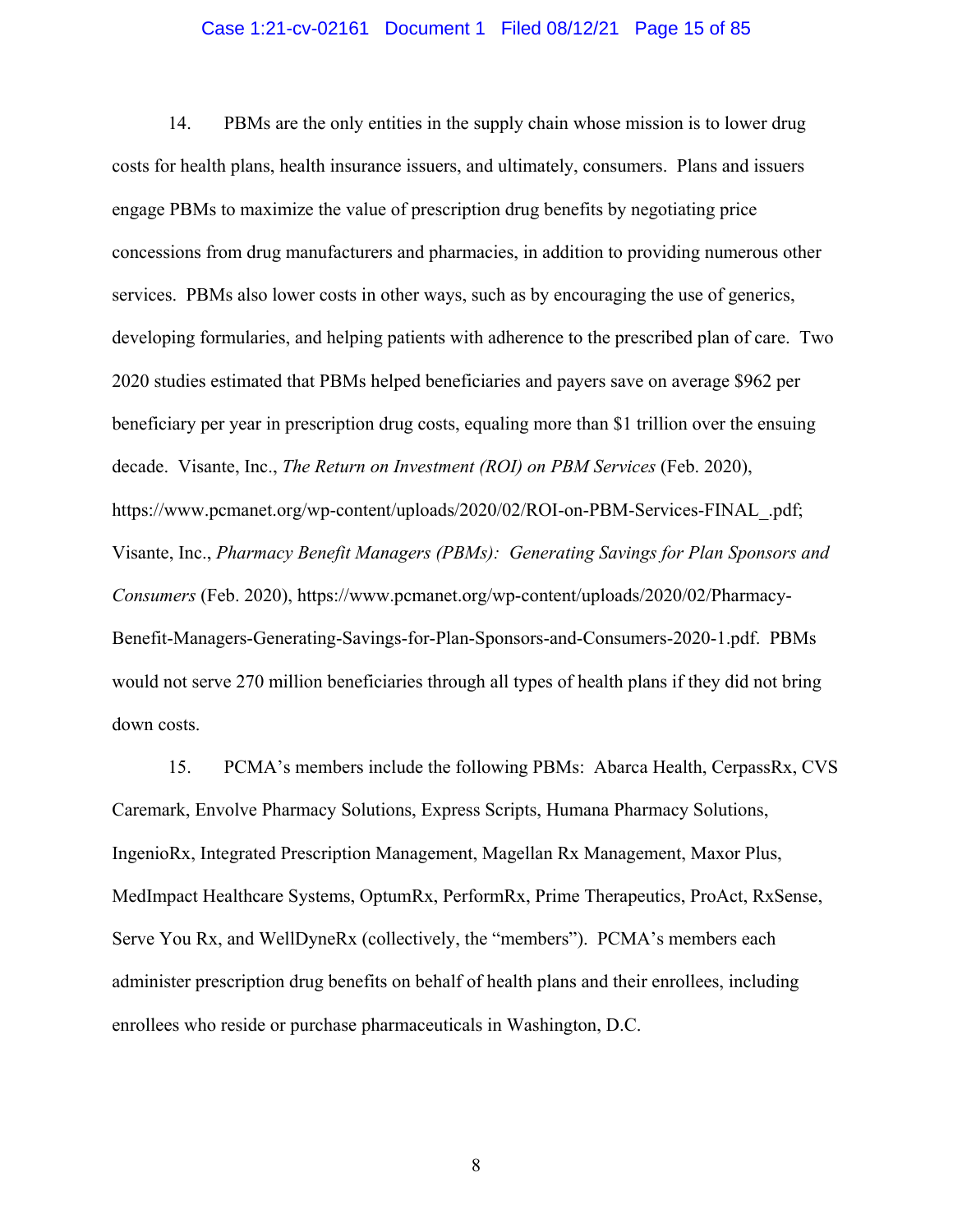### Case 1:21-cv-02161 Document 1 Filed 08/12/21 Page 16 of 85

16. Each of PCMA's members has Article III standing because they will incur development, data storage, and reporting costs in order to disclose information in the machinereadable file format required by the Transparency Rule. Although the Rule directs plans and issuers, rather than PBMs, to disclose information, much of that information, including historical net prices, is uniquely in the possession of PBMs, not plans and issuers. The Departments thus recognize that plans and issuers will need to "rely on written agreements with other parties, such as PBMs, to obtain the necessary data to comply with the disclosure requirements." 85 Fed. Reg. at 72208. For that reason, the Rule specifies that a plan or issuer "may satisfy the [disclosure] requirements . . . by entering into a written agreement under which another party (such as a PBM or other third-party) provides the information required." *Id.* Many of the plans and issuers served by PCMA's members accordingly have required, or are likely to require in the near future, PCMA's members to enter into written agreements that require PCMA's members to provide information required by the Rule.

17. Moreover, portions of the Rule require disclosure of confidential, proprietary information, including historical net prices. By requiring public disclosure of this information, the Rule will drastically undercut PCMA's members' bargaining power in negotiating drug prices with manufacturers and reduce their ability to lower the cost of prescription drugs.

18. These injuries are directly and immediately traceable to the challenged parts of the Rule and would be remedied by a judgment vacating these parts of the Rule.

19. PCMA has associational standing to bring this lawsuit on behalf of its members because at least one of its members has Article III standing, the interests that PCMA seeks to protect are germane to its organizational purpose of promoting PBMs and the proven tools they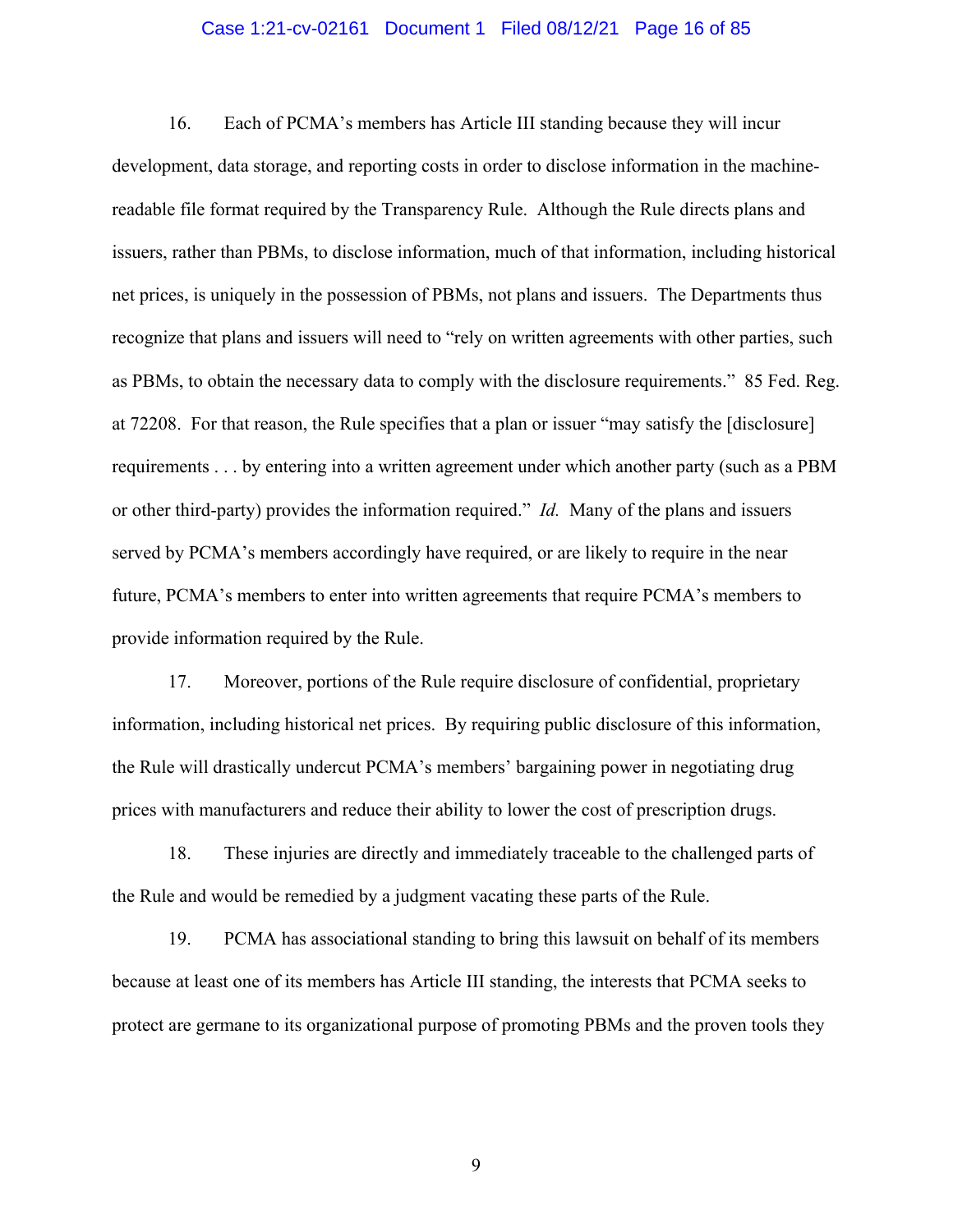### Case 1:21-cv-02161 Document 1 Filed 08/12/21 Page 17 of 85

utilize to lower prescription drug prices, and neither the claims asserted nor the relief requested in this lawsuit requires the participation of individual PCMA members.

20. Defendants are the federal agencies that jointly promulgated the Transparency Rule and the agency officials responsible for promulgating the Rule.

21. Defendant HHS is an executive department of the United States federal government that is headquartered in Washington, D.C.

22. Defendant Centers for Medicare & Medicaid Services ("CMS") is an administrative agency within HHS that is headquartered in Baltimore, Maryland. CMS is responsible for administering multiple federal health programs and the federally facilitated marketplace for health plans, and for regulating group health plans and health insurance issuers providing coverage outside of the federally facilitated marketplaces.

23. Defendant Treasury is an executive department of the United States federal government that is headquartered in Washington, D.C.

24. Defendant Internal Revenue Service ("IRS") is an administrative agency within the Department of the Treasury that is headquartered in Washington, D.C. The IRS is responsible for administering tax aspects of health coverage laws.

25. Defendant DOL is an executive department of the United States federal government that is headquartered in Washington, D.C.

26. Defendant Employee Benefits Security Administration ("EBSA") is an administrative agency within the Department of Labor that is headquartered in Washington, D.C. EBSA is responsible for administering employment-based health coverage laws.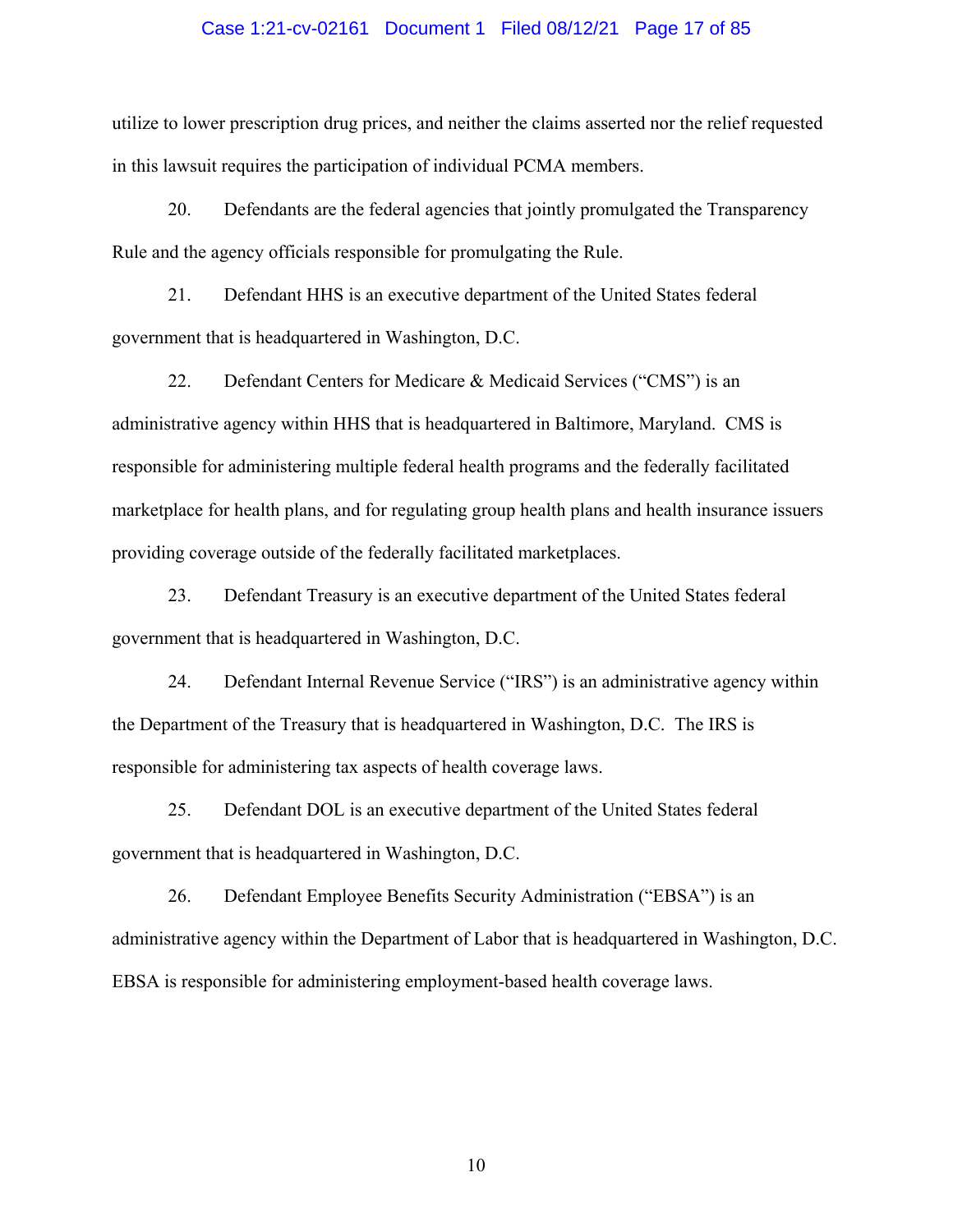### Case 1:21-cv-02161 Document 1 Filed 08/12/21 Page 18 of 85

27. HHS, Treasury, and DOL (collectively, the "Departments") jointly promulgated the Transparency Rule challenged in this lawsuit through CMS, the IRS, and EBSA, respectively.

28. Defendant Xavier Becerra is Secretary of Health and Human Services. The Secretary is a signatory to the Transparency Rule. He is sued in his official capacity.

29. Defendant Chiquita Brooks-LaSure is Administrator of CMS. The Administrator is a signatory to the Transparency Rule. She is sued in her official capacity.

30. Defendant Janet Yellen is Secretary of the Treasury. The Secretary oversees the Assistant Secretary of the Treasury for Tax Policy, which is a signatory to the Transparency Rule but is currently vacant. Secretary Yellen is sued in her official capacity.

31. Defendant Charles P. Rettig is Commissioner of the Internal Revenue Service. He is sued in his official capacity.

32. Defendant Douglas O'Donnell is Deputy Commissioner for Services and Enforcement, a division within the IRS. The Deputy Commissioner for Services and Enforcement is a signatory to the Transparency Rule. He is sued in his official capacity.

33. Defendant Martin J. Walsh is Secretary of Labor. He is sued in his official capacity.

34. Defendant Ali Khawar is Acting Assistant Secretary for EBSA. The Assistant Secretary is a signatory to the Transparency Rule. He is sued in his official capacity.

### **JURISDICTION AND VENUE**

35. This action arises under the ACA and the APA. This Court has subject-matter jurisdiction over this action under 28 U.S.C. § 1331. The Court is authorized to issue the nonmonetary relief sought herein pursuant to the APA, 5 U.S.C. §§ 702, 705, 706.

36. Venue is proper in this Court under 28 U.S.C. § 1391(e)(l) because this is an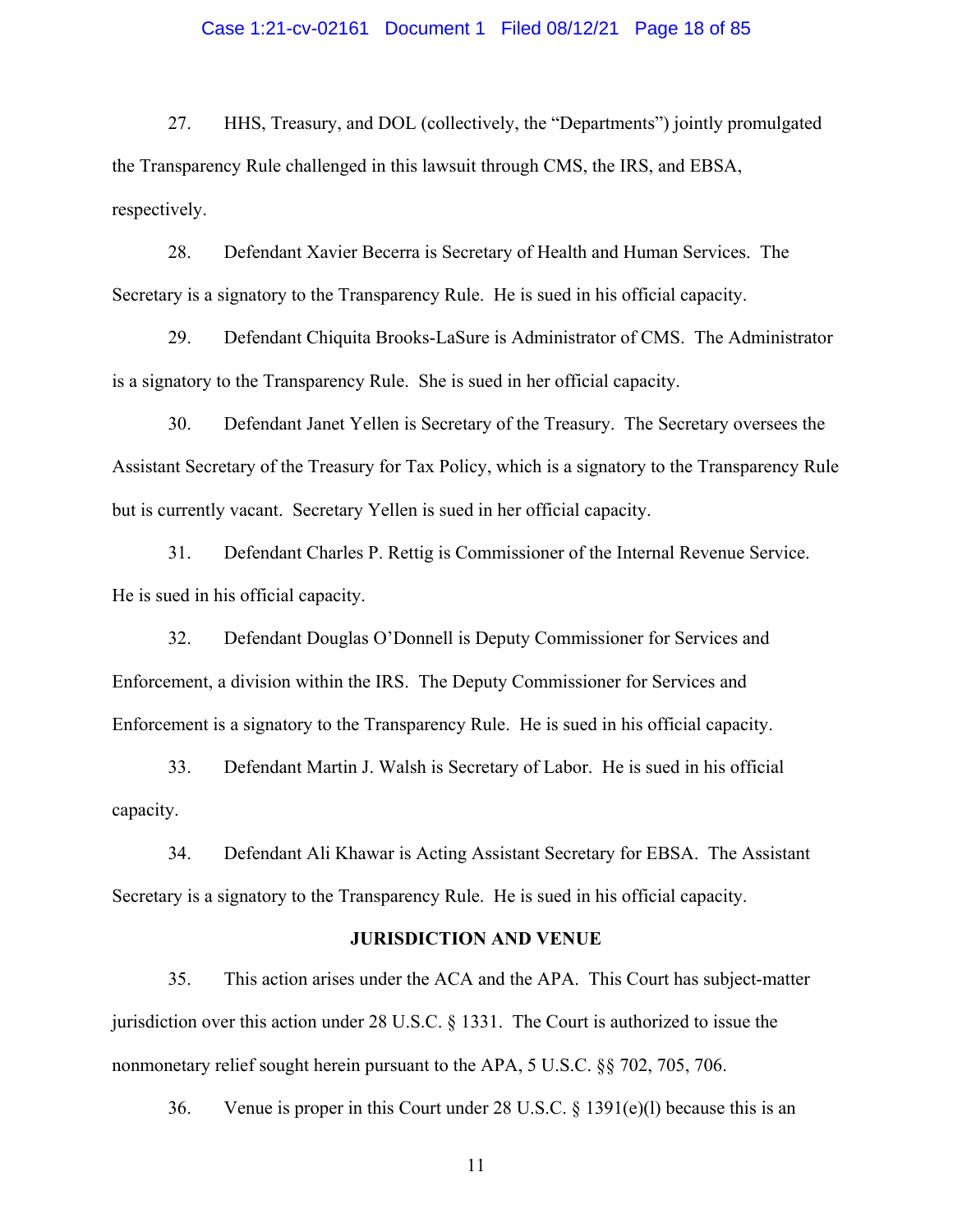### Case 1:21-cv-02161 Document 1 Filed 08/12/21 Page 19 of 85

action against agencies of the United States and several officers of the United States. Defendants HHS, Treasury, IRS, DOL, and EBSA reside in this judicial district; Defendant CMS resides in this judicial district for purposes of this litigation, *see* 28 U.S.C. § 1391(c)(2); Defendants Becerra, Brooks-LaSure, Yellen, Rettig, O'Donnell, Walsh, and Khawar perform their official duties in this judicial district; a substantial part of the events or omissions giving rise to this action occurred in this judicial district; Plaintiff resides in this judicial district; and no real property is involved in the action.

### **FACTUAL ALLEGATIONS**

#### L. **LEGAL AND FACTUAL BACKGROUND**

## **A. Prescription Drug Prices Are Set Through Negotiations Between Drug Manufacturers, Wholesalers, Pharmacies, Health Plans And Health Insurance Issuers, And Pharmacy Benefit Managers**

37. Prescription drug prices in the private insurance market and a variety of federal

programs are set through negotiations between drug manufacturers, wholesalers, pharmacies,

PBMs, and health plans and health insurance issuers based on price concessions from the

nominal "list" prices at which manufacturers sell drugs to wholesalers and other larger

purchasers. Plans and issuers hire PBMs to administer their drug plans and negotiate price

concessions from pharmacies and manufacturers.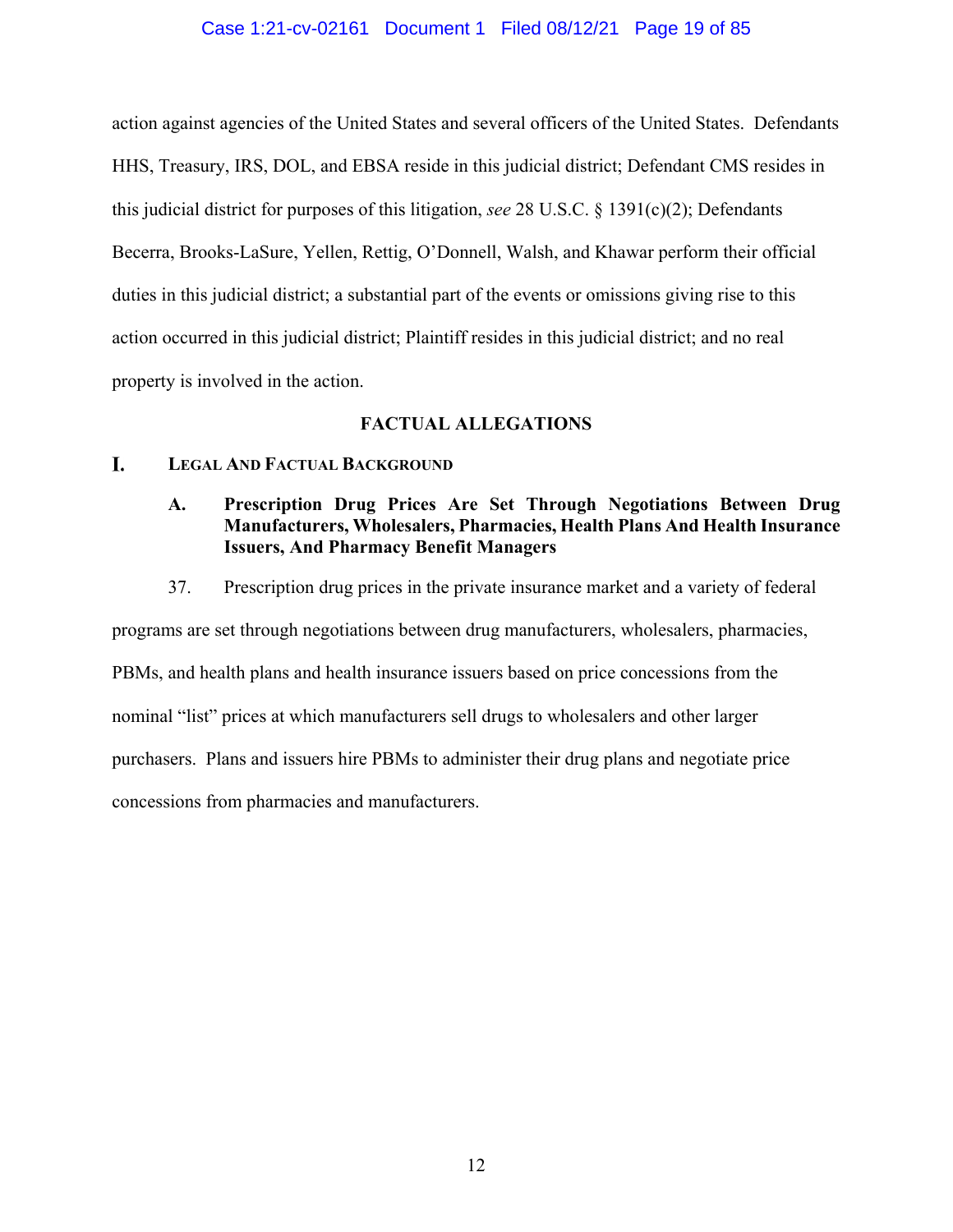### Case 1:21-cv-02161 Document 1 Filed 08/12/21 Page 20 of 85



Baylor Scott & White Health Comment Letter on Rebate Rule at 9 (July 16, 2018), https://www.regulations.gov/document?D=CMS-2018-0075-2999.

38. In a typical transaction, a wholesaler acquires a drug from the manufacturer at the list price, possibly with a discount negotiated between the wholesaler and the manufacturer. The wholesaler then sells the drug to the pharmacy at a rate negotiated between the wholesaler and the pharmacy.

39. At the point of sale—*e.g.*, at the pharmacy counter—the pharmacy dispenses the drug to plan enrollees under a contract between the pharmacy and the PBM, usually at a rate negotiated in advance. Payment to the pharmacy for the drug is then shared between the enrollee and the PBM, which reimburses the pharmacy according to the terms of the contract between the PBM and the pharmacy. Plans then reimburse the PBM at a rate negotiated between the plan and the PBM.

40. The enrollee's out-of-pocket payment at the point of sale is determined by the terms of his or her plan. While terms vary from plan to plan, this payment often includes 100%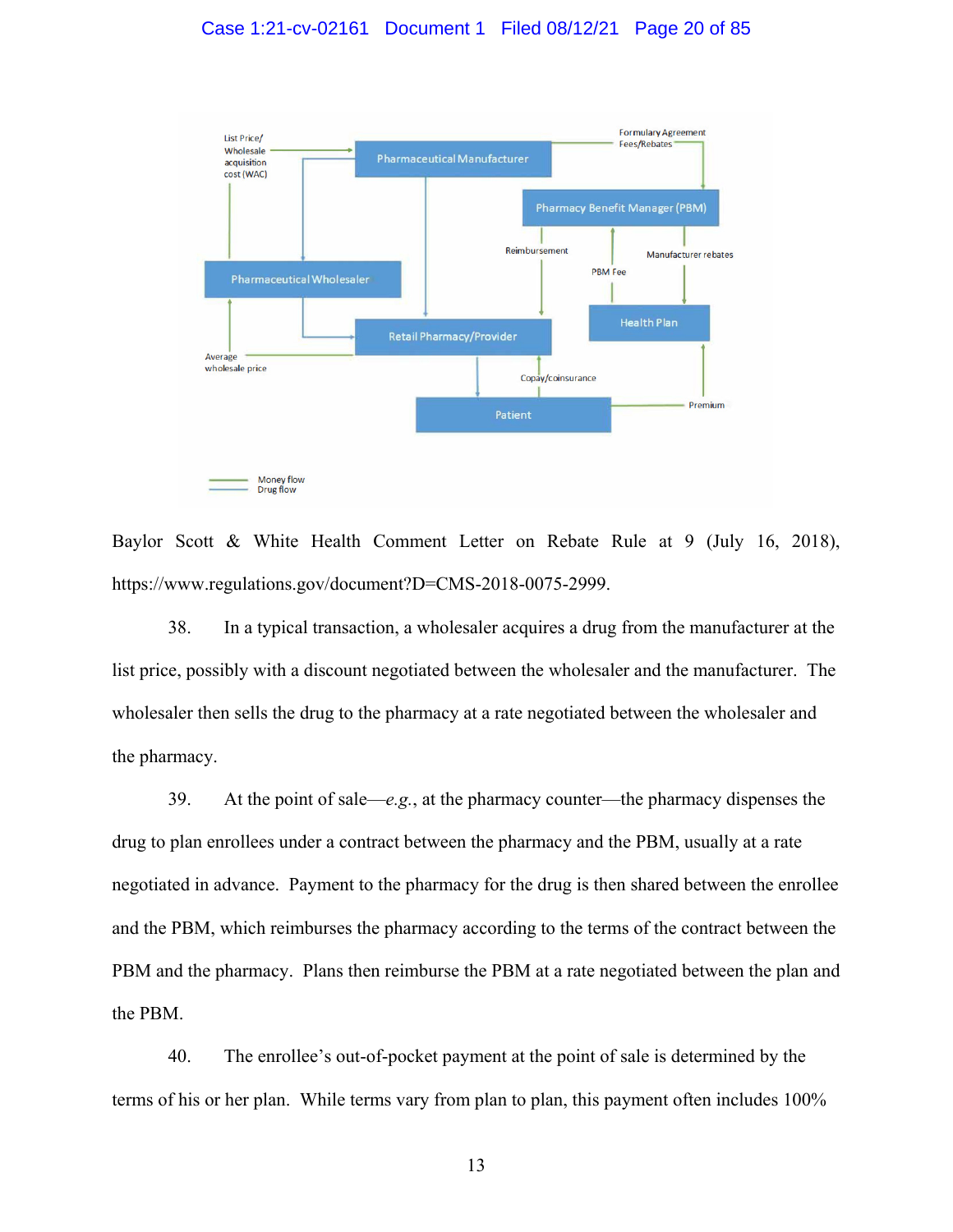### Case 1:21-cv-02161 Document 1 Filed 08/12/21 Page 21 of 85

of the rate owed by the plan, up to a set deductible, then when the deductible is met, a fixed dollar amount copayment or coinsurance equal to a percentage of the rate owed by the plan. Deductibles, copayments, and coinsurance help control drug spending by ensuring that enrollees bear some of the cost of their medication and are incentivized to make cost-effective decisions between competing treatment options. These cost-sharing payments also offset plan spending, leading to savings that plans and issuers can use to lower premiums.

41. In addition to negotiating prices with pharmacies, PBMs also negotiate price concessions from manufacturers. Manufacturers typically pay price concessions to PBMs retrospectively—*i.e.*, in the form of rebates after the point of sale, rather than, *e.g.*, at the pharmacy counter—and PBMs then pass rebates on to plans and issuers. Manufacturers pay these price concessions to PBMs, lowering the net price of their drugs, to enhance the treatment of their drugs on plan formularies, the tiered list of drugs covered by the plan. PBM-negotiated retrospective drug rebates are the most proven and practical method to obtain pricing concessions from drug manufacturers.

42. As part of their services in administering drug plans, PBMs typically handle the negotiations with manufacturers, make payments to pharmacies, and collect manufacturer price concessions. Plans and issuers reimburse PBMs for the drug, and the PBMs pass manufacturer price concessions on to the plan. PBMs may be compensated in part based on their ability to lower drug prices, such as by being allowed by the plan to retain a portion of the price concessions negotiated on behalf of the plan as part of their service fee. Or plans and issuers may choose instead to pay PBMs solely in the form of service fees calculated on a per-claim or per-enrollee basis. In general, however, PBMs pass through to plans and issuers the vast majority of negotiated price concessions—ranging from, for example, 90.8% of rebates in the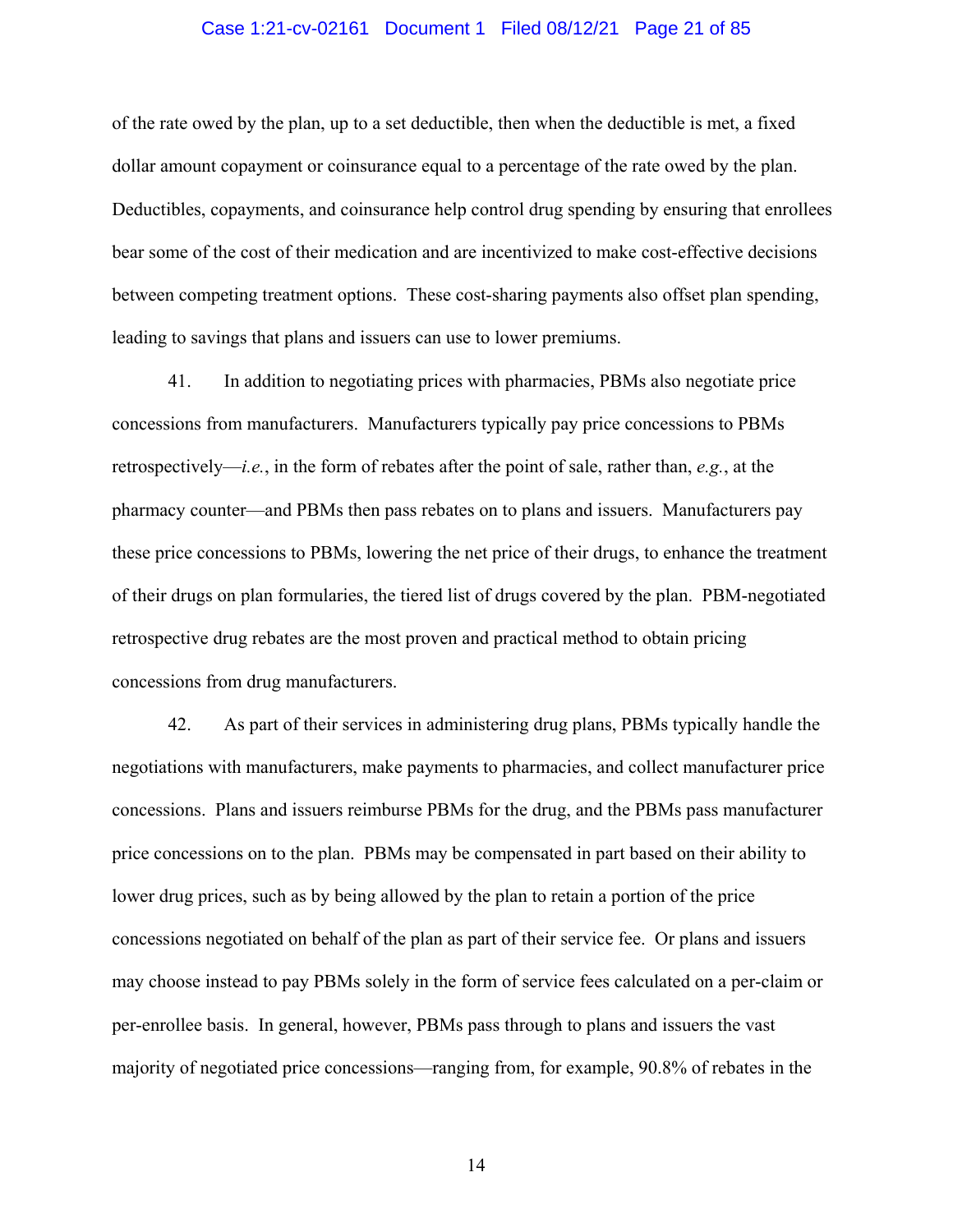### Case 1:21-cv-02161 Document 1 Filed 08/12/21 Page 22 of 85

commercial context, to 99.6% in the Medicare context—and plans and issuers then use the price concessions to lower enrollees' and their own health spending. *See*, *e.g.*, Pew Charitable Trusts, *The Prescription Drug Landscape, Explored* at 40 (Mar. 2019), https://bit.ly/3777Ocg; Government Accountability Office, *MEDICARE PART D: Use of Pharmacy Benefit Managers and Efforts to Manage Drug Expenditures and Utilization* (July 2019), https://www.gao.gov/ assets/710/700259.pdf; *see also Transparency Rule*, 85 Fed. Reg. at 72233-34 (noting that "PBMs passed through . . . 91 percent [of manufacturer rebates] in 2016").

43. The total price paid by the plan or issuer after accounting for all price concessions is referred to in the Transparency Rule as the "**net price**." Because manufacturer price concessions are typically paid *after* the point of sale and are not accounted for in calculating the enrollee's deductible, copayment, or coinsurance, the net price for a drug does not directly determine and often will not correlate with the enrollee's out-of-pocket cost for the drug.

### **B. Confidentiality Is Essential To The Functioning Of The Prescription Drug Market**

44. The prescription drug pricing system depends on PBMs' ability to effectively negotiate price concessions from manufacturers. PBMs' success in negotiations in turn depends critically on their ability to negotiate confidentially, maintaining the details of their manufacturer contracts as trade secrets that are not available to other drug manufacturers or otherwise disclosed to the public.

45. PBMs preserve confidentiality by ensuring that the terms of any particular price concession are not publicly disclosed or discernible to third parties, including the pharmacy at the point of sale. Confidentiality, in turn, allows PBMs to bargain from a position of strength to reduce drug prices. The price-concession system depends on the exercise of bargaining power by PBMs acting on behalf of plans and issuers to counteract the pricing power of manufacturers.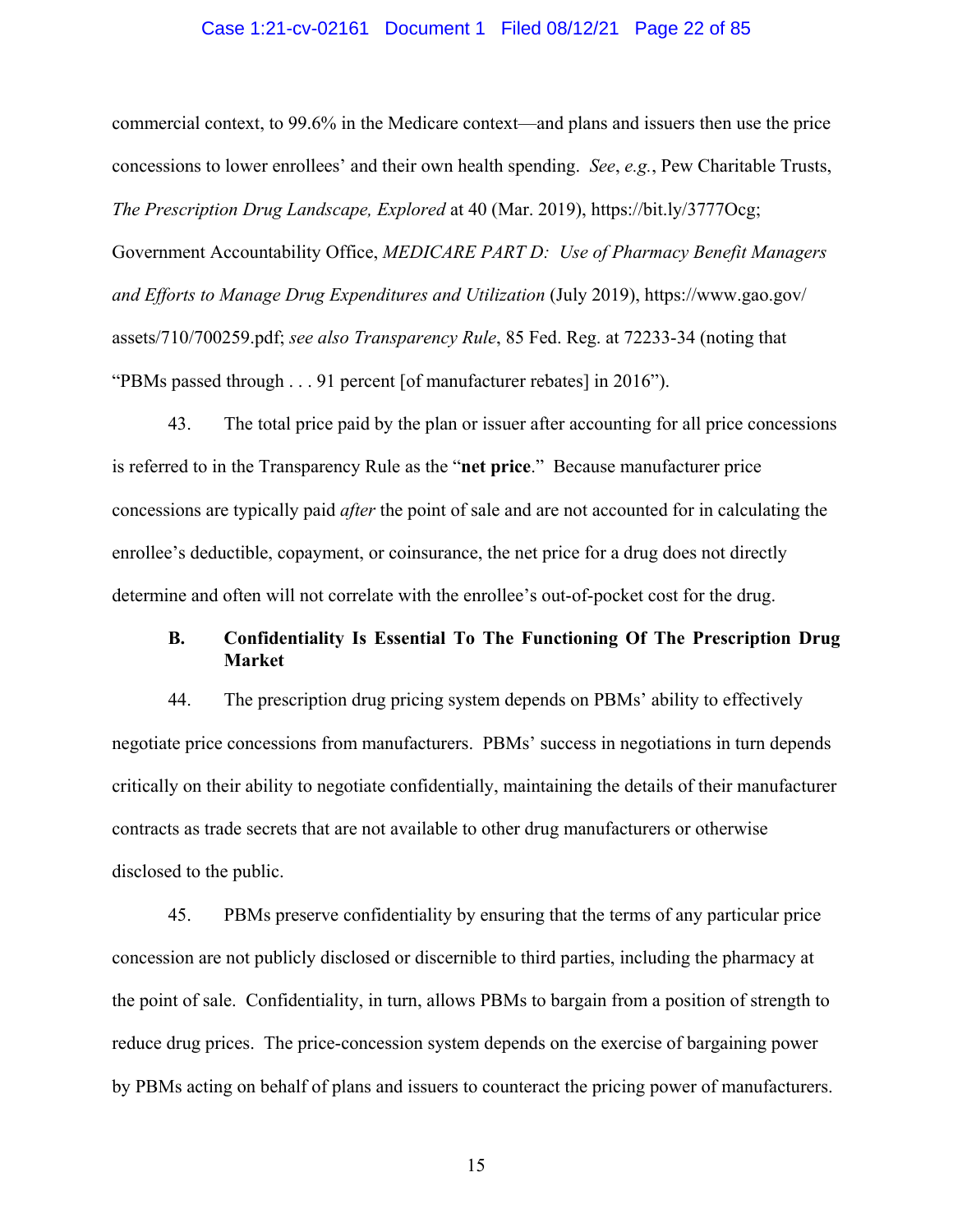### Case 1:21-cv-02161 Document 1 Filed 08/12/21 Page 23 of 85

46. By contrast, public disclosure of sensitive pricing information negotiated between PBMs would make it harder to negotiate and thus to save costs for plans and issuers. Generally, when a competitor's best offer is known, discounts offered by other manufacturers will decrease, so as to not exceed the discount offered by the competitor, thus establishing a pricing floor. And because for some medical conditions there are relatively few treatments available, a seller can gain the upper hand and increase its margins with only a few data points. In effect, the public availability of pricing information allows tacit collusion between manufacturers, who will not be willing to offer prices below their competitors. Without the leverage afforded by the existing system of confidential contracts with manufacturers, the ability of PBMs to extract price concessions from manufacturers would be significantly weakened, and the total net cost paid by health plans and issuers and their enrollees would therefore increase.

47. Common sense, historical evidence, and expert opinion all point to the harmful effects of revealing this sensitive information on PBM bargaining power. Leading academic economists are clear on this issue: Tacit collusion is real, and the availability of final net cost information leads to *higher* net costs overall. Testimonies of Drs. Fiona Scott Morton and Craig Garthwaite to the House Judiciary Committee, Subcommittee on Regulatory Reform, Commercial and Antitrust Law (Mar. 7, 2019), https://judiciary.house.gov/calendar/eventsingle. aspx?EventID=1976.

48. This consensus view—that government-enforced information sharing will raise costs by reducing PBMs' ability to negotiate deeper discounts on drug prices—is also the considered opinion of several federal agencies with expertise in market analysis. These agencies include: (1) the Congressional Budget Office ("CBO"), a "strictly nonpartisan" office that produces "independent analyses of budgetary and economic issues to support the Congressional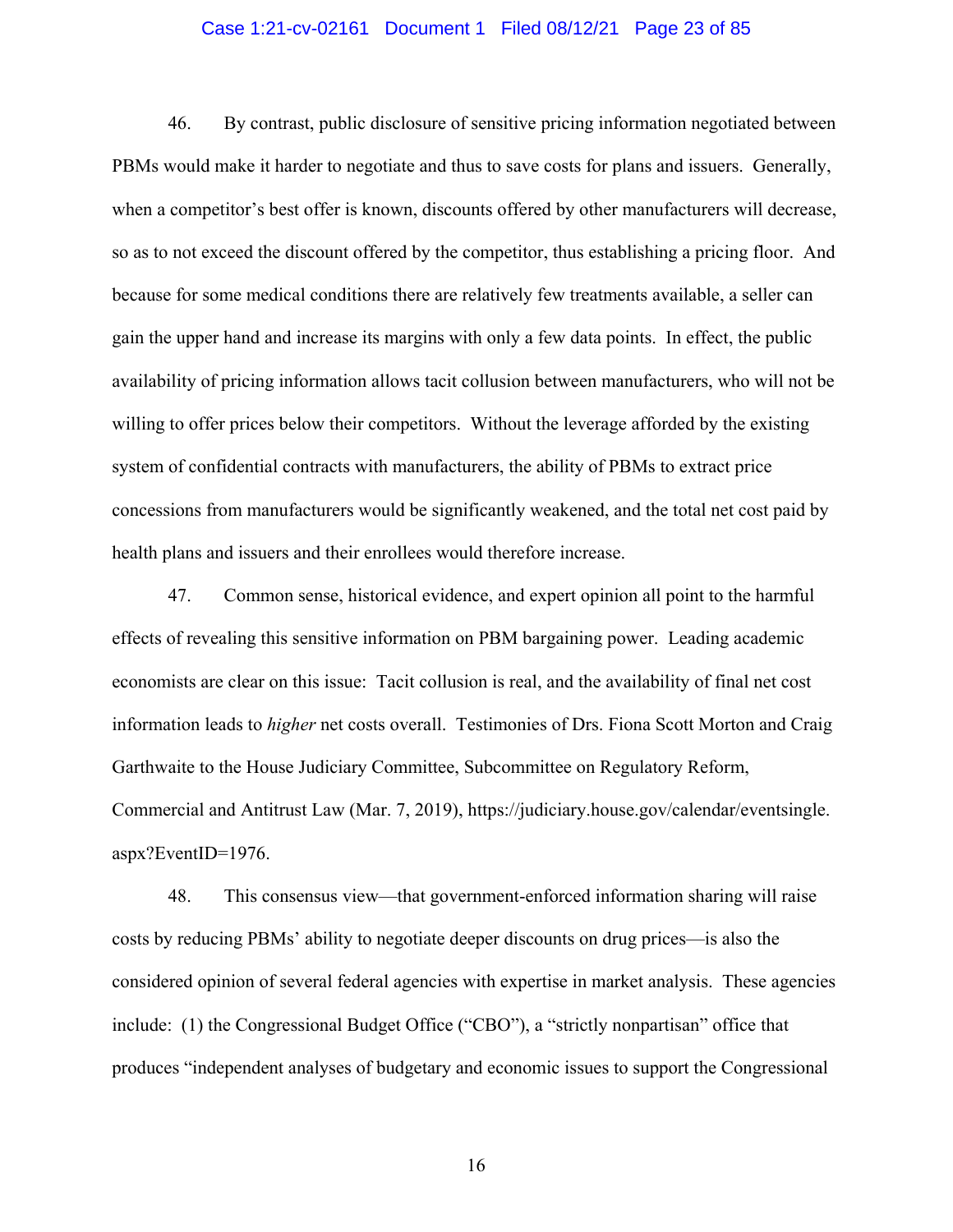### Case 1:21-cv-02161 Document 1 Filed 08/12/21 Page 24 of 85

budget process," CBO, *Introduction to CBO*, https://www.cbo.gov/about/overview; (2) the Federal Trade Commission ("FTC"), which independently enforces federal antitrust laws; and (3) CMS—one of the agencies through which the Transparency Rule was promulgated.

49. The CBO, in a landmark paper on the advantages and disadvantages of price transparency in healthcare, recognized that "[t]he markets for some health care services are highly concentrated, and increasing transparency in such markets could lead to higher, rather than lower, prices." CBO, *Increasing Transparency in the Pricing of Health Care Services and Pharmaceuticals*, at 4 (June 5, 2008), https://www.cbo.gov/sites/default/files/110th-congress-2007-2008/reports/06-05-pricetransparency.pdf ("CBO Transparency Study"). In "highly concentrated" markets like the prescription drug market, "where only a small number of firms operate, increased transparency would make it easier for those firms to observe the prices charged by their rivals, which could lead to reduced competition between them." *Id.* Hence, "reduced competition might result if more transparent pricing revealed the prices negotiated between insurers and providers." *Id.*

50. The FTC shares the CBO's view of the negative effect of disclosure of drug prices. Based on "extensive . . . experience with PBMs," the FTC has explained that "[i]f pharmaceutical manufacturers learn the exact amount of the rebates offered by their competitors . . . then tacit collusion among manufacturers is more feasible," so that government-mandated disclosures "may lead to higher prices for . . . pharmaceuticals." FTC, *Letter to Assemblyman Aghazarian* at 3, 9 (Sept. 7, 2004), https://www.ftc.gov/sites/default/files/documents/ advocacy\_documents/ftc-comment-hon.greg-aghazarian-concerning-ca.b.1960-requiringpharmacy-benefit-managers-make-disclosures-purchasers-and-prospective-purchasers/ v040027.pdf ("FTC Letter"). Rules requiring such disclosure thus "may have the unintended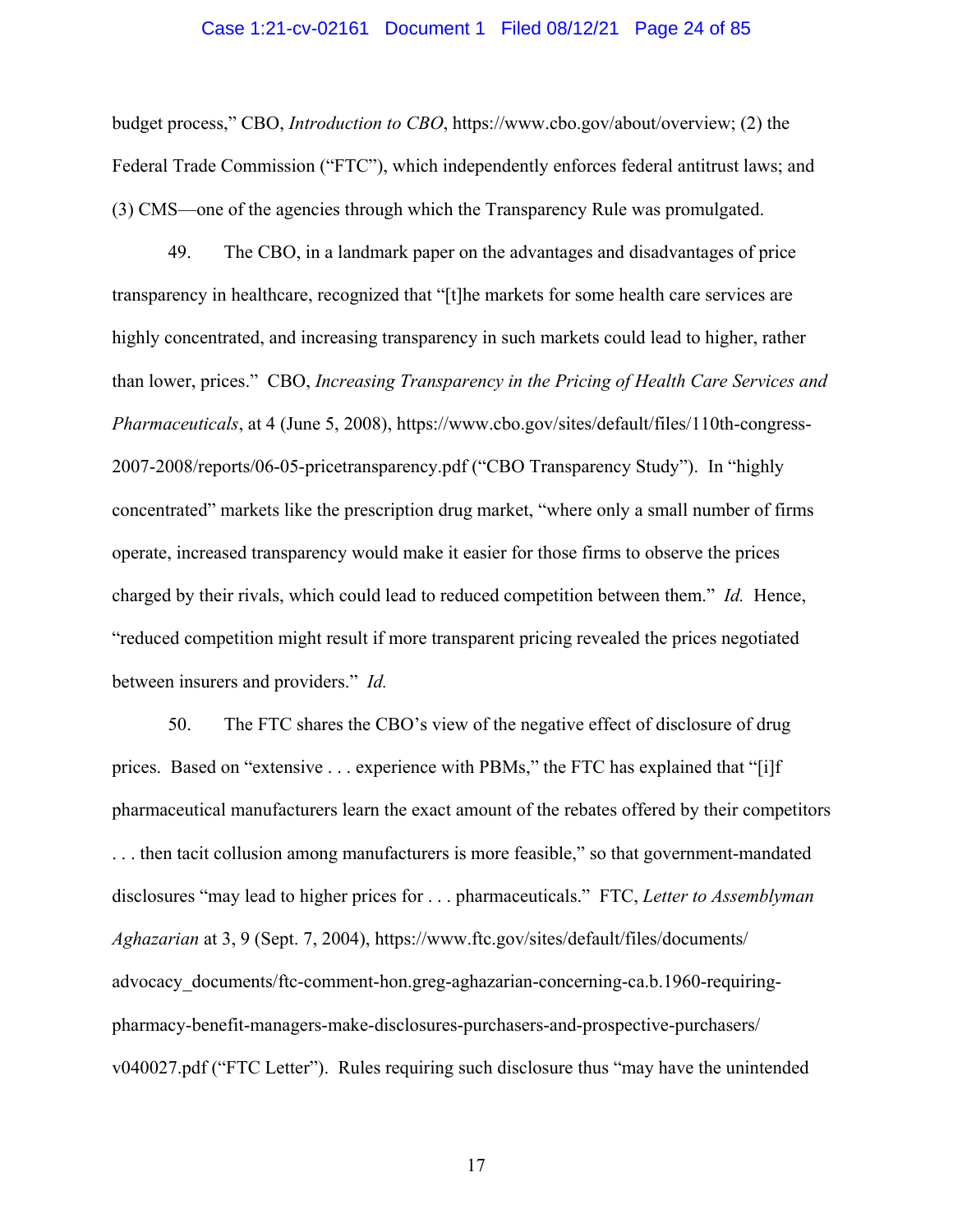### Case 1:21-cv-02161 Document 1 Filed 08/12/21 Page 25 of 85

consequences of limiting competition, thus increasing the cost of pharmaceuticals" by "mak[ing] it more difficult for PBMs to generate cost savings (including rebates)," and thus "result in an increase in health insurance premiums and reduced availability of insurance coverage for pharmaceuticals." *Id.* at 2.

51. CMS has expressed the same concerns about forced information sharing. In discussing Medicare Part D—a government-subsidized prescription drug program modeled on the commercial health insurance market—CMS has stated that "releas[ing] commercially or financially sensitive data to the public" about confidential negotiations would undermine plan "sponsors' ability," through PBMs, "to negotiate for better prices, and ultimately affect the ability of sponsors to hold down prices for beneficiaries and taxpayers." *Medicare Program; Medicare Part D Claims Data*, 73 Fed. Reg. 30664, 30668 (May 28, 2008). Accordingly, CMS recognized the strong "need to protect th[is] sensitive data." *Id.*

### **C. The Affordable Care Act's Disclosure Provisions Preserve The Confidentiality Of Price-Concession Negotiations**

52. Congress left the system of confidential, manufacturer drug price concessions intact when it enacted the Patient Protection and Affordable Care Act (ACA), Pub. L. No. 111- 148, 124 Stat. 119 (Mar. 23, 2010). The ACA creates state health insurance Exchanges that serve as a marketplace for consumers to shop for and purchase health insurance coverage. *See* Vanessa C. Forsberg, Cong. Research Serv., R44065, *Overview of Health Insurance Exchanges* (Apr. 29, 2021), https://crsreports.congress.gov/product/pdf/R/R44065. Under the ACA, group health plans and health insurance issuers may offer private health insurance plans on an Exchange if they are certified as a qualified health plan under the statute. *See id.*; 42 U.S.C. § 18021 (defining "qualified health plan").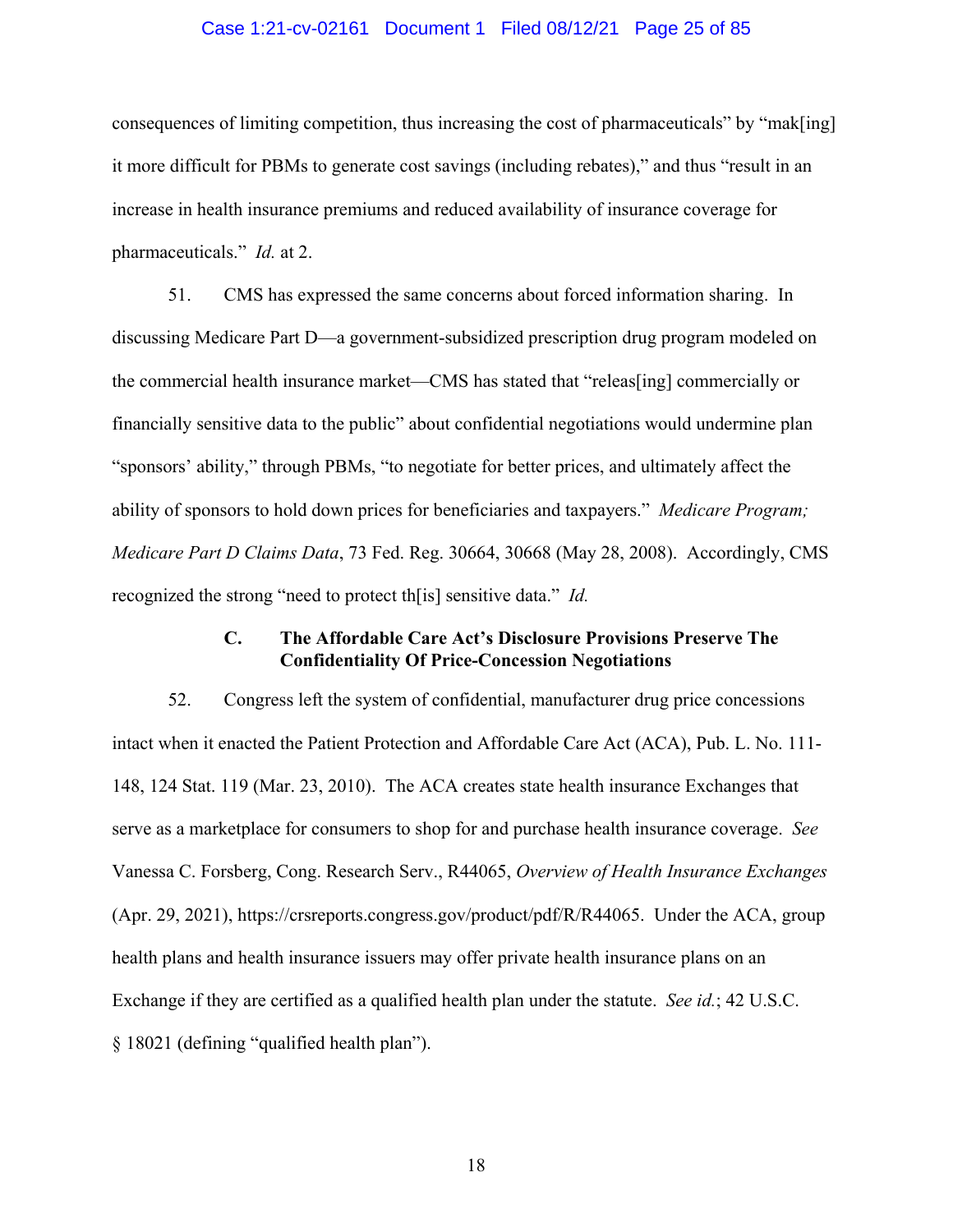### Case 1:21-cv-02161 Document 1 Filed 08/12/21 Page 26 of 85

53. Health plans and health insurance issuers that seek certification must comply with, among other things, the "[t]ransparency in coverage" requirement that is codified at 42 U.S.C.  $\S$  18031(e). A separate provision of the ACA extends this requirement to nearly all "group health plan[s]" and "health insurance issuer[s] offering group or individual health insurance coverage," including plans that are not offered through an Exchange. *Id.* § 300gg-15a (citing *id*. § 18031(e)(3)).

54. Together, these provisions specify eight discrete categories of information that plans and issuers must disclose to the public, to certain federal and state government officials, and—for plans offered through an Exchange—to the Exchange. 42 U.S.C. §§ 18031(e), 300gg-15a. They also authorize the HHS Secretary to require certain additional disclosures.

55. Section 18031(e)(3)(A) outlines the required disclosures. It provides:

The Exchange shall require health plans seeking certification as qualified health plans to submit to the Exchange, the Secretary, the State insurance commissioner, and make available to the public, accurate and timely disclosure of the following information:

(i) Claims payment policies and practices.

(ii) Periodic financial disclosures.

(iii) Data on enrollment.

(iv) Data on disenrollment.

(v) Data on the number of claims that are denied.

(vi) Data on rating practices.

(vii) Information on cost-sharing and payments with respect to any out-ofnetwork coverage.

(viii) Information on enrollee and participant rights under this title.

(ix) Other information as determined appropriate by the Secretary.

42 U.S.C. § 18031(e)(3)(A)(i)-(ix).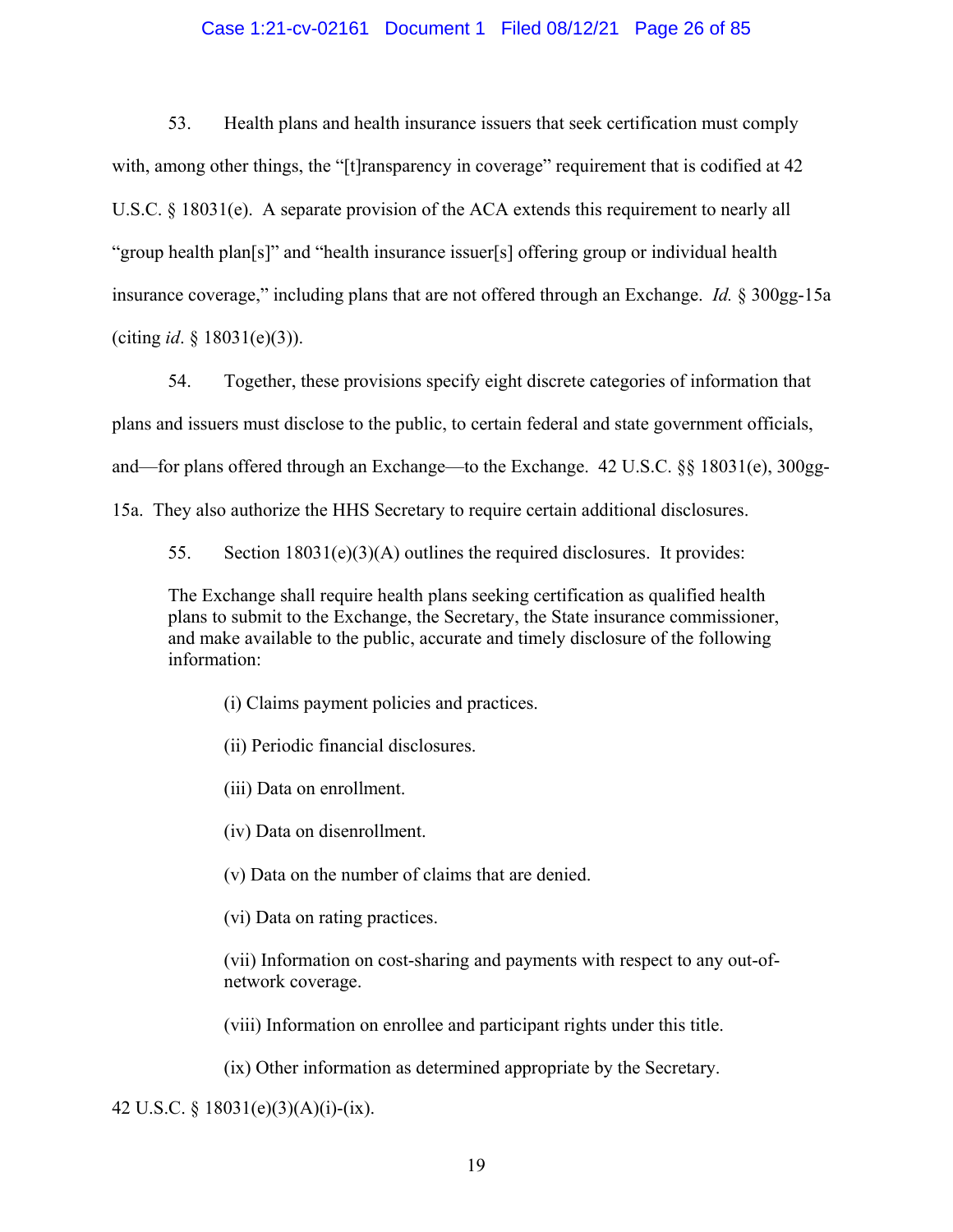### Case 1:21-cv-02161 Document 1 Filed 08/12/21 Page 27 of 85

56. The eight disclosure items enumerated by Section  $18031(e)(3)(A)(i)$ -(viii) are mandatory. They identify categories of information that plans and issuers are always required to provide. Each category comprises consumer-facing information relevant to enrollee's rights or benefits under a plan, including: (1) "plan benefit coverage information (what is covered under a plan, how the plan is rated, the number of claims that are denied, how to receive benefits, whether and how out-of-network services are covered)"; (2) "information on the overall health" or viability "of the issuer" or plan ("enrollment, disenrollment, financial disclosures"); and (3) "enrollee rights." CVS Health Comment Letter at 4 (Jan. 29, 2020), https://www.regulations.gov/comment/CMS-2019-0163-19008.

57. In addition to these mandatory disclosure items, the residual clause of Section 18031(e)(3)(A) requires plans and issuers to disclose "[o]ther information as determined appropriate by the Secretary." 42 U.S.C.  $\S$  18031(e)(3)(A)(ix). But nothing in the statute suggests that Congress intended to authorize the HHS Secretary to require disclosure of confidential, proprietary pricing information such as historical net prices. None of the eight mandatory disclosure categories require disclosure of that type of information. Nor do net prices relate to a consumer's rights or benefits because that information speaks to the plan's financial burden, not the enrollee's.

58. Section 18031(e)(3)(B) further specifies the format of the required disclosure. It provides that "[t]he information required to be submitted under subparagraph (A) shall be provided in plain language. The term 'plain language' means language that the intended audience, including individuals with limited English proficiency, can readily understand and use because that language is concise, well-organized, and follows other best practices of plain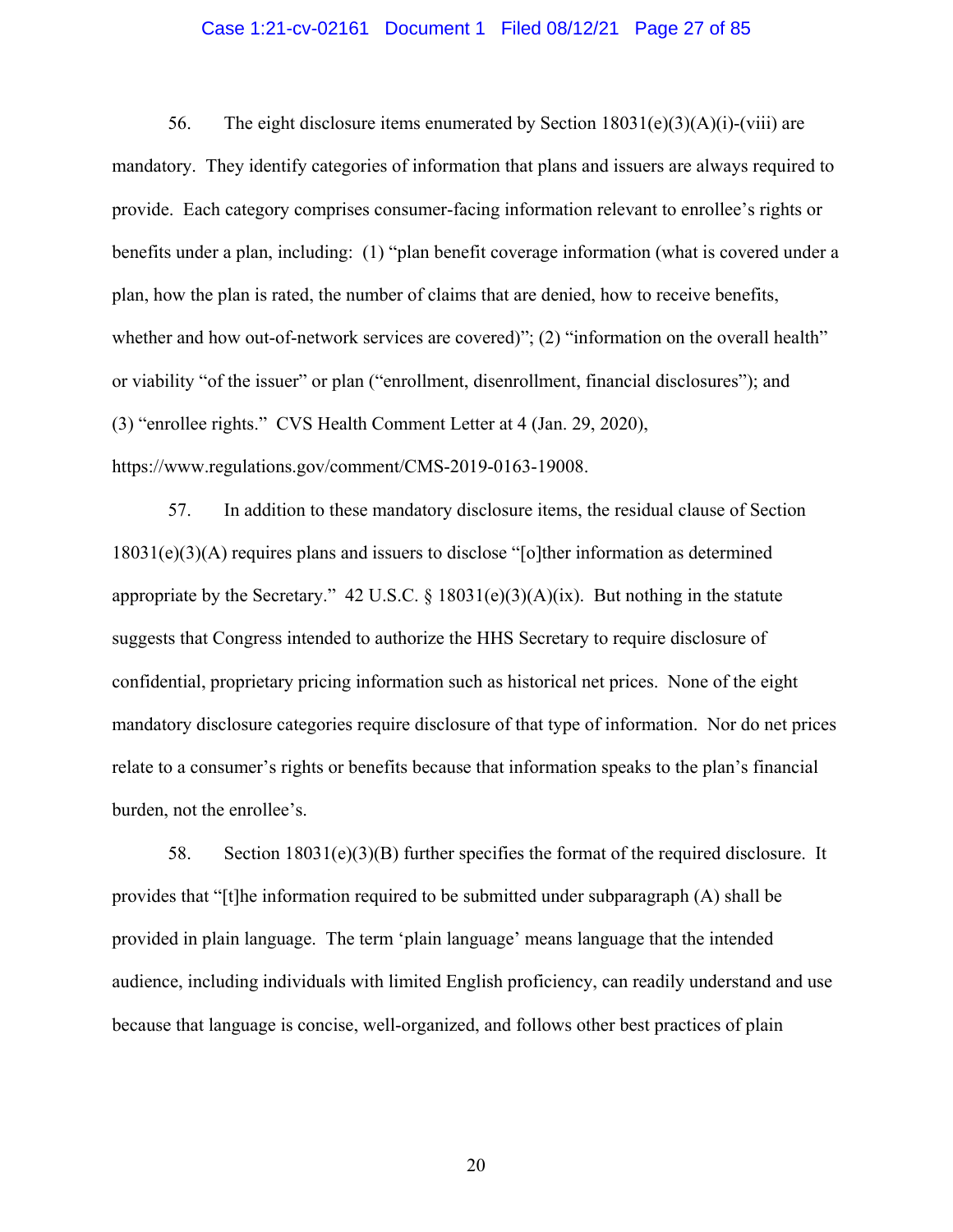### Case 1:21-cv-02161 Document 1 Filed 08/12/21 Page 28 of 85

language writing." 42 U.S.C. § 18031(e)(3)(B). The statute thus requires health plans to provide the disclosed information in a way that the public can readily understand.

59. Consistent with Congress's directive, prior to the Transparency Rule, HHS had never exercised its authority under Section 18031(e) to require public disclosure of proprietary pricing information such as historical net prices. Instead, it required only disclosure of the eight categories of information specifically enumerated by Congress. *See* 45 C.F.R. § 156.220(a); *see also Patient Protection and Affordable Care Act; Establishment of Exchanges and Qualified Health Plans*, 77 Fed. Reg. 18310, 18417 (Mar. 27, 2012) (noting that "HHS intends that the reporting obligations established in [45 C.F.R. § 156.220] will be aligned with the [statutory] transparency reporting standards").

#### **II. THE TRANSPARENCY RULE**

60. The challenged parts of the Transparency Rule upend the established practice of confidential price-concession negotiations, and thus undermine PBMs' efforts to drive down drug prices, by requiring that health plans and health insurance issuers, through their PBMs, disclose proprietary pricing information in a machine-readable file format that will be unintelligible to ordinary consumers and that fails to provide any actionable information to consumers. The Departments imposed these requirements in the waning days of the Trump Administration without notice and opportunity to comment on key aspects of the proposal that were included for the first time in the final Rule, and despite objections from commenters that the requirements would exceed the Departments' statutory authority and would mislead and confuse consumers.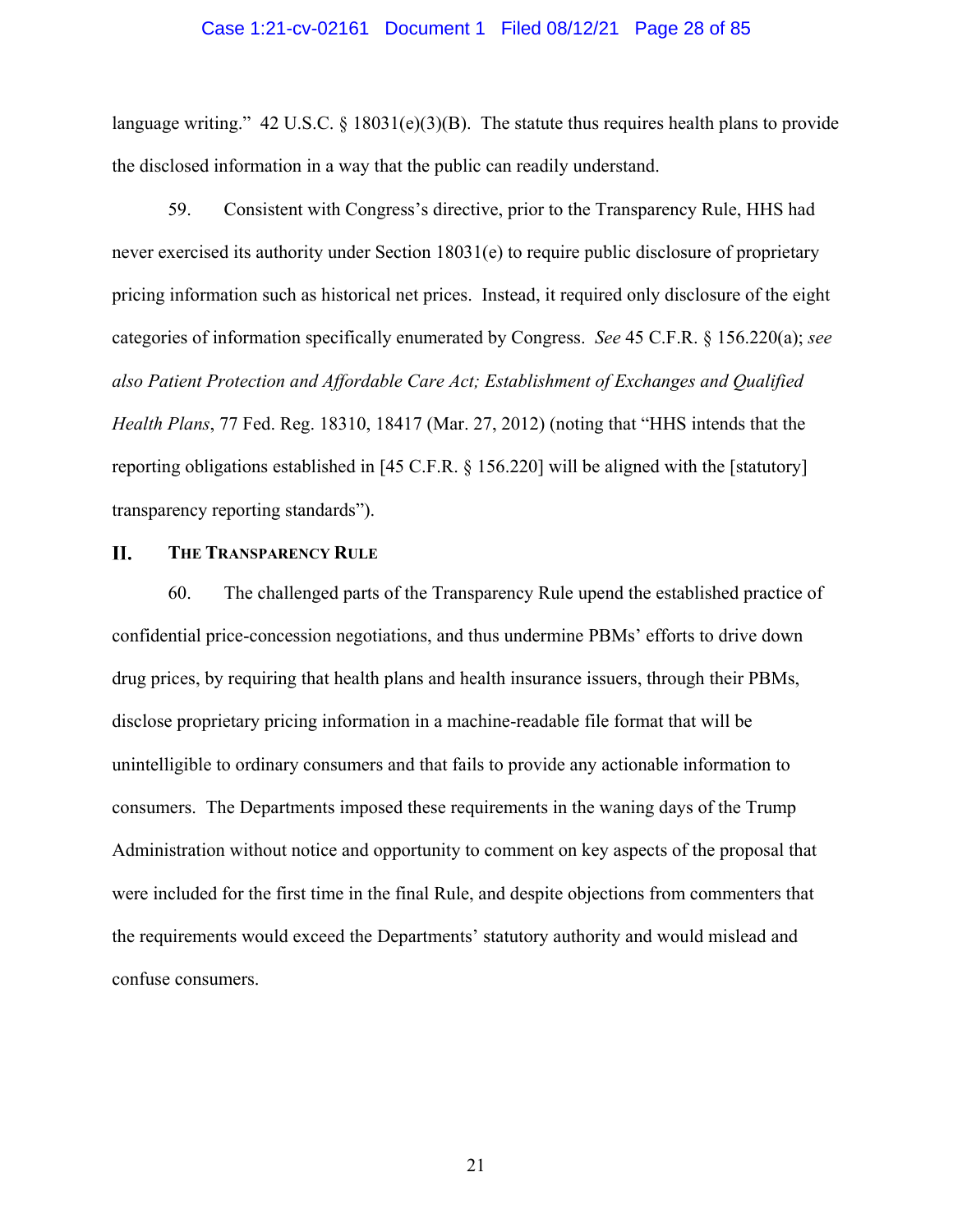**A. The Departments Issue A Notice Of Proposed Rulemaking That Requires Health Plans And Health Insurance Issuers To Disclose In-Network Rates And Out-Of-Network Allowed Amounts Through A Machine-Readable File, But Not Historical Net Prices** 

61. The Transparency Rule was a direct response to an Executive Order demanding that agencies start the rulemaking process for a rule that would force the disclosure of information about out-of-pocket costs to consumers. In June 2019, President Trump issued an Executive Order that directed the Departments—HHS, Treasury, and DOL—to "issue an advance notice of proposed rulemaking" that would require healthcare providers, insurance issuers, and group health plans "to provide or facilitate access to information about expected outof-pocket costs for items or services to patients before they receive care." Exec. Order 13877 § 3(b), 84 Fed. Reg. 30849, 30850 (June 24, 2019).

62. The Departments responded by issuing a notice of proposed rulemaking in November 2019 with regard to the Transparency Rule. *See Transparency in Coverage*, 84 Fed. Reg. 65464 (Nov. 27, 2019) ("Proposed Rule"). The Departments even sped up the process, skipping past the advance notice of proposed rulemaking stage—the step ordered by the President—and proceeding straight to a notice of proposed rulemaking, to "more quickly address" the issue raised in the Executive Order. *Id.* at 65465.

63. The Departments proposed to exercise the HHS Secretary's authority under the ACA's "[t]ransparency in coverage" requirements, 42 U.S.C. §§ 18031(e)(3)(A), 300gg-15a, to impose on most group health plans and health insurance issuers offering health insurance coverage in the individual and group markets two new sets of disclosures—a "self-service-tool requirement" and a "machine-readable file requirement"—with respect to all aspects of health coverage, including prescription drug coverage.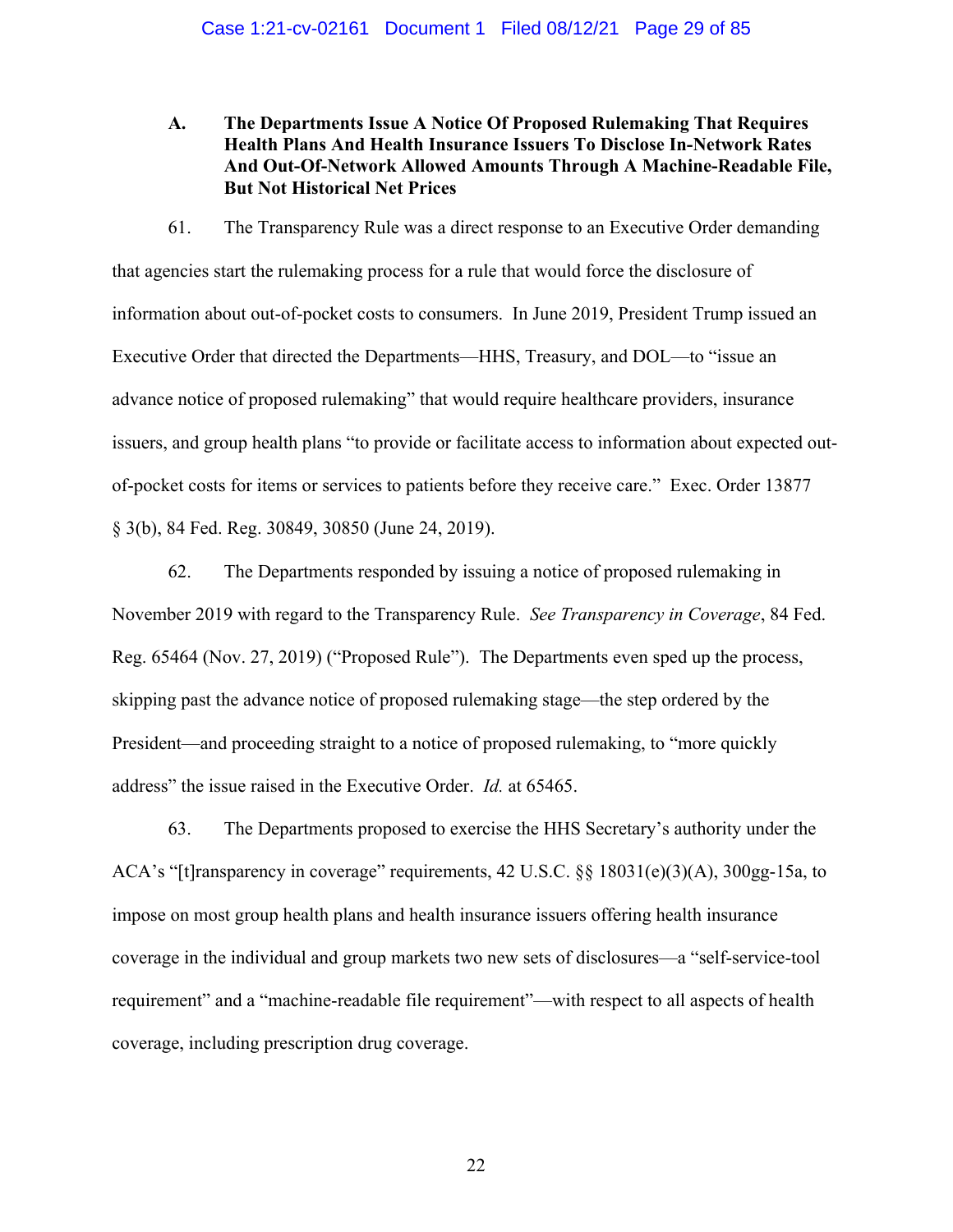### Case 1:21-cv-02161 Document 1 Filed 08/12/21 Page 30 of 85

64. The proposed **self-service-tool requirement** would require plans and issuers to disclose cost-sharing information to the plan's enrollees upon request through an internet-based self-service tool. The purpose of this disclosure is to allow plan beneficiaries and enrollees to obtain an estimate of their potential cost-sharing liability for covered items and services, including prescription drugs, that they might receive from a particular health care provider. *Proposed Rule*, 84 Fed. Reg. at 65470. PCMA is not challenging the Rule's self-service-tool requirement, and generally "support[ed] the Departments' intention that plans provide access to their enrollees through an internet-based self-service tool." PCMA Comment Letter at 2 (Jan. 29, 2020), https://www.regulations.gov/comment/CMS-2019-0163-19236. That was "no surprise," because plans and PBMs support "meaningful and actionable transparency," and already provide the public with tools to help consumers access helpful information about prescription drug prices. *Id.* at 1-3.

65. The proposed **machine-readable file requirement** would require plans to disclose—to the public at large, not just to individual enrollees—large volumes of pricing data regarding covered health care transactions, including prescription drug purchases, through a file format intelligible only to computers and not ordinary consumers. *Proposed Rule*, 84 Fed. Reg. at 65477. As originally proposed, health plans and issuers would have been required to produce two machine-readable files: one concerning in-network provider negotiated rates, and one concerning out-of-network allowed amounts. *Id.*

66. The "**Negotiated Rate File**" would require plans and issuers to disclose the "amount a plan or issuer, or a third party . . . on behalf of a plan or issuer, has contractually agreed to pay an in-network provider for a covered item or service pursuant to the terms of an agreement between the provider and the plan, issuer, or third party on behalf of a plan or issuer."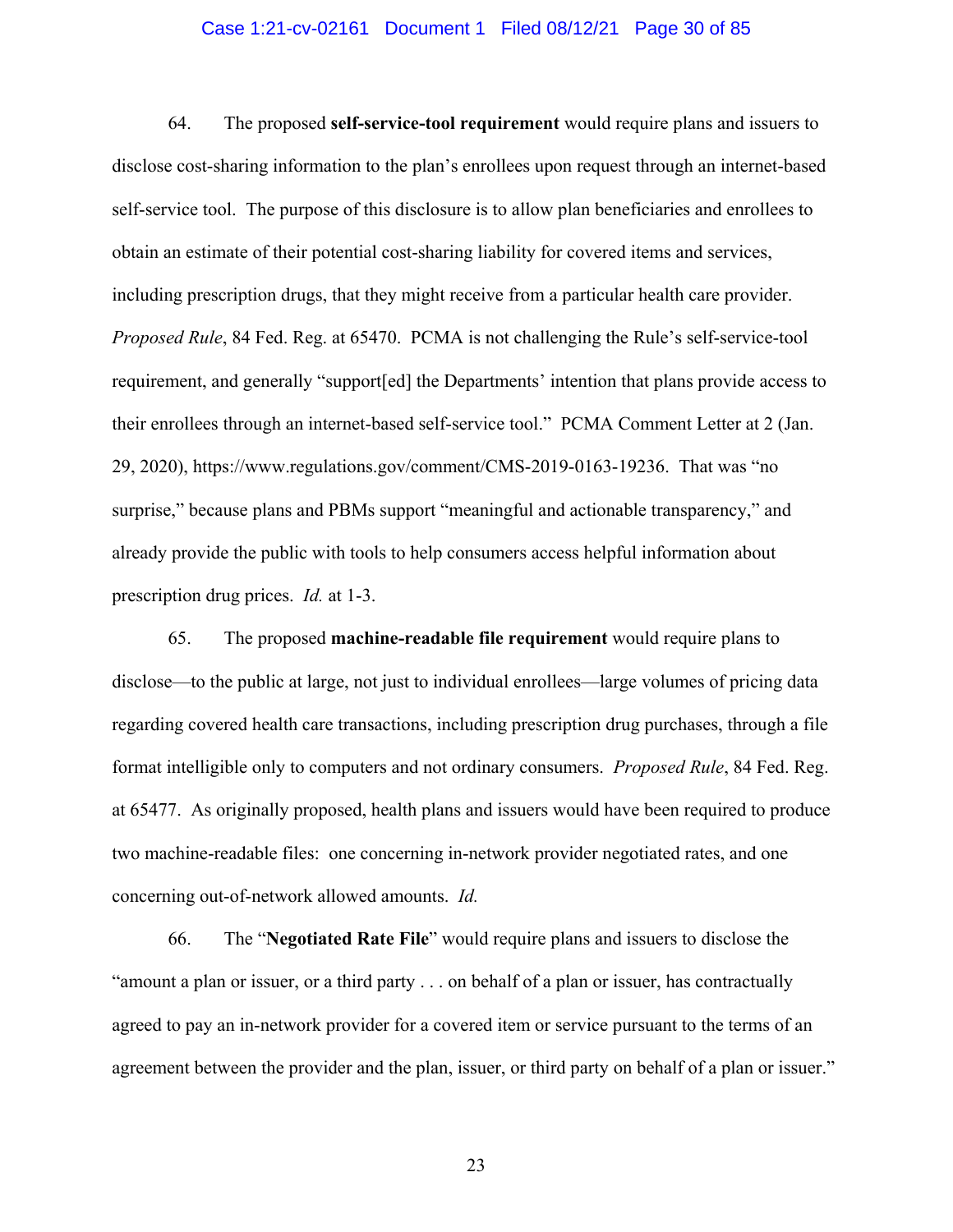### Case 1:21-cv-02161 Document 1 Filed 08/12/21 Page 31 of 85

*Proposed Rule*, 84 Fed. Reg. at 65472, 65479. In the prescription drug context—where PBMs negotiate with pharmacies to determine the price of most prescription drugs at the point of sale the Negotiated Rate File would cover the vast majority of drug sales.

67. The out-of-network "**Allowed Amount File**" would require plans and issuers to disclose "the maximum amount a plan or issuer would pay for a covered item or service furnished by an out-of-network provider." *Proposed Rule*, 84 Fed. Reg. at 65473, 65479-80. Under this requirement, plans would have to "detail each discrete out-of-network allowed amount the plan calculated in connection with a covered item or service" during the 90-day time period that begins 180 days prior to the publication of the machine-readable file. *Id.* at 65480. Because few prescription drug transactions are out of network, the Allowed Amount File would have less relevance in the prescription drug context.

68. The Departments proposed that plans and issuers would be required to provide this information through machine-readable files posted on the internet. A machine-readable file is a file, such as a spreadsheet, that contains tabular data in a way that can be easily processed and exchanged by machines. *See* U.S. General Services Administration, *A Primer on Machine Readability for Online Documents and Data* (Sept. 24, 2012), https://www.data.gov/developers/ blog/primer-machine-readability-online-documents-and-data. The Proposed Rule defined "machine-readable file" to mean "a digital representation of data or information in a file that can be imported or read by a computer system for further processing without human intervention, while ensuring no semantic meaning is lost." *Proposed Rule*, 84 Fed. Reg. at 65481. The Departments specified that machine-readable files would need to use a non-proprietary format so that any computer system could import and read the file disclosed by plans and issuers. *Id.* For example, a JSON (JavaScript Object Notation), XML (eXtensible Markup Language), or CSV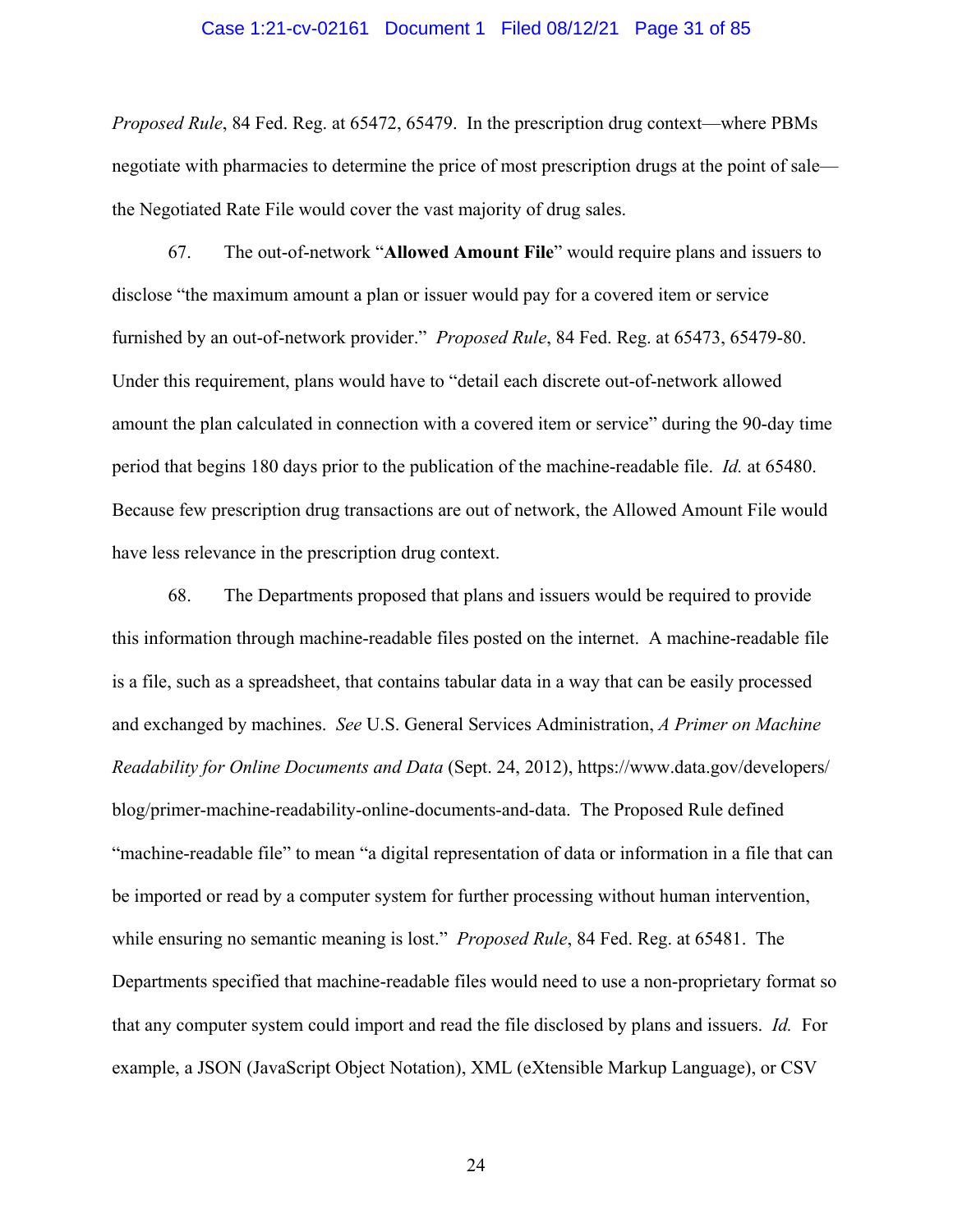### Case 1:21-cv-02161 Document 1 Filed 08/12/21 Page 32 of 85

(Comma Separated Values) file is a machine-readable file; a PDF (Portable Document Format) file is not. *Id.*

69. The Departments presented the Proposed Rule as a solution to "health care spending." *Proposed Rule*, 84 Fed. Reg. at 65477. According to the Departments, the public availability of negotiated rates and out-of-network allowed costs would "empower consumers to make informed decisions about their health care" by giving consumers the ability to compare plans' "pricing information" and "effectively shop for items and services." *Id.* at 65477, 65464. The Departments acknowledged that "due to the complexity of our health care system and the data that drives plan and issuer payments for health care services," data about negotiated rates and allowed amounts "is unlikely to be usable by the average consumer." *Id.* at 65478. But the Departments predicted that requiring the public disclosure of such information would "encourage innovation" by third parties who could "help consumers understand" the information. *Id.* In turn, the Departments stated based on "[g]eneral economic theory" that "markets work best when there is price competition," public disclosure of negotiated rates and allowed amounts would create "downward pressure on health care pricing" and thus lower drug prices. *Id.* at 65477-78. The Departments also aimed to "reduce surprises in relation to consumers' out-of-pocket costs for health care services." *Id.* at 65465.

70. As originally proposed, the machine-readable file requirement was limited to *two* machine-readable files—the "Negotiated Rate File" and the "Allowed Amount File." The Proposed Rule *did not* propose disclosing an entirely separate category of drug pricing information—historical net prices—that would ultimately end up in the final Rule.

71. The closest the Proposed Rule came to addressing net prices was a general request for "comment regarding whether a rate other than the negotiated rate, such as the undiscounted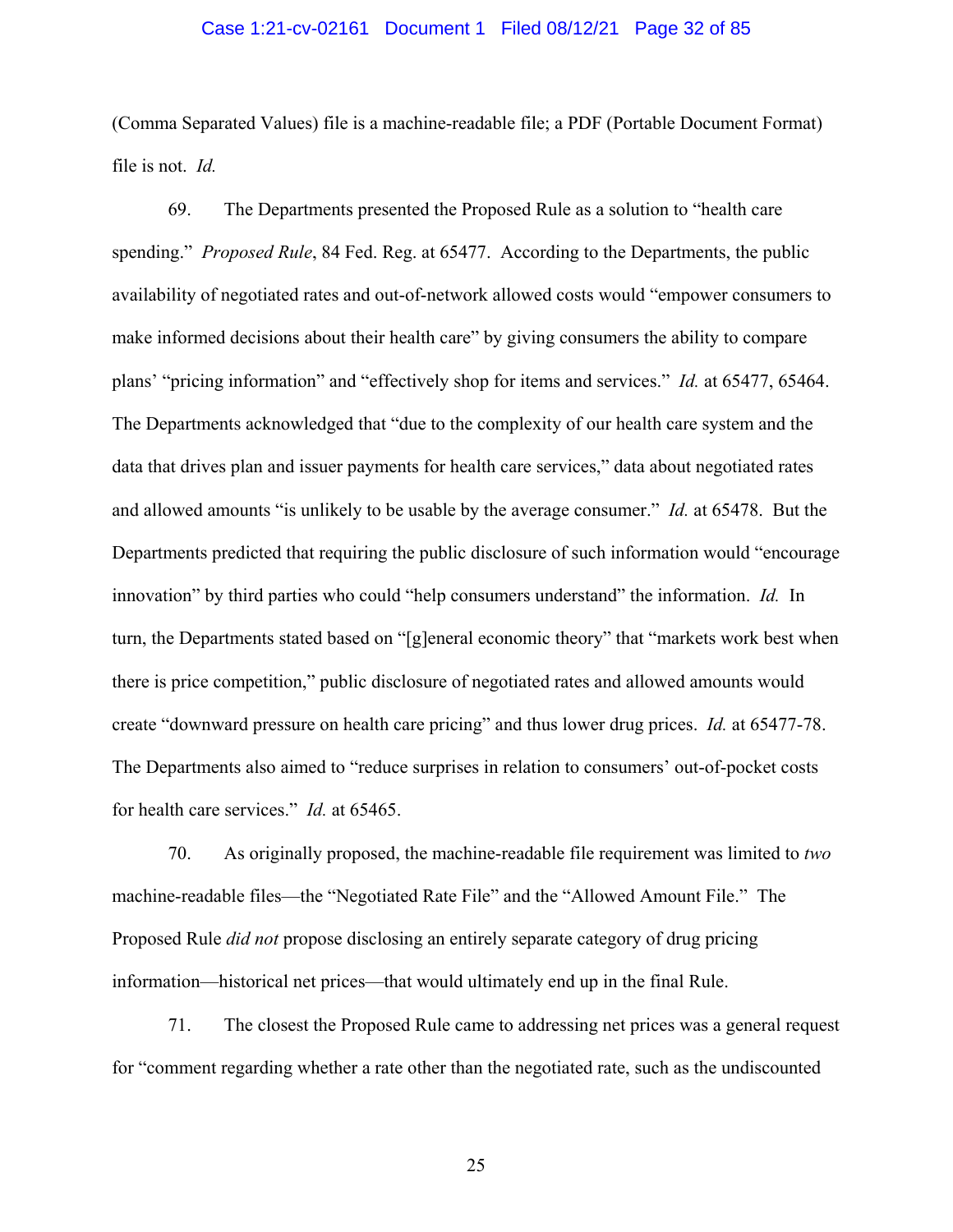### Case 1:21-cv-02161 Document 1 Filed 08/12/21 Page 33 of 85

price, should be required to be disclosed for prescription drugs, and whether and how to account for any and all rebates, discounts, and dispensing fees to ensure individuals have access to meaningful cost-sharing liability estimates for prescription drugs." 84 Fed. Reg. at 65472. Although the request raised questions about the possibility of accounting for "rebates," it never mentioned net prices or suggested that disclosing historical net prices would be an appropriate or effective way to account for rebates and other price concessions. To the contrary, the request was directly tied to the goal of "ensur[ing] [that] individuals have access to meaningful costsharing liability estimates for prescription drugs," *id.*—a goal not furthered by the disclosure of historical net prices because net prices do not determine an enrollee's cost-sharing obligations. Further, the request occurred only in the context of discussing the internet-based self-service tool—*not* the machine-readable files, where the new historical net price disclosure requirement was ultimately added (in addition to negotiated rates). *See id*. at 65472-73 (asking whether and how to disclose such information "when the consumer searches for cost-sharing information" on the internet-based tool).

72. The Proposed Rule thus provided no notice that the Departments might consider requiring plans and issuers to disclose confidential, proprietary information regarding historical net price, let alone through a machine-readable file format targeted only at third parties rather than consumers.

73. Under the Proposed Rule, the obligation to make publicly available the two machine-readable files would apply "for plan years beginning on or after" "1 year after [the] effective date of the final rule." *Proposed Rule*, 84 Fed. Reg. at 65516, 65520, 65522.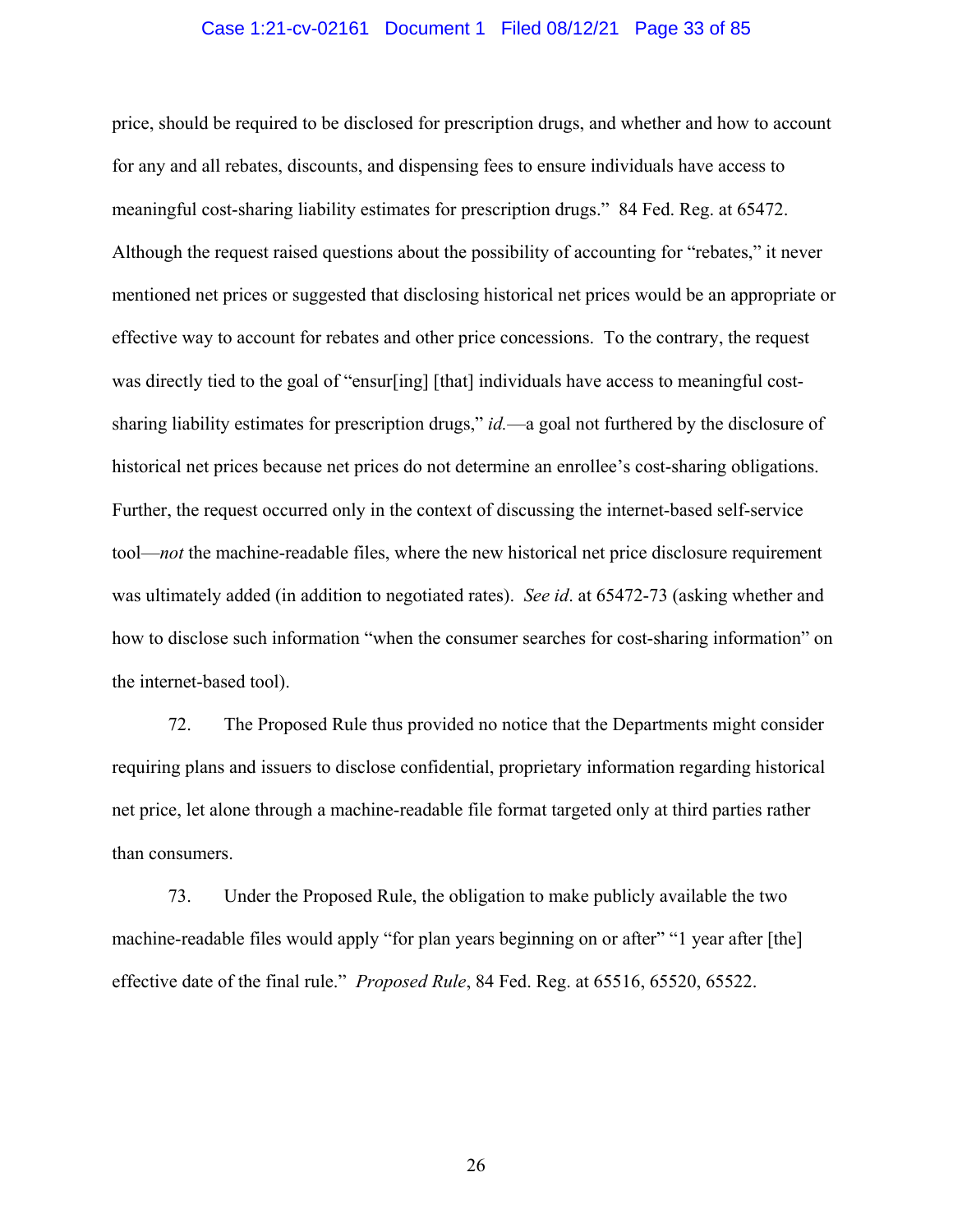### **B. Commenters Raise Concerns About The Proposed Disclosure Requirements, But Do Not Anticipate Or Comment On The Possibility That The Final Rule Might Add A Requirement To Publicly Disclose Historical Net Prices**

74. The Departments received more than 25,000 comment letters in response to the Proposed Rule. *Transparency Rule*, 85 Fed. Reg. at 72167. Commenters challenged multiple aspects of the proposed disclosure requirements, including the use of machine-readable files, and cautioned the Departments at a high level of generality against requiring the disclosure of proprietary information. But the comments also made clear that commenters did *not* understand the Departments to be contemplating disclosure of net price information—historical or otherwise—as evidenced by commenters' virtual silence on the topic.

75. Commenters explained that the proposed machine-readable file requirement was incompatible with the requirements of the ACA's transparency in coverage provision and would undermine the goal of providing actionable transparency to consumers. To ensure that disclosures pursuant to that provision serve the needs of consumers, the ACA requires plans to disclose required information in "plain language" that members of the public can understand. 42 U.S.C. § 18031(e)(3)(B). Commenters explained, however, that a "machine-readable file does not consist of 'language that the intended audience . . . can readily understand and use'" because machine-readable file formats "are not accessible or understandable to typical consumers." Fed'n of Am. Hosp. Comment Letter at 3-4 (Jan. 29, 2020) (omission in original) (quoting 42 U.S.C. § 18031(e)(3)(B)), https://www.regulations.gov/comment/CMS-2019-0163-19259. Indeed, commenters noted, the Departments had "explicitly recognize[d] that consumers will only be able to use the information" disclosed in machine-readable files if third parties independently developed "tools." UnitedHealth Group Comment Letter at 13 (Jan. 29, 2020), https://www.regulations.gov/comment/CMS-2019-0163-18837.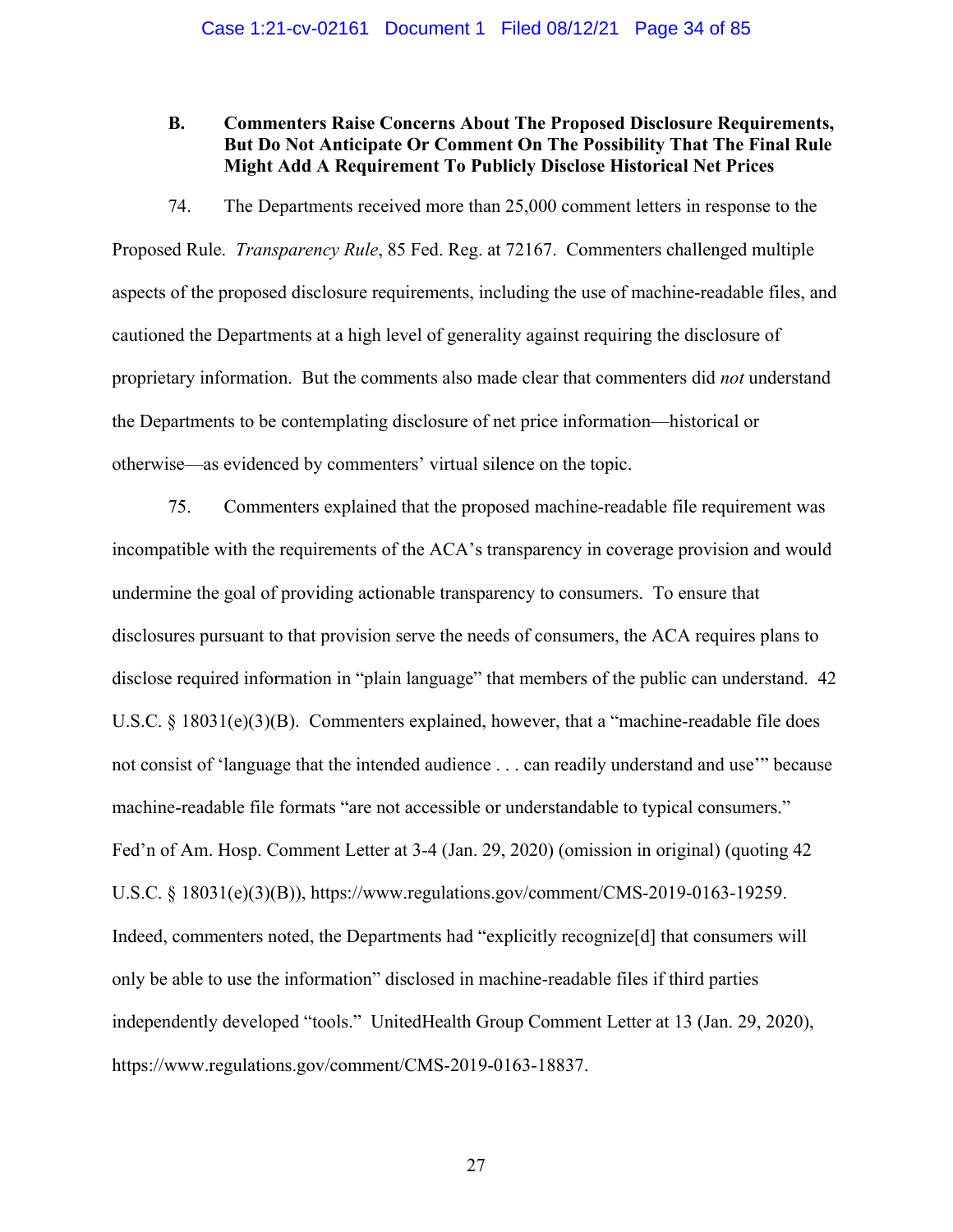### Case 1:21-cv-02161 Document 1 Filed 08/12/21 Page 35 of 85

76. Commenters further warned that relying on third-party intermediaries to translate machine-readable files into information provided to consumers would risk confusing consumers rather than clarifying the healthcare marketplace. PCMA, for example, advised that "[t]hird parties who use the machine-readable files to present information to consumers are not accountable to provide accurate information to consumers and do not have the full context to provide accurate, actionable information; tools created outside of the plan's purview will only confuse enrollees." PCMA Comment Letter, *supra*, at 13-14. Other commenters cautioned that "[t]he machine-readable component of this rule . . . appear[s] more targeted at providing data to third party application (app) developers than ensuring consumers have access to meaningful, personalized data." AHIP Comment Letter at 2 (Jan. 29, 2020), https://www.regulations.gov/ comment/CMS-2019-0163-18950.

77. Commenters also cautioned that health plans and issuers could not realistically build the systems and compile the information necessary to comply with the machine-readable file requirement on the timeline that the Proposed Rule set forth—*i.e.*, "1 year after [the] effective date of the final rule." *Proposed Rule*, 84 Fed. Reg. at 65516. Put simply, the "short implementation timeframe demonstrate[d] a lack of understanding of the steps necessary to successfully create and implement new systems of this magnitude." UnitedHealth Group Comment Letter, *supra*, at 25. First, plans would need to understand what operational and administrative changes would be needed to comply with the new rule's requirements. *Id.* Second, plans would need to analyze current IT systems and develop new IT systems. *Id.* Third, plans would need to develop data-collection processes that could collect "hundreds of millions of distinct data points" pulled from multiple platforms (for example, combining cost accumulator data from member databases, plan design information from product databases, and negotiated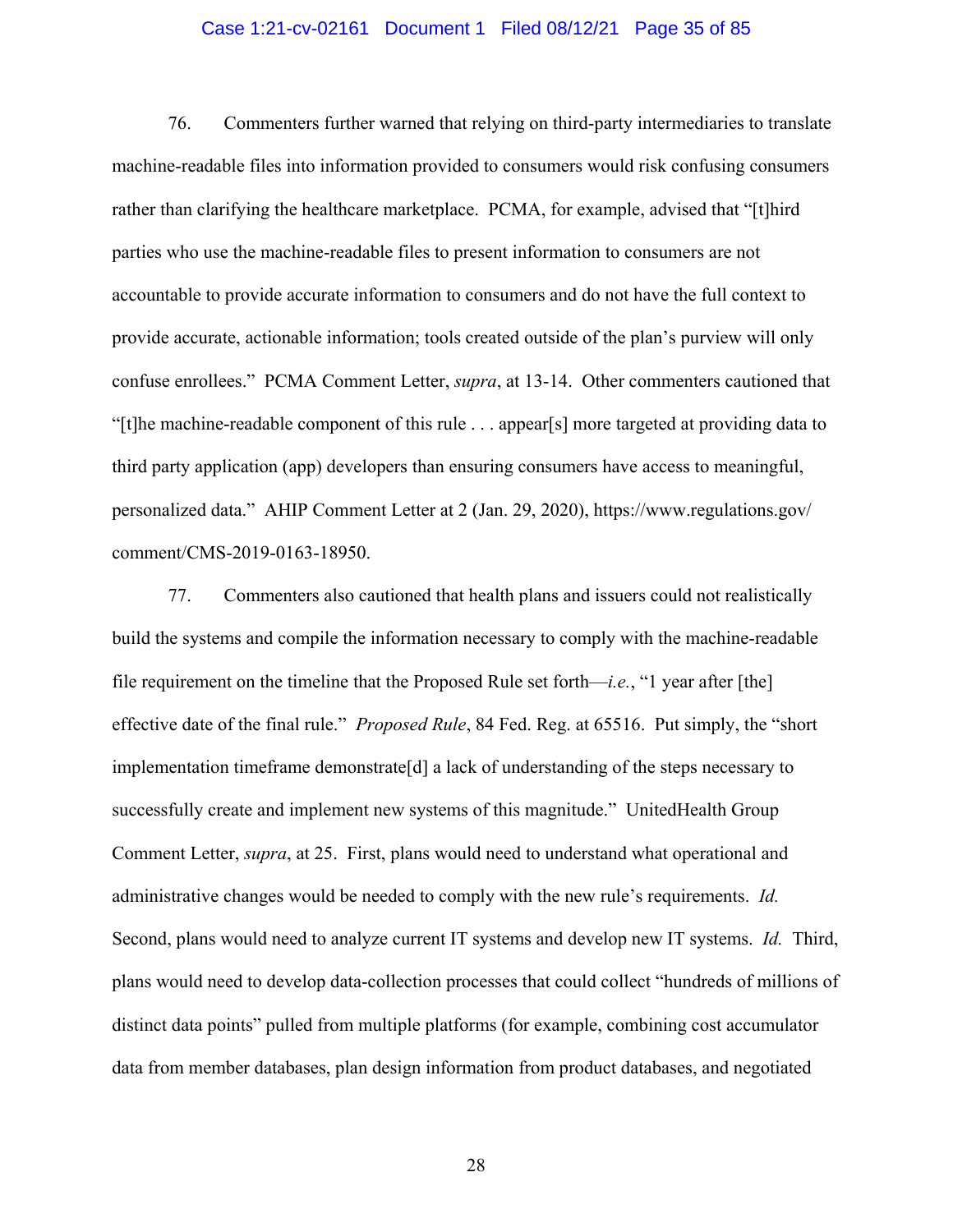### Case 1:21-cv-02161 Document 1 Filed 08/12/21 Page 36 of 85

rates from provider contracting databases). *Id.* Fourth, plans would need to examine "thousands of provider contracts" to determine what those contracts say about the disclosure of information, and renegotiate contracts that did not meet the final rule's requirements. *Id.* at 26. Finally, plans would need to create administrative support systems, conduct outreach to health care providers, train support functions, and design and test the tools needed to ensure the machine-readable files are accurate. *Id.*

78. All told, commenters explained, one year was far too short of an implementation timeline. "Half of commercial issuers anticipate[d] it would take two years or longer to make all necessary changes to initially develop the" required machine-readable files. AHIP Comment Letter, *supra*, at 40, 42. Another 18 percent expected it would take "at least 18 months." *Id.* Accordingly, commenters urged the Departments—if they proceeded with the requirement to publish machine-readable files—to change the implementation timeline so that the requirement would be effective no earlier than plan or policy years beginning three years after the rule's effective date. *Id.*; *see also* UnitedHealth Group Comment Letter, *supra*, at 26.

79. More broadly, commenters raised concerns that the Proposed Rule went too far in its efforts to achieve transparency, and would do more harm than good. PCMA, in particular, emphasized the CBO's and FTC's "warning[s]" that "too much price transparency can lead to tacit collusion—and thus higher prices." PCMA Comment Letter, *supra*, at 17. Excessive disclosures, PCMA explained, would allow drug manufacturers to gain valuable insight into the price concessions that competing manufacturers had offered, "reduc[ing] negotiation leverage" for plans and PBMs and "result[ing] in higher overall spending." *Id.* at 17-18.

80. Commenters likewise questioned the Departments' statutory authority to direct the disclosure of confidential pricing information. PCMA explained that the ACA "delineates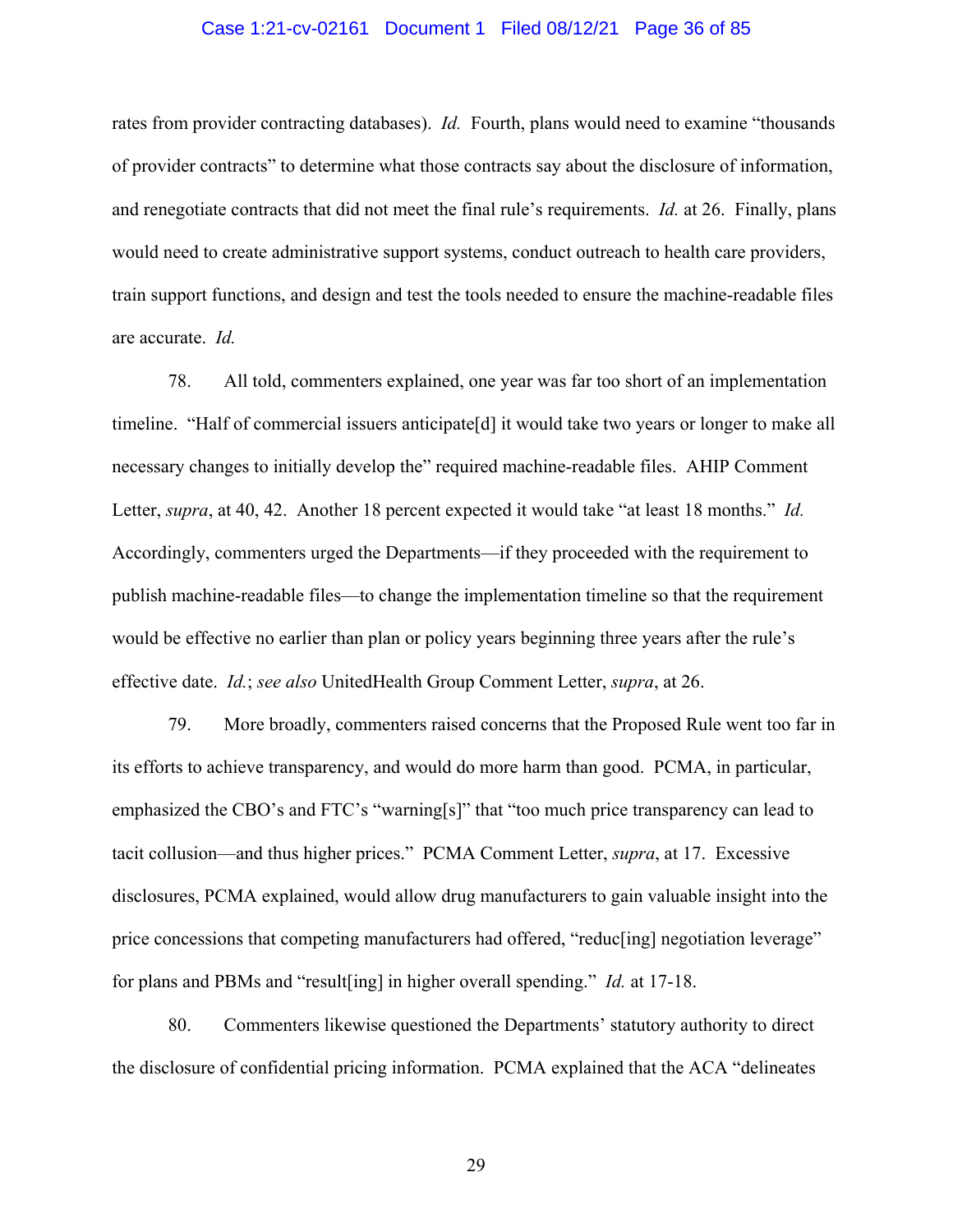#### Case 1:21-cv-02161 Document 1 Filed 08/12/21 Page 37 of 85

eight data elements . . . to be reported, as well as a ninth 'catch all' for *similar* data not otherwise covered by the preceding data fields." PCMA Comment Letter, *supra*, at 15 (citing 42 U.S.C.  $\S$  18031(e)(3)(A)). But the list of information that must be disclosed under the ACA—such as "data on enrollment, data on claims denials, and information on cost-sharing"—bears little resemblance to the types of information that the Departments were proposing to be disclosed. *Id.* PCMA warned that requiring the disclosure of "confidential pricing information" would "mov[e] well beyond the scope of the authority provided by Congress." *Id.*

81. While commenters thus raised concerns about the disclosure of proprietary information at a high level of generality, the vast majority of the 25,000 comments unsurprisingly did not mention specific concerns about the disclosure of net prices, historical or otherwise, because the Proposed Rule did not propose to require disclosure of that information. And those that mentioned those issues did so only in passing.

82. PCMA, for example, expressed its general opposition to requiring disclosure of "[a]ny information . . . beyond" the originally proposed disclosures, and briefly listed "specific net prices or price concessions" as an example, in "keeping the proprietary nature of this information in mind." PCMA Comment Letter, *supra*, at 2, 12. But these fleeting references to net prices comprised only two isolated sentences in PCMA's 18-page comment letter. That passing discussion stands in sharp contrast to the extensive discussion PCMA had devoted to the importance of keeping net prices confidential in commenting on a related HHS rule just nine months earlier. *See* PCMA Comment Letter on Rebate Rule at 6, 11, 16, 31, 33-34, 45-46, 96 (Apr. 8, 2019), https://www.regulations.gov/document?D=HHSIG-2019-0001-19773; *see Removal of Safe Harbor Protection for Rebates Involving Prescription Pharmaceuticals*, 85 Fed. Reg. 76666 (Nov. 30, 2020). It also stands in contrast to the lengthy discussion of historical net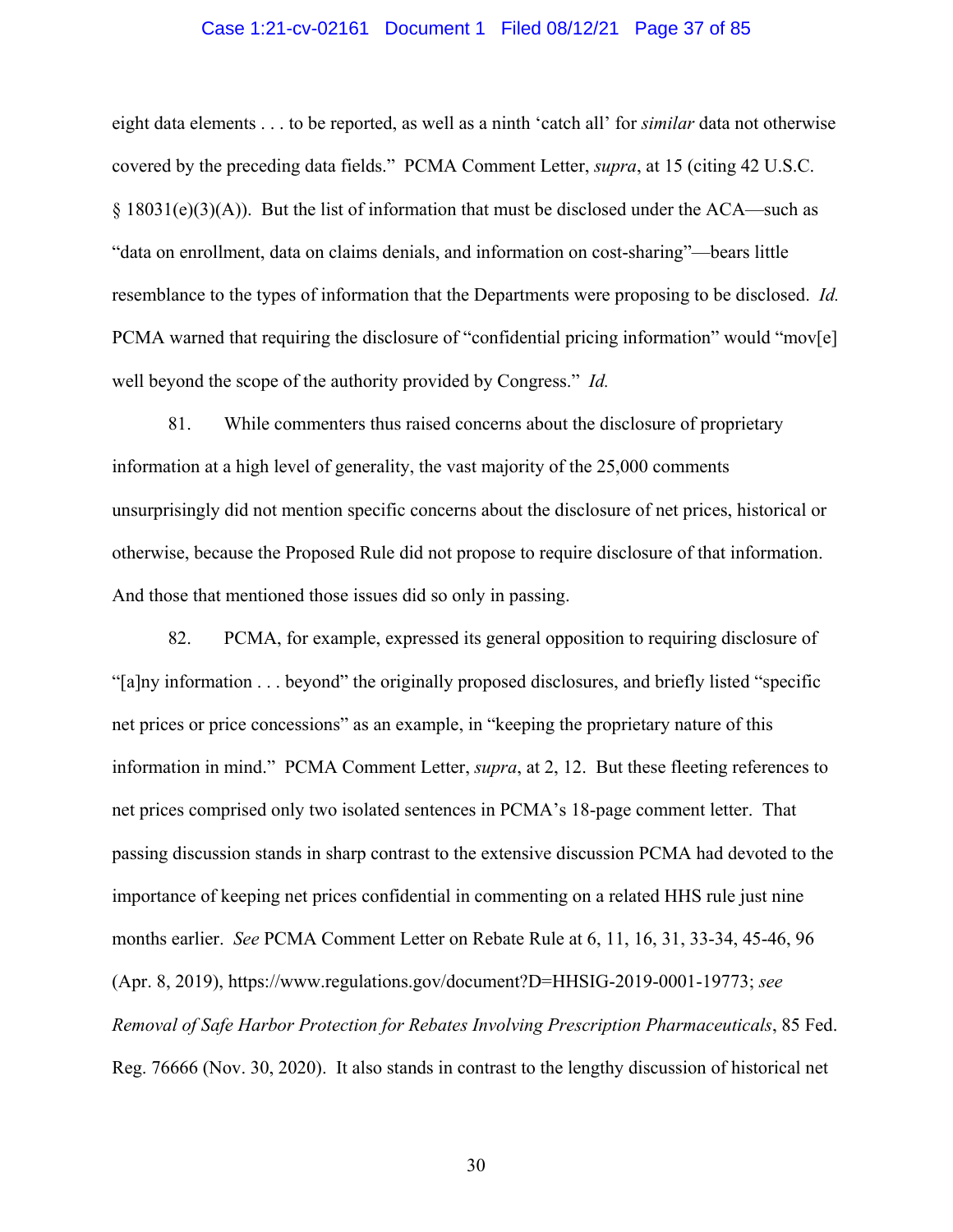#### Case 1:21-cv-02161 Document 1 Filed 08/12/21 Page 38 of 85

prices that PCMA later submitted after the Departments added a historical net price requirement to the final Transparency Rule. *See infra* ¶¶ 97, 112. Given PCMA's longstanding and vigorous opposition to disclosure of proprietary information about prescription drug price concessions and net prices, PCMA's near silence on the issue in commenting on the Proposed Rule is proof positive that the Proposed Rule did not provide notice of the Departments' historical net price disclosure requirement.

## **C. The Departments Promulgate A Final Rule That Retains The Machine-Readable File Requirement And Adds A New Requirement Forcing Public Disclosure Of Historical Net Prices**

83. Despite commenters' objections, the Department proceeded with the rulemaking. On November 12, 2020, less than a week after President Trump's defeat in the November election became apparent, HHS issued a final rule—the Transparency Rule. *Transparency in Coverage*, 85 Fed. Reg. 72158, 72158 (Nov. 12, 2020). The final Rule preserved the central features of the Proposed Rule but added an additional machine-readable file requirement that requires plans and issuers to disclose confidential, proprietary information about historical net prices.

84. The Departments carried forward the Proposed Rule's requirement that health plans disclose cost-sharing information to a plan beneficiary or enrollee upon request through an internet-based self-service tool. *Transparency Rule*, 85 Fed. Reg. at 72158. The Departments also carried forward the requirement that health plans disclose to the public in-network provider negotiated rates and historical out-of-network allowed amounts through a machine-readable file. *Id.* The Departments noted that making this information public was designed to reduce "surprise billing," *i.e.*, when consumers are "surprised by the price of a health care item or service when they receive the bill after receiving care." *Id.* at 72161.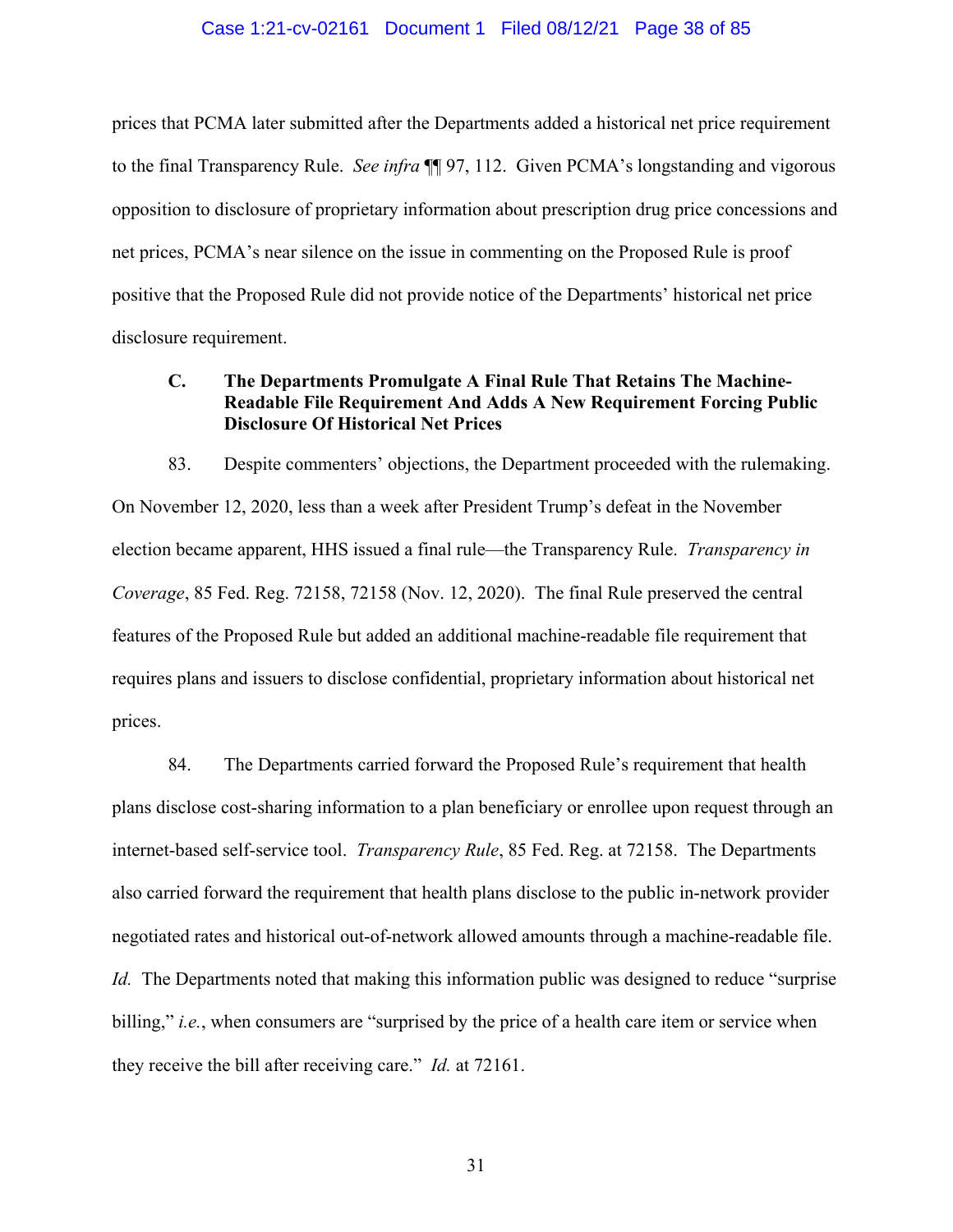#### Case 1:21-cv-02161 Document 1 Filed 08/12/21 Page 39 of 85

85. But the Departments strayed from the Proposed Rule by requiring the public disclosure of a new, third category of information: historical net prices. The Departments identified the historical net price disclosure as an "additional" requirement that the Departments were "also adopt[ing]" on top of the previously proposed requirements—not a mere "modificatio[n]" of a previously proposed requirement, like some other, more minor changes adopted. *Transparency Rule*, 85 Fed. Reg. at 72220-21. Indeed, the Transparency Rule had to "add" a definition for the "new" term "historic[al] net price" because that concept was admittedly "not included in the proposed regulations." *Id.* at 72178. With the Trump Administration already on its way out the door, however, the Departments rushed this new requirement out without providing a new notice-and-comment period—or, for that matter, *any* opportunity—for commenters to weigh in on the requirement.

86. The Departments defined "historical net price" to mean "the retrospective average amount a plan or issuer paid for a prescription drug, inclusive of any reasonably allocated rebates, discounts, chargebacks, fees, and any additional price concessions received by the plan or issuer with respect to the prescription drug." *Transparency Rule*, 85 Fed. Reg. at 72236. The net price metric thus reflects the price paid for a drug *after* deducting manufacturer price concessions, including price concessions negotiated by PBMs. *Id*. at 72237. Under the final Transparency Rule, plans are required to disclose historical net prices "for a 90-day period beginning 180 days before the date a particular [machine-readable file] is published." *Id.* 

87. To authorize this additional disclosure, the Departments again purported to rely on 42 U.S.C. § 18031(e)(3)(A)(ix)—the ACA provision that authorizes the HHS Secretary to require the disclosure of "other information as determined appropriate." *Transparency Rule*, 85 Fed. Reg. at 72167. The Departments explained that this statute allowed the HHS Secretary "to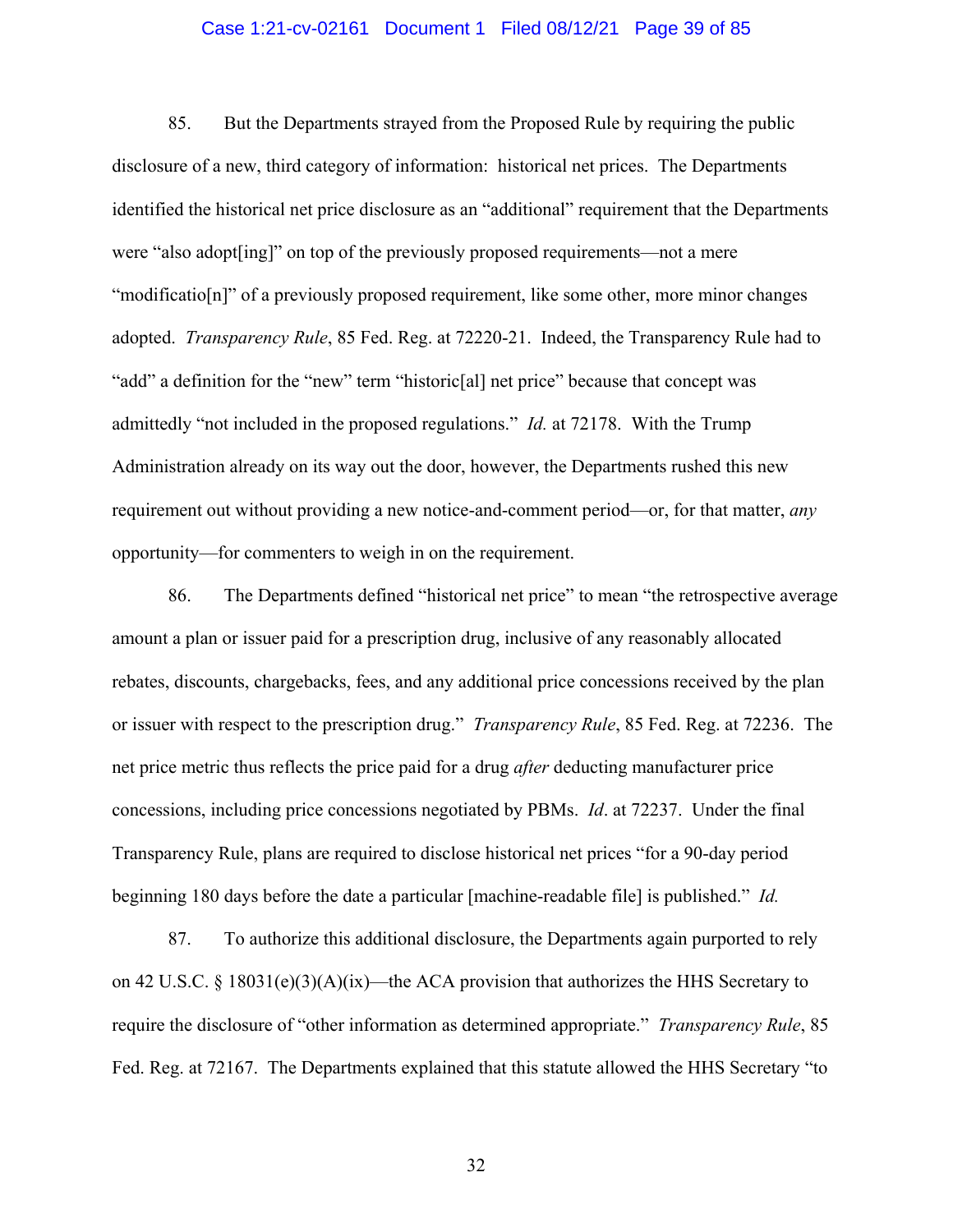#### Case 1:21-cv-02161 Document 1 Filed 08/12/21 Page 40 of 85

add additional [disclosure] items as long as those items are of similar character to the items enumerated in the statute." *Id.* The Departments took this to mean any information "useful to" consumers who are "evaluat[ing] the coverage offered by plans and issuers," or any information "useful to regulators and the public" who seek to "evaluate plans' and issuers' business practices and activity in the market." *Id*. The Departments thus read the ACA to grant the HHS Secretary "broad flexibility to require the disclosure of information as appropriate to deliver the transparency necessary for consumers to understand their coverage options and for regulators to hold plans and issuers accountable." *Id.* at 72167-68. The Departments did not explain how the public disclosure of *historical net prices* specifically fit within these supposed limits.

88. To justify this additional disclosure, the Departments stated that disclosing information about the historical net price for prescription drugs—including "rebates and other price concessions that are included in the net price"—was necessary to "achieve the goals of the" final Rule. *Transparency Rule*, 85 Fed. Reg. at 72237. As in the Proposed Rule, the Departments reasoned that the public availability of drug pricing information—now including historical net prices—would give consumers information needed to "make informed decisions about their health care," which would in turn "spur competition in health care markets" and ultimately "slow or potentially reverse" the rising cost of health care items and services. *Id.* at 72212.

89. In response to comments that requiring the disclosure of proprietary information could undermine the negotiating power that PBMs currently use to lower drug prices in the unique context of the healthcare market, *see supra* ¶ 79, the Departments asserted that "traditional market forces that affect prices in any market, including competition between providers . . . and the increased bargaining power of consumers" supported their decision. *Id.* at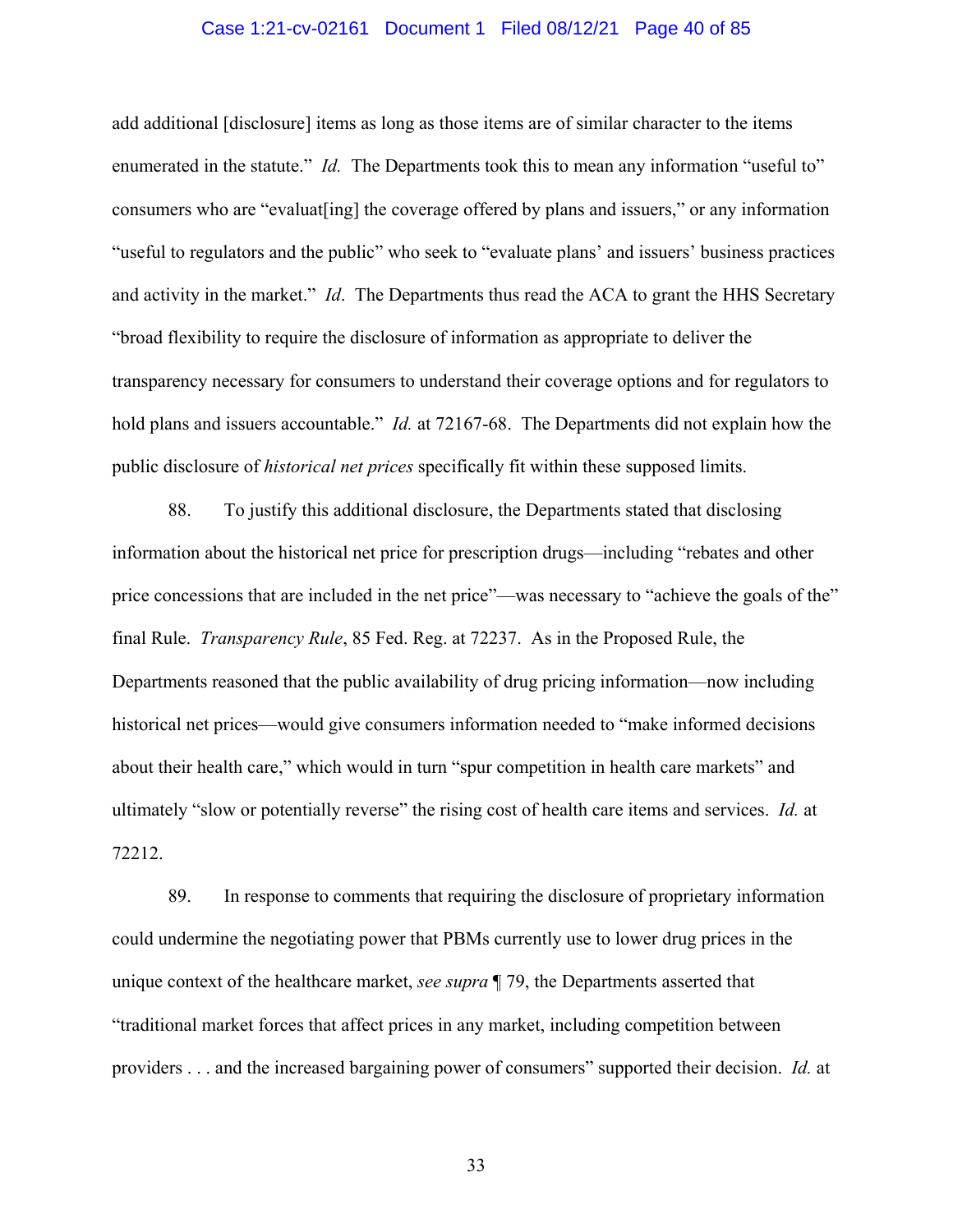#### Case 1:21-cv-02161 Document 1 Filed 08/12/21 Page 41 of 85

72216. The Departments "recognize<sup>[d]</sup> that provider collusion could result in increased prices," but concluded that these consequences "will be mitigated *to some extent* by the actions of state and Federal regulatory and antitrust enforcement authorities and the enforcement of current market laws and regulations." *Id.* at 72267 (emphasis added).

90. To accommodate the addition of historical net prices as a third category of information in addition to negotiated rates and out-of-network allowed amounts, the Transparency Rule instructs plans to submit and publish "*three* machine-readable files" instead of the original two. *Transparency Rule*, 85 Fed. Reg. at 72158 (emphasis added). Specifically, the Departments separated out prescription drug pricing disclosures that would have been included as part of the "Negotiated Rate File" under the Proposed Rule into a separate file, termed the "**Prescription Drug File**." *Id.* at 72221. Historical net prices are part of the new "Prescription Drug File." *Id.* The Departments further changed the name of the "Negotiated Rate File" to the "**In-Network File**" to reflect the modifications made in the final Transparency Rule. *Id.*

91. The Departments brushed off commenters' concerns that disclosing information in machine-readable files would not satisfy the ACA's requirement for "plain language" disclosures by plans to typical consumers. *Transparency Rule*, 85 Fed. Reg. at 72169. The Departments acknowledged that the "information included in the machine-readable files may not be easy for an average consumer to navigate" on their own, and admitted that for the information to "ultimately benefit consumers," it would need to be "aggregate[d], standardize[d], and interpret[ed]." *Id.* at 72234, 72241. In the Departments' view, unregulated third parties could do that job: "application developers will be able to access the data" for themselves, and then incorporate that data into "internet-based tools and mobile applications that will present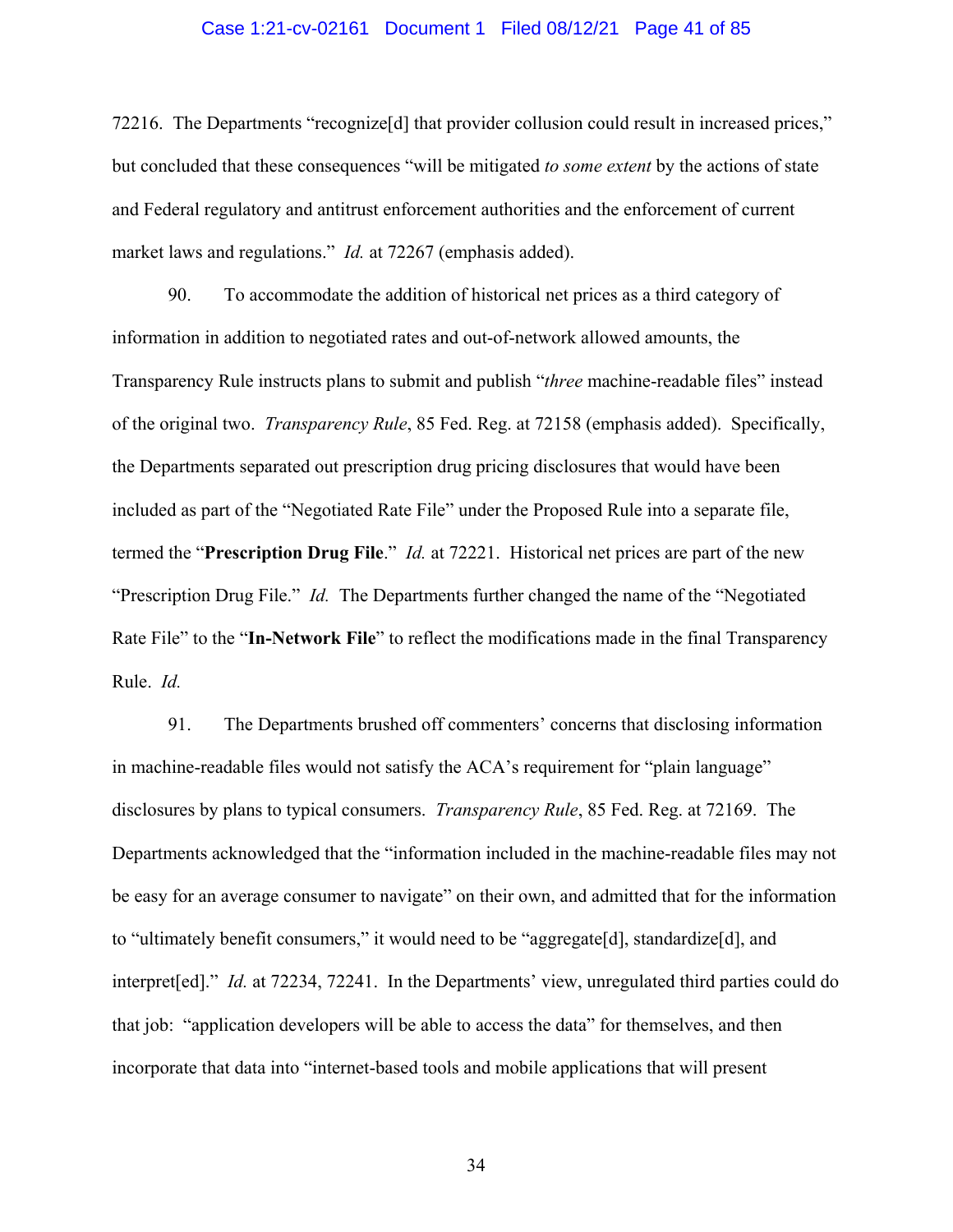#### Case 1:21-cv-02161 Document 1 Filed 08/12/21 Page 42 of 85

information to laypersons in easy-to-understand, plain language." *Id.* at 72169. That prospect, the Departments explained, satisfied the plain language requirement because the "application developers" comprised part of the "intended audience for the information" and because those developers could use the machine-readable files to convey information in a format that is "accessible or understandable to the typical consumer." *Id.*

92. Finally, the Departments retained the implementation timeline for plans and issuers to publish machine-readable files: The relevant provisions regarding "requirements for public disclosure" of machine-readable files would "apply for plan years beginning on or after January 1, 2022." *Transparency Rule*, 85 Fed. Reg. at 72304; *see also id.* at 72252. The Departments acknowledged that the "majority of commenters strongly recommended delaying the proposed applicability date for the . . . machine-readable file requirements of the rules for at least one year and up to five years from publication of the final rules," *id.* at 72252, but the Departments expressed their "view that developing the machine-readable files should be straightforward for most plans and issuers" because the "development activities needed to establish the machine-readable files involve gathering, formatting, and making publicly available already existing data that plans and issuers use in their everyday operations," *id.* at 72253.

93. The Transparency Rule took effect on January 1, 2021. *See* 85 Fed. Reg. at 72158. The machine-readable file requirement is set to take effect on January 1, 2022. *Id.* at 72305.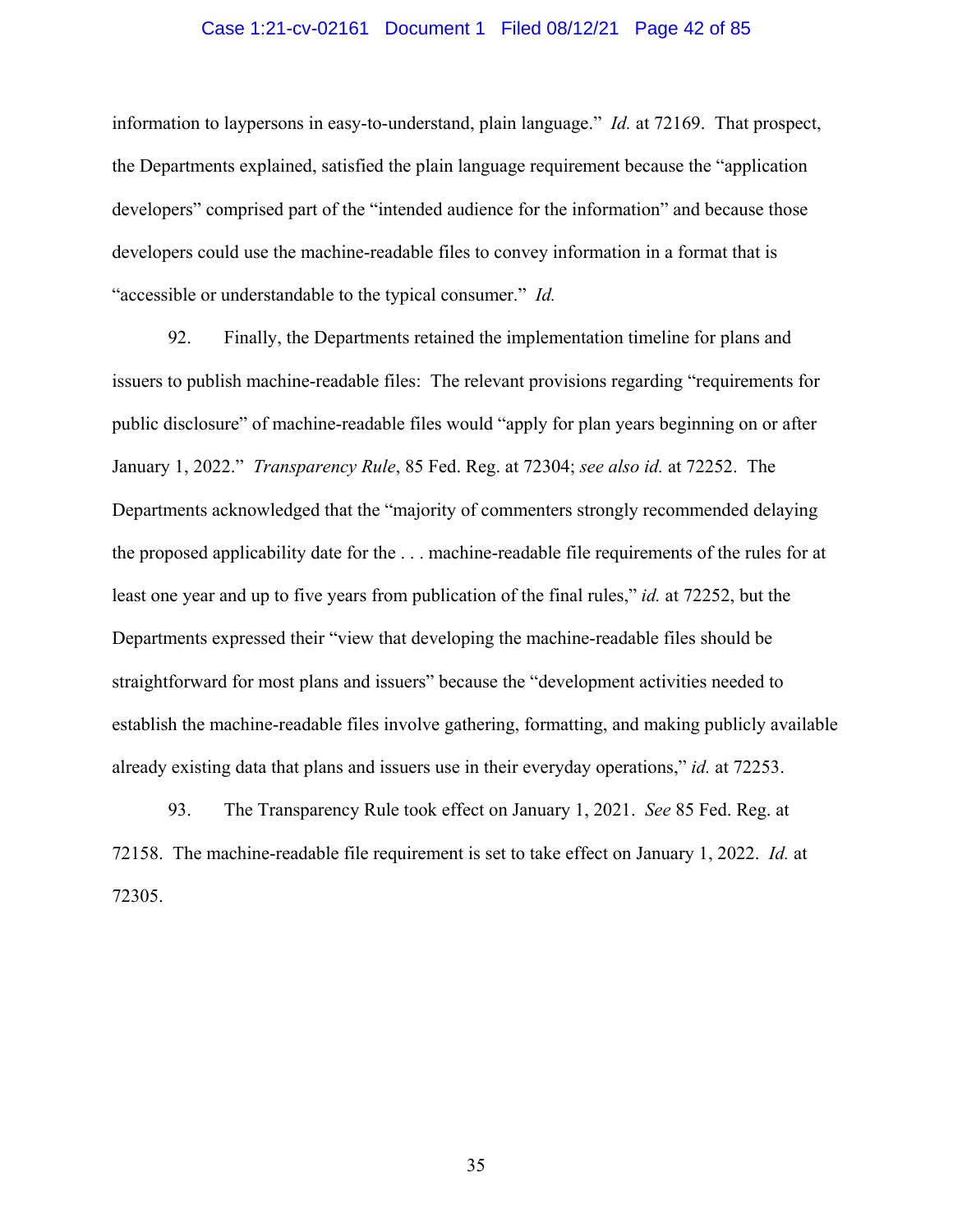#### Case 1:21-cv-02161 Document 1 Filed 08/12/21 Page 43 of 85

94. The format for the machine-readable file is still being developed by the Departments, and plans and issuers are not yet required to start producing data, so no completed machine-readable file is publicly available. However, CMS has published preliminary "[i]mplementation [e]xamples" of the machine-readable files that will be required under the Transparency Rule. CMS, *Transparency in Coverage Technical Implementation Guide*, https://github.com/CMSgov/price-transparency-guide. The example Prescription Drug File, s*ee* CMS, *price-transparency-guide* (last visited August 9, 2021), https://github.com/CMSgov/pricetransparency-guide/blob/master/examples/prescription-drugs/prescription-drugs.json, is reproduced below, and attached as Exhibit A.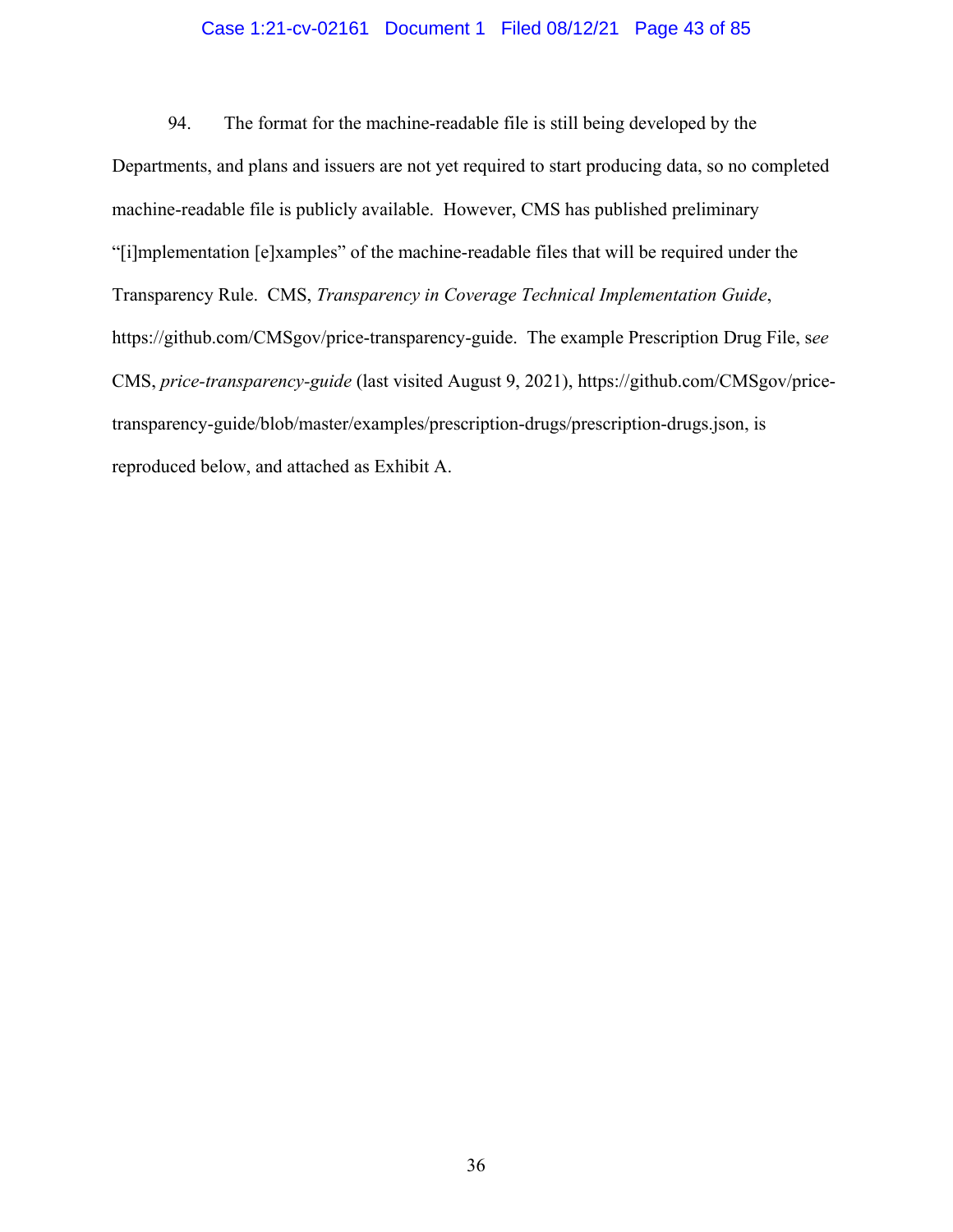```
\mathbf{1}\overline{\mathcal{L}}\bar{2}"reporting entity name": "medicare",
       "reporting_entity_type": "medicare",
 R
 \Delta"plan_name": "medicare",
       "plan_id_type": "HIOS",
 \mathbb{R}"plan_id": "12345XX9876543",
 6
       "plan_market_type": "individual",
 \overline{z}"last_updated_on": "2020-08-27",
 \bf8"drugs": [{
 \mathbf Q10
          "drug_name": "Simvastatin",
11"drug_type": "generic",
12
          "ndc": "16729-004",
13
14"prices": [{
15
           "historical net price": 0.01,
            "historical_net_reporting_period": "2020-08-28",
16
17
            "negotiated_rate": 0.1,
           "administrative_fee": 0.02,
18
19
           "dispensing fee": 2,
            "transaction_fee": 0.005,
20
            "tin": "11-1111111",
2122"service_code": "01",
            "npi": [ 2222222222, 33333333333, 4444444444, 555555555 ],
23
24
25"pharmacies": [{
26
             "pharmacy_id_type": "ncpdp_id",
27
              "pharmacy_ids": [ 1111111, 22222222, 3333333, 4444444 ]
28
           \mathcal{H}"pharmacy_id_type": "ncpdp chain code",
29
30
              "pharmacy_ids": [ 1111111, 22222222, 3333333, 4444444 ]
31
            \mathcal{V}32
              "pharmacy_id_type": "npi",
33
              "pharmacy_ids": [ 111111111, 2222222222, 333333333, 444444444 ]
34
           _{\rm H}35
         \mathcal{L}"historical_net_price": 0.05,
36
37
            "historical net reporting period": "2020-08-28",
            "negotiated_rate": 0.5,
38
            "administrative_fee": 0.02,
39
            "dispensing_fee": 2,
48
41
           "transaction fee": 0.005,
            "tin": "22-2222222",
42
43
            "service_code": "05",
44
            "npi": [ 9999999999 ],
45
46
            "pharmacies":[{
47
              "pharmacy_id_type": "npi",
48
              "pharmacy_ids": [ 111111111, 2222222222, 333333333, 444444444 ]
49
           _{\rm H}50
51
         _{\rm H}52
       _{\rm H}53
     \mathcal{F}
```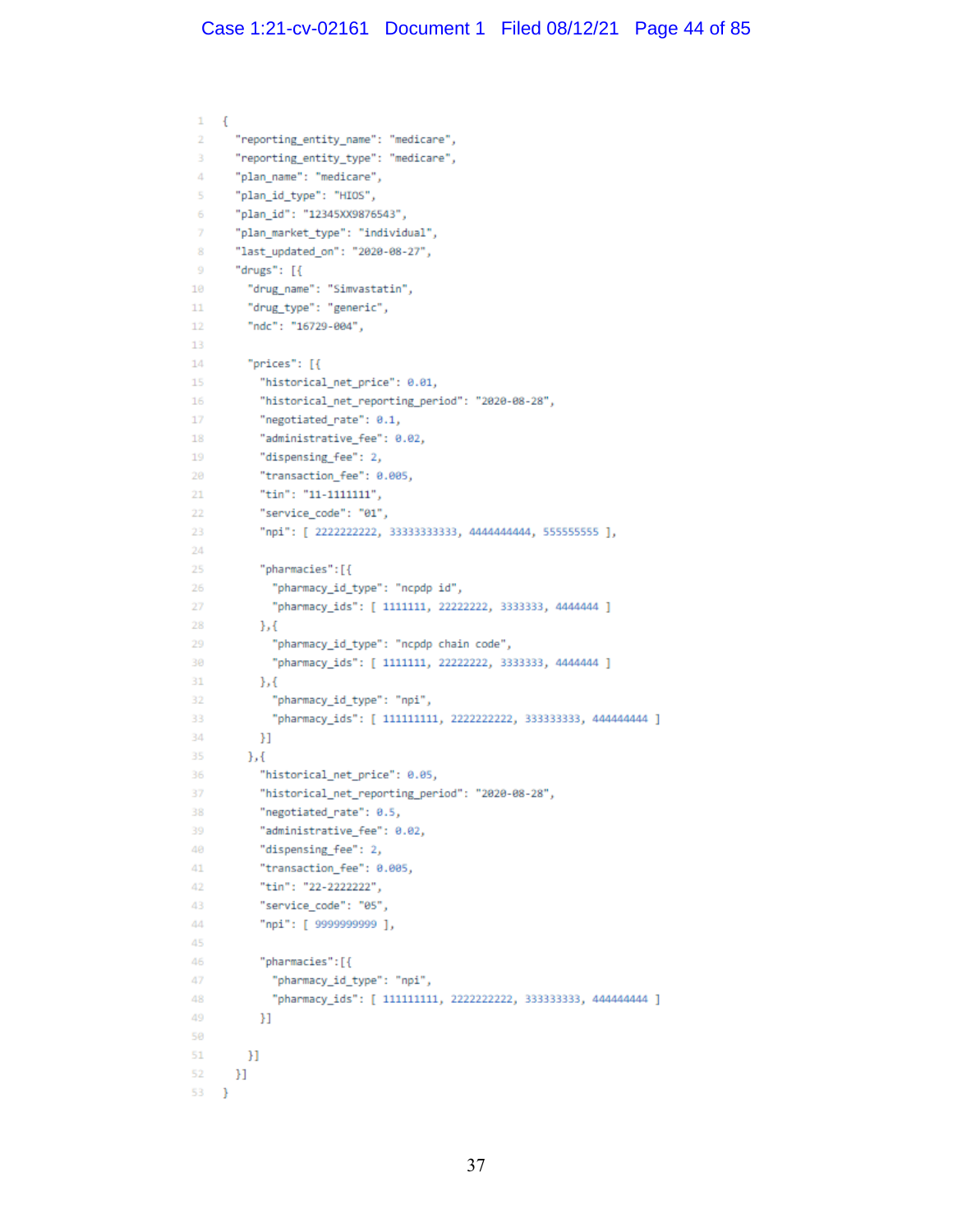#### Case 1:21-cv-02161 Document 1 Filed 08/12/21 Page 45 of 85

95. The above example shows information related to just *one* drug, including *two* individualized price entries and the pharmacies for which the price applies. The machinereadable files that plans and issuers ultimately submit under Section  $18031(e)(3)(A)$  would cover prices for *tens of thousands* of drugs, at *hundreds* of pharmacies each, and thus will be orders of magnitude larger and more complex than CMS's singular machine-readable file prototype.

### **D. After The Rule Is Published, CMS Issues An Information Collection Request As Required By The Paperwork Reduction Act**

96. The public's first opportunity to say anything about the Transparency Rule's historical net price requirement came more than a month *after* the Rule was adopted. On December 30, 2020, CMS published an Information Collection Request, as required by the Paperwork Reduction Act of 1995, 44 U.S.C. §§ 3501-3520, seeking input on the "burden," "necessity," "utility," or "any other aspect" of producing to CMS the information required by the Transparency Rule, including "historical net prices" and "machine-readable files." *Agency Information Collection Activities: Proposed Collection; Comment Request*, 85 Fed. Reg. 86567, 86567-68 (Dec. 30, 2020) ("Information Collection Request").

97. In response to the Information Collection Request, PCMA and others voiced concerns with the historical net price requirement, including that the requirement "was not included in the proposed rule" and PCMA and other stakeholders lacked "notice" that such a requirement was under consideration. PCMA Comment Letter on Information Collection Request at 1-5 (Mar. 1, 2021), https://www.regulations.gov/comment/CMS-2021-0002-0005; *see also*, *e.g.*, AHIP Comment Letter on Information Collection Request at 2 (Mar. 1, 2021), https://www.regulations.gov/comment/CMS-2021-0002-0008; UnitedHealth Group Comment Letter on Information Collection Request at 6 (Mar. 1, 2021), https://www.regulations.gov/ comment/CMS-2021-0002-0003; CVS Health Comment Letter on Information Collection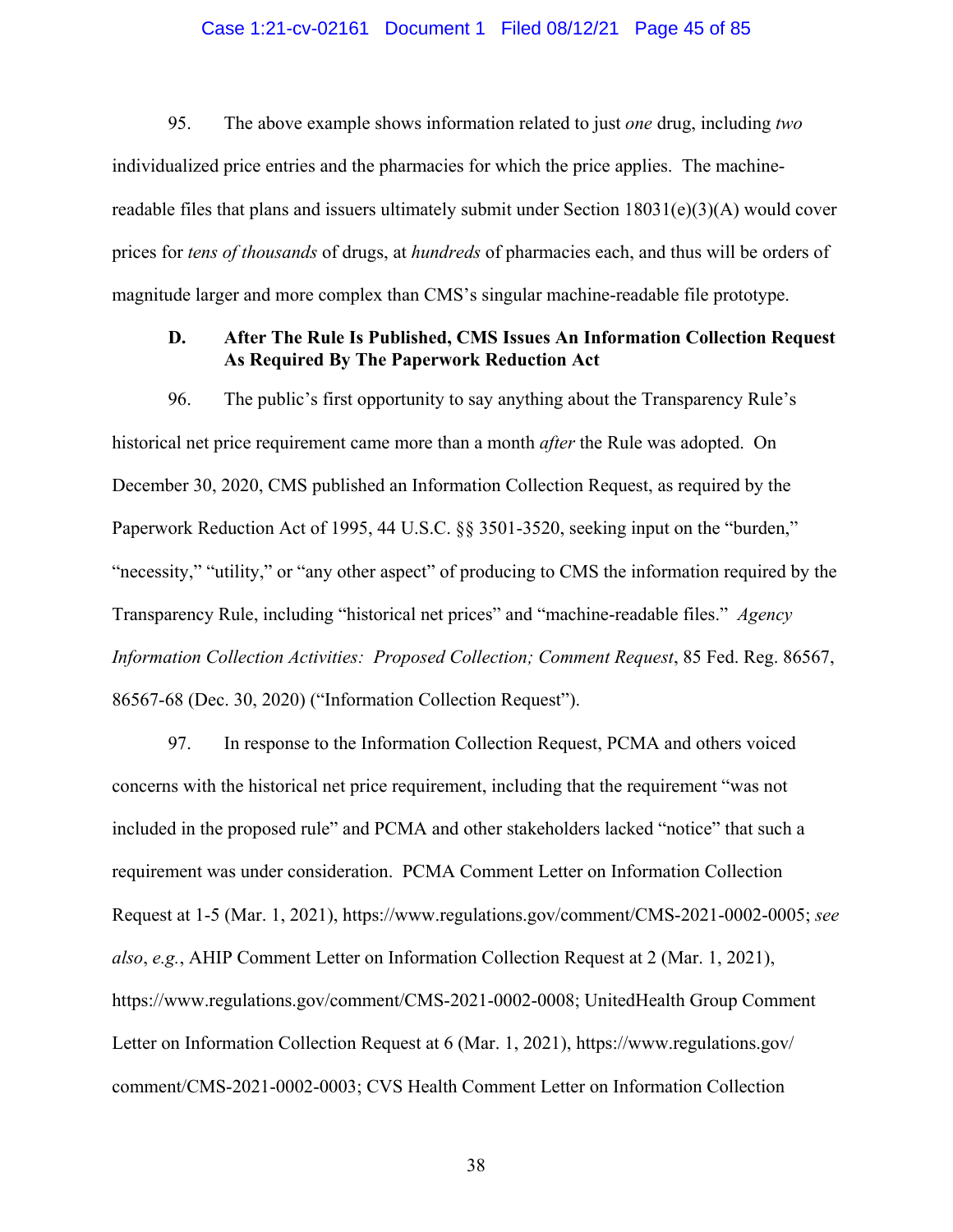Request at 3 (Mar. 1, 2021), https://www.regulations.gov/comment/CMS-2021-0002-0006. But by then, the Rule was already on the books, with the compliance date looming, and the only issue that remained was approval by the Office of Management and Budget for the information collection.

#### III. **MULTIPLE PROVISIONS OF THE TRANSPARENCY RULE ARE CONTRARY TO LAW AND VIOLATE THE ADMINISTRATIVE PROCEDURE ACT**

98. The Transparency Rule forces the public disclosure of historical net prices, and requires that this and other confidential information be disclosed through machine-readable files. Each of these two requirements exceeds the Departments' statutory authority and violates the APA for multiple, independent reasons.

# **A. The Transparency Rule's Historical Net Price Disclosure Requirement Is Unlawful**

99. The Transparency Rule's requirement that plans disclose historical net prices is unlawful for three reasons. First, it violates the APA's notice-and-comment-rulemaking provisions because the requirement is not a logical outgrowth of the Proposed Rule, which never indicated that any requirement for plans to disclose historical net prices was being considered, therefore depriving PCMA and others in the public from a meaningful opportunity to comment. Second, the Departments lack statutory authority to mandate disclosure of confidential, proprietary information about drug prices, including net prices. Third, the requirement is arbitrary and capricious in violation of the APA.

# **1. The Historical Net Price Disclosure Requirement Is Not A Logical Outgrowth Of The Proposed Rule**

100. The historical net price disclosure requirement falters at the outset because it is not a "logical outgrowth" of the Proposed Rule, as basic principles of administrative law require.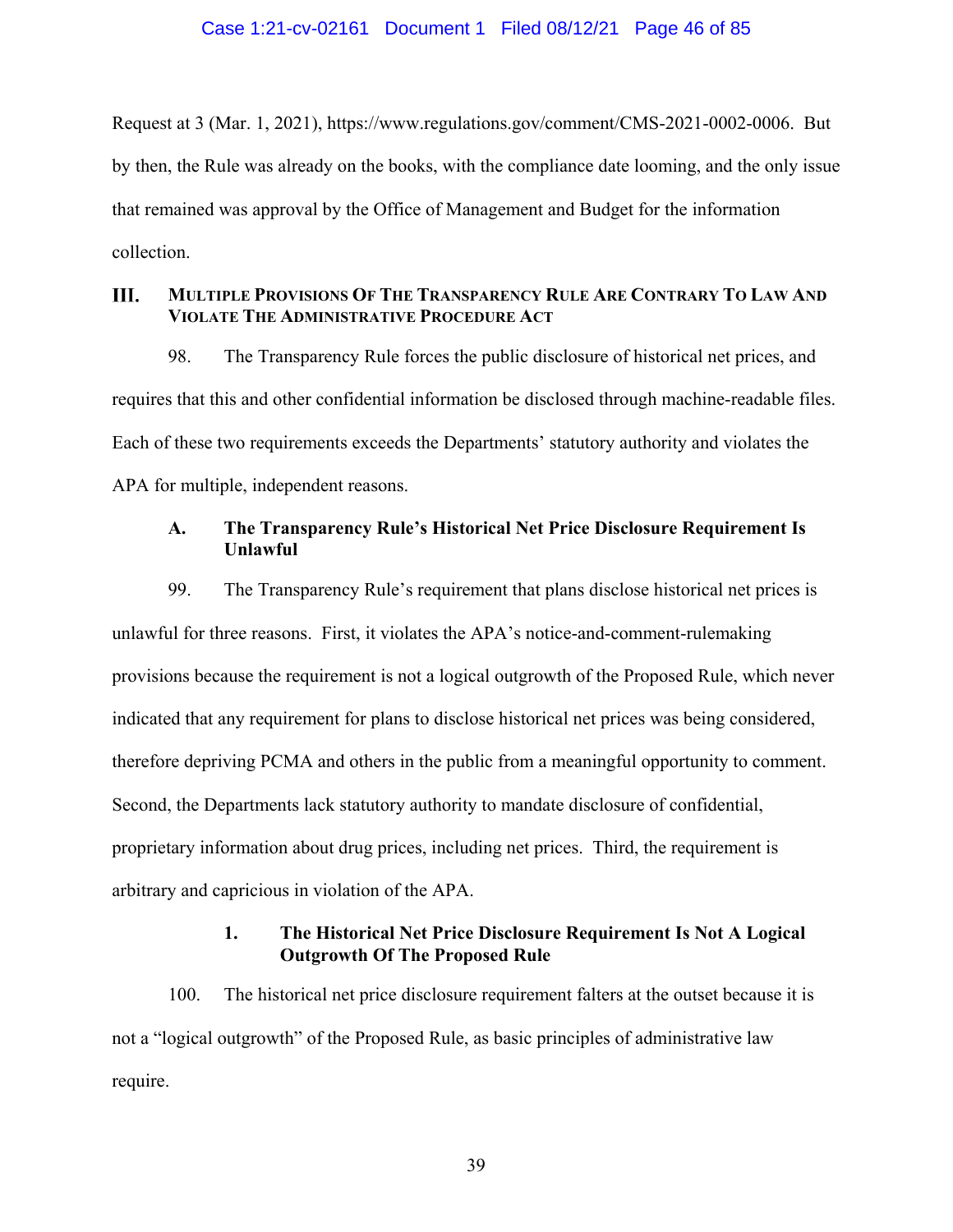#### Case 1:21-cv-02161 Document 1 Filed 08/12/21 Page 47 of 85

101. Under the APA, an agency must "make its views known to the public in a concrete and focused form so as to make criticism or formulation of alternatives possible," *HBO, Inc. v. FCC*, 567 F.2d 9, 36 (D.C. Cir. 1977), and "describe the range of alternatives being considered with reasonable specificity," *Portland Cement Ass'n v. EPA*, 665 F.3d 177, 192 (D.C. Cir. 2011). The agency necessarily must provide that notice *before* adopting the final rule so that the public can offer input and the agency can respond to it; otherwise, the "opportunity to comment is meaningless." *HBO*, 567 F.2d at 35.

102. Although an agency can adopt a rule that differs from its proposal, it may do so "only if interested parties should have anticipated that the change was possible, and thus reasonably should have filed their comments on the subject during the notice-and-comment period." *Env't Integrity Project v. EPA*, 425 F.3d 992, 996 (D.C. Cir. 2005) (quotation marks omitted). Put differently, "[t]he [notice of proposed rulemaking] and the final rule need not be identical," but the final rule must be a "logical outgrowth of [the] notice." *Ass'n of Private Sector Colls. & Univs. v. Duncan*, 681 F.3d 427, 461 (D.C. Cir. 2012) (quotation marks omitted). "A final rule qualifies as a logical outgrowth if interested parties should have anticipated that the change was possible, and thus reasonably should have filed their comments on the subject during the notice-and-comment period." *Id.* (quotation marks omitted). "The object, in short, is one of fair notice." *Long Island Care at Home, Ltd. v. Coke*, 551 U.S. 158, 174 (2007). And "the mere mention" of a possible alternative to the proposed regulation is insufficient alone to satisfy that "notice requirement." *CSX Transp., Inc. v. Surface Transp. Bd.*, 584 F.3d 1076, 1082 (D.C. Cir. 2009).

103. Here, the Departments flouted these basic principles of administrative law by adopting a disclosure requirement that it never formally proposed or gave notice that it was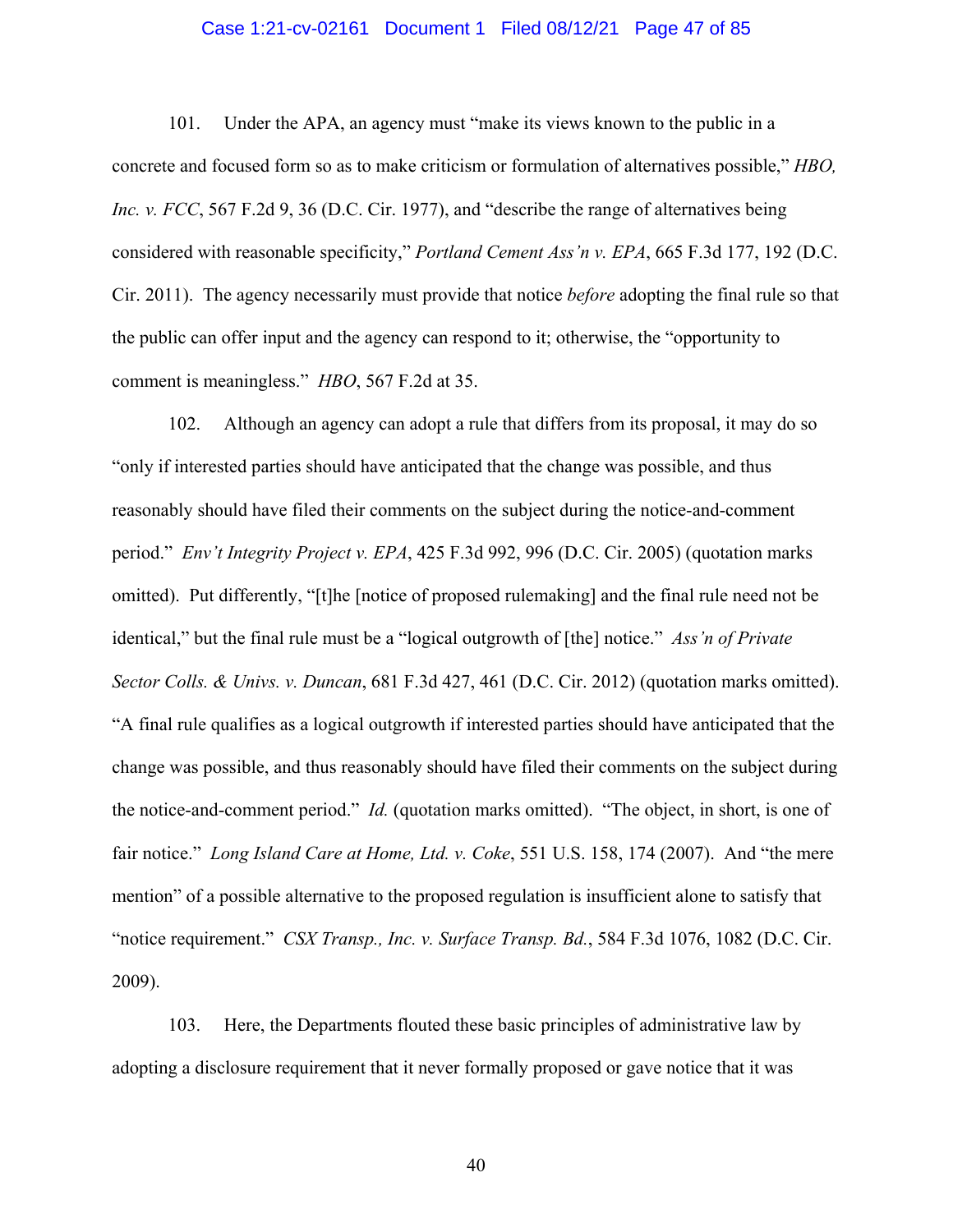#### Case 1:21-cv-02161 Document 1 Filed 08/12/21 Page 48 of 85

considering, and on which public input was neither invited nor provided. The Proposed Rule concerned disclosure of two kinds of information through machine-readable files: in-network provider negotiated rates, and historical out-of-network allowed amounts. 84 Fed. Reg. at 65477. But the Proposed Rule *never* proposed requiring the disclosure of a third, additional machine-readable file including historical net prices for prescription drugs. It *never* gave any indication that the Departments were considering doing so. And the Departments *never* solicited comment on such a requirement. Stakeholders, therefore, lacked notice to advise the Departments of the significant issues that would arise from this separate and distinct requirement.

104. The Departments' new historical net price disclosure requirement marks a significant departure from the original proposal and its historical antecedents, both substantively and structurally, as the Departments admit in the Transparency Rule. The Rule identifies the historical net price disclosure as an "additional" requirement that the Departments are "also adopt[ing]" on top of the two previously proposed requirements—not a mere "modificatio[n]" of a previously proposed requirement, like some other, more minor changes adopted. 85 Fed. Reg. at 72220-21. Indeed, the Transparency Rule had to "add" a definition for the "new" term "historic[al] net price" because that concept was admittedly "not included in the proposed regulations." *Id.* at 72178.

105. Substantively, the Transparency Rule's added requirement to disclose historical net prices raises unique and separate issues that the Departments have not adequately addressed. The asserted purpose of the disclosures in the Proposed Rule was to help consumers "effectively shop for items and services," 84 Fed. Reg. at 65464, but net prescription drug prices are not charged to consumers. The new disclosures thus do nothing to promote the objective of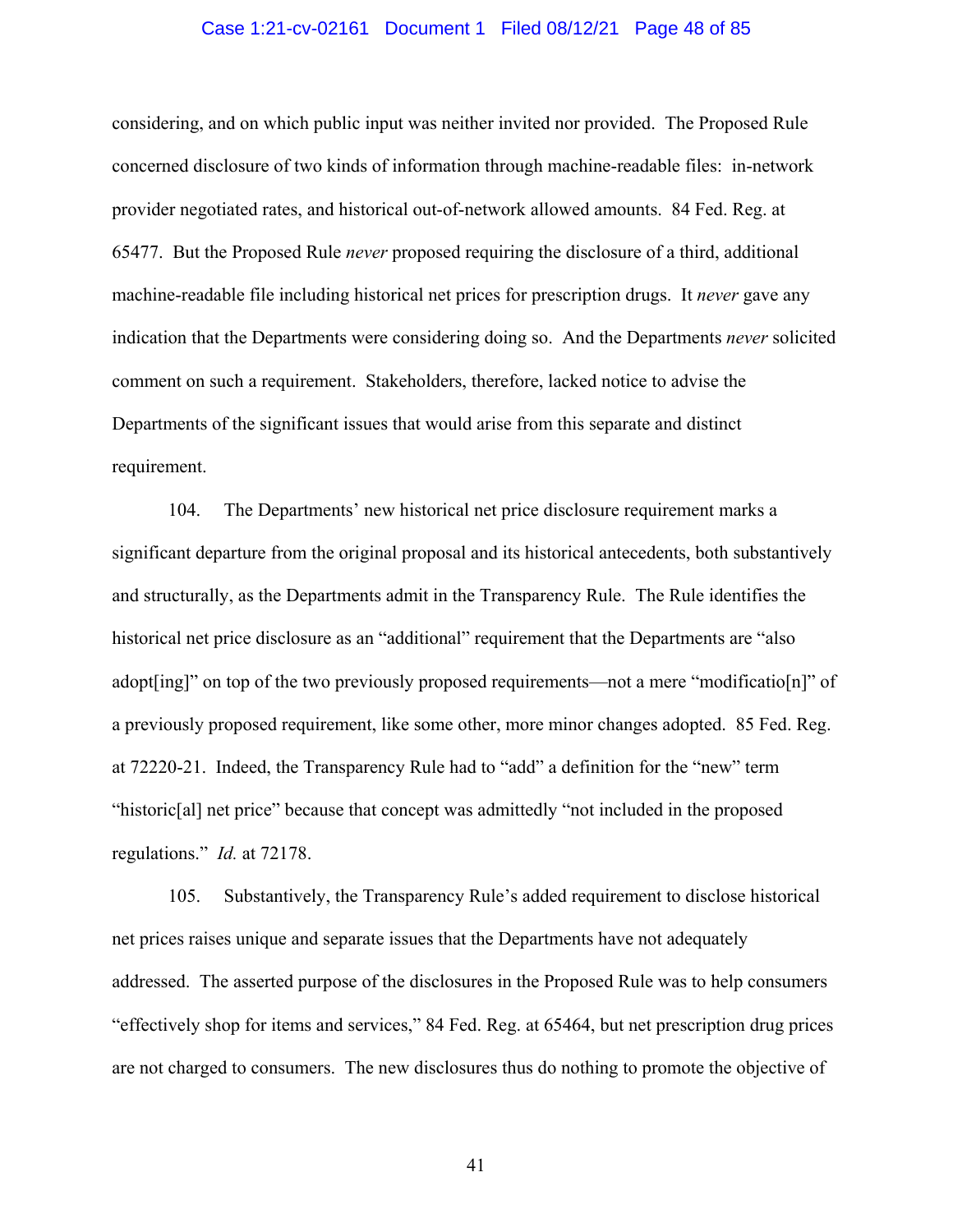#### Case 1:21-cv-02161 Document 1 Filed 08/12/21 Page 49 of 85

guarding against "[s]urprise billing," 85 Fed. Reg. at 72161, because *net prices never appear on a bill*, *see*, *e.g.*, CVS Health Comment Letter on Information Collection Request, *supra*, at 2 ("Historical net price is not a consumer-facing price or cost and it provides consumers with no information on what they will be required to pay for a drug at the pharmacy counter under their plan."); UnitedHealth Group Comment Letter on Information Collection Request, *supra*, at 6 ("Therefore, the inclusion of historical net price does not follow CMS' stated intent of the transparency rule, which is to enable patients to shop for healthcare items and services most efficiently.").

106. The new historical net price disclosure requirement also raises important issues that are distinct from the issues raised by the Proposed Rule. The Departments, for example, concluded that "the final rules do not implicate trade secrets," as several commenters had objected, because "[c]ritically, . . . negotiated rates are routinely disclosed to beneficiaries" in explanations of benefits ("EOBs"). 85 Fed. Reg. at 72173, 72175; *see also Proposed Rule*, 84 Fed. Reg. at 65470 (concluding that because "all of the information that would be required to be disclosed under these proposed rules is currently disclosed in EOBs that plans and issuers provide to individuals as a matter of course after services have been furnished," the proposal "does not pose any greater risk to plan or issuer proprietary information"). Even if that were true, that reasoning does not apply to net prices, which are *not* disclosed on EOBs. PCMA Comment Letter on Information Collection Request, *supra*, at 4; *see also* AHIP Comment Letter on Information Collection Request, *supra*, at 2 ("CMS should seek stakeholder input on historical net prices through notice and comment rulemaking and align prescription drug reporting requirements to . . . ensure neither data reported to the Secretaries nor disclosed to the public discloses confidential or trade secret information."). These unexpected and unexamined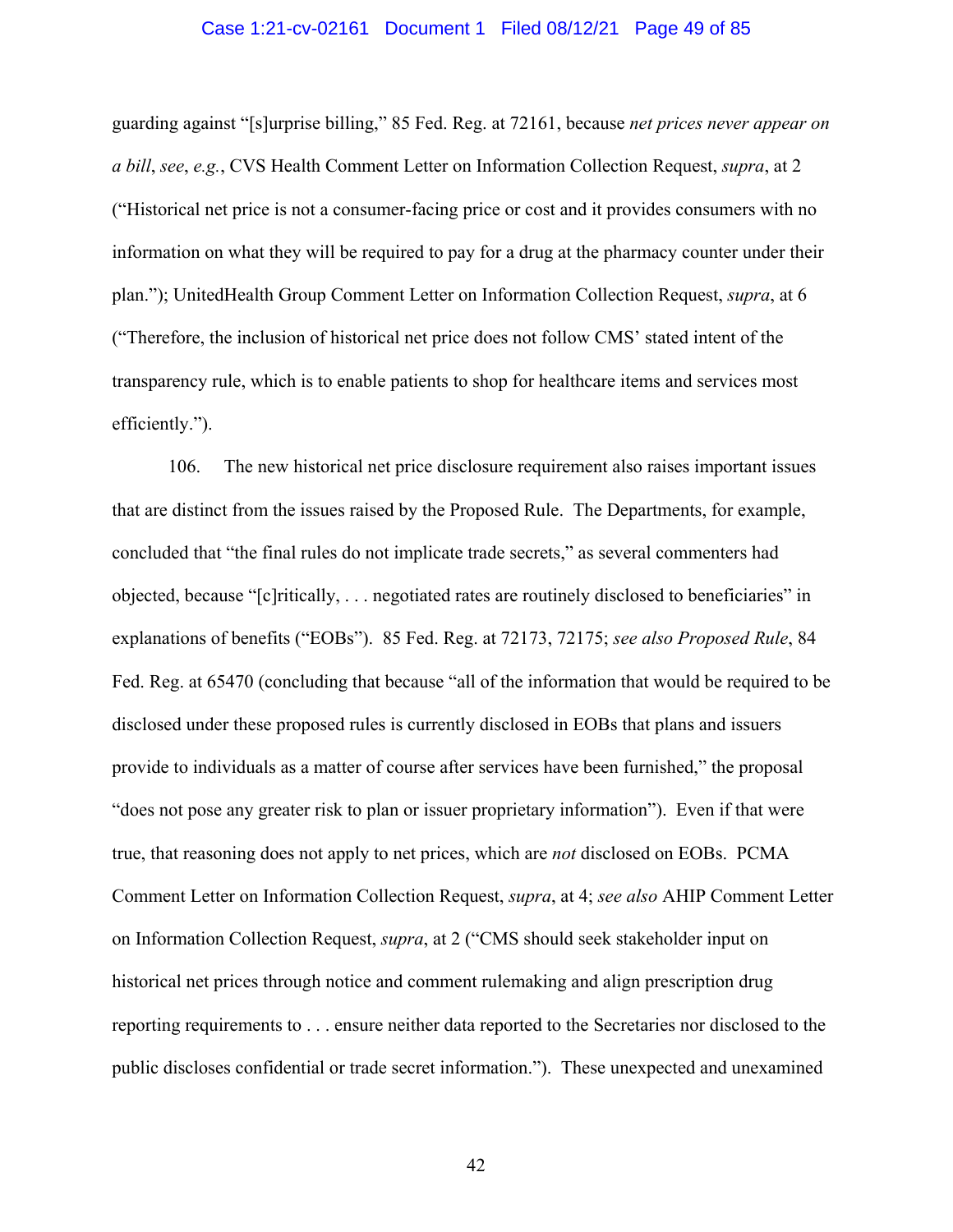#### Case 1:21-cv-02161 Document 1 Filed 08/12/21 Page 50 of 85

issues are precisely what notice and comment, and the logical-outgrowth doctrine, are designed to prevent.

107. Structurally, the belated addition of the historical net price disclosure requirement also fundamentally departs from the original proposal. The Proposed Rule repeatedly explained that it set out to provide a universal set of healthcare-pricing disclosures through one internetbased self-service tool and "two machine-readable files" reflecting, respectively, in- and out-ofnetwork rates for both drugs and other services. 84 Fed. Reg. at 65464. But the Transparency Rule grafts onto this across-the-board structure an *additional*, drug-specific disclosure that purportedly "reflect[s] the unique attributes of prescription drug pricing." 85 Fed. Reg. at 72234. In other words, this new drug-only requirement admittedly addresses drug-specific issues distinct from the overarching transparency issues addressed in the Proposed Rule. Where a final rule "d[oes] more" and different things than a prior proposal, the agency's "flip-flop complies with the APA only if preceded by adequate notice and opportunity for public comment." *Env't Integrity Project*, 425 F.3d at 997; *see also Int'l Union, United Mine Workers v. MSHA*, 407 F.3d 1250, 1260 (D.C. Cir. 2005) (a final rule fails the logical-outgrowth test where it is "more expansive, more specific, and ha[s] a different emphasis in the regulatory structure" than the Proposed Rule).

108. The new requirement also departs significantly from the precedents and prior authorities on which the Departments purported to build, which did not require disclosure of net prices, historical or otherwise. Specifically:

a. The Proposed Rule purports to "fulfill the Departments' responsibility under Executive Order 13877," 84 Fed. Reg. at 65465, but that Executive Order does not even mention net prices, rebates, or price concessions, *see* 84 Fed. Reg. 30849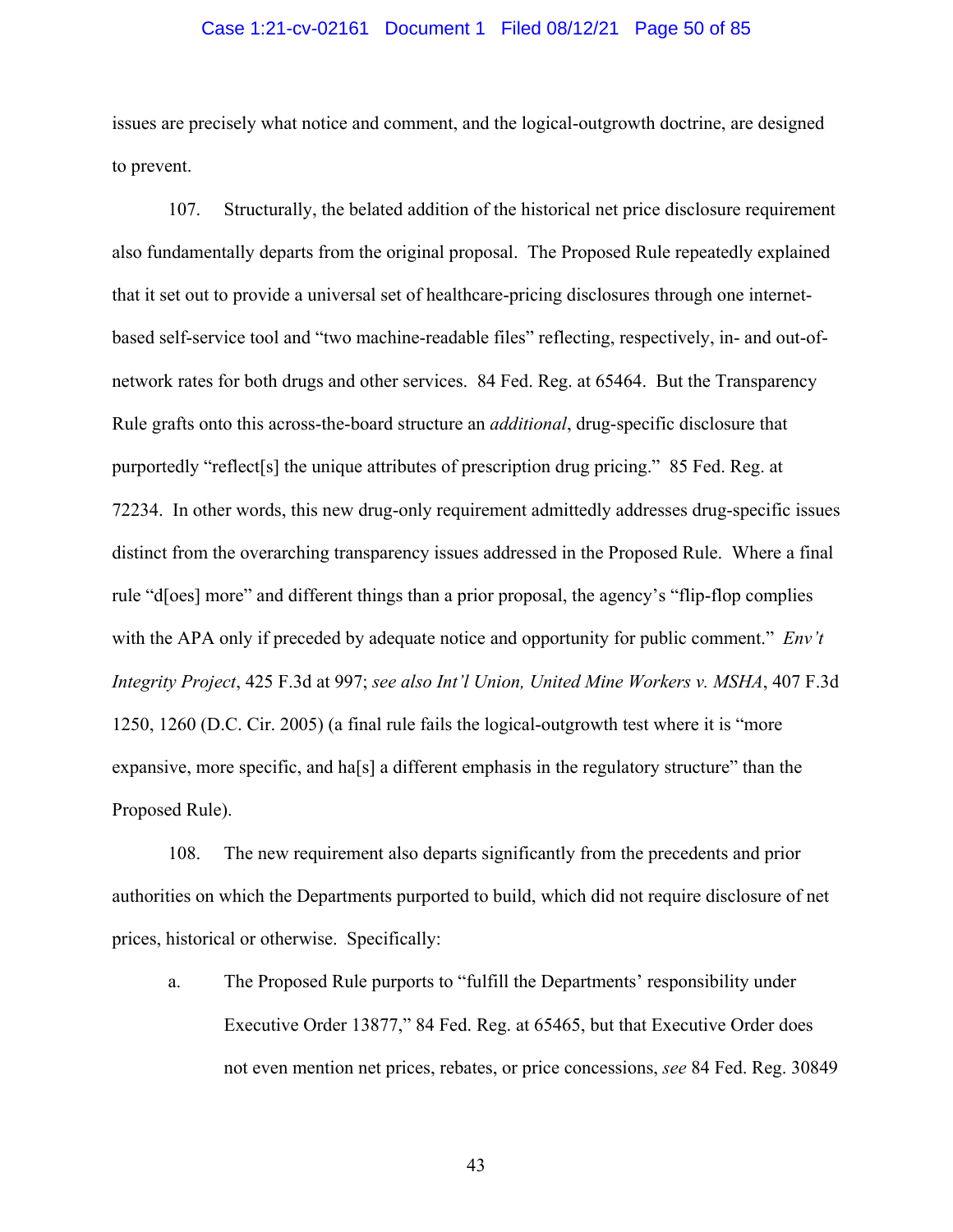(June 27, 2019). Instead, such practices were addressed by the Trump Administration in an entirely separate Executive Order implemented in a separate rulemaking proceeding, which is now in abeyance pending ongoing litigation by PCMA. Exec. Order 13939, *Lowering Prices for Patients by Eliminating Kickbacks to Middlemen*, 85 Fed. Reg. 45759, 45759 (July 24, 2020); *see generally PCMA v. HHS*, No. 1:21-cv-95 (D.D.C. filed Jan. 12, 2021); *see id.*, ECF No. 27 at 1 (postponing the effective dates of the rulemaking and staying the case).

- b. The Proposed Rule also repeatedly relies on states' previous "transparency initiatives," 84 Fed. Reg. at 65467, but identifies no prior state regime that required disclosure of historical net prices.
- c. The Proposed Rule claims to have "modeled" its disclosure requirements "on existing notices that plans and issuers generally provide to participants, beneficiaries, or enrollees after health care items and services have been furnished," 84 Fed. Reg. at 65470, but those notices do not disclose net prices or price concessions for prescription drugs.
- d. The Proposed Rule purports to draw on the conclusions of the 2018 inter-Department report "Reforming America's Healthcare System Through Choice and Competition," *see* 84 Fed. Reg. at 65465 & n.2, but that report nowhere mentions net prices, pharmaceutical rebates, or price concessions, *see* Azar, Mnuchin, & Acosta, *Reforming America's Healthcare System Through Choice and Competition* (Dec. 3, 2018), https://www.hhs.gov/sites/default/files/ Reforming-Americas-Healthcare-System-Through-Choice-and-Competition.pdf.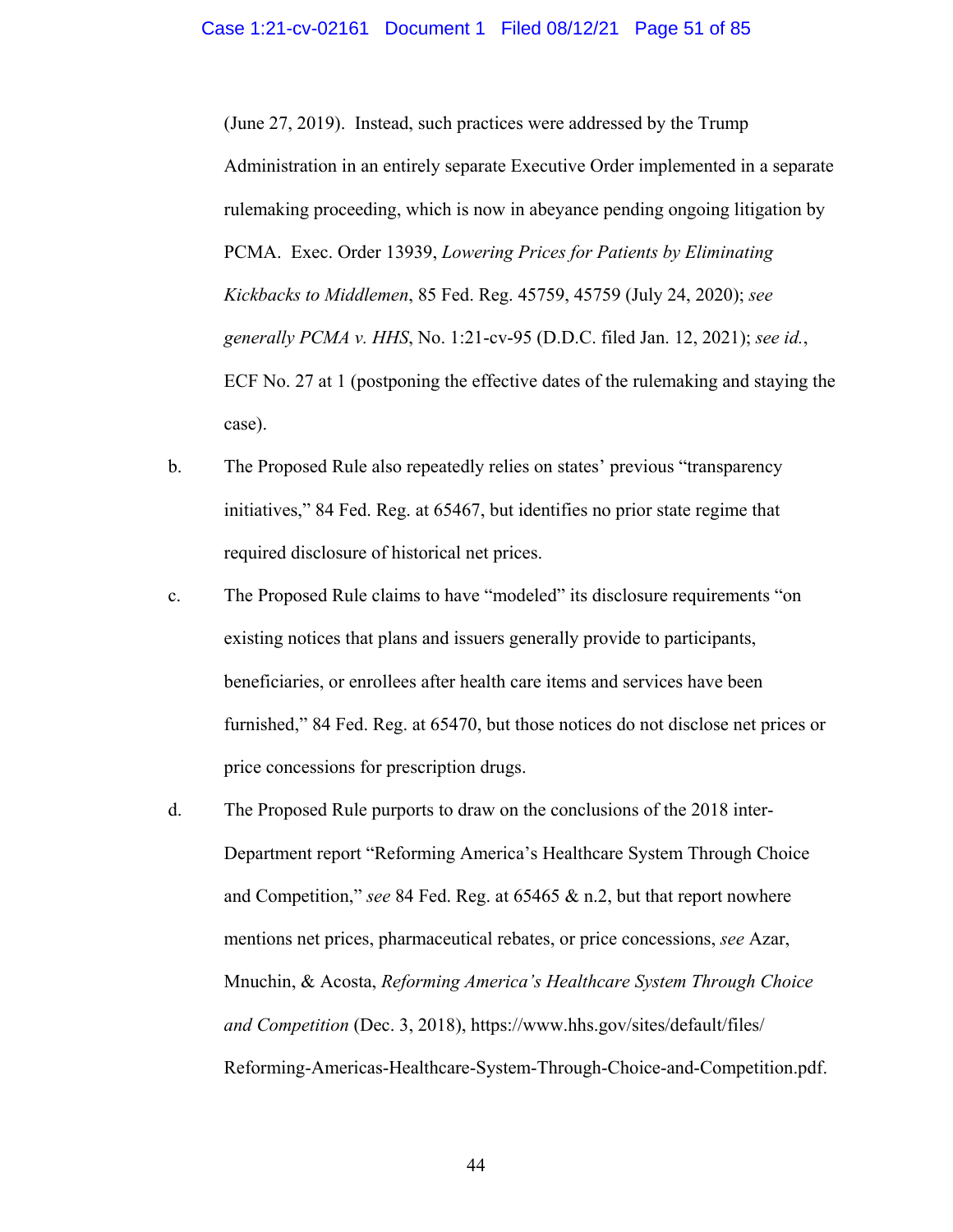#### Case 1:21-cv-02161 Document 1 Filed 08/12/21 Page 52 of 85

109. Not only does the historical net price disclosure requirement lack grounding in the precedents and prior authorities on which the Departments purport to rely, but the Proposed Rule itself gave no notice that the Departments were even *considering* requiring such disclosure. The closest the Proposed Rule ever came to this topic was a general request for "comment regarding whether a rate other than the negotiated rate, such as the undiscounted price, should be required to be disclosed for prescription drugs, and whether and how to account for any and all rebates, discounts, and dispensing fees to ensure individuals have access to meaningful cost-sharing liability estimates for prescription drugs." 84 Fed. Reg. at 65472. But this request says nothing about net prices. Instead, it mentions the opposite—the "undiscounted price." And it asks for comment about what disclosures would be needed to "ensure that individuals have access to meaningful cost-sharing liability estimates for prescription drugs," *id.*—a goal not furthered by the disclosure of historical net prices because net prices do not determine enrollees' cost-sharing obligations. Further, this "discussion in the preamble to the proposed rules occurred in the context of the third content element (negotiated rates) for the internet-based self-service tool" *not* the machine-readable files, where the new historical net price disclosure requirement was ultimately added (in addition to negotiated rates). 85 Fed. Reg. at 72235 n.191; *see Proposed Rule*, 84 Fed. Reg. at 65472-73 (asking whether and how to disclose such information "when the consumer searches for cost-sharing information" on the internet-based tool).

110. Comment letters submitted during the rulemaking proceedings provide yet further proof that stakeholders lacked notice that disclosure of net prices was under consideration. Only a handful of comments on the Proposed Rule—out of "over 25,000" received, 85 Fed. Reg. at 72167—even mentioned "net prices" or price concessions. At least one commenter, the American Pharmacists Association ("APhA"), took advantage of the Proposed Rule to advocate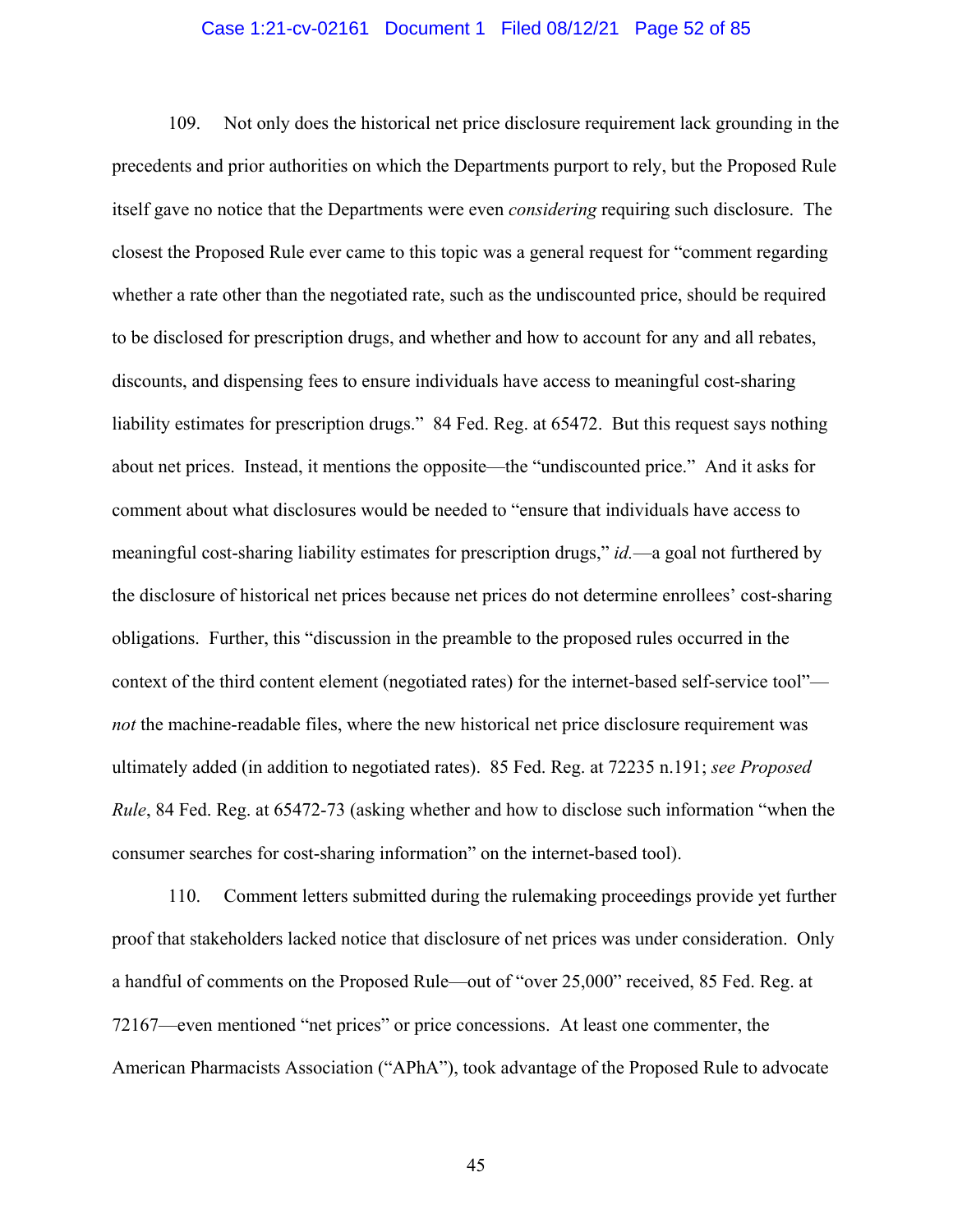#### Case 1:21-cv-02161 Document 1 Filed 08/12/21 Page 53 of 85

*for* disclosure of net prices. *See* APhA Comment Letter at 2-3 (Jan. 29, 2020),

https://www.regulations.gov/comment/CMS-2019-0163-19527 (advocating the wholesale substitution of "net price" for "negotiated price" in the proposed disclosures, an alternative that the Transparency Rule did not adopt). But this is of no moment. Commenters often go beyond a proposed rule in advocating for their own pet causes, and other "parties cannot be expected to monitor all other comments submitted to an agency." *Fertilizer Inst. v. EPA*, 935 F.2d 1303, 1312 (D.C. Cir. 1991); *see also AFL-CIO v. Donovan*, 757 F.2d 330, 340 (D.C. Cir. 1985) (two "isolated comments" on an issue, out of "some 1600" received, do not indicate "[r]easonable" notice of that issue).

111. Entities opposed to historical net price disclosure said nothing or very little in comments on the Proposed Rule, and have subsequently indicated, in response to CMS's December 30, 2020 Information Collection Request published after adoption of the final Rule, for purposes of Office of Management and Budget approval under the Paperwork Reduction Act, 85 Fed. Reg. 86567 (Dec. 30, 2020), that they lacked notice of this issue's consideration. For example, AHIP did not even mention net prices in its 57-page comments on the original Proposed Rule, *see* AHIP Comment Letter, *supra*, but later urged in response to the Transparency Rule that "CMS should seek stakeholder input on the requirement for historical net prices," which "was not included in the proposed rule" and raised "significant concerns" that caused AHIP to "strongly recommend CMS not proceed" with it. AHIP Comment Letter on Information Collection Request, *supra*, at 2. UnitedHealth Group likewise later objected that "[i]nclusion of historical net prices for prescription drugs was not required by the proposed transparency rule and, as a result, any feedback stakeholders might have otherwise provided regarding this data was not addressed in the [Transparency] Rule." UnitedHealth Group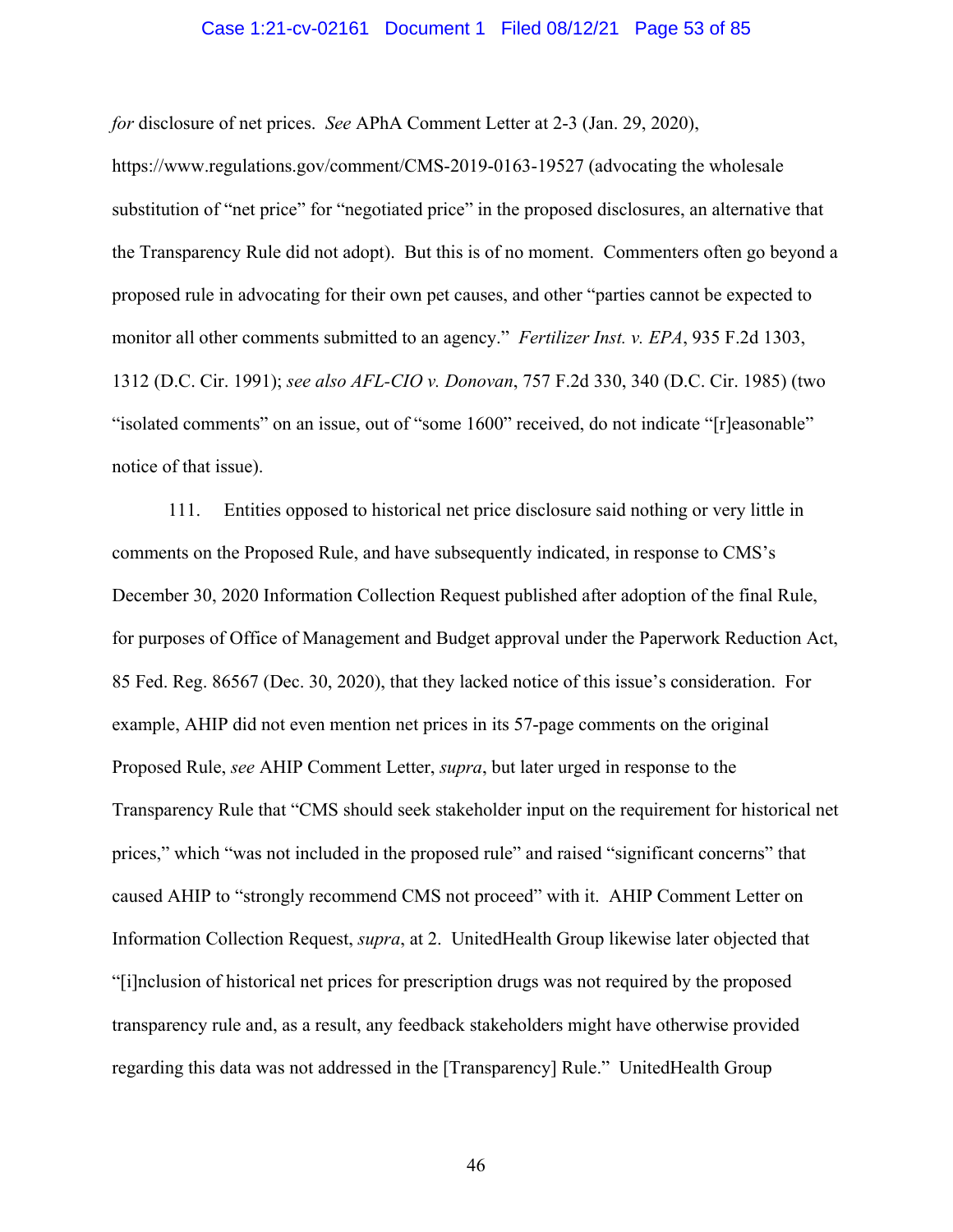#### Case 1:21-cv-02161 Document 1 Filed 08/12/21 Page 54 of 85

Comment Letter on Information Collection Request, *supra*, at 6. And CVS Health later explained that "should CMS wish to proceed with requiring this data element despite the statutory concerns, the agency must issue a new notice of proposed rulemaking to allow full public comment and address the operational, competitive and policy concerns" raised by the "inclusion of historical net price," because "there was no public opportunity to comment on it or raise concerns about its inclusion"—a "fatal deficiency in the rulemaking process." CVS Health Comment Letter on Information Collection Request, *supra*, at 3.

112. PCMA, too, later explained that "[t]he final rule's provision regarding the inclusion of historical net prices for prescription drugs in the [machine-readable file] was not included in the proposed rule," and neither PCMA nor other stakeholders ever had "notice" that such a requirement was under consideration. PCMA Comment Letter on Information Collection Request, *supra*, at 2. If PCMA had properly "been given notice regarding the potential inclusion of this data element, PCMA would have commented in opposition for several reasons" that it did not otherwise see any need to raise in its comments on the Proposed Rule. *Id.* Indeed, PCMA *did* raise many of these same objections nearly a year earlier in comments on a separate rulemaking that actually did provide notice that information about price concessions was at issue. *See* PCMA Comment Letter on Rebate Rule, *supra*. There can thus be no question that PCMA's "comments would have been different" had it received proper notice. *City of Waukesha v. EPA*, 320 F.3d 228, 246 (D.C. Cir. 2003).

113. In sum, the tiny fraction of comments to even touch on the issue of net prices evince no notice of any particular proposal by the Departments to require the disclosure of net prices, historical or otherwise, let alone the specific requirement ultimately adopted in the final Transparency Rule. Because the vast majority of affected stakeholders did not even think the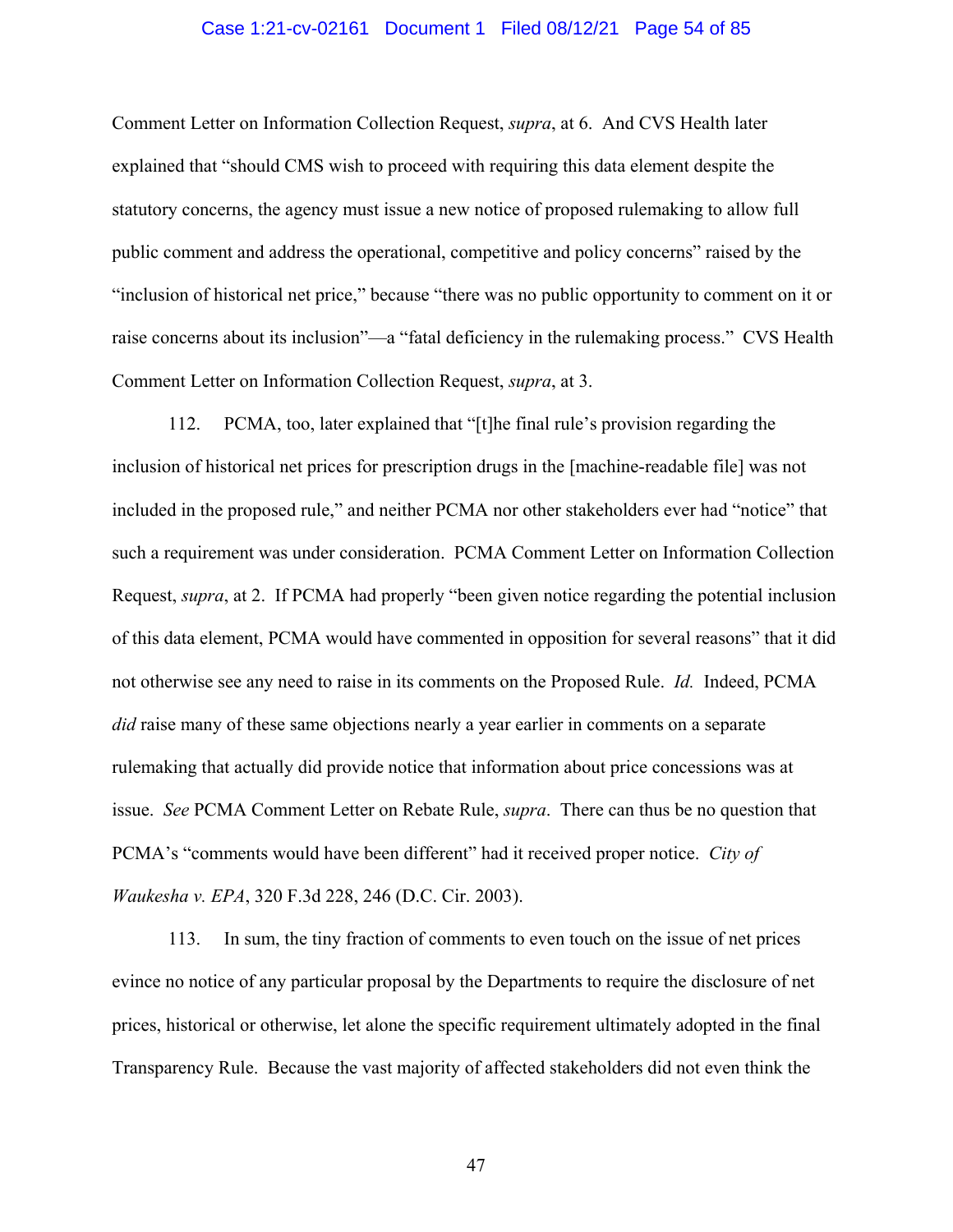#### Case 1:21-cv-02161 Document 1 Filed 08/12/21 Page 55 of 85

issue was relevant, much less being considered for embodiment in a new rule, a reviewing court "cannot conclude that the 'purposes of notice and comment have been adequately served.'" *Ass'n of Private Sector Colls. & Univs.*, 681 F.3d at 462. The historical net price disclosure requirement should be set aside for this reason alone.

### **2. The ACA Does Not Authorize The Disclosure Of Historical Net Prices**

114. Like all federal agencies, the Departments "literally ha[ve] no power to act . . . unless and until Congress confers power upon [them]." *Am. Library Ass'n v. FCC*, 406 F.3d 689, 698 (D.C. Cir. 2005) (omission in original) (quoting *La. Pub. Serv. Comm'n v. FCC*, 476 U.S. 355, 374 (1986)). Congress did not confer power on the Departments to require the disclosure of historical net prices.

115. As authority for the Transparency Rule, including the disclosure requirements for historical net prices, the Departments invoked 42 U.S.C. § 18031(e)(3)(A). The first eight subsections of that provision enumerate eight specific pieces of "information" that plans must "make available to the public." *Id.*  $\S 18031(e)(3)(A)(i)-(viii)$ . Historical net prices are not listed in the statute as information that must be disclosed, and the Departments did not contend otherwise in the Transparency Rule.

116. Instead, the Departments invoked the ninth subsection, a residual clause that delegates to the HHS Secretary the authority to require the disclosure of "[o]ther information as determined appropriate by the Secretary." 42 U.S.C. § 18031(e)(3)(A)(ix); *see Transparency Rule*, 85 Fed. Reg. at 72209, 72212. But this residual clause is not a roving license to command the disclosure of *any* information of the Departments' choosing. For several reasons, historical net prices do not fall within Congress's authorization.

117. The phrase "[o]ther information as determined appropriate by the Secretary," like all statutory provisions, must be read in its full context. Here, this phrase is preceded by a list of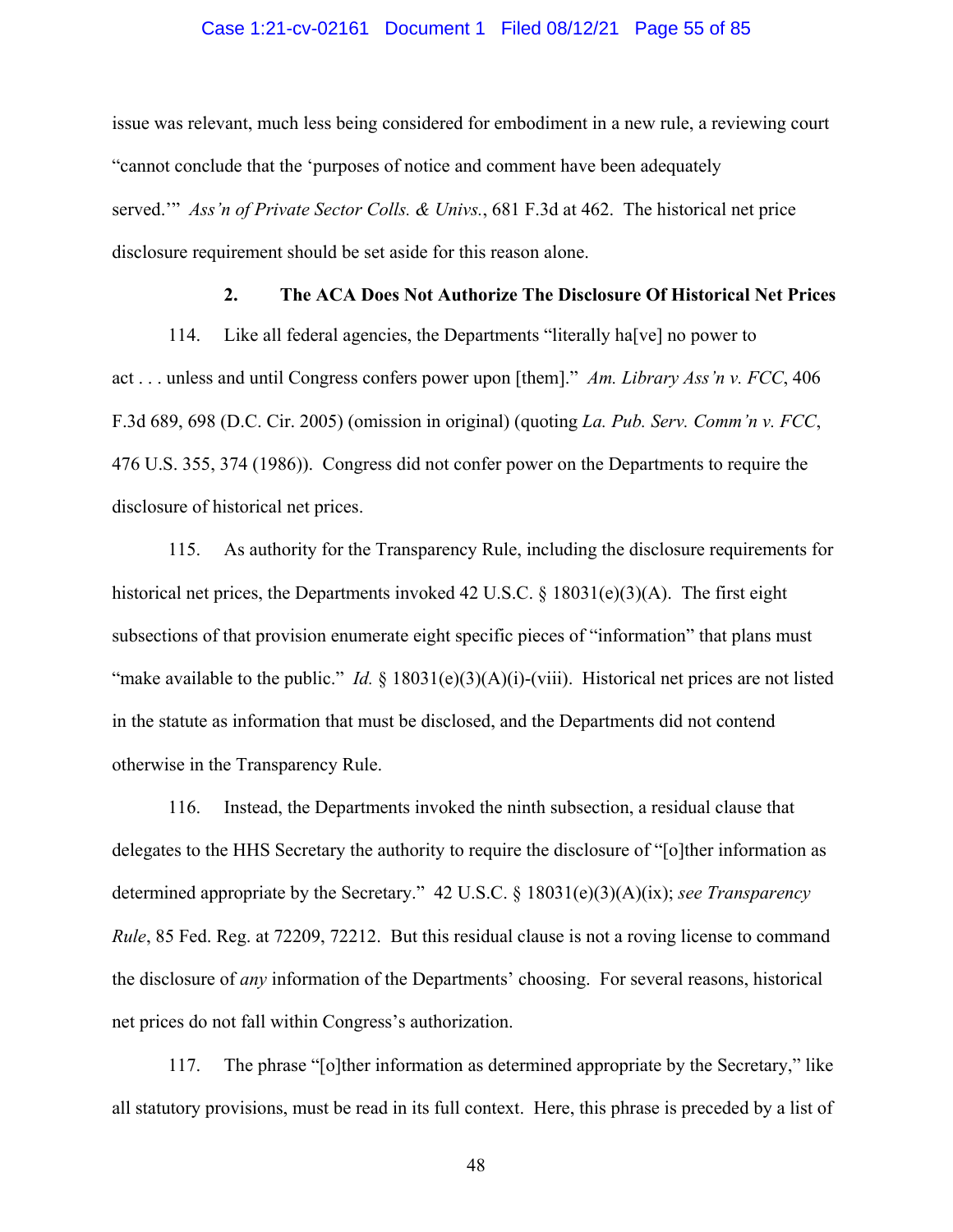#### Case 1:21-cv-02161 Document 1 Filed 08/12/21 Page 56 of 85

eight specific kinds of information that Congress deemed necessary to disclose to the public. Under the well-worn, common-sense rule of *ejusdem generis*, a general residual clause is "limit[ed]" to "matters similar to those specified" in preceding enumerated items. *Gooch v. United States*, 297 U.S. 124, 128 (1936). The Departments recognized as much, explaining that the statute allowed the HHS Secretary "to add additional [disclosure] items as long as those items are of similar character to the items enumerated in the statute." 85 Fed. Reg. at 72167. Accordingly, the eight enumerated categories of information in Section  $18031(e)(3)(A)$  ensure that the ninth residual clause is not "standardless." *Cement Kiln Recycling Coal. v. EPA*, 493 F.3d 207, 221 (D.C. Cir. 2007) (interpreting the phrase "other factors as may be appropriate" in another statute).

118. The eight enumerated items preceding the ninth residual clause require the disclosure of information relevant to a consumer's rights or benefits under a health plan. The list, in full, provides that health plans must disclose the following information:

(i) Claims payment policies and practices.

(ii) Periodic financial disclosures.

(iii) Data on enrollment.

(iv) Data on disenrollment.

(v) Data on the number of claims that are denied.

(vi) Data on rating practices.

(vii) Information on cost-sharing and payments with respect to any out-ofnetwork coverage.

(viii) Information on enrollee and participant rights under this title.

(ix) Other information as determined appropriate by the Secretary.

42 U.S.C. § 18031(e)(3)(A)(i)-(ix).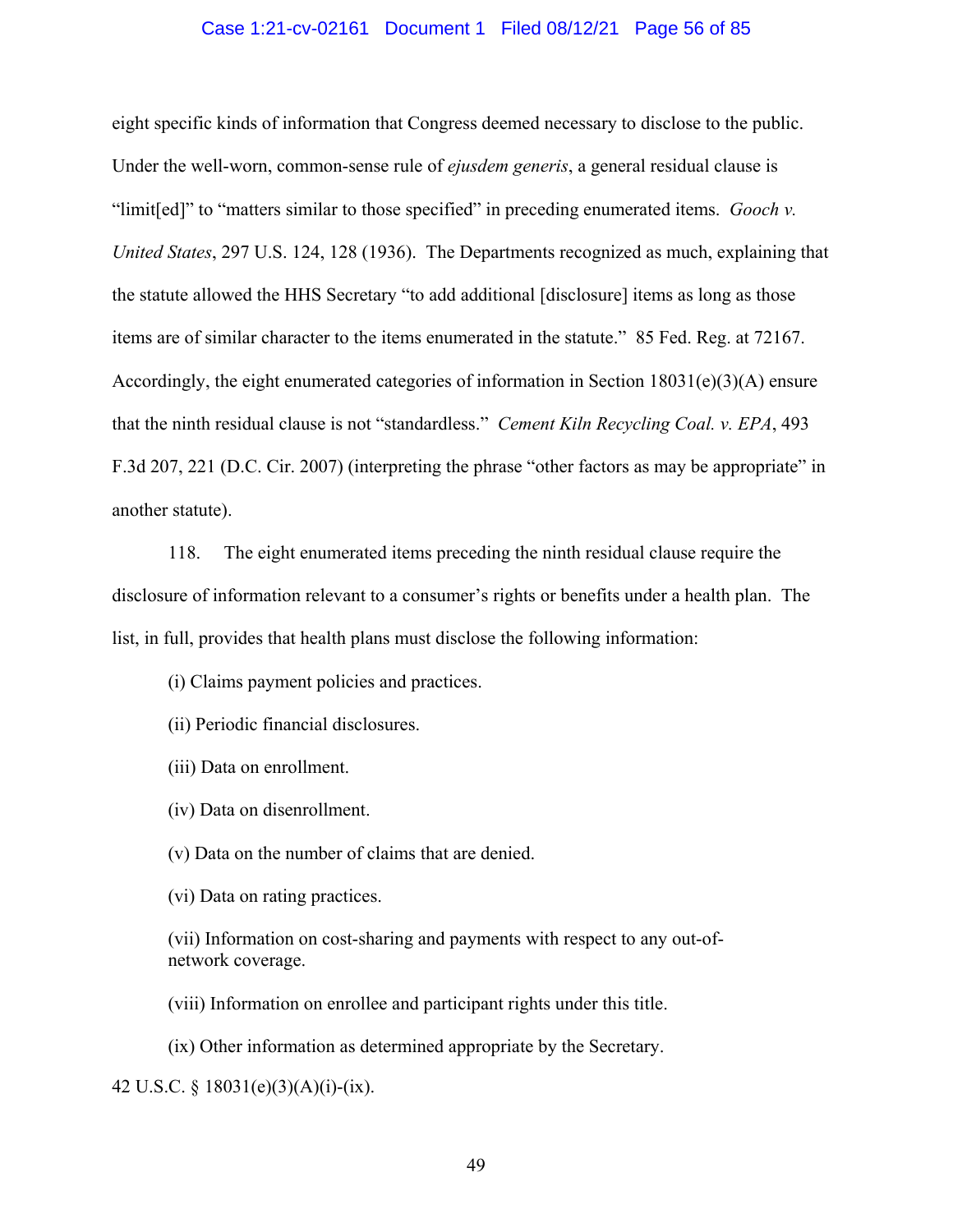#### Case 1:21-cv-02161 Document 1 Filed 08/12/21 Page 57 of 85

119. Each of the eight enumerated items involves consumer-facing information that helps consumers understand what rights and benefits a plan or issuer provides under its health care coverage, and in turn helps consumers select among different health plans. *See* CVS Health Comment Letter, *supra*, at 4. With the statutory disclosures, consumers can learn information about the plan benefit coverage, such as what is covered under a plan, how the plan is rated, what they can expect when they claim covered benefits, how to receive benefits, and whether and how out-of-network services are covered. 42 U.S.C.  $\S$  18031(e)(3)(A)(i), (v)-(vii). Consumers can also learn information about the overall health of the plan or issuer. *Id.* § 18031(e)(3)(A)(i)-(iii). And consumers can learn information about what rights they would have were they to enroll in a plan. *Id.* § 18031(e)(3)(A)(viii). This kind of "practical information" gives "consumers insight into plan features and practices that affect how easily a patient might actually access care covered under a plan." Kaiser Family Found., *Health Insurance Transparency Under the Affordable Care Act* (Mar. 8, 2012), https://bit.ly/3kfb0dF. That such disclosures help a consumer understand their rights and benefits under a plan is unsurprising: The statute expressly aims to achieve "[t]ransparency *in coverage*." 42 U.S.C. § 18031(e)(3) (emphasis added).

120. Information about historical net prices, in contrast, is competitively sensitive information that is not consumer-facing and is not used by consumers to understand what rights and benefits they would have if they select any particular health plan. Net prescription drug prices "are not charged to members." PCMA Comment Letter on Information Collection Request, *supra*, at 4. They do not appear on a bill. They are "not a consumer-facing price" and provide consumers "with no information on what they will be required to pay for a drug at the pharmacy counter under their plan." CVS Health Comment Letter on Information Collection Request, *supra*, at 2. Providing historical net prices to the public is, in sum, not "*actionable*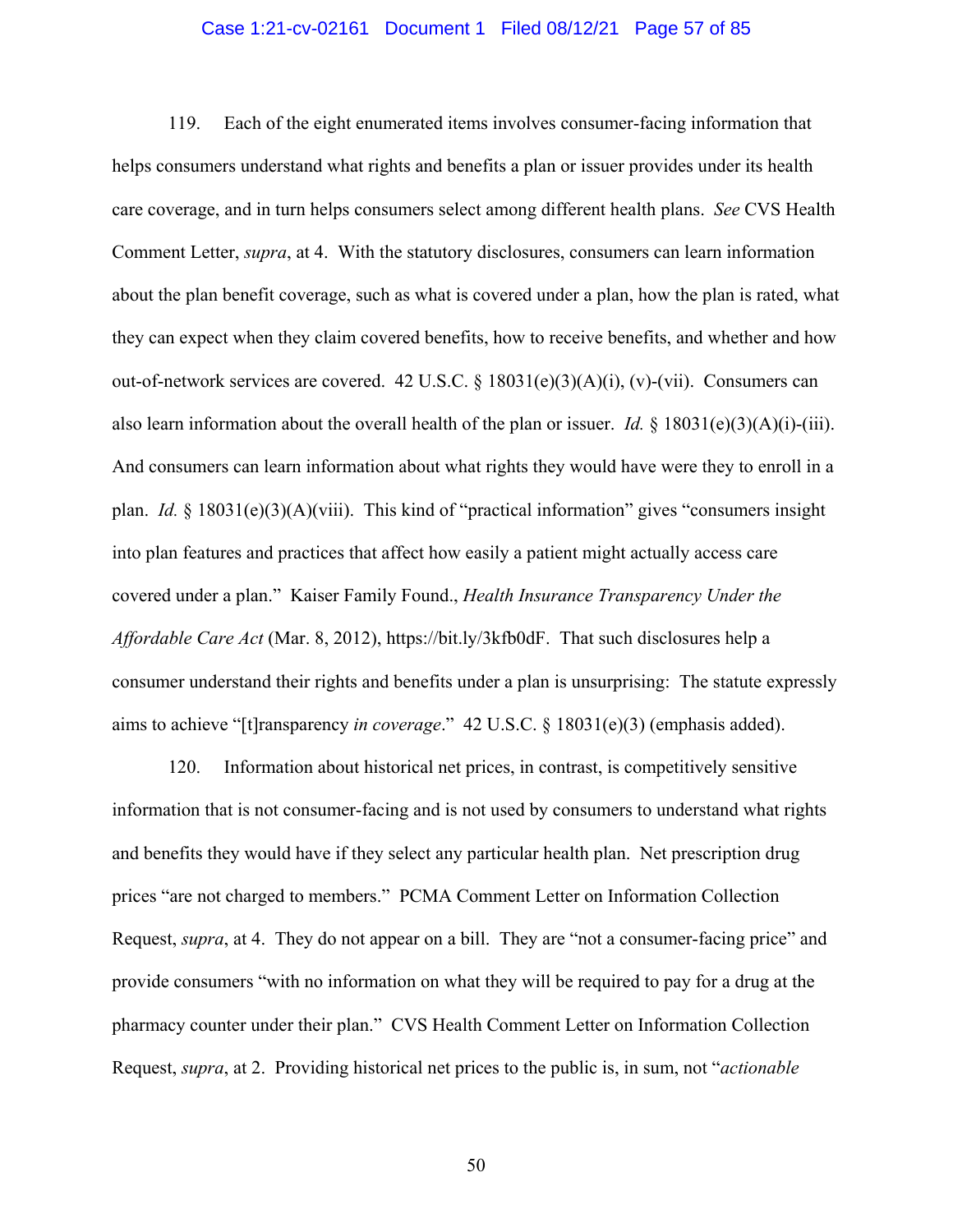#### Case 1:21-cv-02161 Document 1 Filed 08/12/21 Page 58 of 85

transparency"—it is counterproductive transparency. PCMA Comment Letter, *supra*, at 1 (emphasis added). Accordingly, the historical net prices that must be disclosed under the Transparency Rule are wholly distinct from the kinds of information that Congress specified should be disclosed under the ACA's transparency in coverage requirement.

121. In addition, nothing in Section 18031(e)(3)(A) suggests that Congress intended to authorize the Departments to significantly alter the way that PBMs negotiate drug prices with manufacturers—much less that Congress "sp[oke] clearly" about this topic, as it must if it wished to assign the Departments authority over such an economically and politically significant question. *Util. Air Regulatory Grp. v. EPA*, 573 U.S. 302, 324 (2014); *see also U.S. Telecom Ass'n v. FCC*, 855 F.3d 381, 417 (D.C. Cir. 2017) (Kavanaugh, J., dissenting from denial of rehearing en banc) (explaining that the Supreme Court requires "*clear* congressional authorization for major agency rules").

122. As discussed, private negotiations are utterly central and of enormous importance to PBMs, health plans, and the healthcare industry more broadly. Confidentiality allows PBMs and manufacturers to negotiate on a level playing field and at arms' length, which helps drive down the price of prescription drugs. *See supra* ¶¶ 44-51, 79. It is highly unlikely that Congress would give the Departments authority to upend that system and change how prescription drugs are competitively priced through a subtle, and generic, statutory residual clause. Congress does not "hide elephants in mouseholes." *Whitman v. Am. Trucking Ass'ns*, 531 U.S. 457, 468 (2001).

123. The Transparency Rule's conceded economic impact and public attention to it is further reason to doubt that Congress intended to authorize it *sub silentio*. As the Departments explained, the Transparency Rule is "likely to result in an annual effect on the economy of \$100 million or more," and will impact "1,959" entities as well as all 50 states. *Transparency Rule*, 85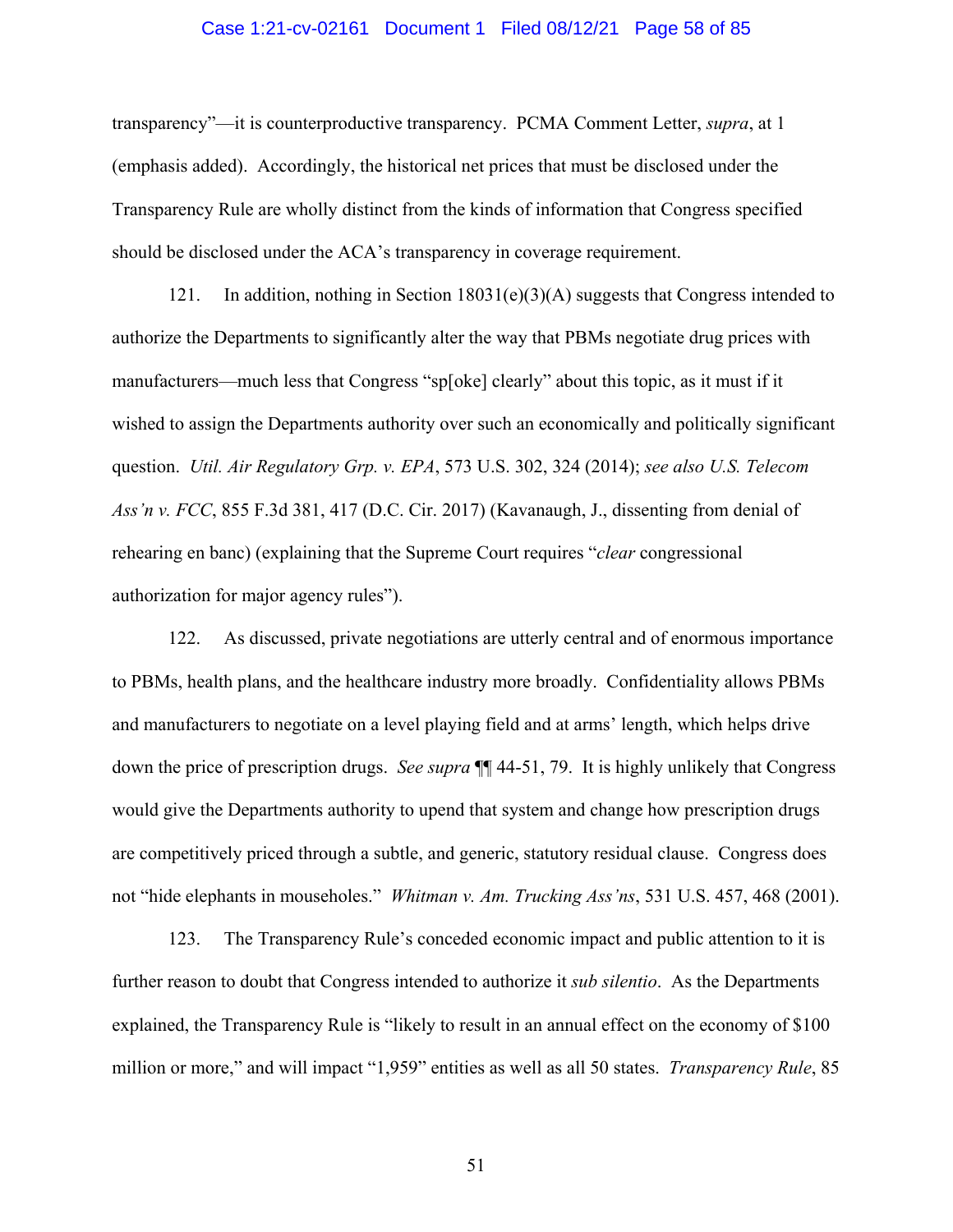#### Case 1:21-cv-02161 Document 1 Filed 08/12/21 Page 59 of 85

Fed. Reg. at 72294, 72269. And the country has been engaged in a years-long debate over how the health care industry operates and is priced. The Transparency Rule itself drew significant public attention. *See, e.g.*, Christine M. Clements et al., *Trump Administration Finalizes the Transparency in Coverage Rule*, Nat'l Law Review (Nov. 12, 2020), https://bit.ly/3hCuyqL. More broadly, drug prices (and who pays for them) is a prominent issue that will affect almost every American at some point in their lives. Given the massive economic and political consequences of changing how drug pricing works in this country, the Transparency Rule cannot be said to regulate an interstitial matter, and it cannot be said that authority to regulate other matters as deemed appropriate clearly gave the Departments authority to issue the Transparency Rule.

124. The statutory context further confirms that Section  $18031(e)(A)(ix)$  does not permit the Departments to order the disclosure of historical net prices. *See K Mart Corp. v. Cartier, Inc.*, 486 U.S. 281, 291 (1988) ("[T]he court must look to the particular statutory language at issue, as well as the language and design of the statute as a whole."). A separate statutory provision, also part of the ACA, *already* requires some of the health insurance issuers and PBMs affected by the Transparency Rule—those that manage prescription drug coverage on behalf of health plans sold on the ACA Exchanges—to provide to the HHS Secretary information with the principal information needed to calculated historical net prices: information about the "amount" and "type" of "rebates, discounts, or price concessions . . . that the PBM negotiates that are attributable to patient utilization under the plan," as well as the "amount . . . passed through to the plan sponsors." 42 U.S.C. § 1320b-23(b)(2). To preserve the confidentiality of net prices, however, Congress limited the disclosure to "aggregate" data, *id.*, rather than drug-specific pricing information, *id.*; *see also* AHIP Comment Letter, *supra*, at 36.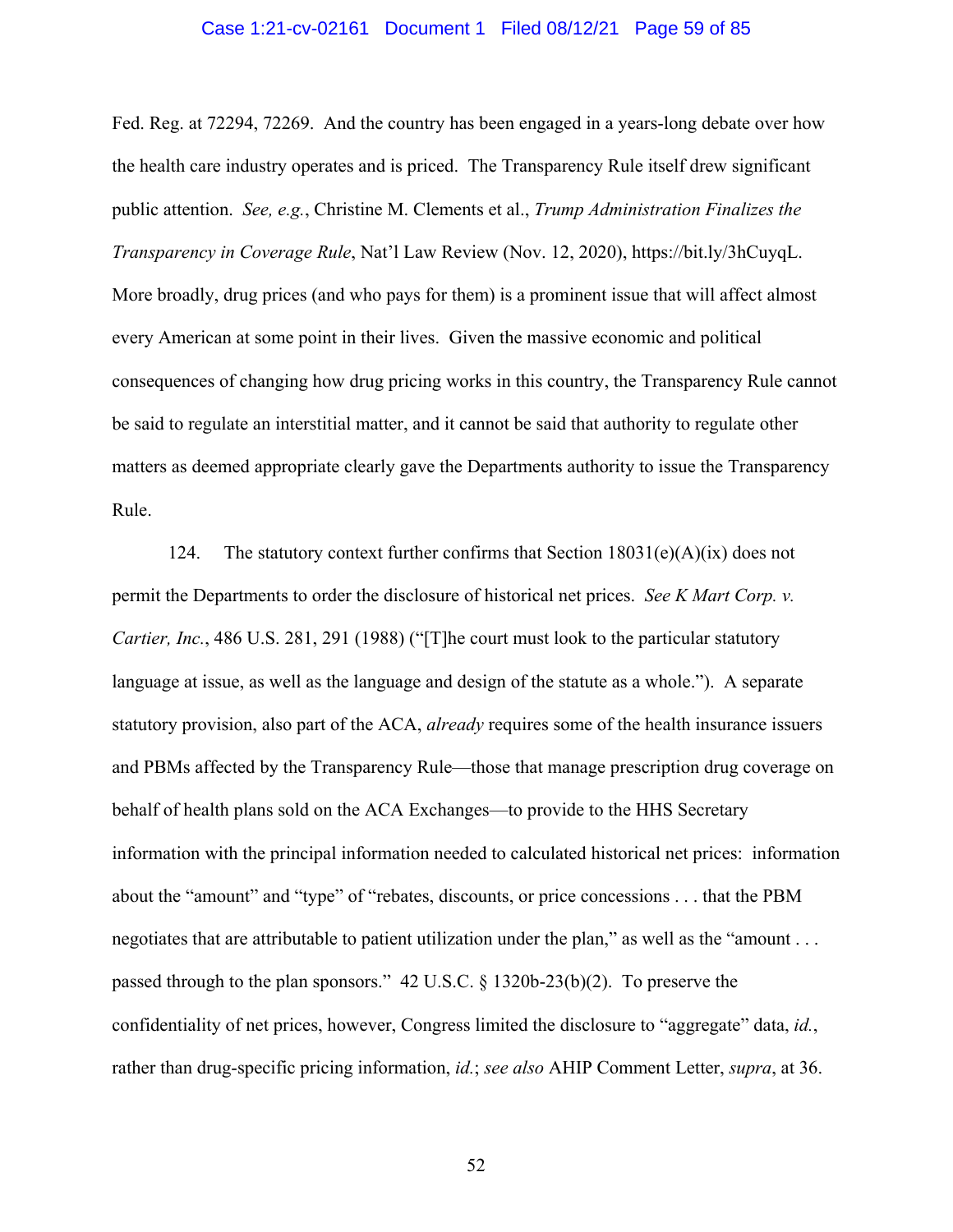#### Case 1:21-cv-02161 Document 1 Filed 08/12/21 Page 60 of 85

Even as to this aggregate information, moreover, Congress required disclosure only to the HHS Secretary—*not* to the public—and required the HHS Secretary to keep this information "confidential." 42 U.S.C. § 1320b-23(c).

125. Courts must "interpret [a] statute as a symmetrical and coherent regulatory scheme," and fit "all parts into an harmonious whole." *FDA v. Brown & Williamson Tobacco Corp.*, 529 U.S. 120, 133 (2000) (quotation marks omitted). Reading the residual clause of Section 18031(e) as authorizing the HHS Secretary to order the public disclosure of net prices, when Congress elsewhere in the ACA *prohibited* the HHS Secretary from publishing information about health plan or PBM rebates and discounts, would improperly pit the two statutory provisions "at war with one another." *Epic Sys. Corp. v. Lewis*, 138 S. Ct. 1612, 1619 (2018). And it would implausibly allow the HHS Secretary to turn a *general* statutory provision into one that is inconsistent with a "more specifi[c]" statutory provision that expresses Congress's intent. *Brown & Williamson Tobacco*, 529 U.S. at 133. Far from showing that the disclosure of historical net prices is appropriate, Section 1320b-23 shows that Congress wanted to keep confidential, rather than publicize, information about PBM discounts that underlie any given drug's net price.

126. Agencies cannot regulate beyond their statutory authorization. The Departments' attempt to smuggle in consequential forced disclosures of historical net prices through a residual clause that follows a list of enumerated information that looks nothing like historical net prices cannot be squared with Congress's terms. The Transparency Rule's requirement that plans disclose historical net prices thus exceeds the Departments' statutory authority and violates the APA.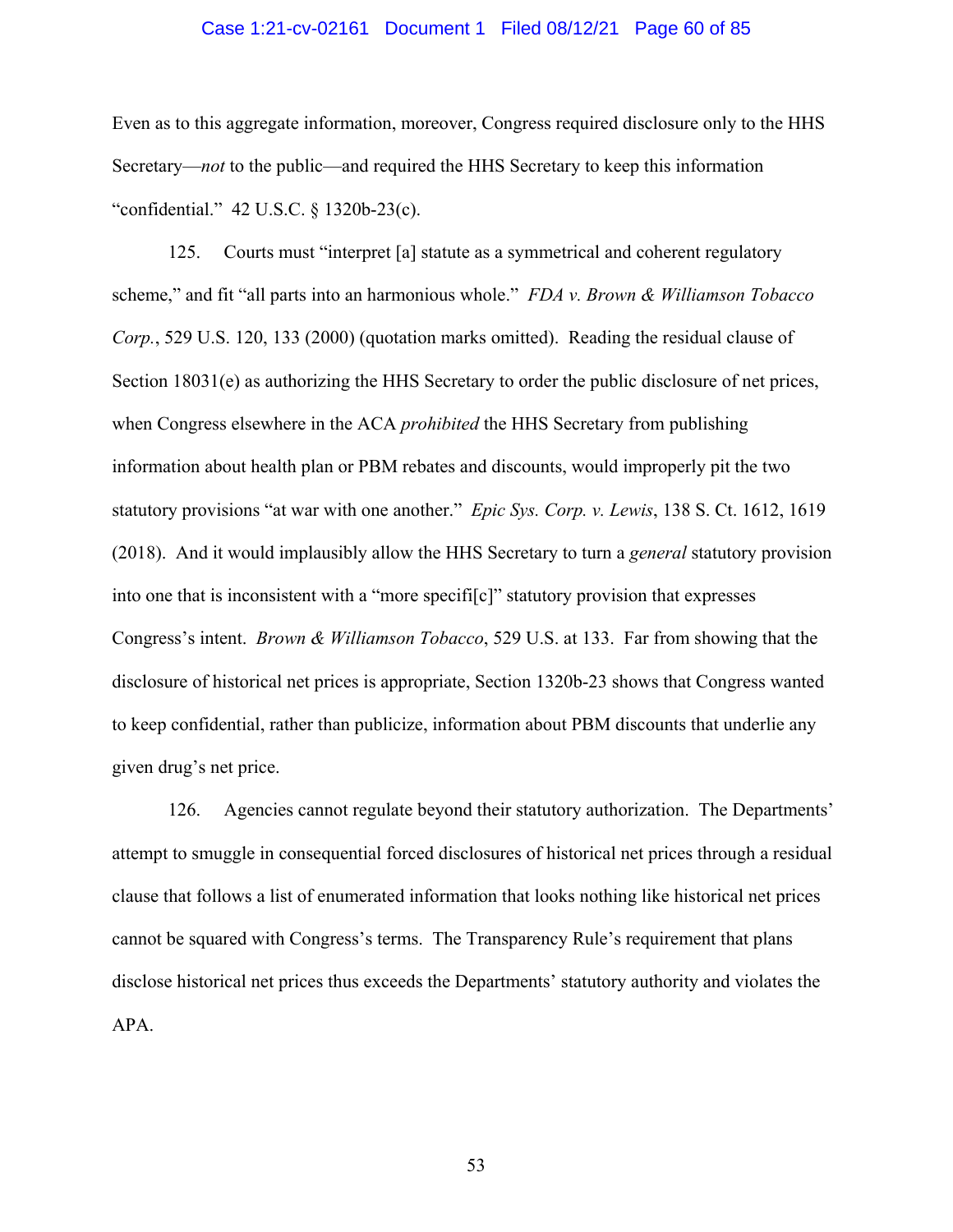# **3. The Historical Net Price Disclosure Requirement Is Arbitrary And Capricious**

127. Even if this Court were to conclude that the historical net price disclosure

requirement was a logical outgrowth of the Proposed Rule and that the Departments have the statutory authority to regulate in this manner, the requirement still must be vacated as arbitrary and capricious and contrary to the APA for multiple reasons.

# **i. Requiring Disclosure Of Historical Net Prices Is Arbitrary And Capricious Because It Will Create Harmful, Counterproductive Consequences**

128. The historical net price disclosure requirement is arbitrary and capricious because it will not achieve its objective of lowering out-of-pocket medical spending and will only harm plan beneficiaries by raising premiums and undermining the delivery of value-based care.

# **a. The Requirement Will Increase Drug Prices Because Public Disclosure Of Competitively Sensitive Pricing Information Will Undermine PBMs' Bargaining Power**

129. The historical net price disclosure requirement should be vacated because the Departments failed to adequately address the effect of forced net price disclosures on PBM bargaining power and, ultimately, prescription drug prices. The Departments repeatedly emphasized their "view that public availability of," among other things, "historical net prices for prescription drugs" could help "slow or potentially reverse the rising cost of health care items and services." 85 Fed. Reg. at 72212. But that conclusion is contrary to the evidence that was before the Departments.

130. As PCMA explained in its comments on the Proposed Rule, "releasing net drug prices would cause net drug prices to rise." PCMA Comment Letter, *supra*, at 11. PBMs' bargaining power and ability to achieve significant price concessions from manufacturers depends on their ability to conduct private negotiations, maintaining the minimum level of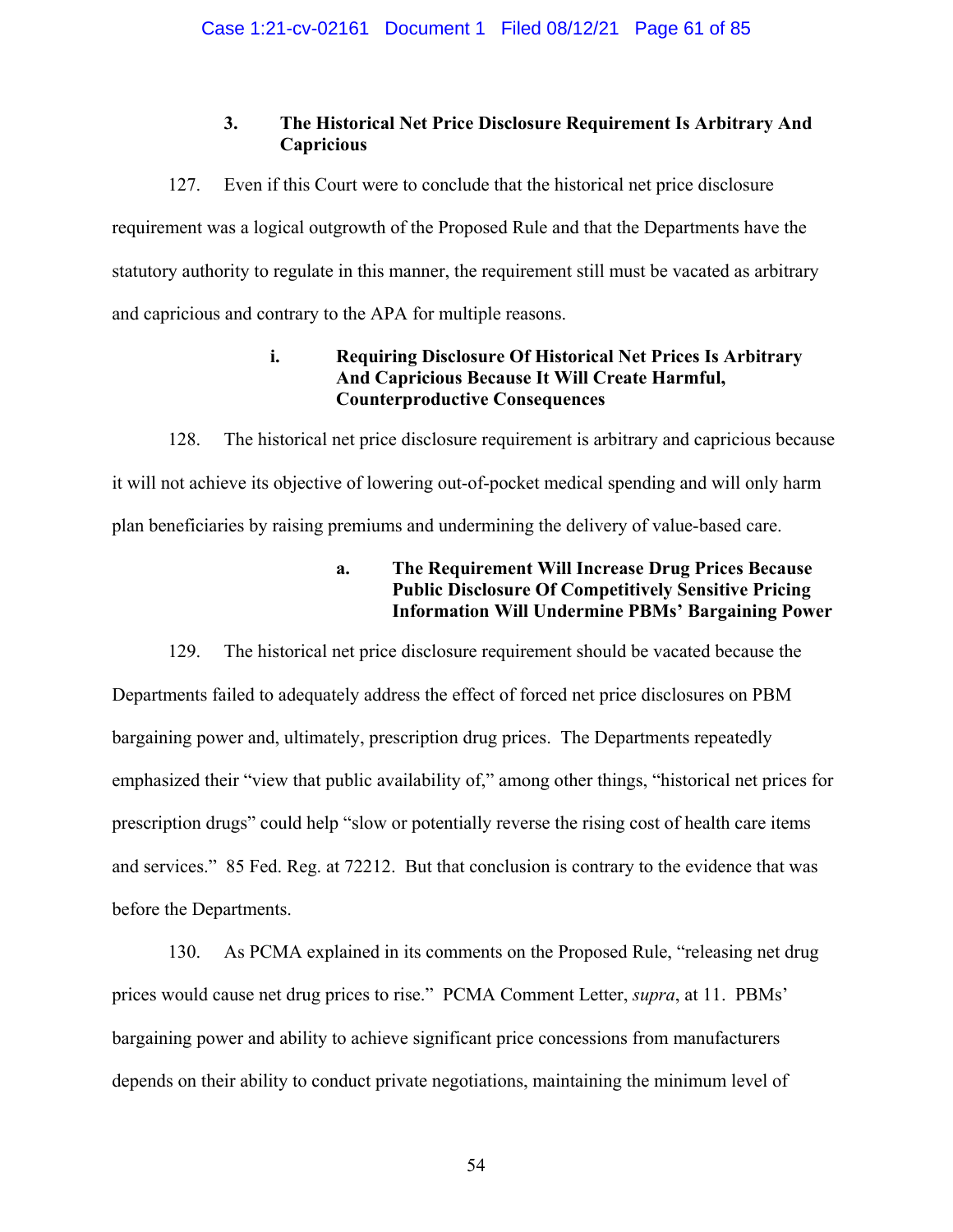#### Case 1:21-cv-02161 Document 1 Filed 08/12/21 Page 62 of 85

discounts needed to achieve formulary coverage or preferred status as trade secrets that are not openly available to all manufacturers. Public disclosure of this sensitive pricing information would make it harder to negotiate and, thus, to save costs for plans and their enrollees.

131. Generally, when a manufacturer has insights into the minimum level of discounts needed to achieve formulary coverage or preferred status, the manufacturer will rationally begin to pull back on more aggressive offers. Why offer a better deal than necessary? And because for some medical conditions there are relatively few treatments available, a seller can gain the upper hand and increase its margin with only a few data points. In effect, the public availability of pricing information allows tacit collusion between manufacturers, who will not be willing to offer prices below their competitors. Without the leverage afforded by the existing system of confidential net prices, the ability of PBMs to extract price concessions from manufacturers would be significantly weakened, and the total net cost paid by health plans and health insurance issuers and their enrollees would therefore *increase*.

132. Other federal agencies agree that government-enforced price disclosures will raise prescription drug costs by reducing PBMs' ability to negotiate affordable drug prices. The CBO, for example, recognized that "[t]he markets for some health care services are highly concentrated, and increasing transparency in such markets could lead to higher, rather than lower, prices." CBO Transparency Study, *supra*, at 4. In "highly concentrated" markets such as the prescription drug market, "where only a small number of firms operate, increased transparency would make it easier for those firms to observe the prices charged by their rivals, which could lead to reduced competition between them." *Id.* Hence, "reduced competition might result if more transparent pricing revealed the prices negotiated between insurers and providers." *Id.*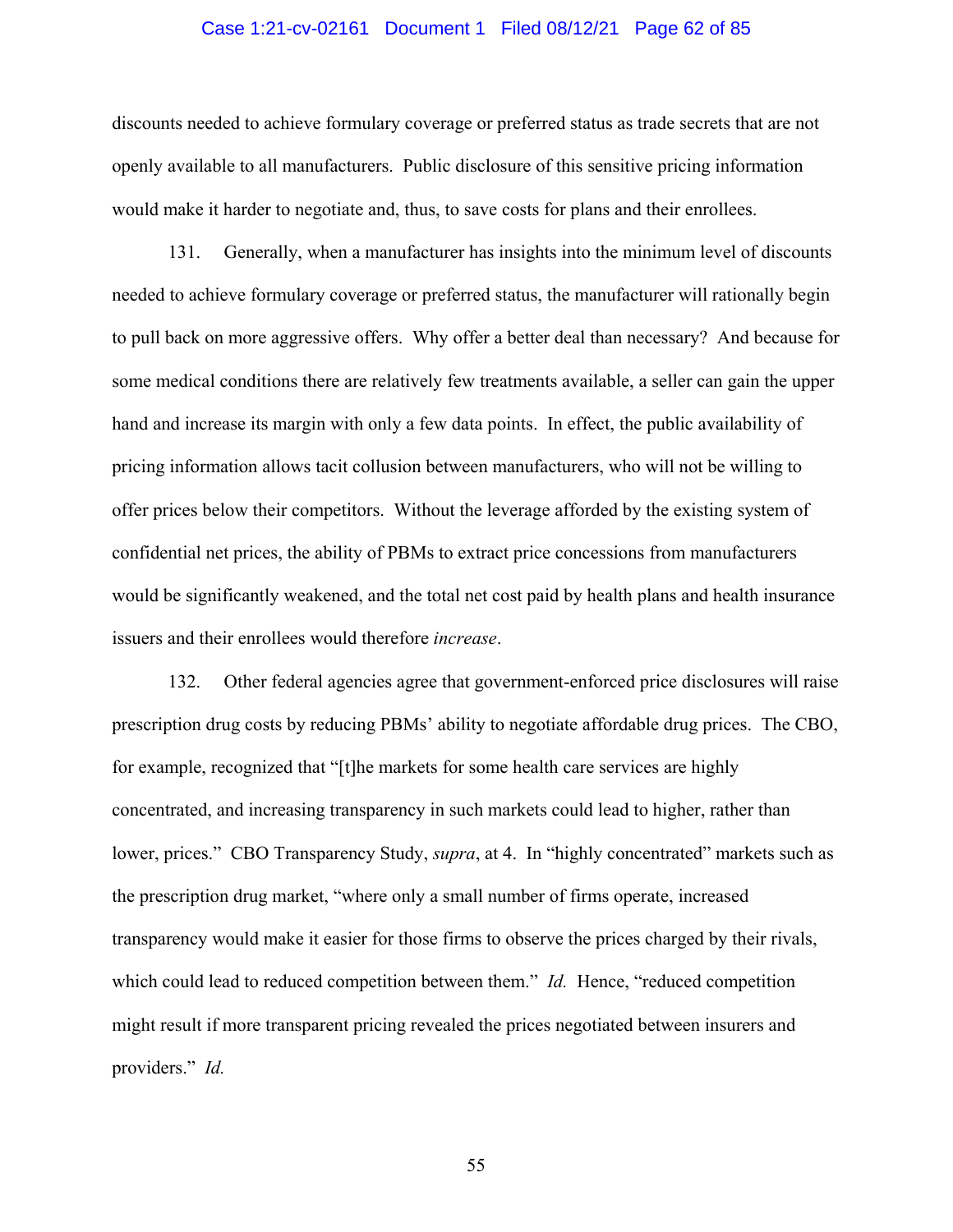#### Case 1:21-cv-02161 Document 1 Filed 08/12/21 Page 63 of 85

133. The FTC shares the CBO's view of the damaging effect of forced disclosure of drug prices. Based on "extensive . . . experience with PBMs," the FTC has explained, "[i]f pharmaceutical manufacturers learn the exact amount of the rebates offered by their competitors . . . then tacit collusion among manufacturers is more feasible," so that governmentmandated disclosures "may lead to higher prices for . . . pharmaceuticals." FTC Letter, *supra*, at 3, 9. Rules requiring such disclosure thus "may have the unintended consequences of limiting competition, thus increasing the cost of pharmaceuticals" by "mak[ing] it more difficult for PBMs to generate cost savings (including rebates)." *Id.* at 2.

134. The Departments failed to adequately address these concerns. Although the Departments acknowledged, in response to comments, the CBO's and "FTC's concerns about the potential negative impacts of price transparency on competition in the health insurance markets, including the possibility that providers (or sellers) will coordinate their behavior or bid less aggressively, leading to higher prices," 85 Fed. Reg. at 72257, the Departments offered no meaningful response.

135. The Departments simply asserted that the "Federal Government maintains laws and processes to investigate reports of collusive or other anticompetitive practices." 85 Fed. Reg. at 72258; *see also id.* at 72173 (discussing the Sherman Antitrust Act). But that is no answer to concerns over "[t]acit collusion" or "conscious parallelism," which is "not in itself unlawful" under the antitrust laws. *Brooke Grp. Ltd. v. Brown & Williamson Tobacco Corp.*, 509 U.S. 209, 227 (1993).

136. The Departments also fell back on "studies that have investigated the impact of price transparency on other, non-health care markets," 85 Fed. Reg. at 72173, but they made no effort to explain why those studies would be applicable here, *see id.* at 72162 (discussing studies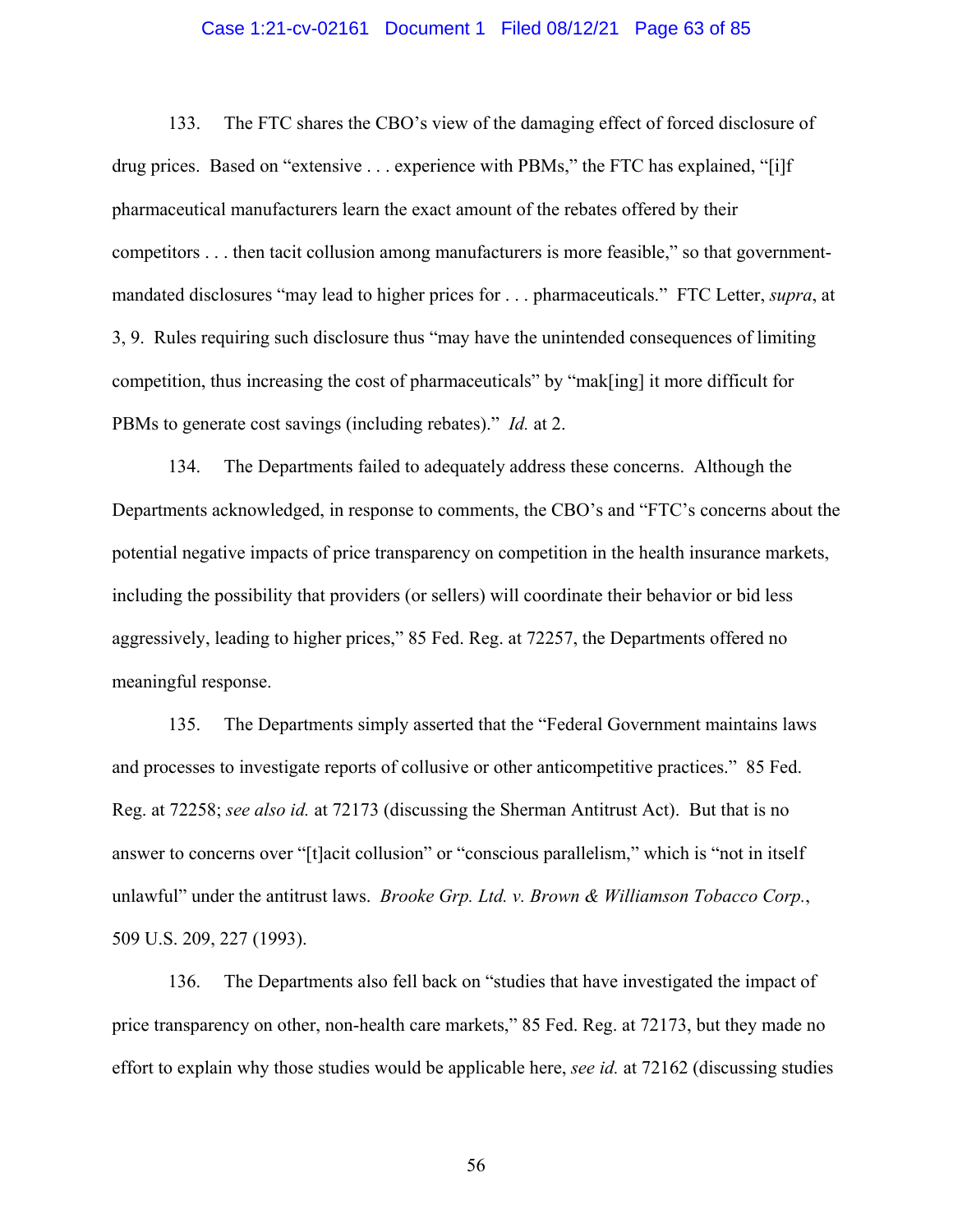#### Case 1:21-cv-02161 Document 1 Filed 08/12/21 Page 64 of 85

on automobile, life insurance, and airline pricing). They would not. Unlike the industries the Departments cites, the markets for some healthcare services are "highly concentrated," as CBO has recognized. CBO Transparency Study, *supra*, at 4. There is no reason to believe—and the Departments offered no reason to suggest—that negotiating formulary placement with a drug manufacturer is subject to the same market dynamics as the standard consumer transaction in these other industries.

137. Because the Departments failed to adequately account for the effect of forced disclosure of historical net prices on PBM bargaining power, they failed to address the obvious and well-documented counterproductive consequences of the final Rule. The historical net price disclosure requirement is therefore arbitrary and capricious.

### **b. The Requirement Will Undermine The Delivery Of Value-Based Care**

138. The historical net price disclosure requirement also threatens the continued use of value-based arrangements, which reward healthcare providers with incentive payments based on the quality of care provided. *See* CMS, *Value-Based Programs* (last updated Jan. 6, 2020), https://www.cms.gov/Medicare/Quality-Initiatives-Patient-Assessment-Instruments/Value-Based-Programs/Value-Based-Programs.

139. Then-Secretary Azar previously declared that "[v]alue-based transformation of our entire healthcare system is a top HHS priority." *HHS Blueprint to Lower Drug Prices and Reduce Out-of-Pocket Costs*, 83 Fed. Reg. 22692, 22696 (May 16, 2018). And the industry is making great strides to further that priority. As of the middle of 2018, there were at least 40 value-based contracts underway between commercial or public payers and drug manufacturers. *See* PhRMA, *Value-Based Contracts: 2009 – Q2 2018* (June 21, 2018), http://phrma-docs. phrma.org/files/dmfile/PhRMA\_ValueBasedContracts\_Q2.pdf. Commercially insured patients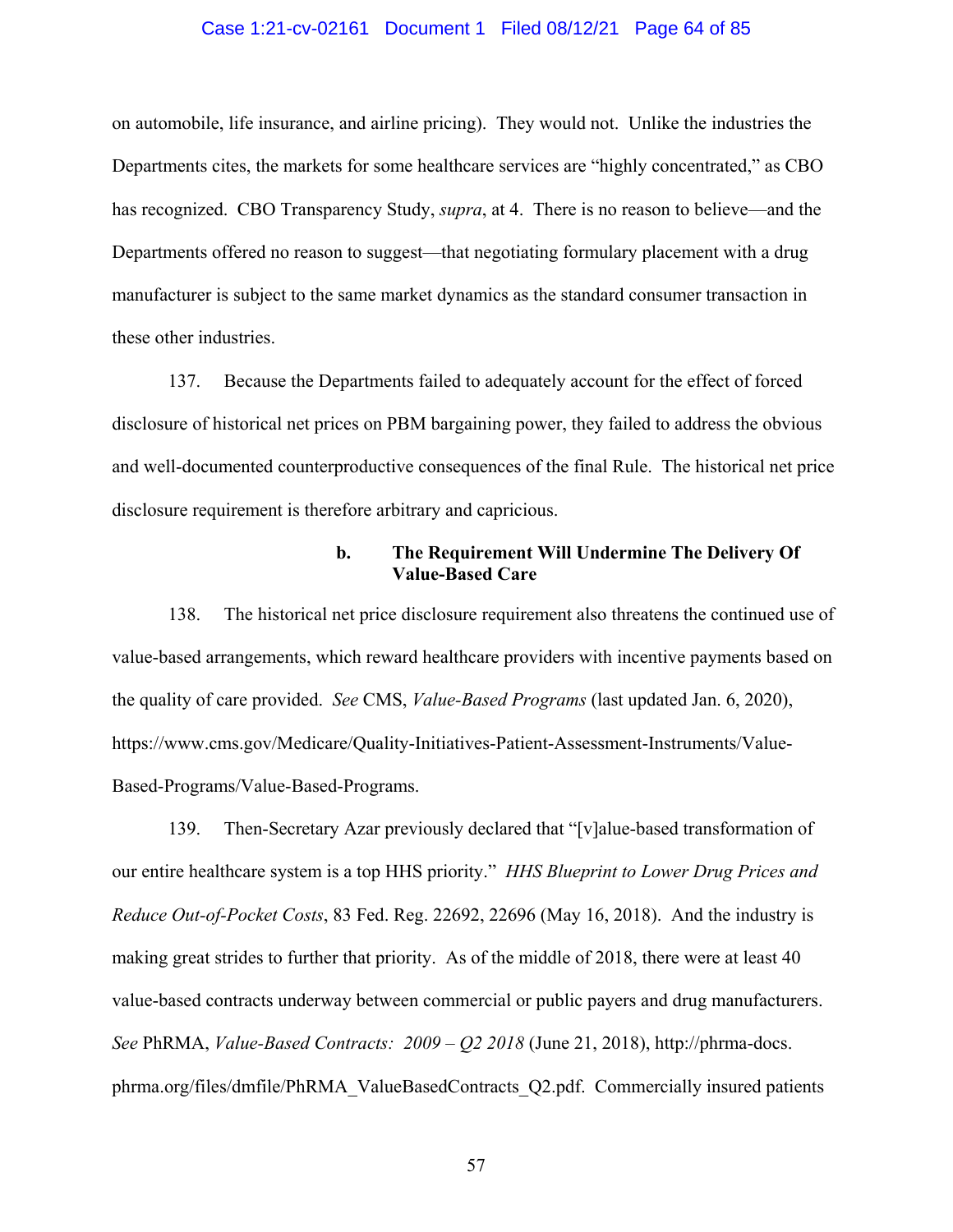#### Case 1:21-cv-02161 Document 1 Filed 08/12/21 Page 65 of 85

in health plans with value-based contracts for diabetes, high cholesterol, and HIV medicines had copays that were, on average, 28% lower for those medicines compared to patients in other plans. *See* PhRMA, *Value-Based Contracts May Lower Patients' Out-of-Pocket Costs by 28 Percent* (Feb. 26, 2018), https://www.phrma.org/press-release/value-based-contracts-may-lowerpatients-out-of-pocket-costs-by-28-percent. Many organizations participating in a recent CMMI demonstration chose prescription drug-based interventions, showing there is great appetite for value-based arrangements when all parties are adequately protected from risk. *See* CMS, *Medicare Advantage Value-Based Insurance Design Model* (last updated Dec. 14, 2020), https:// innovation.cms.gov/initiatives/VBID.

140. The forced disclosure of historical net prices, however, will send the wrong signal to market participants, undermining the delivery of value-based care.

141. Mandatory disclosure of historical net prices could lead purchasers of group health insurance to focus on the unit prices of drugs purchased by their issuers and PBMs, rather than the value of the mix of drugs covered and dispensed. For example, an issuer's higher net price for certain brand-name drugs may not mean higher costs if the issuer is effective at moving enrollees to lower-cost therapeutic alternatives, including generics. To the contrary, a higher net price for a brand-name drug that is rarely dispensed is likely evidence of a PBM's efficiency at driving generic substitution. A third party's drug-by-drug analysis would likely miss this dynamic, sending the wrong market signals about how a PBM performs. This can lead consumers astray, encouraging them to choose less efficient plans that are not effective at reducing costs through generic substitution.

142. The Departments do not address how creating a fixation on unit prices could undermine the delivery of value-based care. This is not reasoned decisionmaking.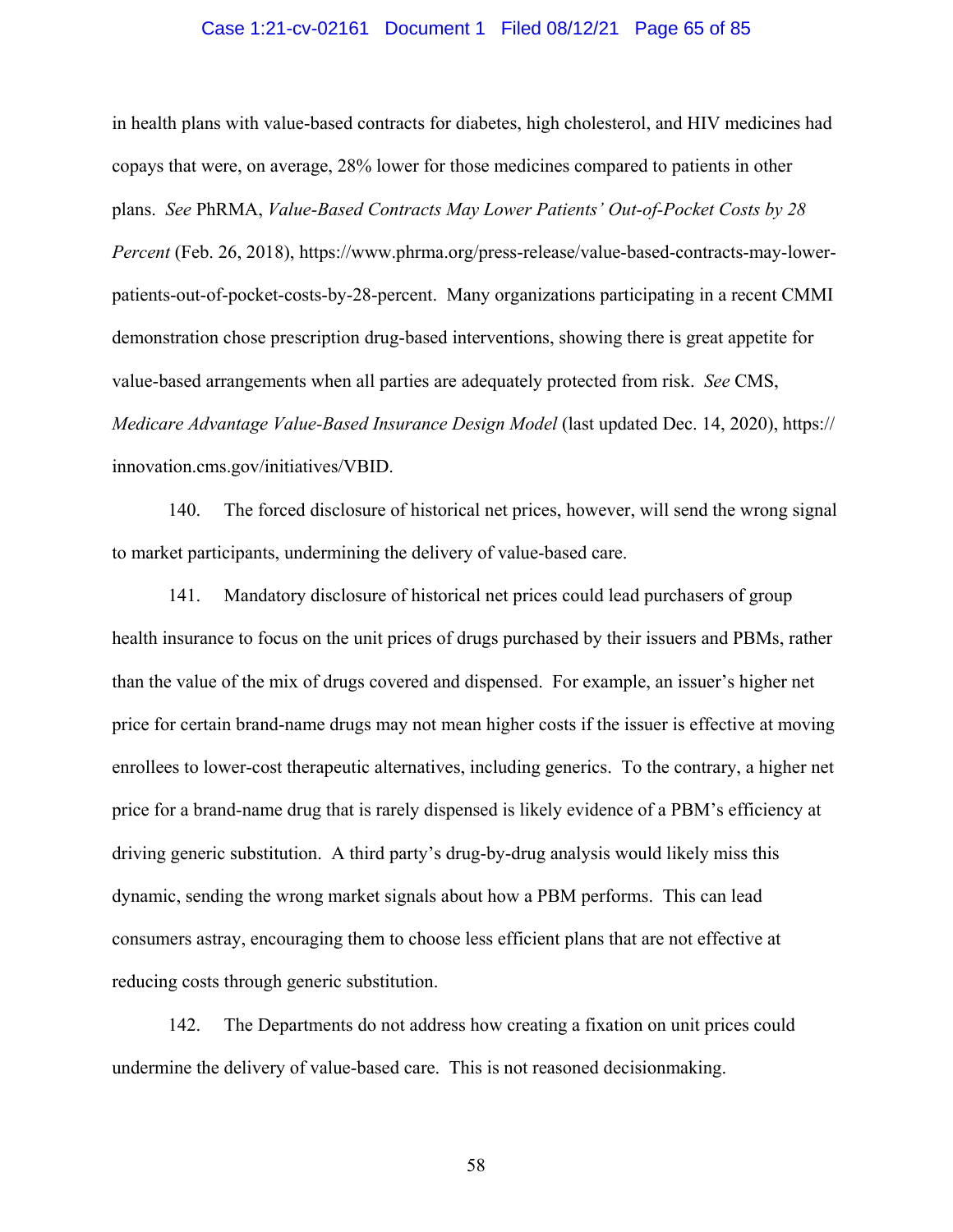**ii. The Departments Departed Without Reason Or Explanation From Prior Agency Positions** 

143. The historical net price disclosure requirement is arbitrary and capricious for another reason: It departs without explanation from prior agency policy and practice. Under bedrock principles of administrative law, an agency "changing its course must supply a reasoned analysis." *Lone Mountain Processing, Inc. v. Sec'y of Labor*, 709 F.3d 1161, 1164 (D.C. Cir. 2013) (quoting *Greater Boston Television Corp. v. FCC*, 444 F.2d 841, 852 (D.C. Cir. 1970)). This principle ensures that an agency policy or practice is "being deliberately changed, not casually ignored." *Id.* As a result, an "'[u]nexplained inconsistency' in agency policy is 'a reason for holding an interpretation to be an arbitrary and capricious change from agency practice.'" *Encino Motorcars, LLC v. Navarro*, 136 S. Ct. 2117, 2126 (2016) (alteration in original) (quoting *Nat'l Cable & Telecommc'ns Ass'n v. Brand X Internet Servs.*, 545 U.S. 967, 981 (2005)). And here, there are multiple unexplained inconsistencies in the Departments' approach.

144. *First*, the Departments' single-minded focus on transparency here cannot reasonably be squared with CMS's more cautious, confidentiality-protective approach adopted with respect to the agency's cornerstone prescription drug program (Medicare Part D). CMS (like the FTC and CBO) has recognized that PBMs' ability to maintain the confidentiality of sensitive financial information plays a critical role in keeping drug prices low. *See* PCMA Comment Letter, *supra*, at 17-18. As CMS explained, Medicare Part D "is based on a competitive business model," and "releas[ing] commercially or financially sensitive data to the public could negatively impact Part D sponsors' ability to negotiate for better prices, and ultimately affect the ability of sponsors to hold down prices for beneficiaries and taxpayers." *Medicare Program; Medicare Part D Claims Data*, 73 Fed. Reg. 30664, 30668 (May 28, 2008).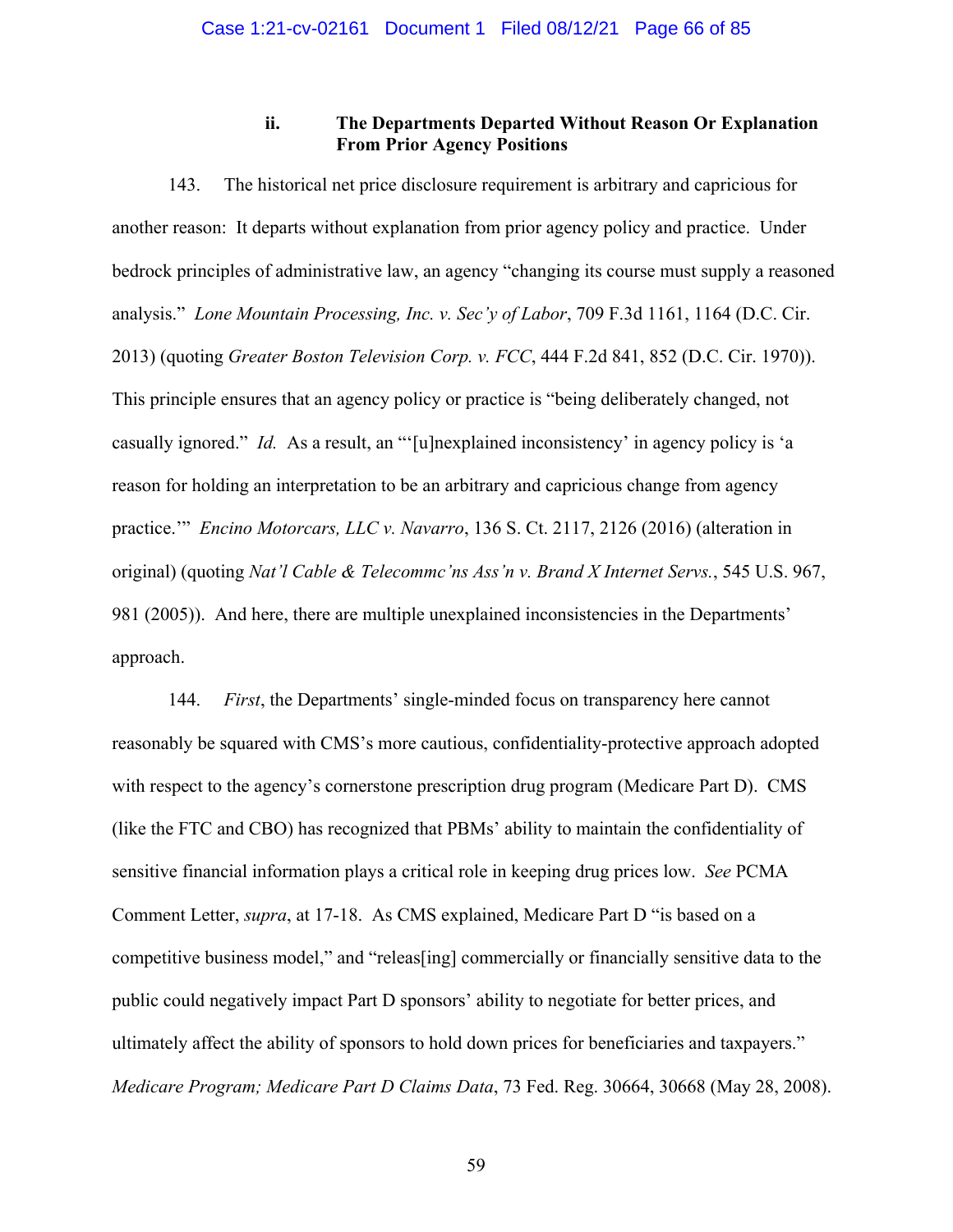#### Case 1:21-cv-02161 Document 1 Filed 08/12/21 Page 67 of 85

Accordingly, CMS has recognized the strong "need to protect the sensitive data under the Part D program," *id.,* and has adopted regulations that retain the confidentiality of "commercially sensitive data of Part D sponsors,"  $42$  C.F.R.  $\S$   $423.505(m)(1)(iii)$ .

145. The historical net price disclosure requirement takes an entirely different approach, forcing health plans and issuers, including their PBMs, to disclose highly sensitive financial information. *See supra* ¶¶ 85-86, 130-33. Gone are the days of HHS, through CMS, acting on the basis that disclosing drug prices to the public would *increase* drug prices. Now, HHS (alongside Treasury and DOL) takes the exact opposite view, claiming that it can "slow or potentially reverse" the purported rising cost of prescription drugs through disclosure rather than confidentiality. *Transparency Rule*, 85 Fed. Reg. at 72212; *see also supra* ¶ 89. Yet the Departments do not even acknowledge, much less reasonably explain, this inconsistency.

146. *Second*, and as detailed above, *supra* ¶¶ 138-42, HHS has previously declared that "[v]alue-based transformation of our entire healthcare system is a top HHS priority." *HHS Blueprint*, 83 Fed. Reg. at 22696. But focusing on unit prices could undermine the industry's transition to the value-based approaches HHS has long championed. *Supra* ¶¶ 140-42.

## **iii. The Departments Failed To Explain How Historical Net Prices Help Consumers Make Informed Decisions**

147. The APA requires agencies to "articulate a satisfactory explanation for its action including a 'rational connection between the facts found and the choice made.'" *Motor Vehicle Mfrs. Ass'n of U.S., Inc. v. State Farm Mut. Auto. Ins. Co.*, 463 U.S. 29, 43 (1983) (quoting *Burlington Truck Lines, Inc. v. United States*, 371 U.S. 156, 168 (1962)). Here, the Departments failed to articulate a coherent connection between the disclosure of historical net prices and the Departments' purported goal of helping consumers make informed choices when purchasing prescription drugs.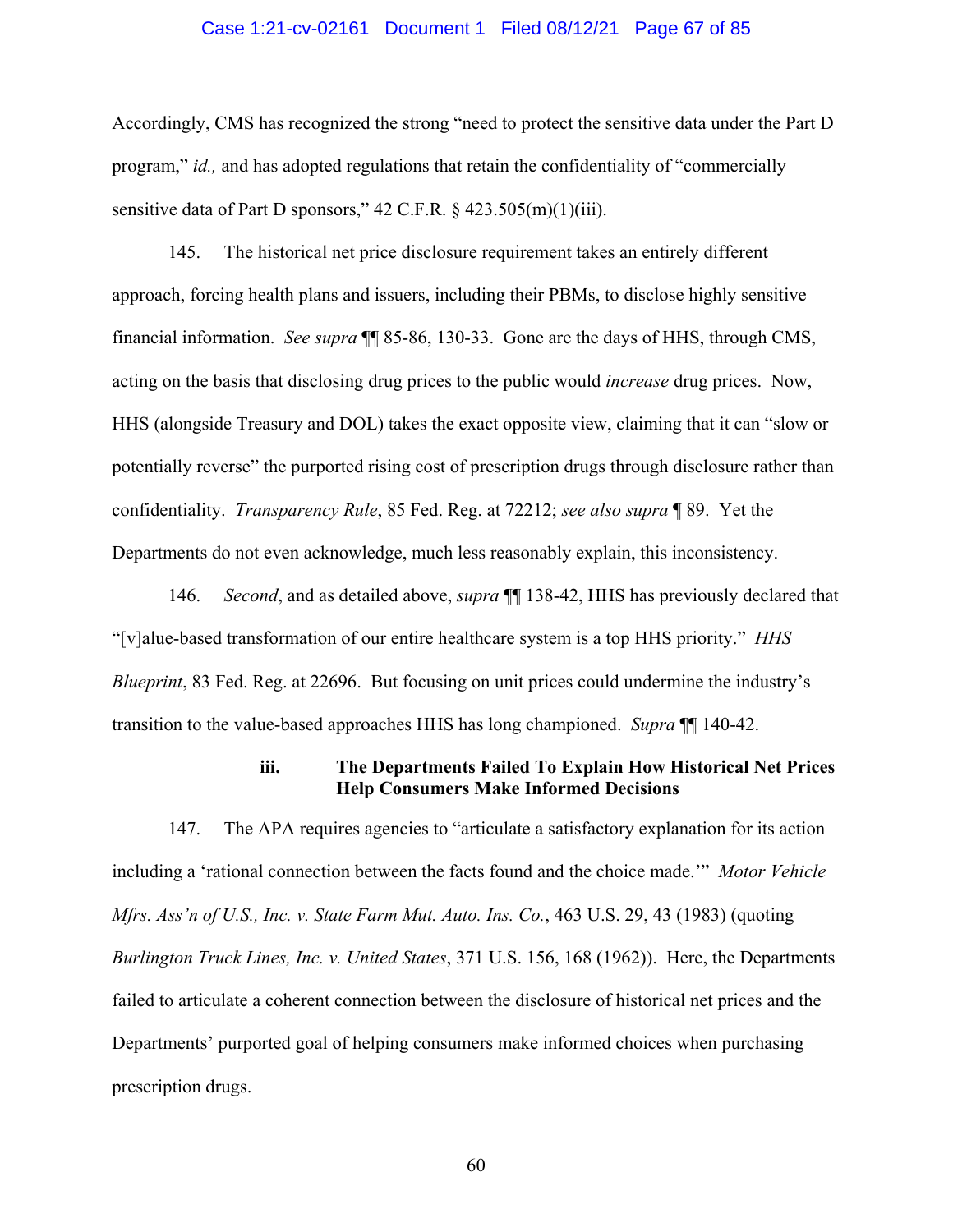#### Case 1:21-cv-02161 Document 1 Filed 08/12/21 Page 68 of 85

148. The Departments stated that disclosure of historical net prices "could" help "consumer health care purchasing decisions." *Transparency Rule*, 85 Fed. Reg. at 72238. In the Departments' view, disclosing information about historical net prices could make consumers "aware of situations where cost-sharing liability for a prescription drug exceeds the amount their plan or issuer ultimately paid for the prescription drug," and in "these situations," consumers "will be able to make an informed decision regarding whether to utilize their plan or coverage when purchasing the prescription drug." *Id.*

149. The Departments failed to explain why consumers would base their drugpurchasing decisions on "the amount their plan or issuer ultimately paid" rather than on *their own out-of-pocket costs*. Nor could they provide a reasonable explanation. As discussed, when a consumer purchases a prescription drug, the consumer's out-of-pocket costs are either a fixed dollar amount or a percentage of the price charged at the pharmacy counter *before* applying manufacturer price concessions. *See supra* ¶¶ 8, 40. Historical net prices are not part of that equation. They are simply not helpful to consumers who seek to anticipate their individual costs for given drug purchases—as reflected by the fact that historical net prices do not appear on consumers' bills. *See* PCMA Comment Letter, *supra*, at 1; CVS Health Comment Letter on Information Collection Request, *supra*, at 2. Requiring disclosures that provide no actionable transparency for consumers does not further the Departments' goal of helping consumers make informed decisions.

150. The Departments' rational decision to exclude historical net prices from the separate internet-based self-service tool required by the Rule only underscores the irrationality of requiring disclosure of that information through machine-readable files. The self-service tool requirement, which PCMA supports, already requires plans and issuers to disclose estimates of a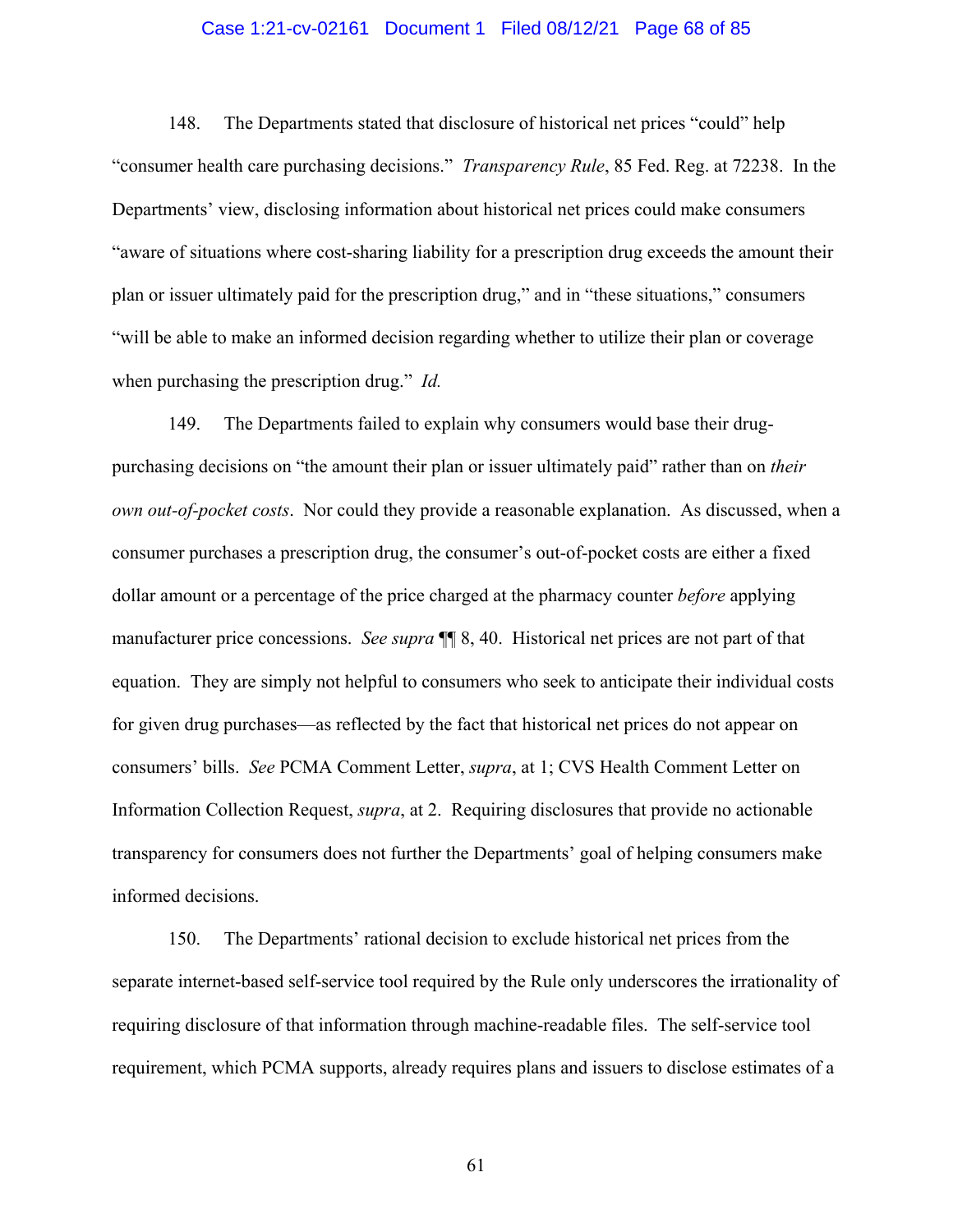#### Case 1:21-cv-02161 Document 1 Filed 08/12/21 Page 69 of 85

consumer's cost-sharing liability. *See supra* ¶¶ 64, 84. This information directly relates to a consumer's own out-of-pocket costs, which helps consumers "make an informed decision regarding whether to utilize their plan or coverage" when purchasing a drug. *Transparency Rule*, 85 Fed. Reg. at 72238. The Departments failed to explain why it is necessary to mandate the public disclosure of historical net prices when another part of the Rule already provides consumers with information about how much *they* have to pay to purchase prescription drugs the information consumers care about.

### **iv. The Departments Failed To Consider A Reasonable, Less Restrictive Alternative**

151. Finally, the historical net price disclosure requirement is also arbitrary and capricious because the Departments failed to even consider whether a less burdensome alternative was available that could at least reduce—though by no means eliminate—the Rule's anticompetitive effects, such as by limiting disclosures of historical net prices to older data that is not as competitively sensitive and therefore less likely to skew market negotiations in real time.

152. "An agency is required to consider responsible alternatives to its chosen policy and to give a reasoned explanation for its rejection of such alternatives." *Am. Radio Relay League, Inc. v. FCC*, 524 F.3d 227, 242 (D.C. Cir. 2008) (quotation marks omitted). While this standard does not "broadly require an agency to consider all policy alternatives in reaching [a] decision," *Motor Vehicle Mfrs. Ass'n of U.S.*, 463 U.S. at 51, an agency must at least consider those alternatives that are "significant and viable," *Farmers Union Cent. Exch., Inc. v. FERC*, 734 F.2d 1486, 1511 n.54 (D.C. Cir. 1984).

153. Here, however, the Departments arbitrarily elected to require disclosure of historical net prices for the 90-day period "beginning 180 days before the date a particular [machine-readable file] is published." *Transparency Rule*, 85 Fed. Reg. at 72237. Disclosing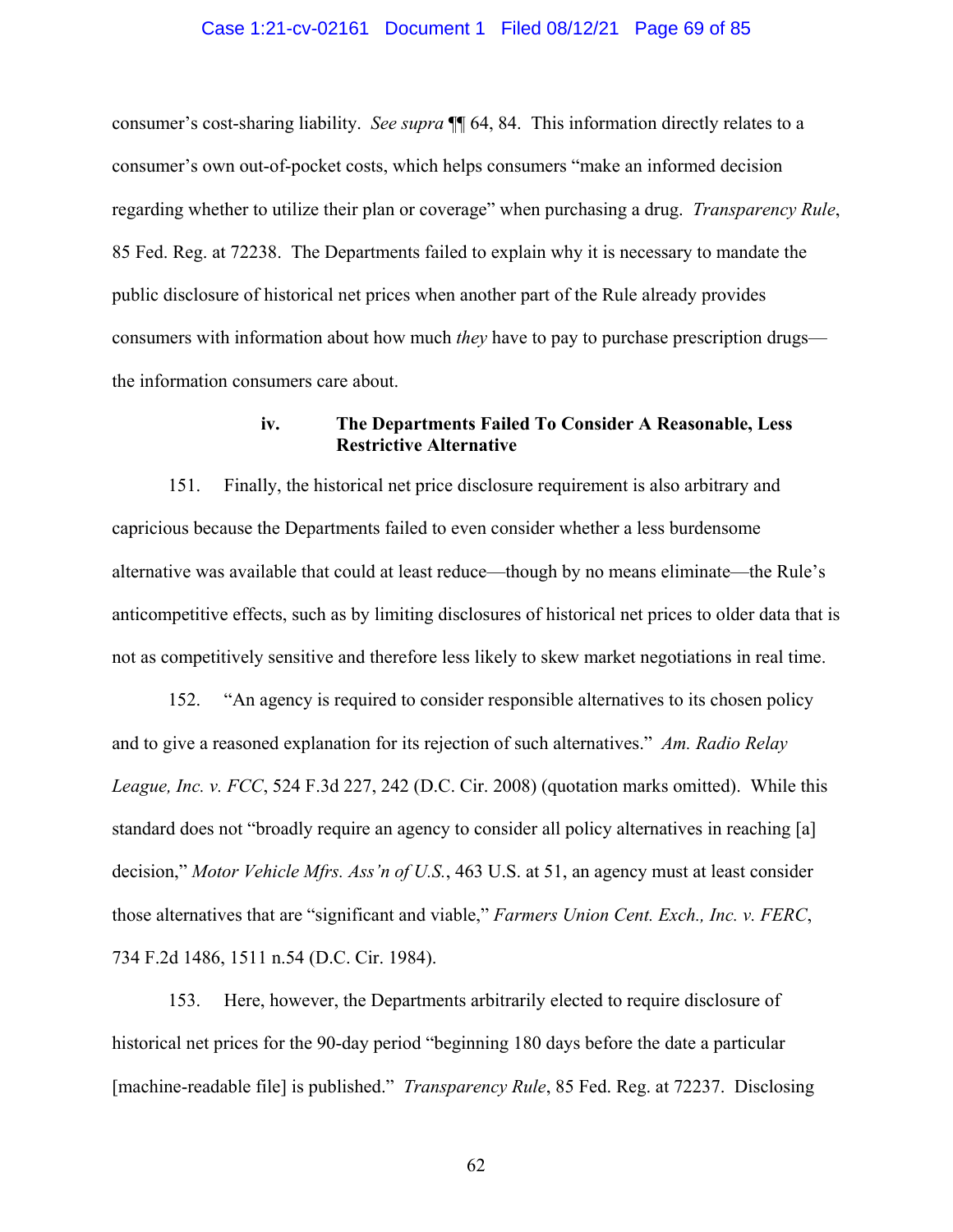#### Case 1:21-cv-02161 Document 1 Filed 08/12/21 Page 70 of 85

such recent data increases the risk of "anticompetitive effect[s]." PCMA Comment Letter on Information Collection Request, *supra*, at 5. As discussed, the disclosure of historical net price information generally opens the door to tacit collusion among drug manufacturers. *See supra* ¶¶ 46-47, 79. The Departments' decision to disclose historical net price information that is between 90 and 180 days old gives manufacturers a nearly real-time window into net prices, which increases the risk of (and effectiveness of) tacit collusion.

154. An obvious alternative—which might have at least "mute[d] some of the anticompetitive effect[s]" of the historical net price disclosure requirement, while not eliminating those effects entirely—would have been to impose a meaningful delay between when net prices are paid and when they are publicly revealed, such as data that is at least three years old. PCMA Comment Letter on Information Collection Request, *supra*, at 5. While disclosing *any* historical net price information facilitates tacit collusion, the "prescription drug market changes fairly rapidly," so disclosing more recent information is more impactful. *Id*. New drugs are approved or lose patent exclusivity with frequency, which increases competition among brands and with generics. *Id.* And the discounts needed to secure preferred formulary position three years before a machine-readable file is published may be less closely related to the composition of the prescription drug market in the current plan year, meaning that lagged net price information would have less salience to current manufacturer and PBM negotiations. *Id.* To be sure, even older data would allow drug manufacturers insight into their competitors' price concession practices that could strengthen ability to demand higher prices. But given the regular turnover in the prescription drug market, the release of data that is several years old would at least provide some tangible reduction in the opportunity for the tacit collusion as compared to the disclosure of recent data. *Id.* Conversely, the Departments have never articulated any reason why disclosing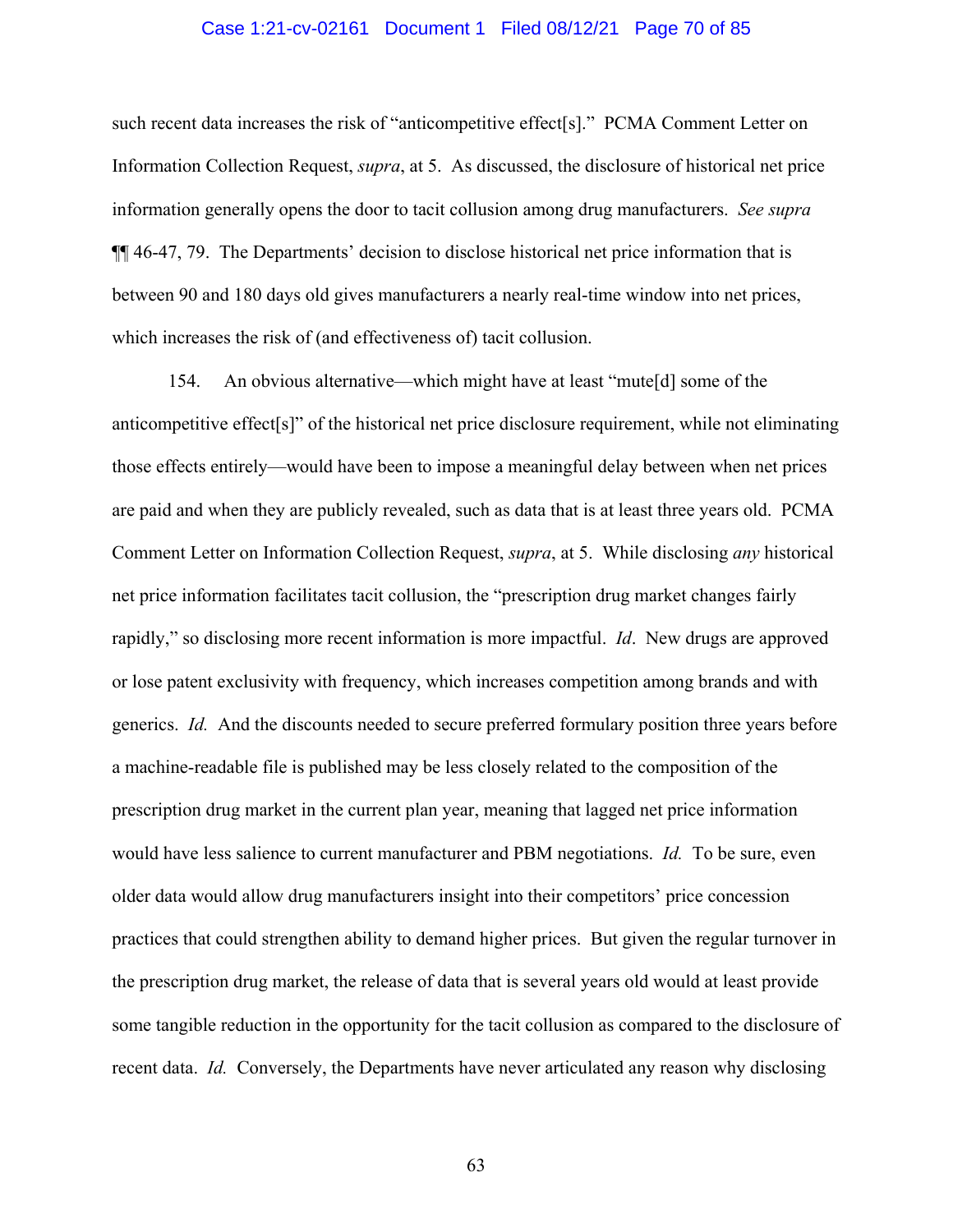#### Case 1:21-cv-02161 Document 1 Filed 08/12/21 Page 71 of 85

more recent net price information would assist consumers in comparing competing plans or anticipating their out-of-pocket expenses—because the reality is that it does not assist consumers at all and provides no meaningful transparency to consumers.

155. PCMA did not suggest this alternative during the comment period for the Proposed Rule because the Proposed Rule gave no indication that the Departments were considering *any* disclosure requirement related to net price, let alone near-real-time historical net price information. But the alternative should have been obvious enough because the Departments had to choose a time period for the disclosure. And PCMA did ultimately identify the alternative *after* the Rule was promulgated—not as a panacea to the Rule's flaws, but at least as a less harmful option. *See* PCMA Comment Letter on Information Collection Request, *supra*, at 5. The Departments cannot hide behind commenters' failure to anticipate and propose an alternative to a requirement not even hinted at in the Proposed Rule.

156. Although this alternative should have been obvious, the Departments never considered it. And the Rule offers no evidence or reasoning suggesting that disclosing more recent net price information in anyway better achieves the Departments' objectives than disclosing information old enough to mitigate its impact on the industry. The Departments' requirement to disclose effectively real-time net price information is thus arbitrary and capricious. *See Comcast Corp. v. FCC*, 579 F.3d 1, 8 (D.C. Cir. 2009) (rejecting the FCC's 30% subscriber cap as arbitrary and capricious because the agency failed to "examine the relevant data and articulate a satisfactory explanation for its action" (alterations and quotation marks omitted)).

157. By failing to consider this obvious alternative, the Departments have failed to engage in reasoned decisionmaking.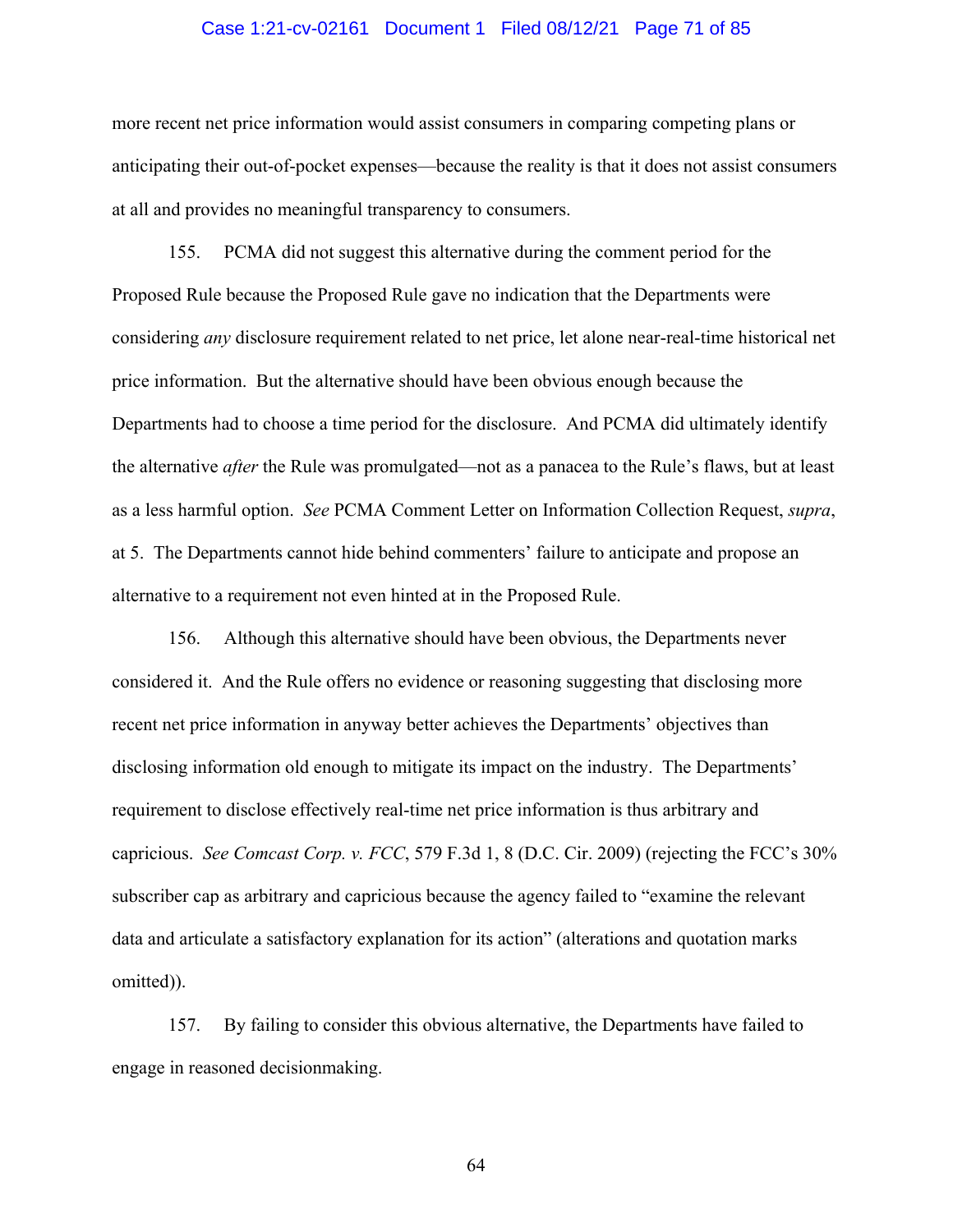### **B. The Transparency Rule's Machine-Readable File Requirement Is Unlawful**

158. The Transparency Rule's method for disclosing historical net prices and other information—through machine-readable files—is likewise unlawful, for two reasons. *First*, the machine-readable file requirement is inconsistent with the ACA's command that plans *themselves* (not third parties) must disclose information to the public, and that they must do so in "plain language." Machine-readable files flunk those requirements because the information contained in those files cannot readily be understood or used by ordinary consumers. Those files are composed of data sets designed to be automatically read and processed by *computers*, not human beings. *Second*, the machine-readable file requirement is arbitrary and capricious because the Departments failed to consider key defects in the use of machine-readable files.

## **1. Machine-Readable Files Do Not Comply With The ACA's "Plain Language" Requirement**

159. The ACA requires that plans disclose certain information "to the public," and that information must be "provided in plain language" so that "the intended audience, including individuals with limited English proficiency, can readily understand and use" the information. 42 U.S.C. § 18031(e)(3)(A), (B). The meaning of the statute is straightforward: *Plans* must disclose information *to the public* in a format that is understandable *to the public*. The Transparency Rule, however, requires plans to disclose information in a machine-readable file format that *only third parties* can understand, in the hopes that third parties, in turn, will independently create tools that may allow consumers to understand the information contained in the machine-readable files. That aspect of the Rule is irreconcilable with the ACA's "plain language" requirement.

160. Congress made *plans*, not any third party using disclosed information, directly responsible for ensuring that the disclosed information is understandable. The parallel language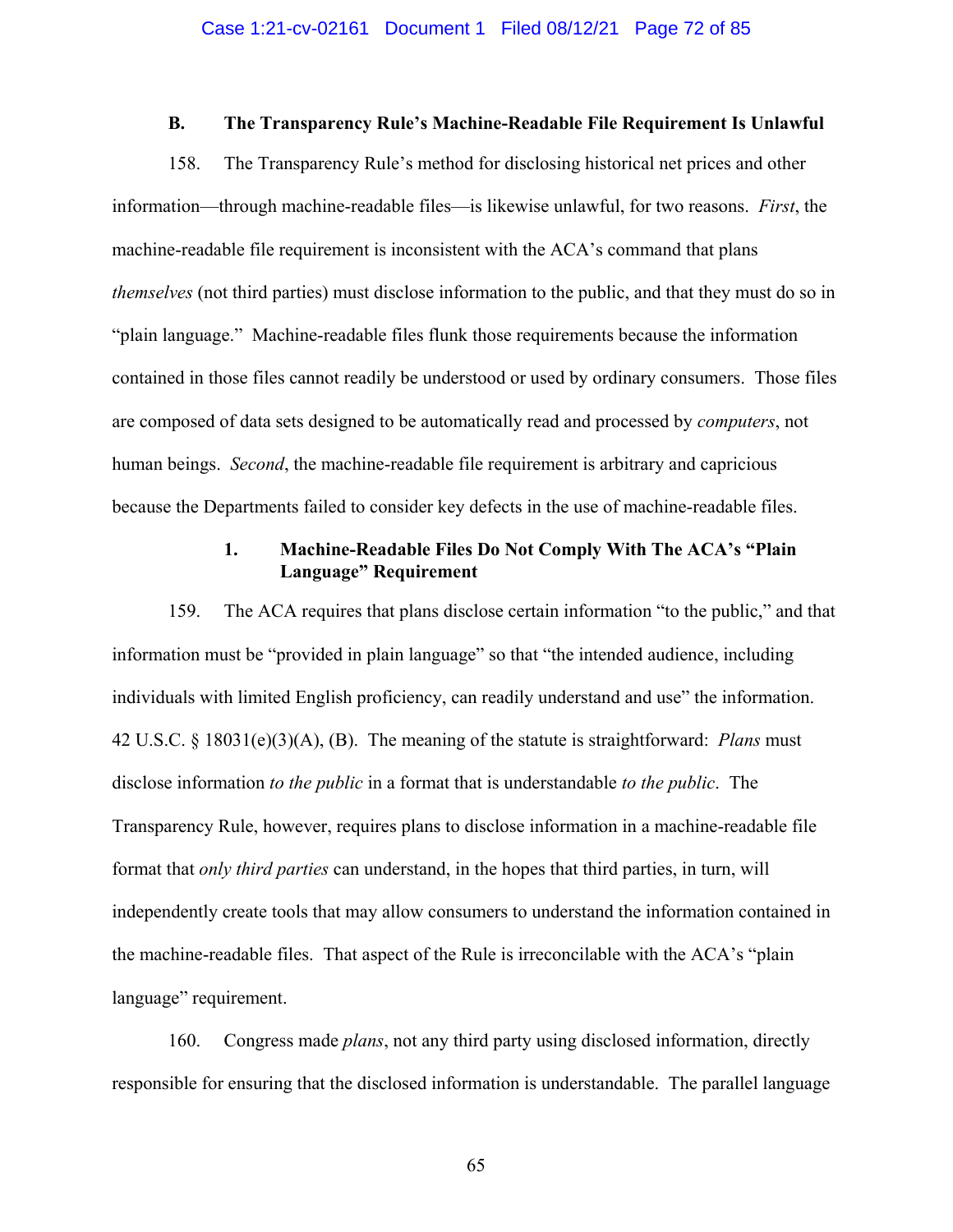#### Case 1:21-cv-02161 Document 1 Filed 08/12/21 Page 73 of 85

of paragraphs (A) and (B) of the disclosure provision, 42 U.S.C. § 18031(e)(3), makes this plain. Under paragraph (A), Exchanges may require "*health plans*" to "submit" certain information to the exchange and the government, and "make [that information] available to the public." *Id.* § 18031(e)(3)(A) (emphasis added); *see also* 42 U.S.C. § 300gg-15a (extending these same requirements to "group health plan[s]" and "health insurance issuer[s] offering group or individual health insurance coverage"). Paragraph (B), in turn, specifies that the "information required to be submitted under subparagraph (A)"—that is, the information submitted *by plans*— "shall be provided in plain language." *Id.* § 18031(e)(3)(B). Accordingly, the ACA's plainlanguage requirement applies to the transmission of information by plans, not by third-party intermediaries who obtain that information from plans and may or may not accurately decipher that information before passing it on to the public.

161. Nor is it sufficient that the third parties themselves be able to understand the disclosure. To satisfy the ACA's plain-language requirement, plan disclosures must be understandable to the *public*, not to third parties. The statute defines "plain language" to mean "language that the intended audience, including individuals with limited English proficiency, can readily understand and use because that language is concise, well-organized, and follows other best practices of plain language writing." 42 U.S.C. § 18031(e)(3)(B). And both paragraphs (A) and (B) make clear that the "intended audience" that must be able to "understand and use" the disclosure means the general public, including plan beneficiaries. Paragraph (A) requires plans to make the same required disclosures both to "the Exchange, the Secretary [of HHS], [and] the State [operating the Exchange]," and "*to the public*." *Id.* § 18031(e)(3)(A) (emphasis added). And paragraph (B) expressly says that the "intended audience" "include<sup>[s]</sup> individuals with limited English proficiency"—*i.e.*, ordinary consumers, not computer processors or sophisticated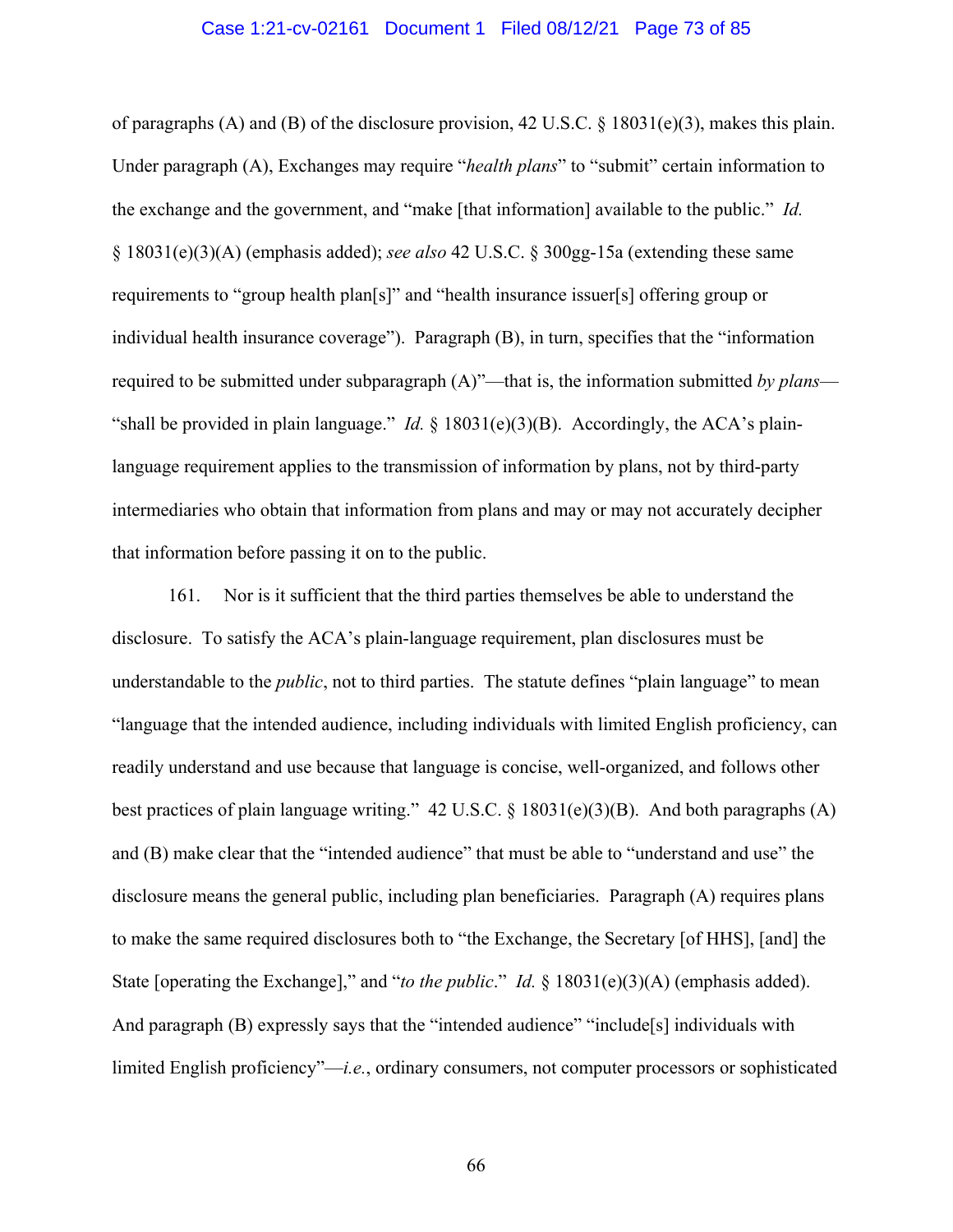#### Case 1:21-cv-02161 Document 1 Filed 08/12/21 Page 74 of 85

third parties with such equipment and the necessary technical expertise to run them. *Id.*  $§ 18031(e)(3)(B).$ 

162. This interpretation—that the plans' submitted information must be directly understandable to consumers, not machines or third parties such as app developers—is reinforced by the Departments' definition of "plain language" in other parts of the Transparency Rule. In the context of the self-service tool for cost-sharing information, the Transparency Rule "define[s] 'plain language' to mean [information] written and presented in a manner calculated to be understood by the *average participant, beneficiary, or enrollee*." *Transparency Rule*, 85 Fed. Reg. at 72179 (emphasis added).

163. Applying the ACA's straightforward statutory language here, the Transparency Rule's requirement that plans disclose drug pricing information through machine-readable files does not comport with the statutory requirement that plans disclose information to the public in a format that is understandable to the public.

164. Indeed, the Departments conceded in the Transparency Rule's preamble that machine-readable files do not provide information in "plain language" to ordinary readers. They candidly acknowledged "the information included in the machine-readable files may not be easy for an average consumer to navigate." *Transparency Rule*, 85 Fed. Reg. at 72234; *see also id.* at 72215 (asserting that disclosure of "pricing information through the machine-readable files" will benefit consumers "even if it is difficult to navigate for the average consumer without the use of internet-based tools or applications").

165. The Departments are correct. As even a cursory review of a sample machinereadable file makes clear, *see supra* ¶ 94 and Ex. A, machine-readable information—a digital representation of data that uses particular formats such as JSON, XML, or CSV and that can be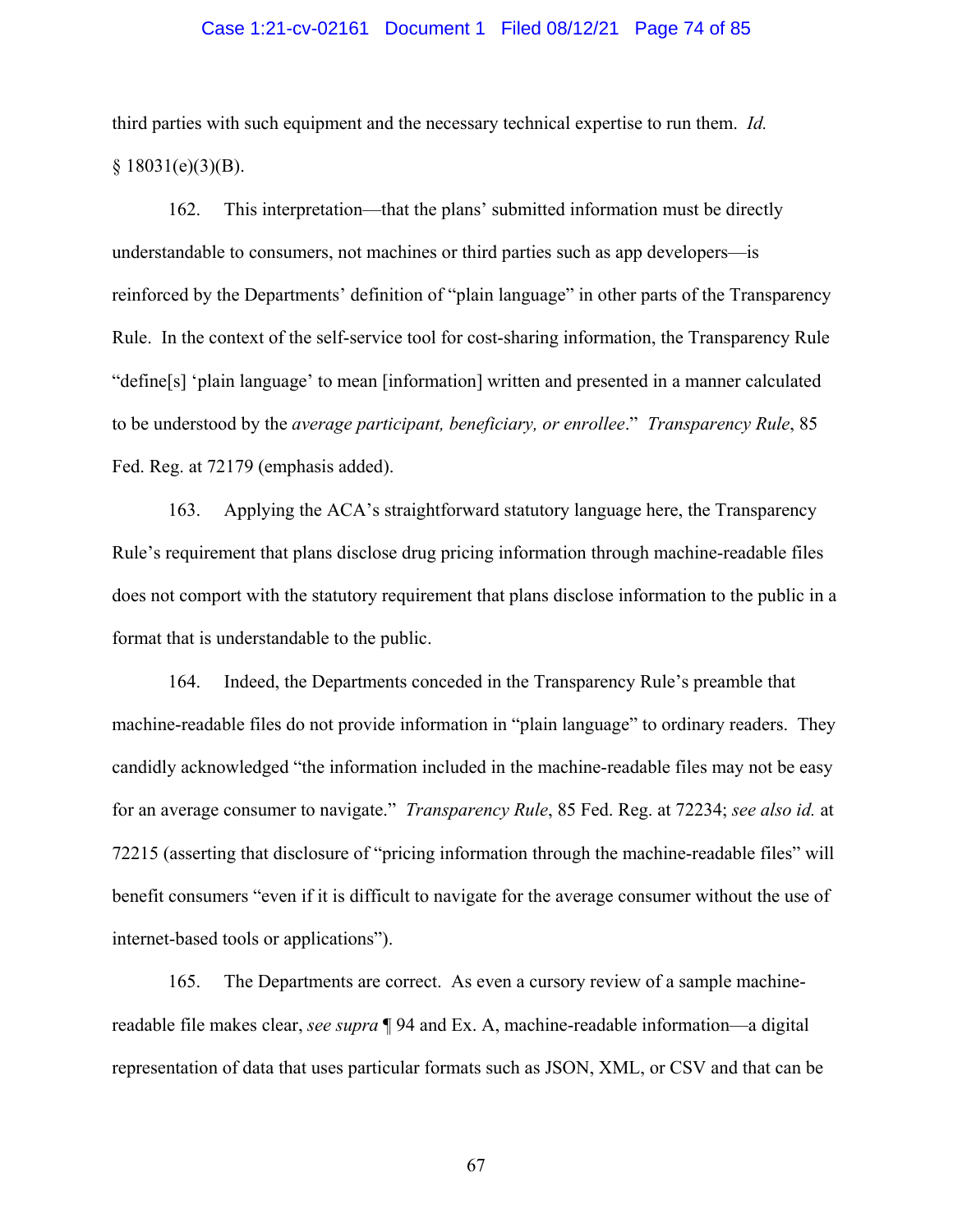#### Case 1:21-cv-02161 Document 1 Filed 08/12/21 Page 75 of 85

imported or read by a computer system, *see supra* ¶ 68—cannot be readily understood or used by members of the public with limited English proficiency. A lengthy list of coding cannot be understood by an ordinary person. After all, machine-readable information is by definition designed to be read by a computer, not a person.

166. Moreover, the Transparency Rule requires plans and issuers to include in machine-readable files an avalanche of data so overwhelming that an ordinary person cannot meaningfully process it, even if they could read the file itself, despite the ACA's requirement that disclosures be "concise." 42 U.S.C. § 18031(e)(3)(B). A given plan's machine-readable file will collectively include information about *all* historical net prices of all drugs for a given period of time. But the vast majority of the information in each machine-readable file is not relevant to any given consumer, who may be purchasing only a single drug. It would be impractical and cumbersome, to say the least, for a consumer to comb through the numerous transactions and pieces of information in a single machine-readable file to identify the entries relevant to the purchase of a particular prescription drug from a particular pharmacy. *See Transparency Rule*, 85 Fed. Reg. at 72240 ("The Departments are aware that these files could be very large and could be difficult for laypersons to navigate.").

167. Even if consumers could identify and understand the entries for individual drug sales, moreover, that information is not what they are interested in. Instead, consumers want "aggregate" data. *Transparency Rule*, 85 Fed. Reg. at 72241. The machine-readable file, however, provides line-by-line, granular data that is unhelpful and "no<sup>[t]</sup> actionable" for consumers. PCMA Comment Letter, *supra*, at 2.

168. It is no answer, as the Departments claimed, to recharacterize the ACA's intended audience as third-party "researchers" and "application developers" who can use machine-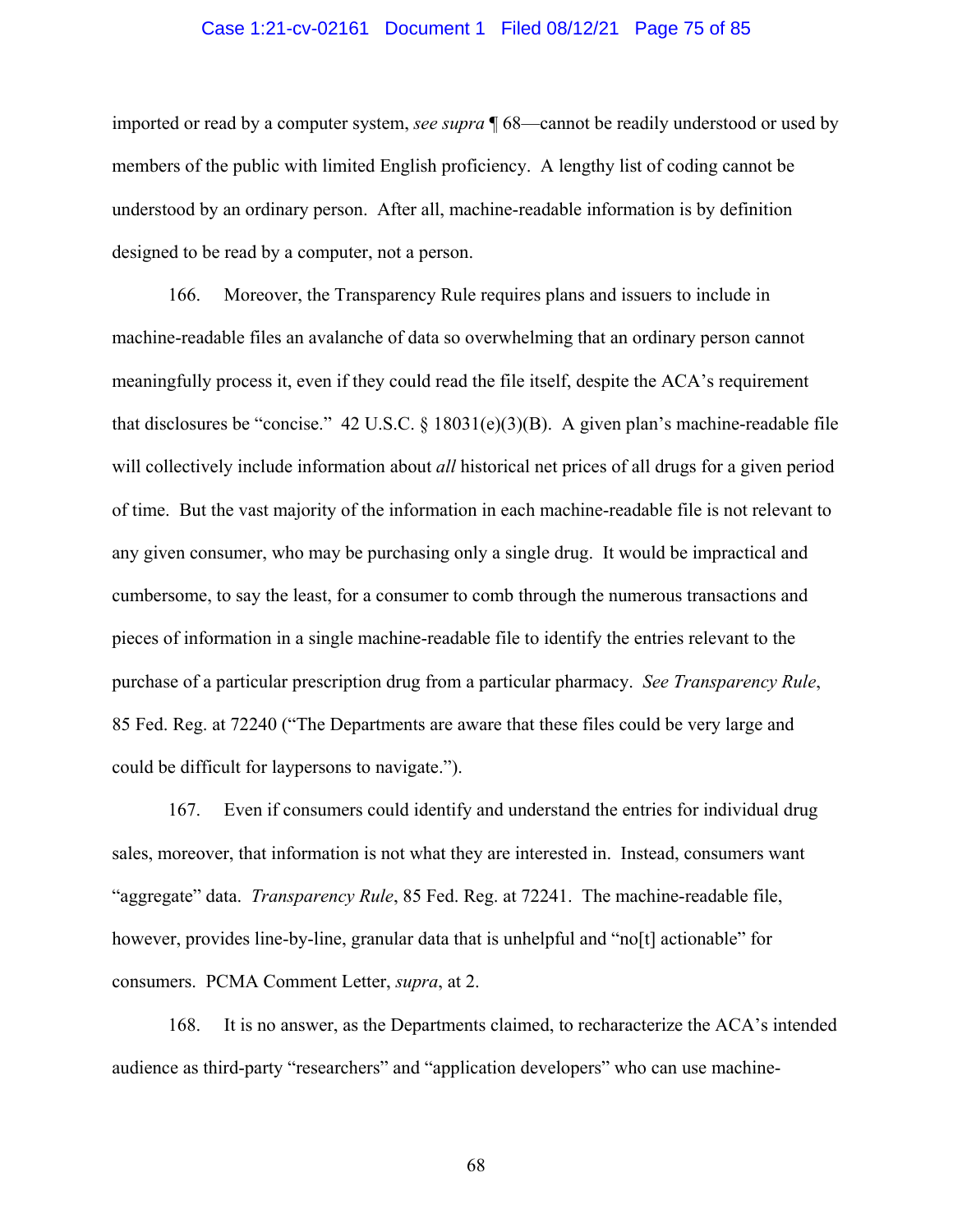#### Case 1:21-cv-02161 Document 1 Filed 08/12/21 Page 76 of 85

readable files to in turn create "easy-to-use" tools "that will present information to laypersons in easy-to-understand, plain language." *Transparency Rule*, 85 Fed. Reg. at 72169. The prospect that consumers might in theory, as downstream benefactors, eventually obtain understandable information from third parties does not change the conceded fact that the machine-readable files themselves are not in plain language. *See supra* ¶¶ 91, 94, 168. And if the machine-readable files themselves are not in plain language, the Transparency Rule does not comport with the statutory language imposing on *plans* the duty to submit information *to the public*. *See supra* ¶¶ 159-61.

169. Making plans, rather than third parties, responsible for providing understandable information to the public furthers Congress's goal of informing consumers about their healthcare options because it reduces the risk of consumer confusion. Plans must answer to the Departments for the information they disclose, so there is a direct line of accountability between the speaker and the regulator. In addition, plans have the context to provide accurate, actionable information to consumers. Unlike third parties such as researchers, plans have an established relationship with covered beneficiaries and potential customers. Accordingly, plans can give consumers individualized (*i.e.*, *useful*) information that reflects what a consumer actually pays at the counter under the consumer's specific plan coverage in light of the prior payments that may, for example, count towards the consumer's deductible.

170. Conversely, "[t]hird parties who use the machine-readable files to present information to consumers are not accountable" to the Departments, and therefore may provide inaccurate, misleading, or confusing information. PCMA Comment Letter, *supra*, at 13-14. Third parties lack access to consumers' individual plan and coverage history, so they cannot accurately advise consumers about the cost of an individual drug purchase. Indeed, the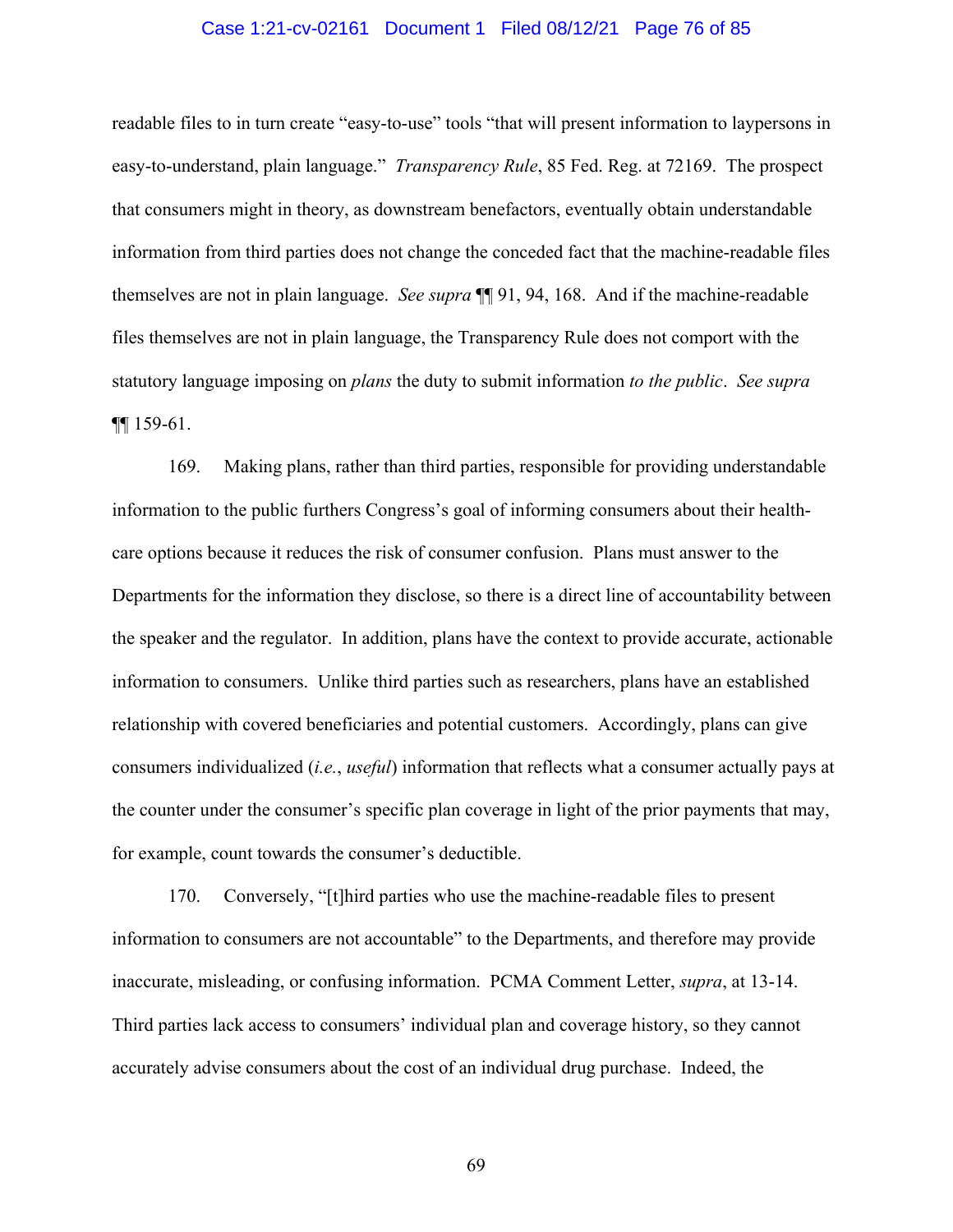#### Case 1:21-cv-02161 Document 1 Filed 08/12/21 Page 77 of 85

disclosure of historical *net* prices to consumers *at all* runs the risk of misleading consumers because, as commenters explained, *consumers generally do not pay net prices*. Giving consumers an overload of information that does not reflect what they actually "pay for a drug at the pharmacy counter under their plan" does not advance the Departments' goal of giving consumers more knowledge to make an informed decision about what plan they want to enroll in. CVS Health Comment Letter on Information Collection Request, *supra*, at 2; *see also* UnitedHealth Group Comment Letter on Information Collection Request, *supra*, at 6 ("[T]he inclusion of historical net price does not follow CMS' stated intent of the transparency rule, which is to enable patients to shop for healthcare items and services most efficiently.").

171. Finally, there is no assurance that third parties will actually develop plainlanguage tools or products that help consumers understand the disclosures. The Transparency Rule does not regulate these third parties or require them to develop helpful tools or products. The Departments' predictions that third parties will "be incentivized" to do so, *Transparency Rule*, 85 Fed. Reg. at 72214, is no substitute for statutory terms that require direct, rather than indirect, plain-language disclosures from plans to consumers.

172. Accordingly, the Transparency Rule's requirement that plans disclose information in machine-readable files is inconsistent with the ACA's "plain language" requirement.

# **2. The Machine-Readable File Requirement Is Arbitrary And Capricious**

173. The machine-readable file requirement is also arbitrary and capricious for three independent reasons: It will not achieve the Rule's intended purposes, the Departments' costbenefit analysis is fatally flawed, and the Departments imposed an unrealistically short implementation timeline for the machine-readable files.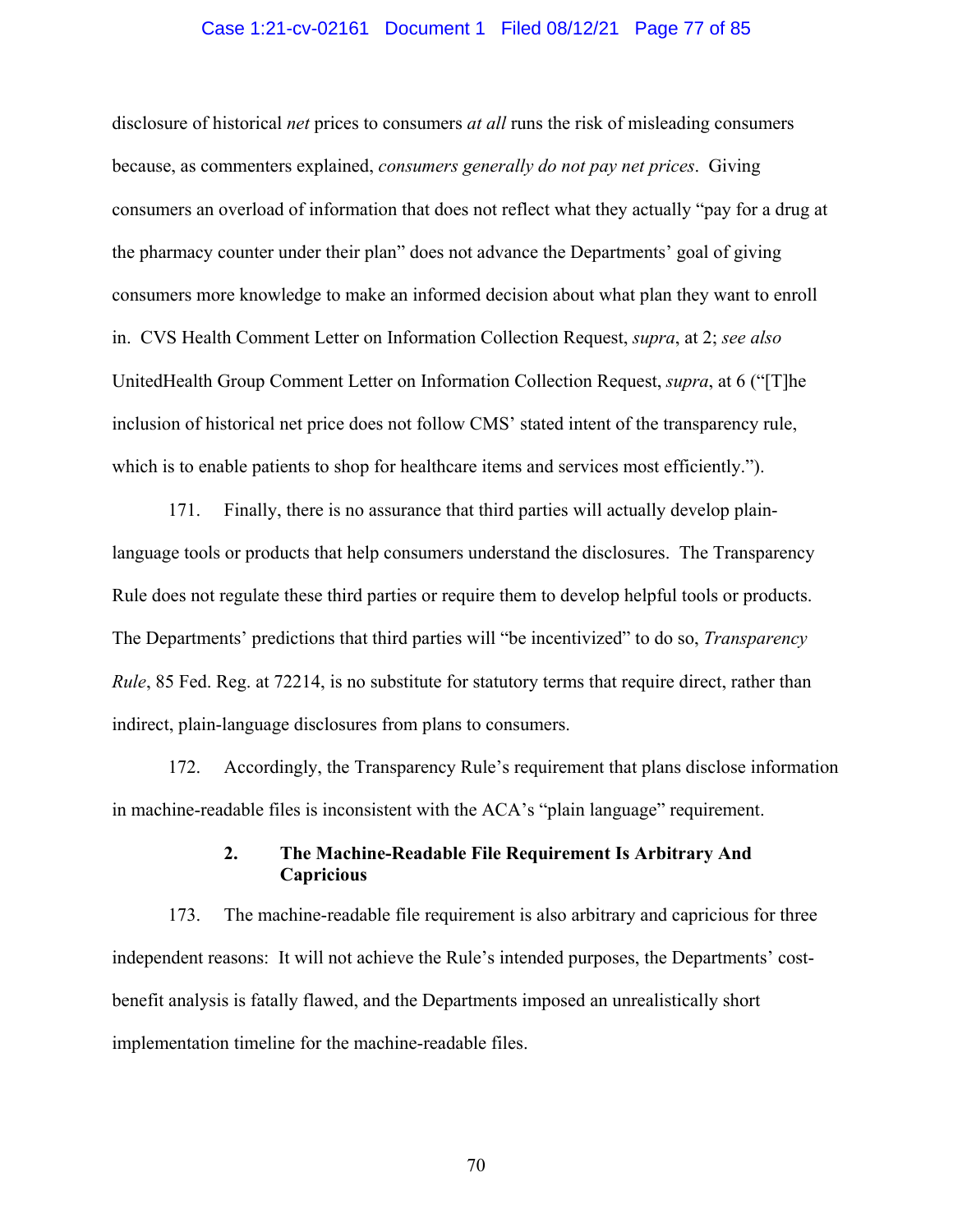## **i. The Rule Will Not Achieve Its Intended Purpose**

174. The Departments acted unreasonably in imposing a mandate to disclose machinereadable files because that format will not further the Transparency Rule's asserted goals. An agency acts unreasonably where it "never established a reasonable connection between its stated purpose" and the regulatory means "selected" to implement that policy. *Farmers Union*, 734 F.2d at 1523.

175. Here, the primary stated objective of the Transparency Rule's disclosure requirements is to "help consumers" to "evaluate their options" while shopping for coverage. *Transparency Rule*, 85 Fed. Reg. at 72168. The Departments assert that "the information the final rules require to be disclosed … has a *direct* nexus to" that objective, *id.* at 72175 (emphasis added), even though the means the Departments chose are admittedly *indirect*—*i.e*., disclosure to third parties. The Departments concede that the "raw data" contained in the machine-readable files "is likely to be difficult for the average consumer to understand and effectively use," but maintain that these requirements could still "ultimately" help consumers by indirect chains of causation: "For instance, third-party developers could develop mobile applications" that translate the disclosed data into a form that is actually useful for consumers. *Id.* at 72210. The Departments simply "assumed" that such innovation would "materialize" to make this connection. *Id.* at 72215.

176. But as AHIP and other stakeholders noted in comments on the Proposed Rule, "the machine-readable provisions" would actually "not advance" the Departments' stated goals for several reasons, including that "the preponderance of consumers do not want to obtain information about costs from a third-party," as the Departments assumed. AHIP Comment Letter, *supra*, at 6, 31; *see also* UnitedHealth Group Comment Letter, *supra*, at 14 (offering additional reasons why the disclosed information "will not necessarily be useful" to consumers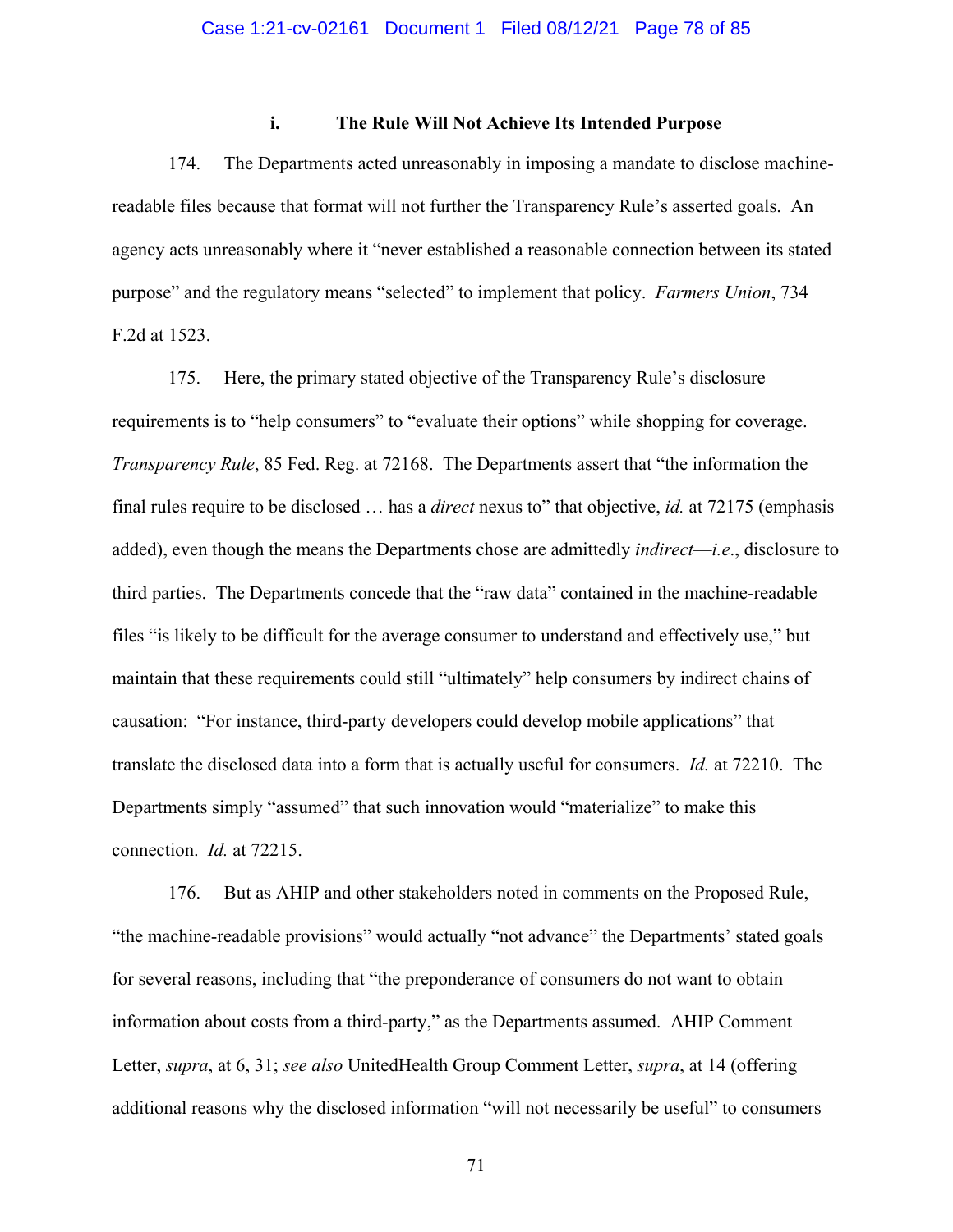#### Case 1:21-cv-02161 Document 1 Filed 08/12/21 Page 79 of 85

"even with the assistance of a third-party application"). "[N]early every individual and group health plan parent organization already offers enrollee-specific cost-sharing self-service tools." PCMA Comment Letter, *supra*, at 14. These tools provide actionable information, clearly disclosing the amounts a consumer will actually pay based on that consumer's actual benefits. "Tools created outside of the plan's purview," in contrast, would likely be "duplicative and w[ould] only confuse enrollees, particularly given third parties are not accountable to enrollees to provide accurate information and do not have all context to provide consumers with accurate, actionable information." *Id*.

## **ii. The Cost-Benefit Analysis Is Fatally Flawed**

177. The Departments also acted unreasonably by failing to adequately quantify and assess the costs and benefits of the machine-readable file requirement. *See*, *e.g.*, *Sorenson Commc'ns Inc. v. FCC*, 755 F.3d 702, 708-09 (D.C. Cir. 2014) (holding that agency action based on "sheer speculation" rather than "evidence" was arbitrary and capricious). As the U.S. Chamber of Commerce noted, the Proposed Rule itself listed some "10 specific cost elements that it did not attempt to quantify," failed to account for some costs altogether, and "grossly underestimated" other costs while failing to quantify offsetting benefits. U.S. Chamber Comment Letter at 7-8 (Jan. 29, 2020), www.regulations.gov/comment/CMS-2019-0163-19418.

178. The final rule similarly failed to quantify relevant costs and benefits. The Rule identifies 14 specific costs that the Departments never attempted to quantify, including the "increase in cyber security costs . . . to prevent data breaches," the "increase in health care costs if consumers confuse cost with quality and value of service," the cost "to conduct quality control reviews of the information" required to be disclosed in the machine-readable files, the costs of "renegotiat[ing] contracts in order to remove gag clauses in order" to disclose the information required by the final rule, and the "increase in costs to consumers and issuers if providers or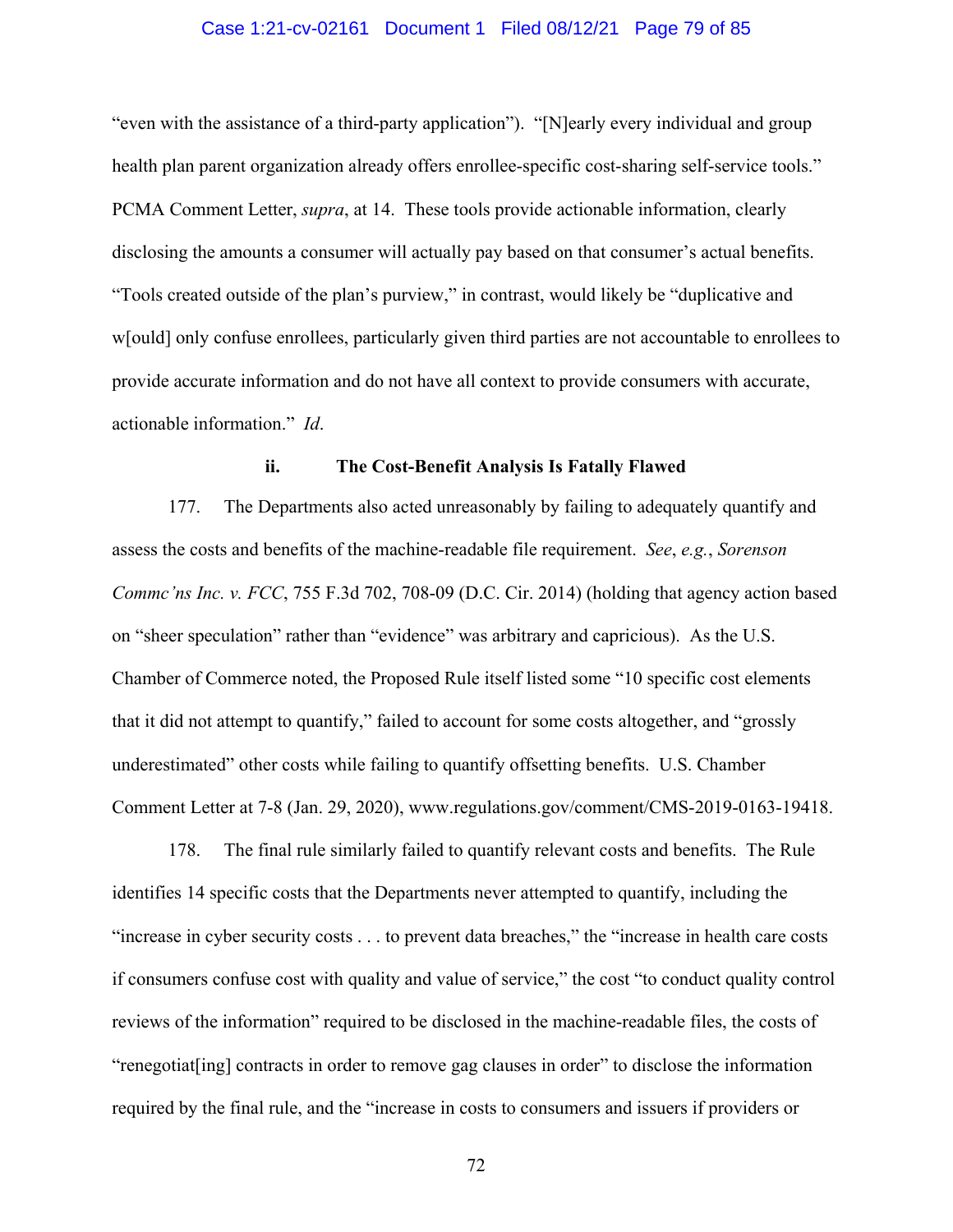#### Case 1:21-cv-02161 Document 1 Filed 08/12/21 Page 80 of 85

prescription drug manufacturers engage in anticompetitive behaviors." *Transparency Rule*, 85 Fed. Reg. at 72260. Because these costs could be significant, the Departments' failure even to attempt to quantify them is arbitrary and capricious.

## **iii. The Implementation Date For The Machine-Readable Files Is Arbitrary And Capricious**

179. Even if the machine-readable file requirement could be justified, the Departments did not allow sufficient time to implement that requirement. Developing machine-readable files is a time-consuming, resource-intensive process. Health plans must develop new IT systems, develop new data-collection processes, test those processes, and renegotiate contracts that prohibit the disclosure of information that must be disclosed under the Transparency Rule. *See supra* ¶ 77. Moreover, rushing out the machine-readable files could compromise the integrity of the files and, given the "volume of data being aggregated," introduce "additional opportunity for error" that would in turn harm consumers by providing them with incomplete or inaccurate information. WellFirst Health Comment Letter at 9 (Jan. 29, 2020),

https://www.regulations.gov/comment/CMS-2019-0163-19274. Because of these concerns, commenters urged the Departments to provide a multi-year window between the final rule's effective date and the date by which plans must implement the machine-readable file requirement, rather than the one-year window proposed by the Departments. AHIP Comment Letter, *supra*, at 40, 42 (proposing a three-year window); UnitedHealth Group Comment Letter, *supra*, at 26 (same).

180. The Departments acknowledged that the "*majority* of commenters *strongly* recommended delaying the proposed applicability date for the . . . machine-readable file requirements." *Transparency Rule*, 85 Fed. Reg. at 72252 (emphases added). But the Departments dismissed these industry participants' practical, experience-based concerns, and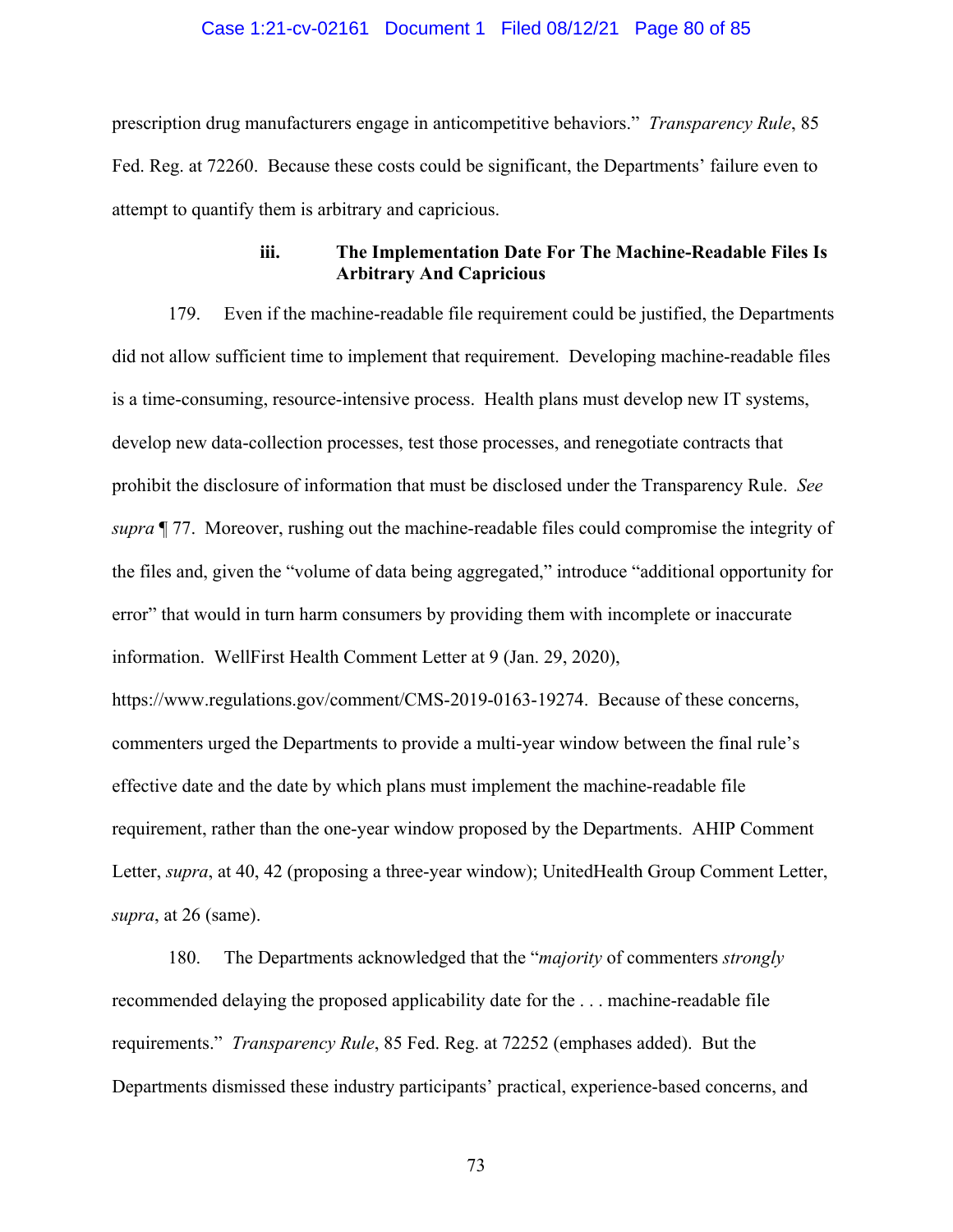#### Case 1:21-cv-02161 Document 1 Filed 08/12/21 Page 81 of 85

stuck with a one-year implementation window—meaning that the relevant provisions regarding "requirements for public disclosure" of machine-readable files would "apply for plan years beginning on or after January 1, 2022." *Id.* at 72304; *see also id.* at 72252. The Departments were "of the view that developing the machine-readable files should be straightforward for most plans and issuers" because the "development activities needed to establish the machine-readable files involve gathering, formatting, and making publicly available already existing data." *Id.* at 72253. Moreover, the Departments stated that plans "will incur limited additional administrative burdens or costs *after* the one-time initial file development." *Id.* (emphasis added).

181. The Departments' response missed the mark. The problem was never that the data for machine-readable files did not "exis[t]." *Transparency Rule*, 85 Fed. Reg. at 72253. The problem was that it would take more than a year to develop the necessary *systems* to collect data that was scattered across different platforms, process the data, and convert the data into machine-readable files. *See supra* ¶¶ 77-78. As commenters confirmed in response to CMS's request to collect information in 2021, the machine-readable files would require plans to "compile and organize the large volume of health data spread across multiple systems and platforms." CVS Health Comment Letter on Information Collection Request, *supra*, at 4. Moreover, the Departments' prediction that plans' administrative burdens would diminish over time is beside the point: Commenters expressed concern that the Transparency Rule imposes burdens that hinder plans' ability to *comply in the first instance* with the machine-readable file requirement *by January 2022*, when that requirement became effective. *See supra* ¶ 78. The Departments' explanation for retaining the applicability date for the machine-readable files thus failed to meaningfully engage with commenters' actual concerns.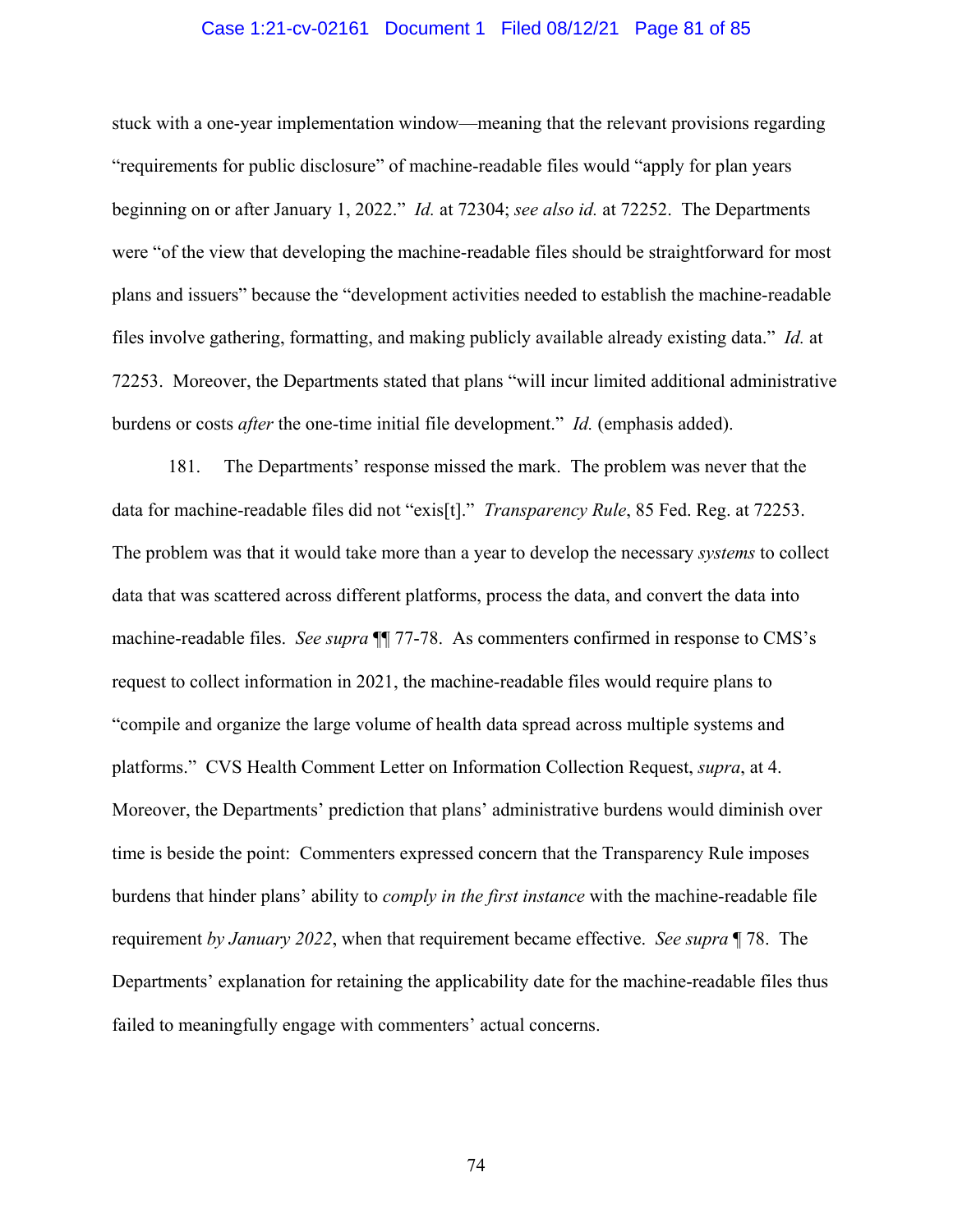#### Case 1:21-cv-02161 Document 1 Filed 08/12/21 Page 82 of 85

182. Making the rushed rollout of the machine-readable requirement even more dire was the COVID-19 pandemic and *other* disclosure mandates imposed by another CMS rule, each of which required plans to stretch their resources ever thinner. UnitedHealth Group Comment Letter on Information Collection Request, *supra*, at 2. CMS's Health Plan Interoperability Rule, for its part, attempts to modify health information technology systems so that health information and data can be exchanged more easily between systems. *See Medicare and Medicaid Programs; Interoperability and Patient Access*, 85 Fed. Reg. 25510, 25511-12 (May 1, 2020). The rule requires qualified health plan issuers (among others) to implement and maintain a "Patient Access API," or Application Programming Interface, that would allow third-party applications to retrieve data held by such plans. *Id.* at 25513. These "data exchange[s] must be fully implemented by January 1, 2022," *id.* at 25513—meaning that health plans and issuers have been driving to meet concurrent deadlines for both the Health Plan Interoperability Rule and the Transparency Rule, each of which requires its own set of significant administrative investments. Given the investments of time and manpower that plans were making to comply with the CMS interoperability rule, plans were not realistically positioned to invest the "innumerable hours and dollars" necessary to "buil[d] up their IT systems to comply" with the Transparency Rule in the same timeframe. PCMA Comment Letter on Information Collection Request, *supra*, at 6-7.

183. The Departments' rejection of commenters' concerns about the implementation timeline was even more puzzling because previous experiences had shown that "[t]wo years is a bare minimum to stand up a new reporting paradigm." PCMA Comment Letter on Information Collection Request, *supra*, at 7. In January 2020, for example, CMS detailed a collection of certain prescription benefit information that PBMs must provide to HHS under a different provision of the ACA. *See* CMS, *Supporting Statement for Pharmacy Benefit Manager*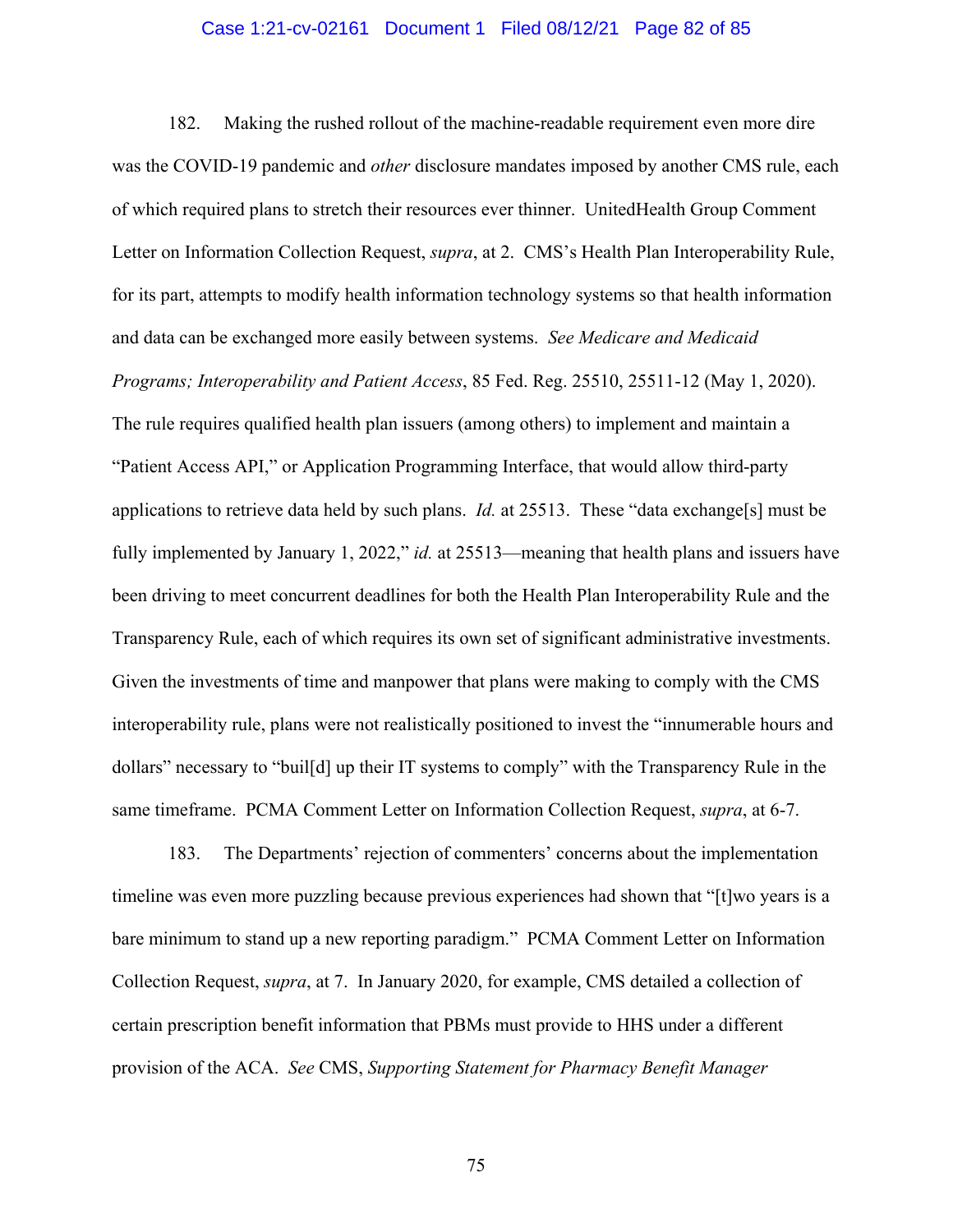#### Case 1:21-cv-02161 Document 1 Filed 08/12/21 Page 83 of 85

*Transparency for Qualified Health Plans* at 1, CMS-10725 (Sept. 11, 2020), https://go.cms.gov/ 3eDHr1G. That program would not begin collecting data until 2022 at the earliest, *see HHS Notice of Benefit and Payment Parameters for 2022*, 85 Fed. Reg. 78572 (Dec. 4, 2020) (proposed rule). HHS appeared to recognize the time and resources it takes to construct a new data-reporting regime in that context, but—along with DOL and Treasury—discarded the same considerations when promulgating the Transparency Rule.

184. Like the machine-readable file requirement itself, therefore, the Transparency Rule's timeline for implementing that requirement is arbitrary and capricious.

# **COUNT I (CONTRARY TO LAW)**

185. Plaintiff incorporates the preceding paragraphs as if fully set forth herein.

186. The Transparency Rule constitutes final agency action.

187. PCMA and its members are adversely affected and aggrieved by the challenged portions of the Rule.

188. The Transparency Rule's requirement that plans and issuers disclose historical net prices exceeds the Defendants' statutory authority because the statute does not permit the Departments to require the disclosure of that type of information.

189. The Transparency Rule's machine-readable file requirement also violates the ACA's requirement that information submitted and disclosed by plans must be submitted and disclosed in "plain language," because machine-readable files cannot be readily understood or used by ordinary consumers.

190. Accordingly, these parts of the Transparency Rule are not in accordance with law, in violation of 5 U.S.C. § 706(2)(A), and in excess of statutory jurisdiction, authority, or limitations, or short of statutory right, in violation of 5 U.S.C. § 706(2)(C).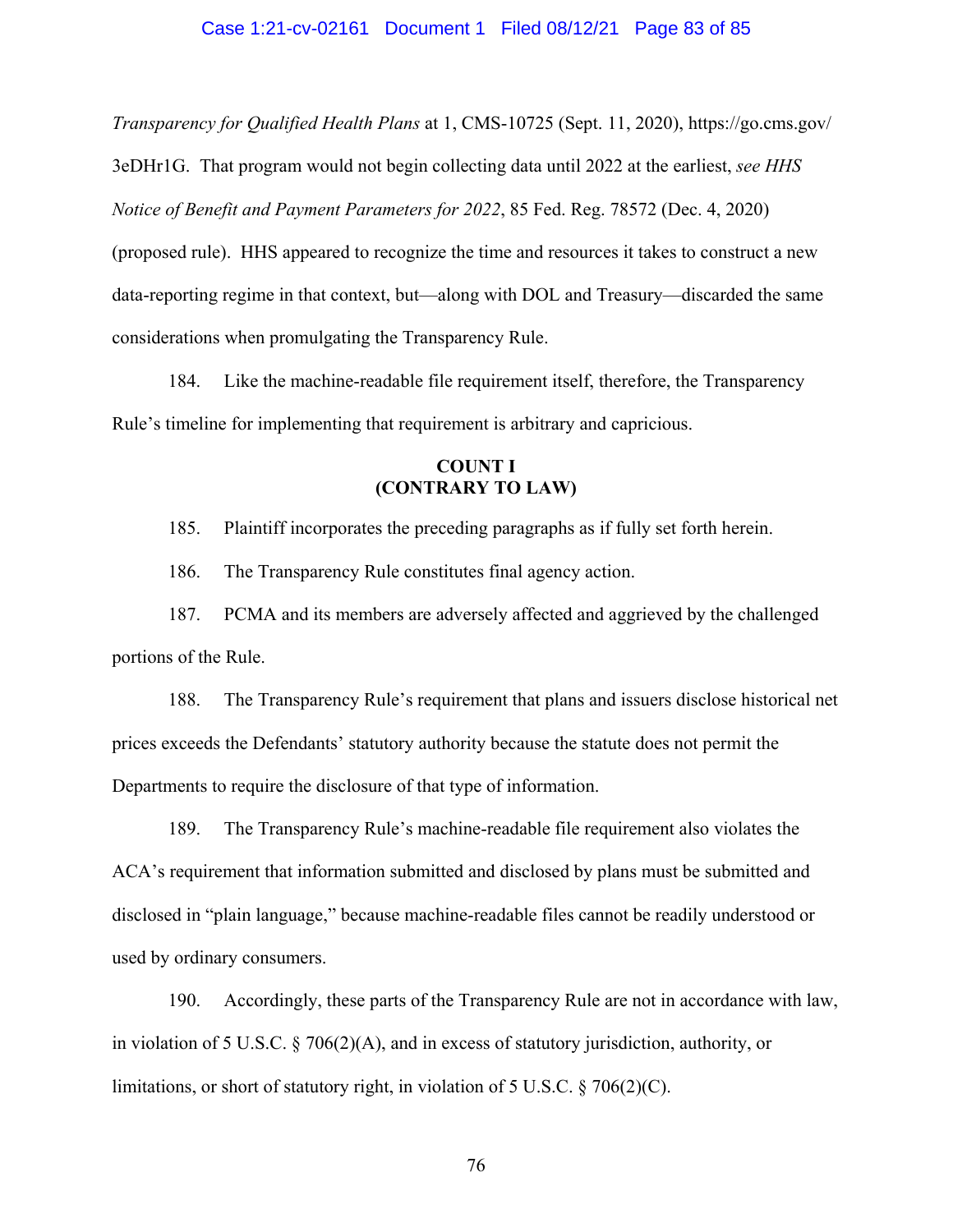### **COUNT II (NOTICE-AND-COMMENT RULEMAKING)**

191. Plaintiff incorporates the preceding paragraphs as if fully set forth herein.

192. Defendants' promulgation of the Transparency Rule's requirement that plans and issuers disclose historical net prices through a machine-readable file violates the APA's noticeand-comment-rulemaking requirement, 5 U.S.C. § 553, because the requirement to disclose historical net prices was not disclosed in the Proposed Rule and is not a logical outgrowth of the Proposed Rule.

193. Accordingly, this part of the Transparency Rule was promulgated without observance of procedures required by law, in violation of 5 U.S.C.  $\S$  706(2)(D).

# **COUNT III (ARBITRARY AND CAPRICIOUS)**

194. Plaintiff incorporates the preceding paragraphs as if fully set forth herein.

195. Defendants' decision to promulgate the Transparency Rule's historical net price disclosure requirement and the machine-readable file requirement was arbitrary and capricious. Among other things, the Departments: failed to engage in reasoned decisionmaking; to acknowledge and provide good reasons for changing policy positions; to act in accordance with the evidence before them; to consider important aspects of the problem they believed they faced; and to adequately address the costs and benefits of their final action.

196. Accordingly, the challenged parts of the Transparency Rule are arbitrary, capricious, and otherwise not in accordance with law, in violation of 5 U.S.C. § 706(2)(A), and were promulgated without observance of procedures required by law, in violation of 5 U.S.C.  $$706(2)(D).$